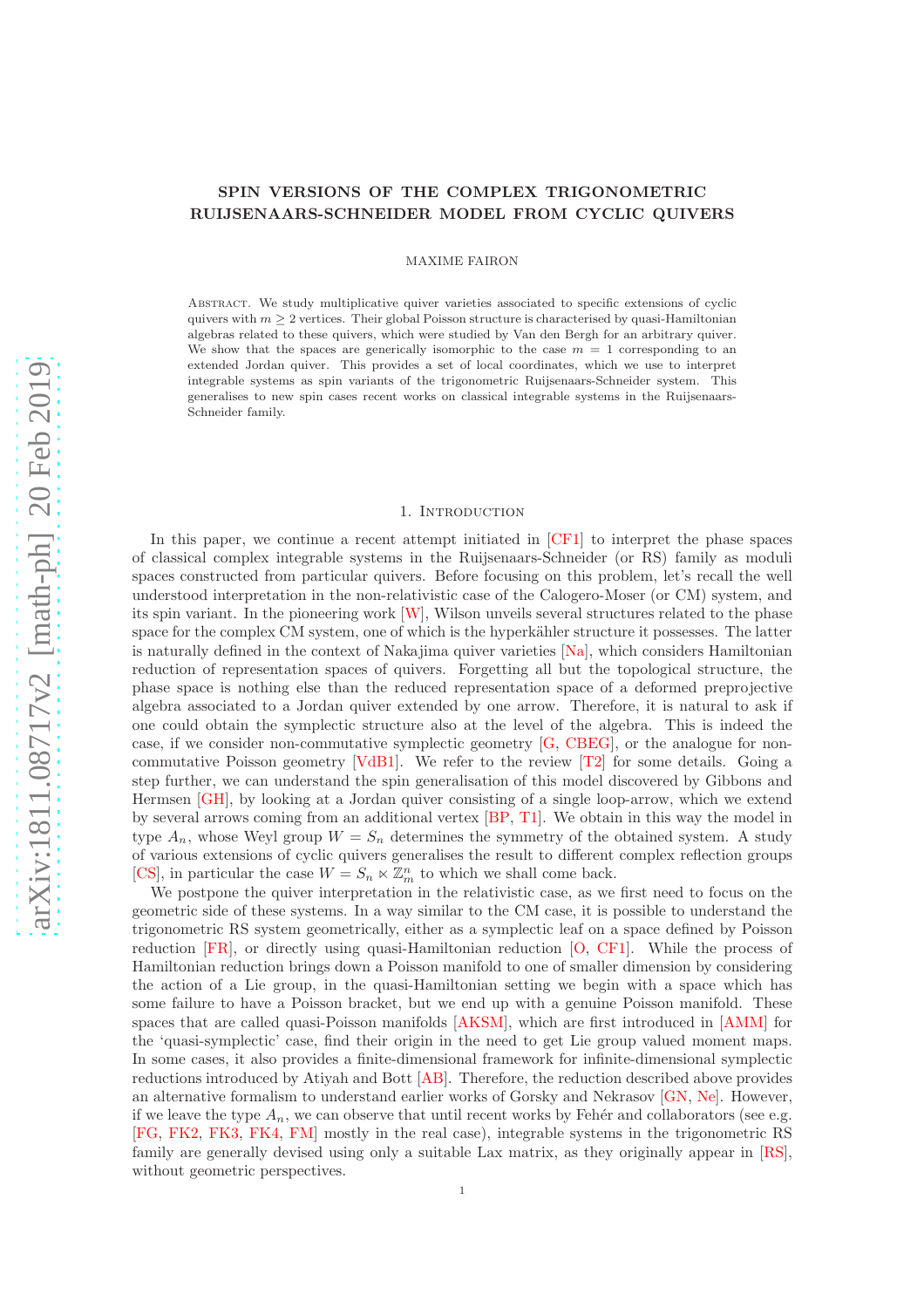The lack of a specific geometrical framework to derive these models is even more apparent for spin versions. To understand what is known at the moment, let us recall how the spin RS system is introduced in the first place. In a celebrated attempt to generalise the relation between the matrix KP equation and the spin CM system [\[KBBT\]](#page-39-16), Krichever and Zabrodin investigate solutions of the non-abelian 2D Toda chain and discover the Lax matrix for the real spin RS system, already in its elliptic form  $[KrZ]$ . This system is parametrised by n particles with positions  $q_i$ , each endowed with d additional degrees of freedom  $a_i^{\alpha}$ , for which we have d conjugate variables  $c_i^{\alpha}$  that are function of the momentum  $\dot{q}_i$ . There are additional n relations, so that we have 2nd independent coordinates, which appear in the Lax matrix  $L$  (that we consider without spectral parameter) such that the Hamiltonian  $H_1 = \text{tr } L$  defines the equations of motion for the spin RS system. A striking feature of this space is the existence of a natural action of a Lie group of dimension  $d(d-1)$ , such that on the corresponding orbit space we can pick coordinates from the functions<sup>[1](#page-1-0)</sup>  $(q_i, f_{ij} = \sum_{\alpha} a_i^{\alpha} c_j^{\alpha})$ . Moreover, the Hamiltonian  $H_1$  descends to this reduced space where it becomes integrable in Liouville sense, and solutions to the equations of motion defined by  $H_1$  can be found in terms of theta functions. In the rational and trigonometric case, a simpler form for the equations of motions corresponding to the Hamiltonians  $tr L^k$  can be found [\[AF,](#page-38-8) [RaS\]](#page-39-18). However, except in the rational case [\[AF\]](#page-38-8) and for two particles in the elliptic case [\[So\]](#page-39-19), the Poisson structure of the space is only known in a universal form  $[Kr]$  that is not easy to manipulate. It is the existence of a geometric formalism that allows to completely determine the Poisson brackets between the coordinates  $(q_i, a_i^{\alpha}, c_i^{\alpha})$  in the rational case for the type  $A_n$  [\[AF\]](#page-38-8). Similarly, it is the existence of a geometric interpretation that enables to prove the integrability of such system outside the type  $A_n$  in the rational [\[Re\]](#page-39-21) or trigonometric [\[Fe\]](#page-38-9) cases. (Nevertheless, in those cases we work on the phase space where the individual spins  $(a_i^{\alpha}, c_i^{\alpha})$  are not naturally defined and we only know the collective spins  $(f_{ij})$ .) Thereupon, our understanding of the Hamiltonian formalism for spin RS systems remains quite limited outside the rational case, but it is natural to expect to solve this issue if we find a correct geometric framework.

Now, let's come back to the algebraic interpretation with quivers. A key aspect of the work of Van den Bergh [\[VdB1\]](#page-39-3) is that it also introduces non-commutative quasi-Poisson geometry. To an arbitrary quiver, considering its double, one can associate a multiplicative preprojective algebra, and construct the corresponding multiplicative quiver varieties of Crawley-Boevey and Shaw [\[CBS\]](#page-38-10). The latter spaces are Poisson varieties, obtained after quasi-Hamiltonian reduction from the representation spaces of the quiver path algebra, and all the geometric structure can be realised at the level of the path algebra [\[VdB1\]](#page-39-3). Therefore, it is a reasonable guess to investigate this theory applied to the quivers studied in [\[CS\]](#page-38-3), and it is done by Chalykh and the author for a cyclic quiver with an extra arrow in [\[CF1\]](#page-38-0). In that case, it is shown that any multiplicative quiver variety contains the phase space for the (non-spin) trigonometric RS system. For the simplest cyclic quiver consisting of one loop (i.e. a Jordan quiver) with  $d \geq 2$  arrows coming from a new vertex, this is also done by Chalykh and the author, in the companion paper [\[CF2\]](#page-38-11). The natural generalisation that these other multiplicative quiver varieties carry on an open subset the phase space for the spin trigonometric RS system of type  $A_n$  is obtained. Henceforth it provides a crucial step to develop the geometric theory of spin RS models farther than the rational case. The next step is to turn to the application of this method on the cyclic quiver with  $m \geq 2$  vertices and  $d \geq 2$ new arrows pointing towards a chosen vertex in the cycle. This is the purpose of this work, and our most important result is that any such representation space can also be seen as the natural phase space of what we suggest to be the complex trigonometric spin RS system with  $W = S_n \ltimes \mathbb{Z}_m^n$ . This provides a natural generalisation of the case  $m = 1$  corresponding to the Jordan quiver [\[CF2\]](#page-38-11). Interestingly, there is a Poisson isomorphism between dense open subsets of the spaces corresponding to the cases  $m \geq 2$  and  $m = 1$ , hence we also obtain that the representation spaces that we construct carry the system with  $W = S_n$ . In particular, the flows defined by the symmetric functions of the corresponding Lax matrices can be explicitly integrated. We also study Liouville integrability in line with the original approach of Krichever and Zabrodin [\[KrZ\]](#page-39-17), which is based on the existence of a second reduction for  $d \leq n$ . The final step dealing with arbitrary extensions of cyclic quivers will be discussed in forthcoming works.

<span id="page-1-0"></span><sup>&</sup>lt;sup>1</sup>Note that after this reduction, the spin variables  $(f_{ij})$  are not attached to a specific particle any more, but they represent collective degrees of freedom.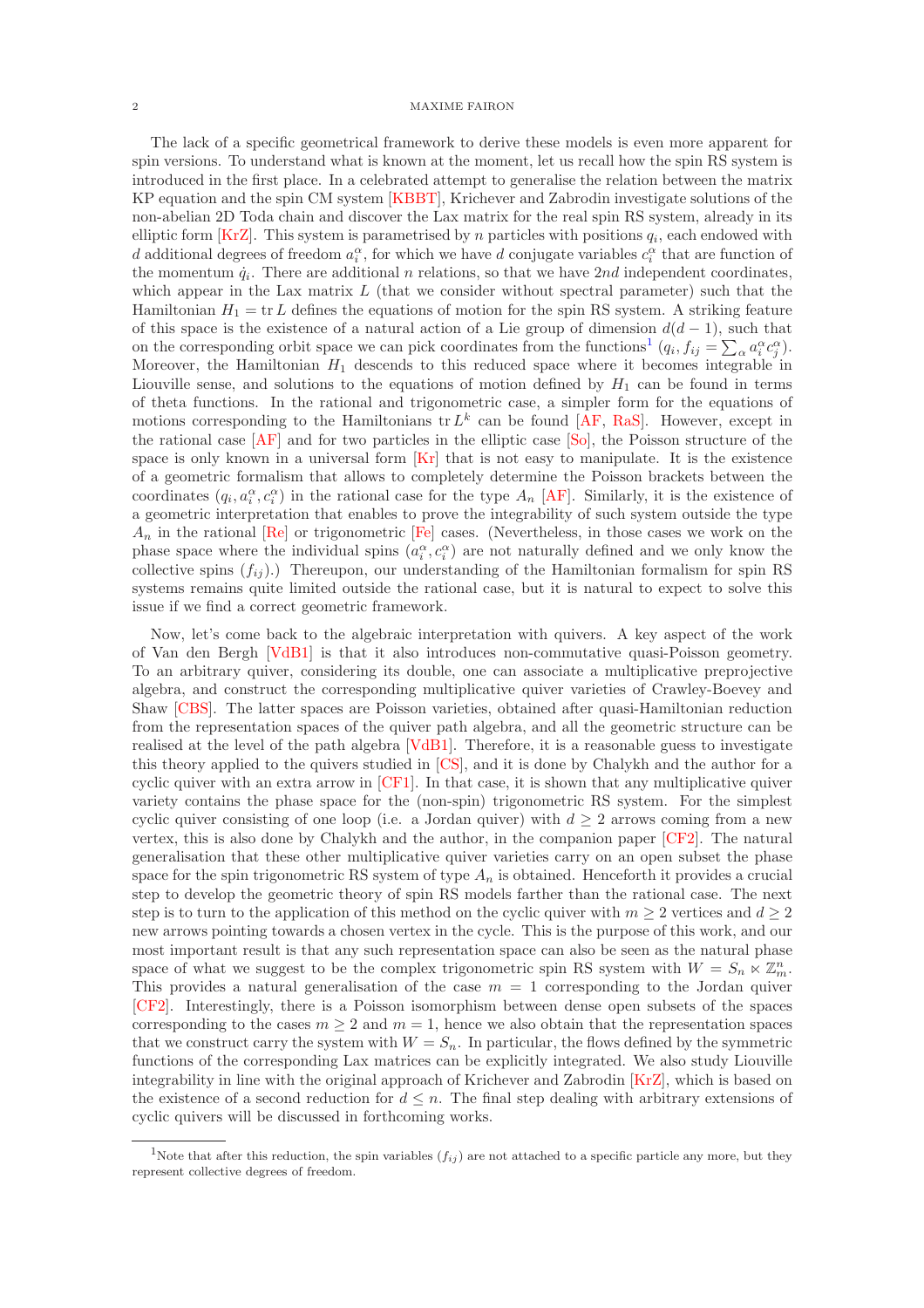The paper is organised as follows. In Section [2,](#page-2-0) we recall the foundations of the theory of double quasi-Poisson brackets, how we can define such brackets from quivers, and what is the counterpart to that theory on the corresponding representation spaces, based on the work of Van den Bergh [\[VdB1\]](#page-39-3). Our presentation of this work relies on [\[CF1,](#page-38-0) Section 2], but we reproduce these results and add useful remarks to provide a self-contained exposition of this non-standard subject. In Section [3,](#page-8-0) we apply the algebraic part of the theory to the so-called spin cyclic quivers. We obtain their structure of quasi-Hamiltonian algebras and gather several results based on computations with the double quasi-Poisson bracket. All the proofs for that section are collected in Appendix [A.](#page-23-0) The formalism employed being quite new, we suggest to the reader interested in the integrable systems side of this work to skip the first part of this paper, and go directly to Section [4,](#page-11-0) where we overview the multiplicative quiver varieties associated to the spin Jordan quiver (or spin oneloop quiver) recently introduced in [\[CF2\]](#page-38-11). In Section [5,](#page-13-0) we follow the method from [\[CF2\]](#page-38-11) applied to the cyclic quivers on  $m \geq 2$  vertices, to get new multiplicative quiver varieties. They are generically isomorphic as complex Poisson manifolds to the space obtained in the case of a Jordan quiver reviewed in Section [4,](#page-11-0) which we prove in Appendix [B.](#page-34-0) We get three families of functions in involution on such a space for each  $m \geq 2$ , that we write in the set of local coordinates that exists in the Jordan quiver case. In particular, one of them contains the spin RS Hamiltonian  $H_1$ . We count the number of independent elements in each family and perform an additional reduction to obtain integrability in Liouville sense. We can also get an explicit description of some flows, based on computations in Appendix [C.](#page-35-0) We finish by explaining why we believe that this extra reduction should be avoided, and how the other two families corresponds to what should be seen as the spin RS system for  $W = S_n \ltimes \mathbb{Z}_m^n$ , or a modification of it.

Acknowledgement. The author is grateful to O. Chalykh for suggesting the problem and for stimulating conversations, as well as for his collaboration while working on [\[CF2\]](#page-38-11) which inspired the present paper. The author also thanks L. Feher and V. Rubtsov for interesting discussions. Some of the results in this paper appear in the University of Leeds PhD thesis of the author, supported by a University of Leeds 110 Anniversary Research Scholarship.

<span id="page-2-1"></span>1.1. **Notations.** The sets  $\mathbb{N}, \mathbb{Z}, \mathbb{C}$  denote the non-negative integers, integers and complex numbers. We write  $\mathbb{N}^{\times}, \mathbb{Z}^{\times}, \mathbb{C}^{\times}$  when we omit the zero element in those sets. Consider a finite set  $J, |J| = k$ , and totally ordered elements  $(a_j)_{j\in J}$  such that  $a_{j_1} < \ldots < a_{j_k}$  for some  $j_{(-)} : \{1, \ldots, k\} \to J$ . Then the corresponding right and left products are defined as  $\overrightarrow{\prod} a_j = a_{j_1} \dots a_{j_k}$ , while  $\overleftarrow{\prod} a_j =$ 

 $a_{j_k}\ldots a_{j_1}.$ 

We write  $\delta_{ij}$  or  $\delta_{(i,j)}$  for Kronecker delta function. We extend this definition for a general proposition P by setting  $\delta_P = +1$  if P is true and  $\delta_P = 0$  if P is false. For example,  $\delta_{(i \neq j)} = 1 - \delta_{ij}$ .

Fix a positive integer  $d \geq 2$ . The *ordering function*  $o: \{1, \ldots, d\}^{\times 2} \to \{0, \pm 1\}$  is defined by  $o(\alpha, \beta) = +1$  if  $\alpha < \beta$ ,  $o(\alpha, \beta) = -1$  if  $\alpha > \beta$ , and  $o(\alpha, \beta) = 0$  if  $\alpha = \beta$ . In other words, it takes the value +1 if the first argument is strictly less than the second, the value 0 if they are equal, and is  $-1$  otherwise. In terms of Kronecker delta function, we have for example  $o(α, β) = δ(α < β) - δ(α > β)$ .

## 2. Preliminaries

<span id="page-2-0"></span>We recall the necessary constructions needed in this paper as they are introduced in [\[CF1\]](#page-38-0), with some additional remarks. Details regarding double brackets and representation spaces can be found in [\[VdB1,](#page-39-3) [VdB2\]](#page-39-22), while we refer to [\[CBS,](#page-38-10) [Y\]](#page-39-23) for generalities on multiplicative preprojective algebras and corresponding multiplicative quiver varieties.

<span id="page-2-2"></span>2.1. Double brackets. We review some results of [\[VdB1,](#page-39-3) Sections 2-4]. We take all tensor products over  $\mathbb C$ , and fix an associative unital  $\mathbb C$ -algebra A. For an element  $a \in A \otimes A$ , we use Sweedler's notation  $a' \otimes a''$  to denote  $\sum_i a'_i \otimes a''_i$ . We set  $a^{\circ} = a'' \otimes a'$ . More generally, for any  $s \in S_n$  we define  $\tau_s: A^{\otimes n} \to A^{\otimes n}$  by  $\tau_s(a_1 \otimes \ldots \otimes a_n) = a_{s^{-1}(1)} \otimes \ldots \otimes a_{s^{-1}(n)}$ , so we can write  $a^{\circ} = \tau_{(12)}a$ .

We view  $A^{\otimes n}$  as an A-bimodule via the *outer* bimodule structure  $b(a_1 \otimes \ldots \otimes a_n)c = ba_1 \otimes$  $\ldots \otimes a_n$ c. An *n*-bracket is a linear map  $\{-,\ldots,-\} : A^{\otimes n} \to A^{\otimes n}$  which is a derivation in its last argument for the outer bimodule structure on  $A^{\otimes n}$ , and which is cyclically anti-symmetric:

$$
\tau_{(1...n)} \circ \{\!\!\{-\,\ldots,\,-\}\!\!\} \circ \tau_{(1...n)}^{-1} = (-1)^{n+1} \{\!\!\{-\,\ldots,\,-\}\!\!\} .
$$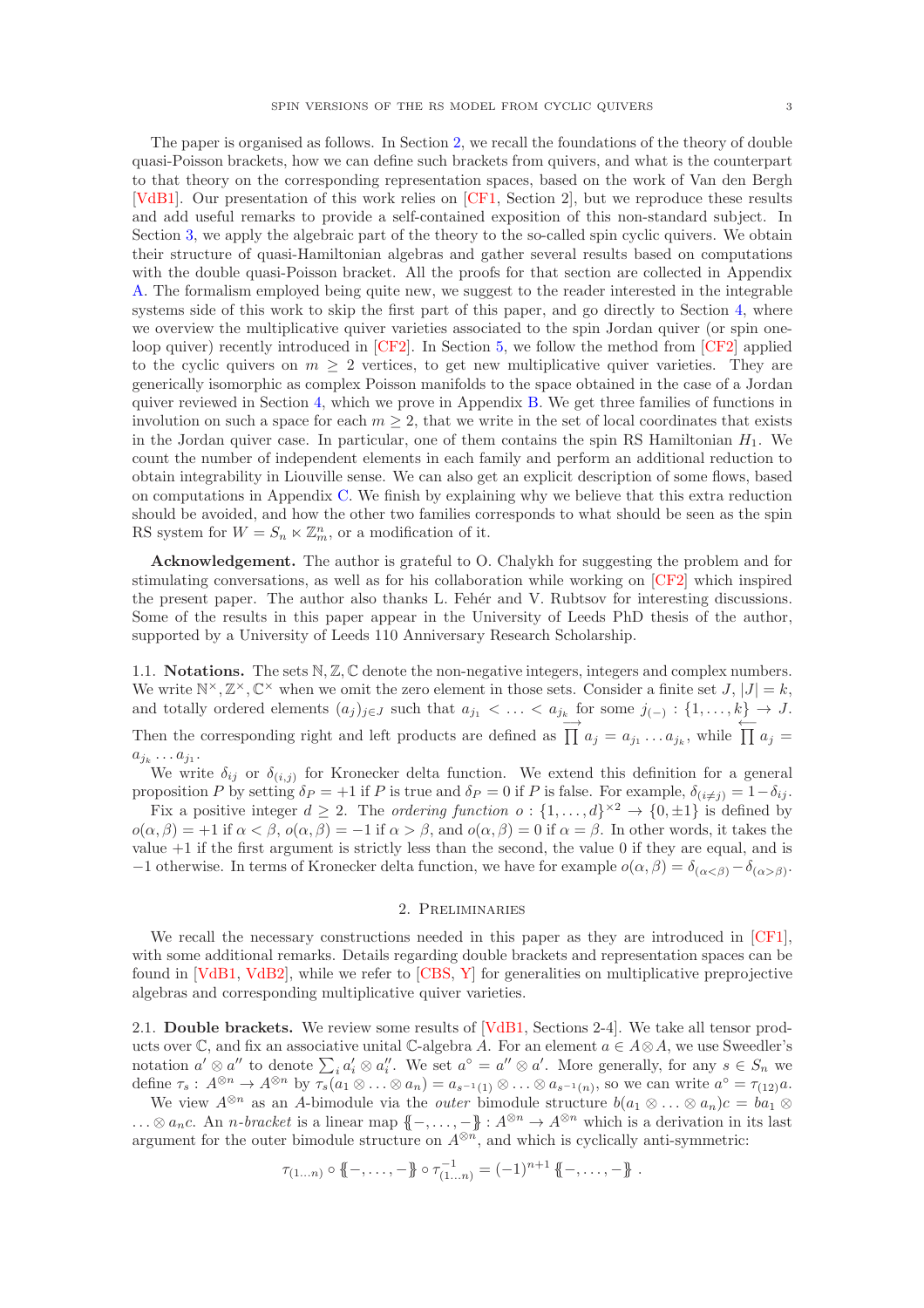In the cases of interest, there exists a  $\mathbb{C}\text{-algebra }B$  and a  $\mathbb{C}\text{-algebra map }B\to A$  turning A into a  $B$ -algebra, and we identify  $B$  with its image in  $A$ . Then we assume that the bracket is  $B$ -linear, i.e. it vanishes if one argument is an element of B.

We focus on 2- and 3-brackets, which we call *double* and *triple brackets* respectively. In the particular case of a double bracket, the defining relations take the form  ${a, b}$  =  $-{b, a}$ <sup>°</sup> and  ${a, bc} = b {a, c} + {a, b} c$  for any  $a, b, c \in A$ . This implies that  ${bc, a} = {b, a} * c + b * {c, a}$ , i.e. it is a derivation in the first argument for the *inner A*-bimodule structure on  $A \otimes A$  given by  $b * (a' \otimes a'') * c = a'c \otimes ba''.$  Also, any double bracket  $\{-,-\}$  defines an induced triple bracket  ${(-,-,-)}$  given by

<span id="page-3-0"></span>
$$
\{a, b, c\} = \{ \{a, \{b, c\}'\} \otimes \{b, c\}'' + \tau_{(123)} \{ \{b, \{c, a\}'\} \otimes \{c, a\}'' + \tau_{(132)} \{ \{c, \{a, b\}'\} \otimes \{a, b\}'' \}.
$$
\n
$$
(2.1)
$$

In a similar way to the commutative case, *n*-brackets can be defined from analogues of *n*-vector fields. Following Crawley-Boevey  $[CB1]$ , we assume from now on that A is a B-algebra and we call the elements of  $D_{A/B} := \text{Der}_B(A, A \otimes A)$  double derivations. We see  $D_{A/B}$  as an A-bimodule by using the inner bimodule structure on  $A \otimes A$ . That is, if  $\delta \in D_{A/B}$ , then  $(b\delta c)(a) = b * \delta(a) * c$ for any  $a, b, c \in A$ . Let  $D_B A := T_A D_{A/B}$  be the tensor algebra of this bimodule.

<span id="page-3-1"></span>**Proposition 2.1.** ([\[VdB1,](#page-39-3) Proposition 4.1.1]) There is a well-defined linear map  $\mu$  :  $(D_B A)_n \rightarrow$  ${B\text{-}linear $n$-brackets on $A$}, $Q \mapsto {(-, \ldots, -)}_Q$ which on $Q = \delta_1 \ldots \delta_n$ is given by}$ 

$$
\{\!\!\{\!-\,\ldots,-\!\!\} \!\!\}_{Q} = \sum_{i=0}^{n-1} (-1)^{(n-1)i} \tau^i_{(1...n)} \circ \{\!\!\{\!-\,\ldots,-\!\!\} \!\!\} _Q \circ \tau^{-i}_{(1...n)} ,
$$
\n
$$
\{\!\!\{\!a_1,\ldots,a_n\}\!\!\} _Q = \delta_n(a_n)'\delta_1(a_1)'' \otimes \delta_1(a_1)'\delta_2(a_2)'' \otimes \ldots \otimes \delta_{n-1}(a_{n-1})'\delta_n(a_n)'' .
$$

The map  $\mu$  factors through  $D_B A / [D_B A, D_B A]$  (for the graded commutator).

In the particular case of  $\delta_1 \delta_2 \in (D_B A)_2$  we have for any  $b, c \in A$ 

<span id="page-3-4"></span>
$$
\{b,c\}_{\delta_1\delta_2} = \delta_2(c)\delta_1(b)'' \otimes \delta_1(b)\delta_2(c)'' - \delta_1(c)\delta_2(b)'' \otimes \delta_2(b)\delta_1(c)''.
$$
 (2.2)

Note also that  $D_B A$  admits a canonical *double Schouten–Nijenhuis bracket*, which makes  $D_B A$ into a double Gerstenhaber algebra  $[VdB1, \S2.7, 3.2]$ . This is a (graded) double bracket, that we denote by  ${(-, -)}_{\text{SN}}$ .

For any  $n \geq 2$ , the multiplication map  $m : A^{\otimes n} \to A$  is defined by concatenation of the factors,  $m(a_1 \otimes \ldots \otimes a_n) = a_1 \ldots a_n$ . For any n-bracket  $\{-, \ldots, -\}$ , this induces an associated bracket  $\{-,\ldots,-\} := m \circ \{-,\ldots,-\}.$  In the case of a double bracket,

<span id="page-3-2"></span>
$$
\{a, b\} = m \circ \{a, b\} = \{a, b\} ' \{a, b\} '' . \tag{2.3}
$$

Assume that the double bracket  $\{-, -\}$  is such that the bracket associated to the induced triple bracket  $(2.1)$  satisfies  $\{-,-,-\} = 0$ . Then the bracket  $\{-,-\}$  associated to the double bracket is a *left Loday bracket* (also called left Leibniz bracket), and it also satisfies Leibniz's rule in its second argument, i.e.  $\{-,-\} : A \times A \to A$  is a bilinear map such that

$$
\{a,\{b,c\}\} = \{\{a,b\},c\} + \{b,\{a,c\}\}, \quad \{a,bc\} = \{a,b\}c + b\{a,c\}.
$$

It descends to a map  $A/[A, A] \times A \rightarrow A$ , then to an antisymmetric map on the vector space  $A/[A, A]$ , so that  $(A/[A, A], \{-,-\})$  is a Lie algebra [\[VdB1,](#page-39-3) §2.4]. Since each map  $\{a,-\}$  is a derivation on A, thus  $\{-,-\}$  endows A with a non-commutative Poisson structure in the sense of [\[CB2\]](#page-38-13), called an  $H_0$ -Poisson structure.

We can extend the procedure to graded setting, and denote the bracket associated to  ${(-, -)}_{SN}$ as  $\{-,-\}_\text{SN} := m \circ \{-,-\}_\text{SN}$ . Hence, the pair  $(D_B A, \{-,-\}_\text{SN})$  may be viewed as a noncommutative version of the algebra of polyvector fields on a manifold with the Schouten-Nijenhuis bracket.

<span id="page-3-3"></span>2.2. Double quasi-Poisson algebras. Consider B of the form  $B = \mathbb{C}e_1 \oplus \ldots \oplus \mathbb{C}e_K$  with  $e_re_s =$  $\delta_{rs}e_s$ , so that  $\sum_s e_s = 1 \in A$ . We define for all s a double derivation  $E_s \in D_{A/B}$  such that  $E_s(a) = ae_s \otimes e_s - e_s \otimes e_s a$ , and we call them the *gauge elements*. As in [\[VdB1,](#page-39-3) Section 5], a *double* quasi-Poisson bracket on A is a (B-linear) double bracket  $\{-,-\}$ , such that the induced triple bracket satisfies  $\{-,-,-\} = \frac{1}{12} \sum_s \{-,-,-\}E_s^3$ , where the triple brackets in the right-hand side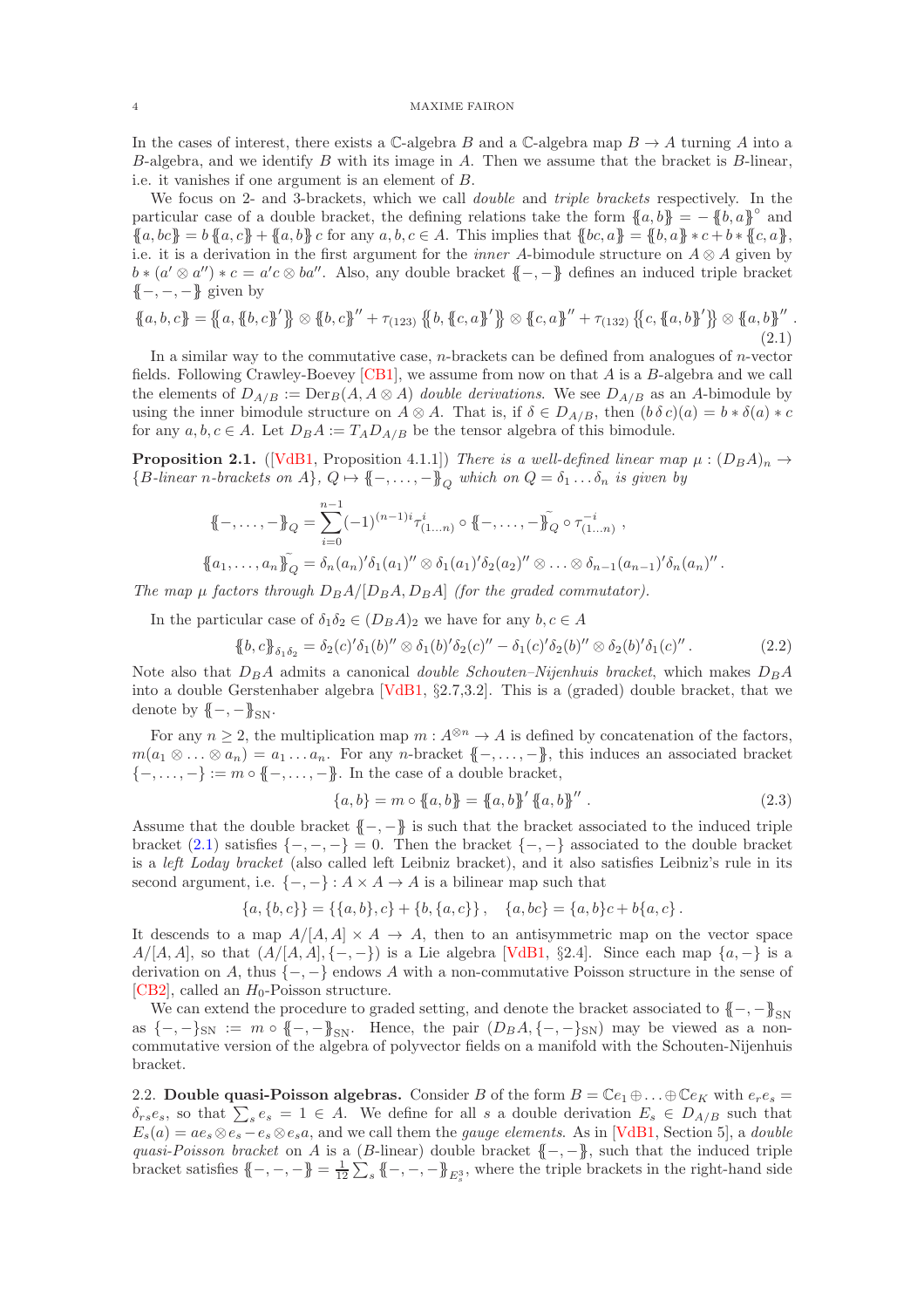are defined in Proposition [2.1.](#page-3-1) In this case, we say that  $A$  is a *double quasi-Poisson algebra*. Note that the associated brackets  $\{-,-,-\}_{{\mathbb{E}}^3_*}$  are identically zero, so that the double quasi-Poisson bracket  $\{-, -\}$  on A defines a left Loday bracket  $\{-, -\}$  by [\(2.3\)](#page-3-2), which descends to a Lie bracket on  $A/[A, A]$ . Assume that there is an element  $P \in (D_B A)_2$  such that  $\{P, P\}_{\text{SN}} = \frac{1}{6} \sum_s E_s^3$  mod  $[D_B A, D_B A]$  (for the graded commutator). Then we say that A is a differential double quasi-Poisson algebra with the differential double quasi-Poisson bracket  $\{-,-\}_P$ . This implies that  $\{-,-\}_P$  is a double quasi-Poisson bracket using [\[VdB1,](#page-39-3) Theorem 4.2.3].

A multiplicative moment map for a double quasi-Poisson algebra  $(A, \{-, -\})$  is an element  $\Phi = \sum_{s=1}^{K} \Phi_s$  with  $\Phi_s \in e_s A e_s$  such that we have  $\{\Phi_s, -\} = \frac{1}{2} (\Phi_s E_s + E_s \Phi_s) \in D_{A/B}$  for any s. This condition may be written explicitly as requiring for all  $a \in A$ 

<span id="page-4-0"></span>
$$
\{\!\!\{\Phi_s, a\}\!\!\} = \frac{1}{2} (\Phi_s E_s + E_s \Phi_s)(a) = \frac{1}{2} (ae_s \otimes \Phi_s - e_s \otimes \Phi_s a + a \Phi_s \otimes e_s - \Phi_s \otimes e_s a). \tag{2.4}
$$

When a double quasi-Poisson algebra is equipped with a multiplicative moment map, we say that it is a quasi-Hamiltonian algebra.

Combining [\(2.3\)](#page-3-2) and [\(2.4\)](#page-4-0), we obtain  $\{\Phi, a\} = a\Phi - \Phi a$  and  $\{a, \Phi\} = 0$  for any  $a \in A$ . Hence, if  $q_0 \in \mathbb{C}$  and  $\{-, -\}$  is the left Loday bracket obtained from the double bracket on A, we get that  $\{J_0, A\} \subset J_0$ ,  $\{A, J_0\} \subset J_0$  for  $J_0$  the ideal generated by  $\Phi - q_0$ . Therefore  $A/J_0$  is a left Loday algebra. If we consider  $q = \sum_s q_s e_s \in B$  and write J for the ideal generated by  $\Phi - q$ , we only have  $\{A, J\} \subset J$  in general, so that  $A_q := A/J$  is not necessarily a left Loday algebra. Nevertheless, since  $\{J, A\} \subset J$  modulo commutators, the vector space  $A_q/[A_q, A_q]$  is a Lie algebra for the Lie bracket obtained from  $\{-,-\}$  through  $A \to A_q/[A_q, A_q]$ . This endows  $A_q$  with an  $H_0$ -Poisson structure [\[VdB1,](#page-39-3) Proposition 5.1.5].

Finally, assume that A is (formally) smooth. If A is a double quasi-Poisson algebra with double bracket defined by  $P \in (D_B A)_2$ , we say that the element P is non-degenerate if the map of Abimodules  $\Omega_B^1 A \oplus (\oplus_s A E_s A) \to D_{A/B}$  given by  $(b.da.c, \delta) \mapsto b \{a, -\}P_P c + \delta$  is surjective. Here,  ${{-, -}}_P$  is the double bracket defined by Proposition [2.1,](#page-3-1) and  $\Omega_B^1 A$  refer to the bimodule of noncommutative relative 1-forms [\[CQ95,](#page-38-14) Section 2]. We refer to the brilliant work of Van den Bergh [\[VdB2\]](#page-39-22) for details and the relation to a 'double version' of [\[AMM\]](#page-38-5).

<span id="page-4-2"></span>2.3. Multiplicative preprojective algebras. Let  $Q = (Q, I)$  be a quiver with vertex set I and arrow set Q, and consider the maps  $t, h: Q \to I$  that associate to every arrow a its tail and head,  $t(a)$  and  $h(a)$ . We construct the double  $\overline{Q}$  of  $Q$  by adjoining to every  $a \in Q$  an opposite arrow, denoted  $a^*$ . We naturally extend t and h, so that  $t(a) = h(a^*)$  and  $h(a) = t(a^*)$ . We define  $\epsilon : \overline{Q} \to {\{\pm 1\}}$  the function that takes value +1 on arrows of Q, and -1 on each arrow of  $\overline{Q} \setminus Q$ . We write  $\mathbb{C}\bar{Q}$  for the path algebra of  $\bar{Q}$ , whose underlying vector space is spanned by all possible paths formed on  $\bar{Q}$  (including each trivial path  $e_s$  associated to  $s \in I$ ). The multiplication is given by concatenation of paths, and in particular the  $(e_s)_s$  form a complete set of orthogonal idempotents. We view  $\mathbb{C}\overline{Q}$  as a B-algebra, with  $B = \bigoplus_{s \in I} \mathbb{C}e_s$ . Finally, we extend  $*$  to an involution on  $\mathbb{C}\overline{Q}$  by setting  $(a^*)^* = a$  for all  $a \in Q$ .

**Remark 2.2.** As in [\[CF1,](#page-38-0) [VdB1\]](#page-39-3), we write paths in  $\mathbb{C}\bar{Q}$  from left to right. Hence, ab means 'a followed by b', and the path ab is trivially zero if  $h(a) \neq t(b)$ .

Let A be obtained from  $\mathbb{C}\bar{Q}$  by inverting all elements  $(1 + aa^*)_{a \in \bar{Q}}$ . For all  $a \in \bar{Q}$ , define the element  $\frac{\partial}{\partial a}$  of  $D_B A$  which on  $b \in \overline{Q}$  acts as

$$
\frac{\partial b}{\partial a} = \begin{cases} e_{t(a)} \otimes e_{h(a)} & \text{if } a = b \\ 0 & \text{otherwise} \end{cases}
$$
 (2.5)

We consider a minor generalisation of the construction of multiplicative preprojective algebra, without the use of a total ordering on the arrows of the quiver, see the first remark at the end of [\[CF1,](#page-38-0) §2.5]. For each  $s \in I$ , we fix a total ordering  $\lt_s$  on the arrows meeting at s, that is on all  $a \in \overline{Q}$  with  $h(a) = s$  or  $t(a) = s$ . We also assume that if two arrows a, b meet at s and r, then either we have both  $a \leq s$  b and  $a \leq r$  b or we have both  $b \leq s$  a and  $b \leq r$  a. We denote such a relation by  $\lt$  and refer to is as an *ordering*, though it is not necessarily a partial order<sup>[2](#page-4-1)</sup>. We define

<span id="page-4-1"></span><sup>&</sup>lt;sup>2</sup>Strictly speaking, what we only use to get Theorem [2.3](#page-5-0) is the total ordering  $\lt_s$  for each s on the arrows  $a \in \overline{Q}$ with  $t(a) = s$ . However, defining an ordering as we do is easier to write the assumption in Proposition [2.4.](#page-5-1)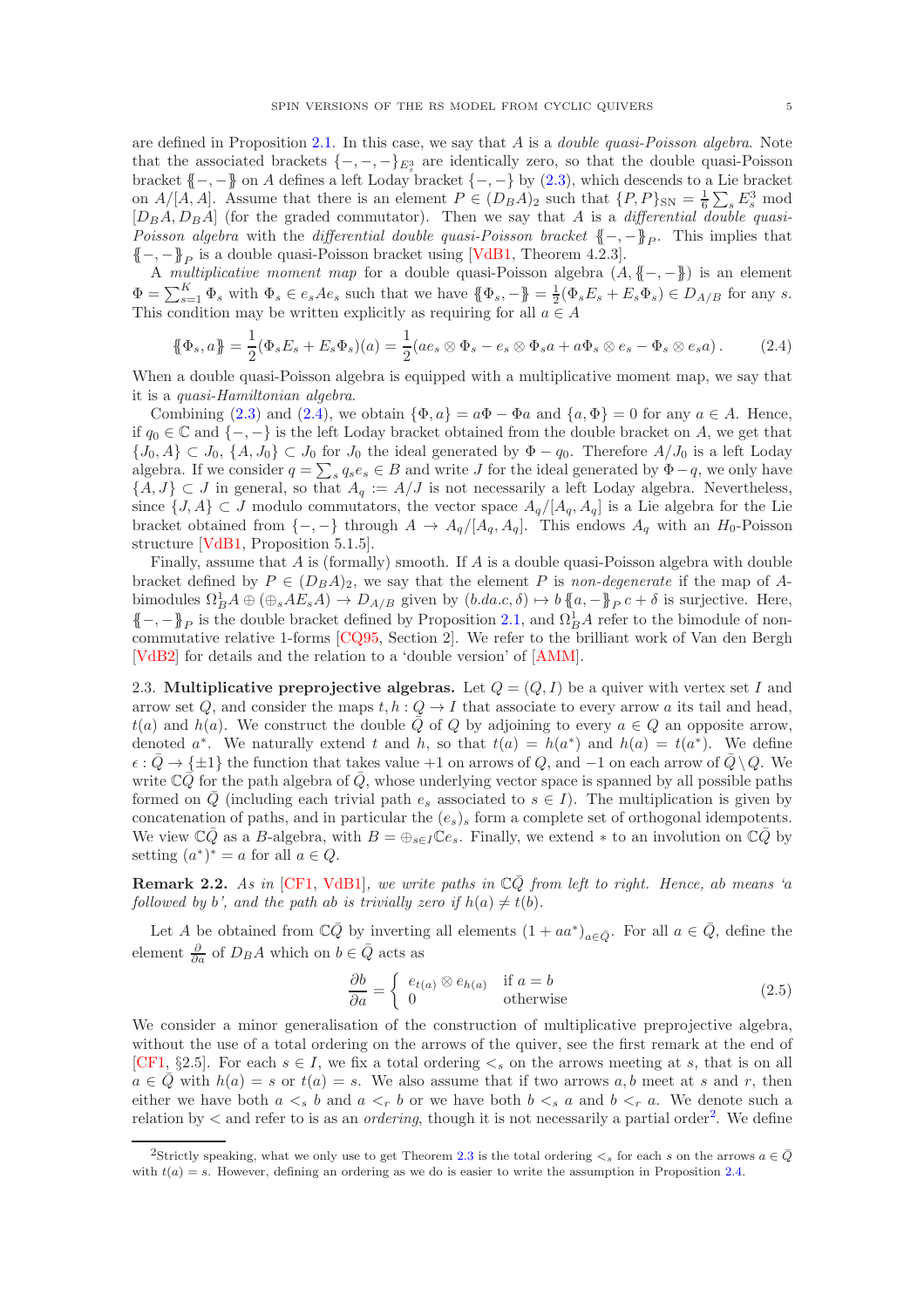the element  $\Phi = (\Phi_s)_s \in \oplus_s e_s A e_s$  by

<span id="page-5-2"></span>
$$
\Phi_s = \prod_{\substack{a \in \bar{Q} \\ t(a) = s}}^{\longrightarrow} e_s (1 + aa^*)^{\epsilon(a)} e_s ,
$$
\n(2.6)

 $\sum_{s\in I} q_s e_s$  with  $q_s \in \mathbb{C}^\times$ , we define the (deformed) multiplicative preprojective algebra as the where the product is taken with respect to the ordering, see §[1.1.](#page-2-1) Following [\[CBS\]](#page-38-10), given  $q =$ quotient  $\Lambda^q = A/(\Phi - q)$ . Up to isomorphism, the algebra  $\Lambda^q$  is independent of the ordering [\[CBS,](#page-38-10) Theorem 1.4].

The next result states that  $\Phi$  is a moment map for a specific quasi-Hamiltonian algebra structure on A. In particular, we have an  $H_0$ -Poisson structure on  $\Lambda^q$  by § [2.2.](#page-3-3)

<span id="page-5-0"></span>**Theorem 2.3.** ( $[VdB1, Theorem 6.7.1]$  $[VdB1, Theorem 6.7.1]$ ) The algebra A is quasi-Hamiltonian for the differential double quasi-Poisson bracket defined by

<span id="page-5-3"></span>
$$
P = \frac{1}{2} \sum_{a \in \bar{Q}} \epsilon(a) (1 + a^* a) \frac{\partial}{\partial a} \frac{\partial}{\partial a^*} - \frac{1}{2} \sum_{\substack{a, b \in \bar{Q} \\ t(a) = t(b), a < b}} \left( \frac{\partial}{\partial a^*} a^* - a \frac{\partial}{\partial a} \right) \left( \frac{\partial}{\partial b^*} b^* - b \frac{\partial}{\partial b} \right), \tag{2.7}
$$

and the multiplicative moment map given by  $\Phi = (\Phi_s)_s$ , where  $\Phi_s$  is defined in [\(2.6\)](#page-5-2).

In fact, P is non-degenerate by [\[VdB2,](#page-39-22) Section 8]. The following result gives an explicit form to the double quasi-Poisson bracket which we denote as  $\{-, -\}$ , and that is defined by P using Proposition [2.1.](#page-3-1)

<span id="page-5-1"></span>**Proposition 2.4.** [\[CF1,](#page-38-0) Proposition 2.6] Take an ordering in  $\overline{Q}$  so that the arrows of  $\overline{Q}$  are ordered in such a way that  $a < a^* < b < b^*$  for any  $a, b \in Q$  with  $a < b$ . Then one has

$$
\{a, a\} = \frac{1}{2}\epsilon(a) \left(a^2 \otimes e_{t(a)} - e_{h(a)} \otimes a^2\right) \delta_{h(a), t(a)} \qquad (a \in \bar{Q}),
$$
\n
$$
\{a, a^*\} = e_{h(a)} \otimes e_{t(a)} + \frac{1}{2}a^*a \otimes e_{t(a)} + \frac{1}{2}e_{h(a)} \otimes aa^*
$$
\n
$$
+ \frac{1}{2}(a^* \otimes a - a \otimes a^*)\delta_{h(a), t(a)} \qquad (a \in Q),
$$
\n(2.8b)

$$
+\frac{1}{2}(a^* \otimes a - a \otimes a^*)\delta_{h(a),t(a)} \qquad (a \in Q),
$$
\n
$$
a, b \} = \frac{1}{2}(e_{h(a)} \otimes ab)\delta_{h(a),t(b)} + \frac{1}{2}(ba \otimes e_{t(a)})\delta_{h(b),t(a)} - \frac{1}{2}(b \otimes a)\delta_{h(a),h(b)} - \frac{1}{2}(a \otimes b)\delta_{t(a),t(b)} \qquad (a, b \in \bar{Q}, a < b, b \neq a^*).
$$
\n(2.8c)

This defines all double brackets since when  $a > b$ ,  $\{a, b\} = -\{b, a\}^\circ$ .

We finish by a remark on the structure of the moment map of a subquiver. assume that  $\bar{Q}'$  is a quiver with vertex set  $I' \subset I$  and  $\overline{Q}' = \{a \in \overline{Q} \mid t(a) \in I' \text{ and } h(a) \in I'\}$ . This means that if we look at the subset of vertices I' of  $\overline{Q}$  and erase all the arrows of  $\overline{Q}$  which are not both starting and ending at an element of I', we get  $\overline{Q}'$ . Moreover, we require that  $\overline{Q}$  and  $\overline{Q}'$  are endowed respectively with orderings  $\lt, \lt'$  such that, whenever  $a, b \in \overline{Q}'$ ,  $a \lt' b$  if  $a \lt b$  in the initial quiver  $\overline{Q}$ , and whenever  $a \in \overline{Q}'$  but  $c \in \overline{Q} \setminus \overline{Q}'$  we have  $a < c$ .

We construct  $A'$  as  $A$  above, and we see  $A'$  as a subalgebra of  $A$  (after adding the removed idempotents  $e_s$  for  $s \in I \setminus I'$ ). Define elements  $\Phi'$ , P' by replacing  $\overline{Q}$  with  $\overline{Q}'$  in  $(2.6)$  and  $(2.7)$ . Remark that we can write  $P = P' + P_{out}$  and  $\Phi = (\Phi + \sum_{s \notin I'} e_s) \Phi_{out}$  for some  $P_{out} \in (D_B A)_2$ and  $\Phi_{out} = (\Phi_{out,s})_{s \in I}$ . Last statement is, in fact, a consequence of the fusion process which is used to endow a quiver with a quasi-Hamiltonian structure [\[VdB1,](#page-39-3) §6.5-6.7].

<span id="page-5-5"></span>**Lemma 2.5.** For all  $b, c \in A' \subset A$ , we have  $\{b, c\}_P = \{b, c\}_P$ . In particular, for all  $s \in I'$ , we have  $\{\Phi'_s, c\}_P = \frac{1}{2} (\Phi'_s E_s + E_s \Phi'_s)(c)$ .

*Proof.* By linearity of the map in Proposition [2.1,](#page-3-1) we can write  $\{-, -\}_{P'} = \{-, -\}_{P} + \{-, -\}_{P_{out}}$ . From  $(2.2)$ , we get that  $\{\!\!\{b,c\}\!\!\}_{P_{out}}$  is a sum of terms of the form

<span id="page-5-4"></span>
$$
\delta_2(c)'\delta_1(b)'' \otimes \delta_1(b)'\delta_2(c)'' - \delta_1(c)'\delta_2(b)'' \otimes \delta_2(b)'\delta_1(c)''
$$
\n(2.9)

for any  $b, c \in A$ . By construction,  $P_{out}$  is a sum of (double) biderivations, and each biderivation carries at least one factor  $\partial/\partial d$  for  $d \in \overline{Q} \setminus \overline{Q}'$ . Therefore, if both  $b, c \in A'$ , all terms in [\(2.9\)](#page-5-4) must vanish, and  $\{\!\!\{b,c\}\!\!\}_{\mathrm{P}_{out}}=0.$ 

 ${\mathcal{J}}$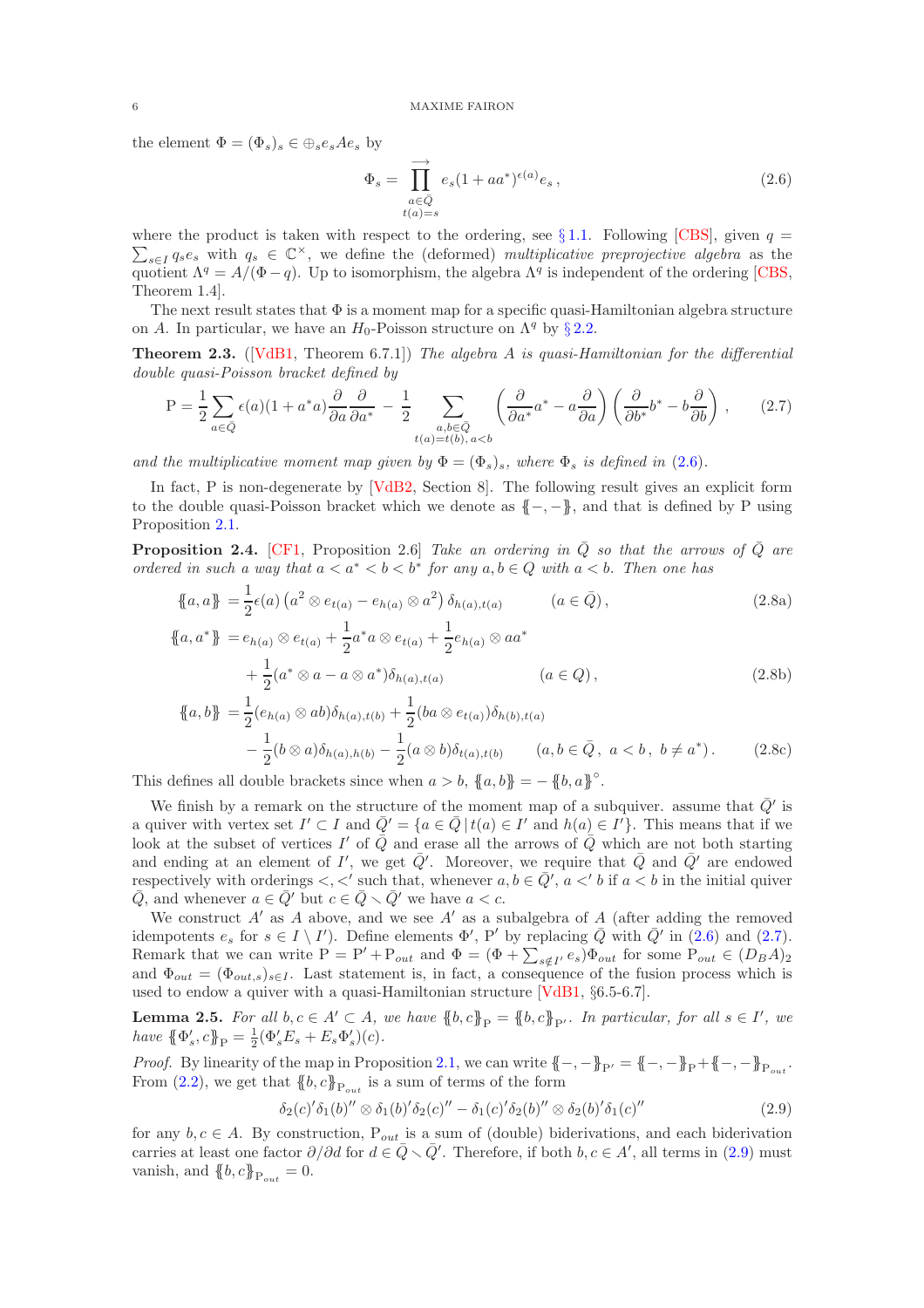Applying this to  $\Phi'_s$  and  $c \in A'$ ,  $\{\!\!\{\Phi'_s, c\!\!\}_{\!\!P} = \{\!\!\{\Phi'_s, c\!\!\}_{\!\!P'}\}$ . By construction,  $\Phi'$  is a multiplicative moment map for  $\{-,-\}_P$ , so it satisfies [\(2.4\)](#page-4-0).

<span id="page-6-3"></span>2.4. Geometric counterpart to the definitions. Fix a C-algebra A and  $N \in \mathbb{N}$ . The representation space Rep $(A, N)$  is the affine scheme whose coordinate ring  $\mathcal{O}(\text{Rep}(A, N))$  is generated by symbols  $a_{ij}$  for  $a \in A$  and  $i, j = 1, ..., N$ , such that they are C-linear in a, they satisfy  $(ab)_{ij} = \sum_{k} a_{ik}b_{kj}$  for any  $a, b \in A$ , and  $1_{ij} = \delta_{ij}$ . Alternatively, we can see Rep $(A, N)$  as parametrising algebra homomorphisms  $\varrho : A \to \text{Mat}_{N}(\mathbb{C})$ , and we get  $a_{ij}(\varrho) = \varrho(a)_{ij}$  at any point  $\varrho \in \text{Rep}(A, N)$ . Following [\[VdB1,](#page-39-3) Section 7], to any  $a \in A$  we associate a matrix-valued function  $\mathcal{X}(a) := (a_{ij})_{ij}$  on Rep(A, N). Similarly, any double derivation  $\delta \in \text{Der}(A, A \otimes A)$  gives rise to a matrix-valued vector field  $\mathcal{X}(\delta) = (\delta_{ij})_{ij}$  on  $\text{Rep}(A, N)$ , where  $\delta_{ij}$  is a derivation of  $\mathcal{O}(\text{Rep}(A, N))$ defined by the rule  $\delta_{ij}(a_{uv}) = \delta'(a)_{uj}\delta''(a)_{iv}$ . In particular, if  $\{-,-\}$  is a double bracket on A, we have for any  $a \in A$  that the double derivation  $\{a, -\}$  defines a matrix-valued vector field  $X_a$ such that  $(X_a)_{ij}(b_{uv}) = \{a, b\}_{uj}^{\prime} \{a, b\}_{iv}^{\prime\prime}$ .

We can generalise the definition in a relative setting for a  $B$ -algebra  $A$ , where  $B$  is of the form  $B = \mathbb{C}e_1 \oplus \ldots \oplus \mathbb{C}e_K$  with  $e_re_s = \delta_{rs}e_s$ . Representation spaces are now indexed by K-tuples  $\alpha = (\alpha_1, \ldots, \alpha_K) \in \mathbb{N}^K$ . Given  $\alpha$  with  $\alpha_1 + \ldots + \alpha_K = N$ , we embed B diagonally into  $\text{Mat}_N(\mathbb{C})$ so that Id<sub>N</sub> is split into a sum of K diagonal blocks of respective sizes  $\alpha_1, \ldots, \alpha_K$ , representing the idempotents  $(e_s)_s$ . By definition,  $\text{Rep}_B(A, \alpha) = \text{Hom}_B(A, \text{Mat}_N(\mathbb{C}))$ , and it can be viewed as an affine scheme in the same way as  $\text{Rep}(A, N)$ . Note in particular that for any  $\Phi \in \bigoplus_s e_s A e_s$ , the matrix-valued function  $\mathcal{X}(\Phi)$  on  $\text{Rep}_B(A, \alpha)$  is a block matrix  $\mathcal{X}(\Phi) \in \prod_s \text{Mat}_{\alpha_s}(\mathbb{C})$ .

Assume that A is equipped with a B-linear double bracket  $\{-,-\}$ . Then the representation spaces are endowed with an anti-symmetric biderivation as follows.

<span id="page-6-2"></span>**Proposition 2.6.** ([\[VdB1,](#page-39-3) Proposition 7.5.1,  $\S7.8$ ]) There is a unique anti-symmetric biderivation  ${-,-}: \mathcal{O}(\text{Rep}_B(A, \alpha)) \times \mathcal{O}(\text{Rep}_B(A, \alpha)) \to \mathcal{O}(\text{Rep}_B(A, \alpha))$  such that for all  $a, b \in A$ ,

<span id="page-6-0"></span>
$$
\{a_{ij}, b_{uv}\} = \{a, b\}_{uj}^{\prime} \{a, b\}_{iv}^{\prime\prime} . \tag{2.10}
$$

Moreover, if  $\{-,-\} = \{-, -\}_P$  for some  $P \in (D_B A)_2$ , then  $\{-, -\}$  is defined by the bivector field tr( $\mathcal{X}(P)$ ) and we denote it by  $\{-,-\}_P$ .

The identity [2.10](#page-6-0) extends to relate the double bracket  ${{-, -}}_{SN}$  on  $D_B A$  with the Schouten-Nijenhuis bracket  $[-,-]$  between polyvector fields on  $\text{Rep}_B(A, \alpha)$  [\[VdB1,](#page-39-3) Proposition 7.6.1].

On Rep(A, N) we have a natural action of  $GL_N$ , induced by conjugation action on  $\text{Mat}_N(\mathbb{C})$ . Similarly, we have an action of  $GL_{\alpha} = \prod_s GL_{\alpha_s}$  on  $Rep_B(A, \alpha)$ . Provided that A is quasi-Hamiltonian,  $\text{Rep}_{B}(A, \alpha)$  is a quasi-Hamiltonian manifold [\[AKSM\]](#page-38-4), as defined now in the smooth case (see [\[VdB1,](#page-39-3) §7.11-7.13] for the algebraic case).

Let G be a Lie group with Lie algebra  $\mathfrak g$ . Moreover, assume that  $\mathfrak g$  admits a non-degenerate G-invariant bilinear form  $(-, -)$ . If  $(e_a)$ ,  $(e^a)$  are dual bases of g with respect to  $(-, -)$ , we define the Cartan 3-tensor  $\phi = \frac{1}{12} C^{abc} e_a \wedge e_b \wedge e_c$ , for  $C^{abc} = (e^a, [e^b, e^c])$  the tensor of structure constants. For all  $\xi \in \mathfrak{g}$ , write  $\xi^L$  and  $\xi^R$  to denote the left and right invariant vector fields on G respectively.

Given a G-manifold M, the G-action gives rise to a Lie algebra homomorphism  $(-)_M : \mathfrak{g} \to$ Der  $\mathcal{O}(M)$ . This can be extended to polyvector fields and we can define the 3-tensor  $\phi_M$ . We say that M is a quasi-Poisson manifold if there exists an invariant bivector field  $P$  on  $M$  such that  $[P, P] = \phi_M$  under the Schouten-Nijenhuis bracket. We can use P to define a bracket  $\{-, -\}$  on  $\mathcal{O}(M)$  in the obvious way.

A multiplicative moment map is an Ad-equivariant map  $\Phi : M \to G$  satisfying

$$
\{g \circ \Phi, -\} = \frac{1}{2} \left( (e_a^L + e_a^R)(g) \circ \Phi \right) (e^a)_M , \qquad (2.11)
$$

for all functions  $q \in \mathcal{O}(G)$ , and we say that the triple  $(M, P, \Phi)$  is a *Hamiltonian quasi-Poisson* manifold. In the case where the action of G on M is free and proper, for each conjugacy class  $C_q$ of  $g \in G$  we can form the Poisson manifold  $\Phi^{-1}(\mathcal{C}_g)/G$ . This process is called quasi-Hamiltonian reduction.

<span id="page-6-1"></span>**Theorem 2.7.** [\[VdB1,](#page-39-3) §7.8, 7.13] Assume that  $(A, P)$  is a differential double quasi-Poisson algebra, which is quasi-Hamiltonian for the multiplicative moment map  $\Phi \in \bigoplus_{s \in s} A e_s$ . We have that  $\text{Rep}_B(A, \alpha)$  is a  $\text{GL}_{\alpha}$ -space with a quasi-Poisson bracket  $\{-, -\}_P$  determined from  $\{-, -\}_P$  by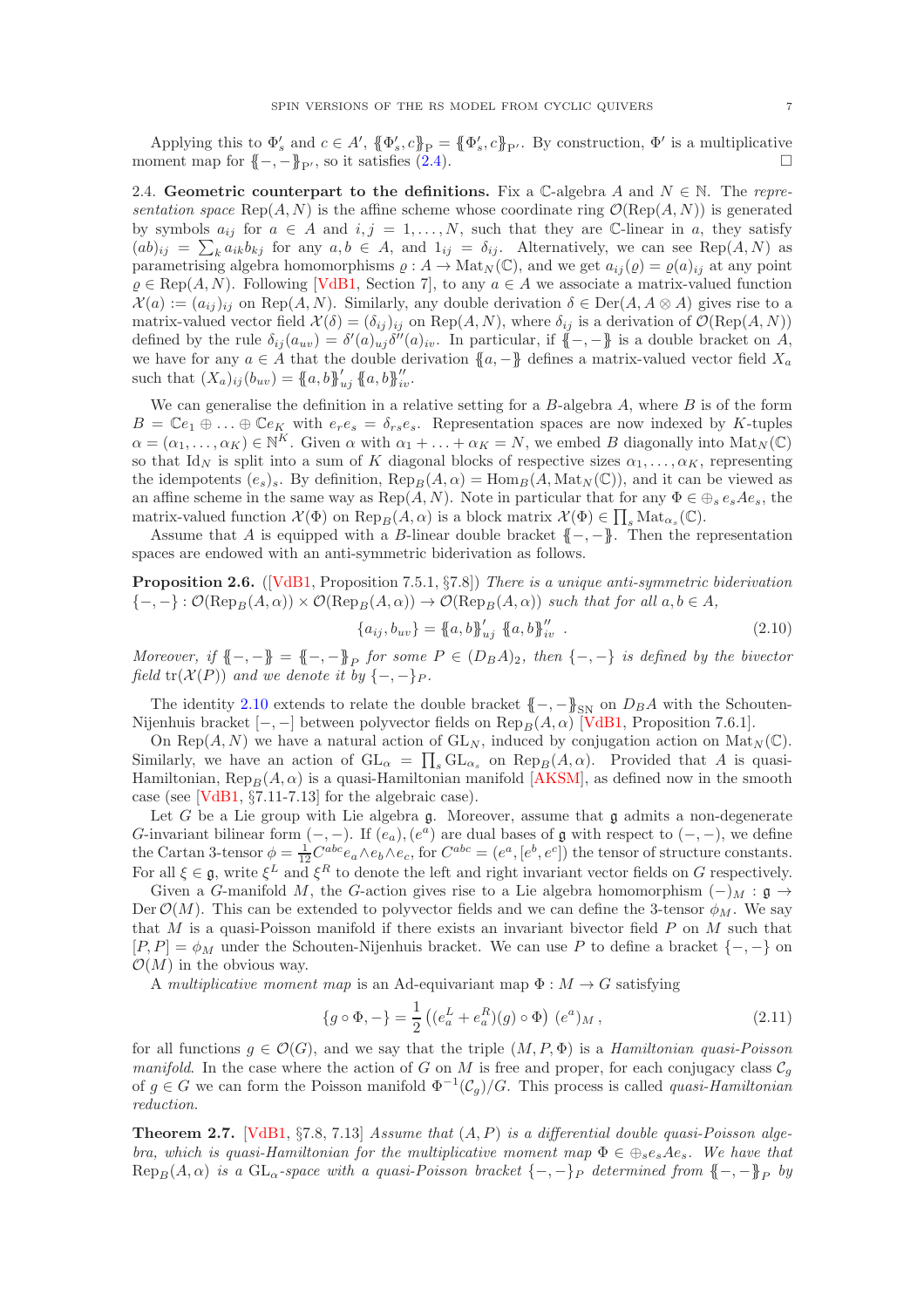[\(2.10\)](#page-6-0). Then the matrix-valued function  $\mathcal{X}(\Phi) : \text{Rep}_B(A, \alpha) \to \prod_s \text{Mat}_{\alpha_s}(\mathbb{C})$  is a multiplicative moment map for  $\text{Rep}_B(A, \alpha)$ . Therefore, if it smooth,  $\text{Rep}_B(A, \alpha)$  is a Hamiltonian quasi-Poisson manifold.

We can note that any multiple of the identity  $\mathrm{Id}_{\alpha} = \prod_{s} \mathrm{Id}_{\alpha_s}$  acts trivially on  $\mathrm{Rep}_B(A, \alpha)$ . This leads us to define

<span id="page-7-1"></span>
$$
G(\alpha) = \left(\prod_{s \in I} \mathrm{GL}_{\alpha_s}\right) / \mathbb{C}^\times\,,\tag{2.12}
$$

where  $\mathbb{C}^{\times} \subset GL_{\alpha}$  is the subgroup  $\{\lambda \mathrm{Id}_{\alpha} \mid \lambda \in \mathbb{C}^{\times}\}\$ . Combining Theorem [2.7](#page-6-1) with [\[VdB2,](#page-39-22) Proposition 5.2] and [\[AKSM,](#page-38-4) Theorem 10.3], we obtain

<span id="page-7-0"></span>Corollary 2.8. Assume that  $(A, P, \Phi)$  is a quasi-Hamiltonian algebra, with P non-degenerate. If  $\mathcal{C}_g \subset \mathrm{GL}_\alpha$  is a conjugacy class such that  $Y := \mathcal{X}(\Phi)^{-1}(\mathcal{C}_g)$  is smooth, and if the action of  $G(\alpha)$  on Y is free and the affine GIT quotient  $Y/\!/ G$  is a geometric quotient, then it is a Poisson manifold with non-degenerate Poisson bracket defined by  $tr(X(P))$ , that we denote  $Y/G$ .

Note that in the case where the conjugacy class is given by  $\prod_s q_s \, \text{Id}_{\alpha_s}$  with all  $q_s \in \mathbb{C}^\times$ , we know that  $Y/\sqrt{G}$  has a Poisson bracket because  $A/(\Phi - \sum_s q_s e_s)$  has an  $H_0$ -Poisson structure by [\[CB2,](#page-38-13) Section 4]. However, we need the quasi-Poisson formalism to conclude that the Poisson bracket is non-degenerate in Corollary [2.8.](#page-7-0)

Now, fix a conjugacy class  $\mathcal{C}_g$  in Lie( $GL_\alpha$ ) and assume that  $F, G \in \mathcal{O}(\mathcal{X}(\Phi)^{-1}(\mathcal{C}_g))$  are invariant under the  $GL_{\alpha}$  action. We can write  $F = \text{tr}(\mathcal{X}(a))$  and  $G = \text{tr}(\mathcal{X}(b))$  for some  $a, b \in A$ . Assuming that all spaces involved are smooth, we get from Proposition [2.6,](#page-6-2) Theorem [2.7](#page-6-1) and [\(2.3\)](#page-3-2) that

<span id="page-7-3"></span>
$$
\{F, G\}_P = \text{tr}\,\mathcal{X}\left(\{a, b\}^{\prime}\{a, b\}^{\prime\prime}\right) = \text{tr}\,\mathcal{X}(\{a, b\}),\tag{2.13}
$$

where the bracket on the right-hand side is the associated bracket  $\{-,-\} = m \circ \{-,-\}$ . In particular, we only need to compute  $\{a, b\}$  modulo commutators in  $A/[A, A]$  to get the Poisson bracket between  $tr(\mathcal{X}(a))$  and  $tr(\mathcal{X}(b))$ . In slightly more general setting, given arbitrary  $a, b \in A$ we find in the same way

<span id="page-7-5"></span>
$$
\{\operatorname{tr}(\mathcal{X}(a)), \mathcal{X}(b)\}_P = \mathcal{X}(\{a, b\}),\tag{2.14}
$$

<span id="page-7-4"></span>where this time we have the associated bracket  $\{-,-\} : A/[A, A] \times A \rightarrow A$ .

2.5. Multiplicative quiver varieties. From now on, fix  $B = \bigoplus_{s \in I} \mathbb{C}e_s$  as in §[2.3.](#page-4-2) We always work in a relative setting and omit the subscript B from the notation. The matrix  $\mathcal{X}(a)$  representing an element  $a \in A$  is an  $|I| \times |I|$  block matrix. In the case of an arrow  $a \in \overline{Q}$ , we can use the idempotents to write  $a = e_{t(a)}ae_{h(a)}$ , so a is represented by a matrix with at most one non-zero block of size  $\alpha_{t(a)} \times \alpha_{h(a)}$  placed in the  $t(a)$ -th block row and  $h(a)$ -th block column. Therefore, this can be viewed as a *quiver representation*, consisting of vector spaces  $V_s = \mathbb{C}^{\alpha_s}$ ,  $s \in I$  and linear maps  $X_a: \mathcal{V}_{h(a)} \to \mathcal{V}_{t(a)}$  for each  $a \in \overline{Q}$ . With this interpretation, we have

$$
X_a \in \text{Mat}_{\alpha_{t(a)}, \alpha_{h(a)}}(\mathbb{C}), \qquad \text{Rep}(\mathbb{C}\bar{Q}, \alpha) \cong \prod_{a \in \bar{Q}} \text{Mat}_{\alpha_{t(a)}, \alpha_{h(a)}}(\mathbb{C}). \tag{2.15}
$$

Next, Rep( $A, \alpha$ ) is an affine open subset of Rep( $\mathbb{C}\bar{Q}, \alpha$ ), so it is also smooth. It is naturally acted on by  $\prod_{i\in I} GL_{\alpha_s}$  through conjugation. This induces an action of  $G(\alpha)$  as defined in [\(2.12\)](#page-7-1). By Theorems [2.3](#page-5-0) and [2.7,](#page-6-1) and Proposition [2.6,](#page-6-2) Rep( $A, \alpha$ ) is a quasi-Hamiltonian  $G(\alpha)$ -manifold, with quasi-Poisson bracket defined by the bivector  $tr(\mathcal{X}(P))$  and with multiplicative moment map  $\mathcal{X}(\Phi)$ . The representation space  $\text{Rep}(\Lambda^q, \alpha)$  corresponds to the subset such that  $\mathcal{X}(\Phi) = \prod_s q_s \,\text{Id}_{\alpha_s}$ , so it is a closed affine subvariety in Rep(A,  $\alpha$ ). We set  $q^{\alpha} = \prod_{s \in I} q^{\alpha_s}$ , and note that  $\text{Rep}(\Lambda^q, \alpha)$  is empty when  $q^{\alpha} \neq 1$  by [\[CBS,](#page-38-10) Lemma 1.5].

The points in the affine variety  $\mathcal{S}_{\alpha,q} := \text{Rep}(\Lambda^q, \alpha) // G(\alpha)$  are closed  $G(\alpha)$  orbits of  $\text{Rep}(\Lambda^q, \alpha)$ , so correspond to semi-simple representations of  $\Lambda^q$  of dimension  $\alpha$ . In the case where all representations in Rep( $\Lambda^{q}$ ,  $\alpha$ ) are simple, we have the following description of the space.

<span id="page-7-2"></span>**Theorem 2.9.** [\[CF1,](#page-38-0) Theorem 2.8] Let  $p(\alpha) = 1 + \sum_{a \in Q} \alpha_{t(a)} \alpha_{h(a)} - \alpha \cdot \alpha$ , where  $\alpha \cdot \alpha = \sum_{s \in I} \alpha_s^2$ . Suppose that  $\text{Rep}(\Lambda^q, \alpha)$  is non-empty and all representations in  $\text{Rep}(\Lambda^q, \alpha)$  are simple. Then  $\alpha$ is a positive root of Q and Rep( $\Lambda^{q}$ ,  $\alpha$ ) is a smooth affine variety of dimension  $g + 2p(\alpha)$ , with  $g = \dim G(\alpha) = \alpha \cdot \alpha - 1$ . The group  $G(\alpha)$  acts freely on  $\text{Rep}(\Lambda^q, \alpha)$ , so  $\mathcal{S}_{\alpha,q} = \text{Rep}(\Lambda^q, \alpha)/G(\alpha)$ is a Poisson manifold of dimension  $2p(\alpha)$ , obtained by quasi-Hamiltonian reduction.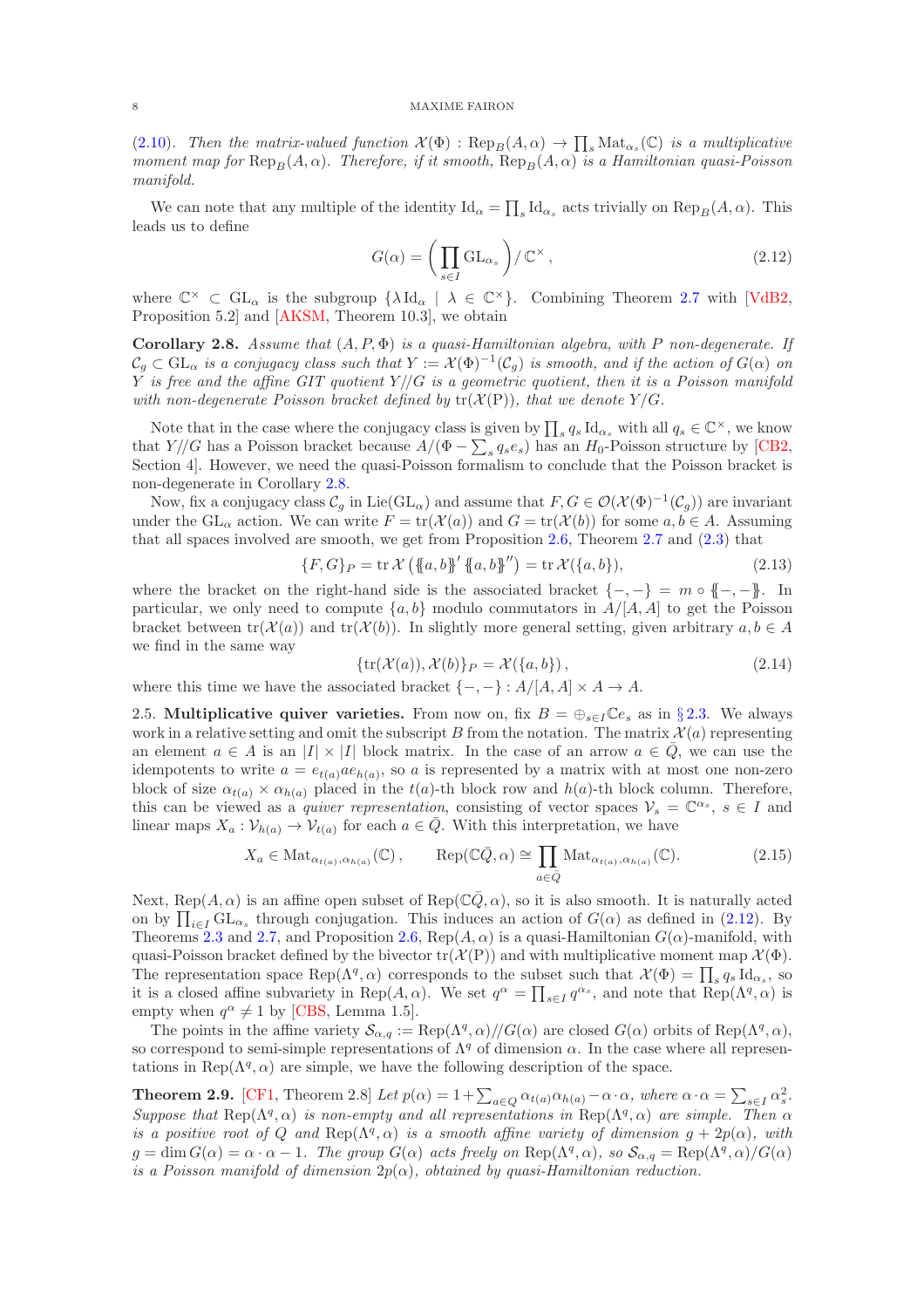As we explained in §[2.4,](#page-6-3) the Poisson bracket on  $\mathcal{O}(\mathcal{S}_{\alpha,q})=\mathcal{O}(\text{Rep}(\Lambda^q,\alpha))^{G(\alpha)}$  is obtained from the  $G(\alpha)$ -invariant bivector field tr( $\mathcal{X}(P)$ ). Moreover, since P is non-degenerate by [\[VdB2,](#page-39-22) Section 8, Corollary [2.8](#page-7-0) yields that  $\mathcal{S}_{\alpha,q}$  is a symplectic manifold when any representation in Rep( $\Lambda^q, \alpha$ ) is simple.

Let Q be an arbitrary quiver with vertex set I. A framing of Q is a quiver  $\tilde{Q}$  with set of vertices  $\tilde{I} = I \cup \{\infty\}$  and whose arrows are the ones of Q together with additional arrows  $\infty \to s$ to the vertices of Q. We allow multiple arrows to a single vertex. Given arbitrary  $\alpha \in \mathbb{N}^I$  and  $q \in (\mathbb{C}^{\times})^I$ , we extend them from I to I by putting  $\alpha_{\infty} = 1$  and  $q_{\infty} = q^{-\alpha}$ , i.e.  $\tilde{\alpha} = (1, \alpha)$  and  $\tilde{\alpha}_{\infty} = \tilde{\alpha}_{\infty}$ .  $\tilde{\tilde{q}} = \tilde{q}^{-\alpha} e_{\infty} + \sum_{s \in I} q_s e_s$ . By construction  $\tilde{q}^{\tilde{\alpha}} = 1$ . We can consider the multiplicative preprojective algebra of  $\widetilde{Q}$  with parameter  $\widetilde{q}$ , and consider the representation space Rep( $\Lambda^{\widetilde{q}}$ ,  $\widetilde{\alpha}$ ). We refer to the quotients

$$
\widetilde{\mathcal{M}}_{\alpha,q}(Q) := \text{Rep}(\Lambda^{\widetilde{q}}, \widetilde{\alpha}) / \mathcal{G}(\widetilde{\alpha}), \quad \text{where } G(\widetilde{\alpha}) \cong \prod_{s \in I} \text{GL}_{\alpha_s} = \text{GL}_{\alpha}, \tag{2.16}
$$

as multiplicative quiver varieties, that we abbreviate MQV.

We say that  $q = \sum_{s \in I} q_s e_s$  is regular if  $q^{\alpha} \neq 1$  for any root  $\alpha$  of the quiver Q. We have the following result, which is a multiplicative analogue of  $[Na, Theorem 2.8]$ ,  $[BCE, Proposition 3]$ .

**Proposition 2.10.** [\[CF1,](#page-38-0) Proposition 2.9] Choose an arbitrary framing  $\tilde{Q}$  of Q and let  $\tilde{\alpha}$  and  $\tilde{q}$  be defined as above. If q is regular, then every module of dimension  $\tilde{\alpha}$  over the multiplicative preprojective algebra  $\Lambda^{\tilde{q}}$  is simple. Hence, the group  $GL_{\alpha}$  acts freely on  $\text{Rep}(\Lambda^{\tilde{q}}, \tilde{\alpha})$  and the MQV  $\widetilde{\mathcal{M}}_{\alpha,q}(Q)$  is smooth.

When q is regular and  $\widetilde{\mathcal{M}}_{\alpha,q}(Q) \neq \emptyset$ , this implies that  $\widetilde{\alpha} = (1,\alpha)$  is a positive root of  $\widetilde{Q}$  and  $\widetilde{\mathcal{M}}_{\alpha,q}(Q)$  is a smooth affine variety of dimension  $2p(\widetilde{\alpha})$  by Theorem [2.9.](#page-7-2)

### 3. Quasi-Hamiltonian algebra structure

<span id="page-8-0"></span>The developments of this section are parallel to [\[CF1,](#page-38-0) [CF2\]](#page-38-11), and can be seen as application of Van den Bergh's work [\[VdB1\]](#page-39-3) that we recalled in § [2.1–](#page-2-2)§ [2.3.](#page-4-2) Fix  $m, d \geq 2$  and let  $I = \mathbb{Z}/m\mathbb{Z}$ . Except when it is stated differently, we assume for the rest of this paper that we take the indices r, s in I, and that the Greek letters  $\alpha, \beta, \gamma, \epsilon$  placed as indices always range through 1,..., d.

By a spin cyclic quiver, we mean the double quiver  $\overline{Q}$  of a quiver  $Q$ , where  $Q$  has  $m+1$  vertices labelled by  $I \cup \{\infty\}$ , m arrows  $x_s : s \to s + 1$  and d framing arrows  $v_1, \ldots, v_d : \infty \to 0$ . We write for the doubles  $y_s = x_s^* : s + 1 \to s$  and  $w_\alpha = v_\alpha^* : 0 \to \infty$ . We consider the following ordering at each vertex

at 
$$
\infty
$$
:  
\nat  $s \in I \setminus \{0\}$ :  
\nat  $0$ :  
\n $x_0 < y_0 < x_{m-1} < y_{m-1} < v_1 < w_1 < \ldots < v_d < w_d$ ,  
\n $x_0 < y_0 < x_{m-1} < y_{m-1} < v_1 < w_1 < \ldots < v_d < w_d$ .

We form the algebra A obtained by inverting all the elements  $(1+aa^*)_{a\in\bar{Q}}$  in  $\mathbb{C}\bar{Q}$ . Using Proposition [2.4,](#page-5-1) we get a double quasi-Poisson bracket on  $A$ , which satisfies the following identities between the arrows of the cycle

<span id="page-8-2"></span>
$$
\{\!\{x_r, x_s\}\!\} = \frac{1}{2} x_{r-1} x_r \otimes e_r \, \delta_{(s,r-1)} - \frac{1}{2} e_{r+1} \otimes x_r x_{r+1} \, \delta_{(s,r+1)}\,,\tag{3.1a}
$$

$$
\{\!\{y_r, y_s\}\!\} = \frac{1}{2} e_r \otimes y_r y_{r-1} \delta_{(s,r-1)} - \frac{1}{2} y_{r+1} y_r \otimes e_{r+1} \delta_{(s,r+1)}\,,\tag{3.1b}
$$

<span id="page-8-1"></span>
$$
\{\!\{x_r, y_s\}\!\} = \delta_{sr} \left( e_{r+1} \otimes e_r + \frac{1}{2} y_r x_r \otimes e_r + \frac{1}{2} e_{r+1} \otimes x_r y_r \right) - \frac{1}{2} x_r \otimes y_{r-1} \delta_{(s,r-1)} + \frac{1}{2} y_{r+1} \otimes x_r \delta_{(s,r+1)}.
$$
\n(3.1c)

Note the difference of signs for last two terms in  $(3.1c)$  compared to [\[CF1,](#page-38-0)  $(4.1c)$ ], which is a consequence of the different ordering taken at each vertex  $s \in I$ . The double brackets involving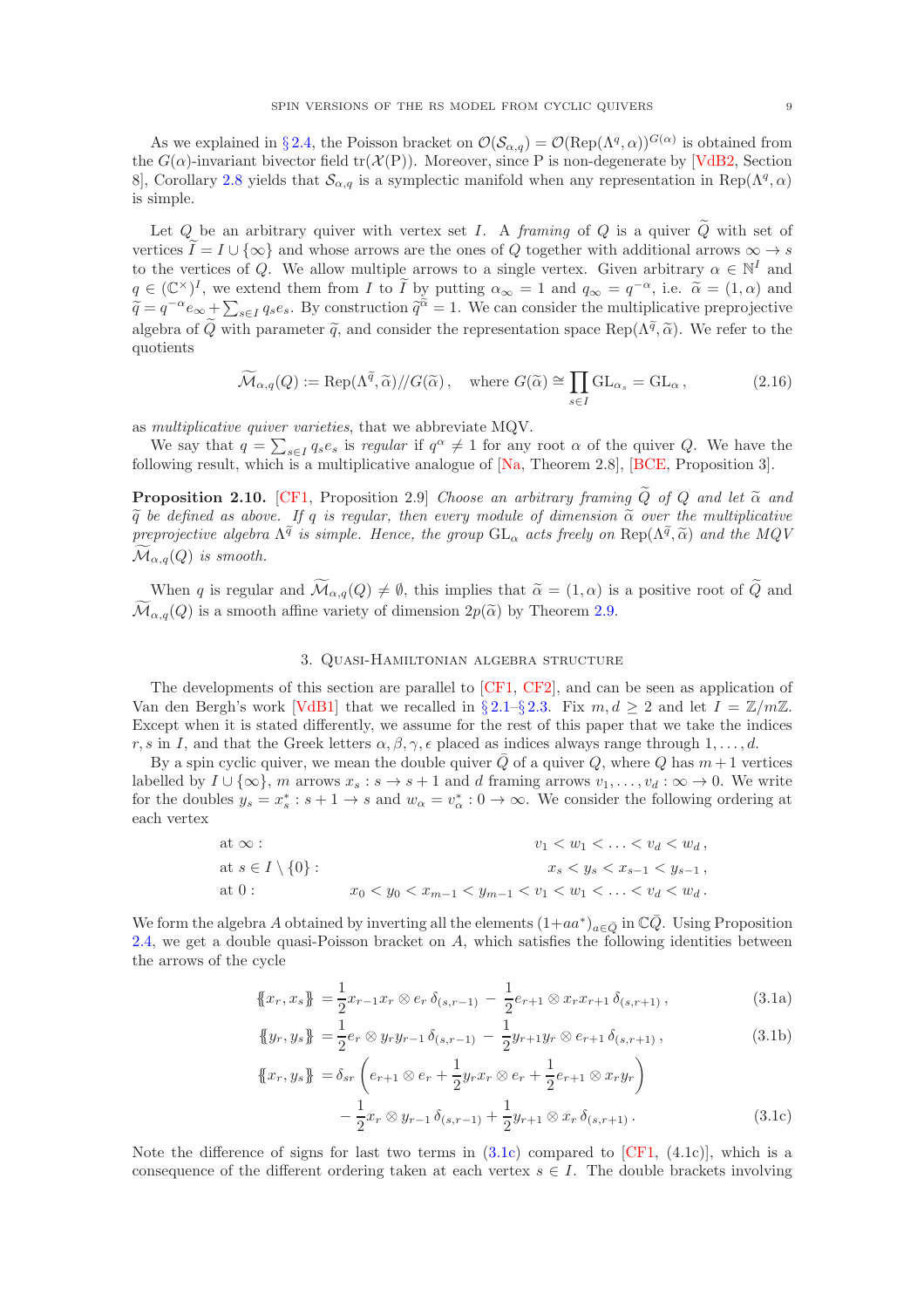elements of the cycle and framing arrows are determined by

<span id="page-9-3"></span>
$$
\{\!\!\{x_r, w_\alpha\}\!\!\} = \frac{1}{2} \delta_{(r,m-1)} e_{r+1} \otimes x_r w_\alpha - \frac{1}{2} \delta_{(r,0)} x_r \otimes w_\alpha \,,\tag{3.2a}
$$

$$
\{\!\{x_r, v_\alpha\}\!\} = \frac{1}{2} \delta_{(r,0)} v_\alpha x_r \otimes e_r - \frac{1}{2} \delta_{(r,m-1)} v_\alpha \otimes x_r ,\tag{3.2b}
$$

$$
\{\!\!\{y_r, w_\alpha\}\!\!\} = \frac{1}{2} \delta_{(r,0)} e_r \otimes y_r w_\alpha - \frac{1}{2} \delta_{(r,m-1)} y_r \otimes w_\alpha \,,\tag{3.2c}
$$

<span id="page-9-4"></span><span id="page-9-1"></span><span id="page-9-0"></span>
$$
\{\!\!\{\,y_r, v_\alpha\,\}\!\!\} = \frac{1}{2} \delta_{(r,m-1)} v_\alpha y_r \otimes e_{r+1} - \frac{1}{2} \delta_{(r,0)} v_\alpha \otimes y_r \,. \tag{3.2d}
$$

The remaining double brackets are nothing else than

$$
\{v_{\alpha}, v_{\beta}\} = -\frac{1}{2}o(\alpha, \beta)(v_{\beta} \otimes v_{\alpha} + v_{\alpha} \otimes v_{\beta}), \qquad (3.3a)
$$

$$
\{w_{\alpha}, w_{\beta}\} = -\frac{1}{2}o(\alpha, \beta)(w_{\beta} \otimes w_{\alpha} + w_{\alpha} \otimes w_{\beta}), \qquad (3.3b)
$$

<span id="page-9-2"></span>
$$
\begin{aligned} \{\!\!\{\boldsymbol{v}_{\alpha}, \boldsymbol{w}_{\beta}\}\!\!\} &= \delta_{\alpha\beta} \left(e_0 \otimes \boldsymbol{e}_{\infty} + \frac{1}{2} \boldsymbol{w}_{\alpha} \boldsymbol{v}_{\alpha} \otimes \boldsymbol{e}_{\infty} + \frac{1}{2} \boldsymbol{e}_0 \otimes \boldsymbol{v}_{\alpha} \boldsymbol{w}_{\alpha}\right) \\ &+ \frac{1}{2} \, o(\alpha, \beta) \left(e_0 \otimes \boldsymbol{v}_{\alpha} \boldsymbol{w}_{\beta} + \boldsymbol{w}_{\beta} \boldsymbol{v}_{\alpha} \otimes \boldsymbol{e}_{\infty}\right) \,. \end{aligned} \tag{3.3c}
$$

To derive [\(3.3a\)](#page-9-0), note that Proposition [2.4](#page-5-1) gives for  $\alpha < \beta$  that  $\{v_{\alpha}, v_{\beta}\} = -\frac{1}{2}(v_{\beta} \otimes v_{\alpha} + v_{\alpha} \otimes v_{\beta})$ . This is because  $v_{\alpha} < v_{\beta}$  and their heads/tails coincide. We then find [\(3.3a\)](#page-9-0) by cyclic antisymmetry of the double bracket. Identities [\(3.3b\)](#page-9-1) and [\(3.3c\)](#page-9-2) are obtained in the same way.

Introduce the elements  $x = \sum_s x_s$ ,  $y = \sum_s y_s$  and set  $F_a = \sum_{s \in I} e_{s+a} \otimes e_s \in A \otimes A$  for any  $a \in \mathbb{Z}$ . Of great help for our study are the elements

<span id="page-9-7"></span>
$$
F_1 = \sum_{s \in I} e_{s+1} \otimes e_s, \quad F_{-1} = \sum_{s \in I} e_{s-1} \otimes e_s = \sum_{s \in I} e_s \otimes e_{s+1}.
$$
 (3.4)

With these notations, Equations  $(3.1a)$ – $(3.1c)$  become

$$
\{\!\{x,x\}\!\} = \frac{1}{2} \left( x^2 F_1 - F_1 x^2 \right) , \quad \{\!\{y,y\}\!\} = -\frac{1}{2} \left( y^2 F_{-1} - F_{-1} y^2 \right) \tag{3.5a}
$$

$$
\{x, y\} = F_1 + \frac{1}{2} \left( yxF_1 + F_1xy - xF_1y + yF_1x \right) , \qquad (3.5b)
$$

while  $(3.2a)-(3.2d)$  $(3.2a)-(3.2d)$  take the form

$$
\{\!\!\{x, w_{\alpha}\}\!\!\} = \frac{1}{2} e_0 \otimes x w_{\alpha} - \frac{1}{2} e_0 x \otimes w_{\alpha} , \quad \{\!\!\{x, v_{\alpha}\}\!\!\} = \frac{1}{2} v_{\alpha} x \otimes e_0 - \frac{1}{2} v_{\alpha} \otimes x e_0 , \tag{3.6a}
$$

$$
\{\!\!\{y, w_{\alpha}\}\!\!\} = \frac{1}{2} e_0 \otimes y w_{\alpha} - \frac{1}{2} e_0 y \otimes w_{\alpha} , \quad \{\!\!\{y, v_{\alpha}\}\!\!\} = \frac{1}{2} v_{\alpha} y \otimes e_0 - \frac{1}{2} v_{\alpha} \otimes y e_0 . \tag{3.6b}
$$

(The expressions [\(3.6a\)](#page-9-5)–[\(3.6b\)](#page-9-6) could be written using  $F_1$  and  $F_{-1}$  instead of writing the idempotents  $e_0$ , but this form is not better suited for calculations.) Adding to A local inverses  $x_s^{-1} = e_{s+1}x_s^{-1}e_s$  such that  $x_sx_s^{-1} = e_s$  and  $x_s^{-1}x_s = e_{s+1}$ , we get locally invertible elements  $z_s = y_s + x_s^{-1}$  and we form  $z = x^{-1} + y = \sum_s z_s$ . Equations [\(3.5a\)](#page-9-7), [\(3.6a\)](#page-9-5)–[\(3.6b\)](#page-9-6) can be written with  $z$  instead of  $y$ , while  $(3.5b)$  becomes

<span id="page-9-11"></span><span id="page-9-10"></span><span id="page-9-9"></span><span id="page-9-8"></span><span id="page-9-6"></span><span id="page-9-5"></span>
$$
\{x, z\} = \frac{1}{2} (zxF_1 + F_1xz - xF_1z + zF_1x).
$$
 (3.7)

The algebra A is quasi-Hamiltonian for the double bracket given above and the multiplicative moment map  $\Phi = \sum_s e_s \Phi e_s + e_\infty \Phi e_\infty$  where

$$
e_0 \Phi e_0 = (e_0 + x_0 y_0)(e_0 + y_{m-1} x_{m-1})^{-1} \prod_{\alpha=1,\dots,d}^{\longrightarrow} (e_0 + w_\alpha v_\alpha)^{-1},
$$
\n(3.8a)

$$
e_s \Phi e_s = (e_s + x_s y_s)(e_s + y_{s-1} x_{s-1})^{-1}, \quad s \in I \setminus \{0\},\tag{3.8b}
$$

$$
e_{\infty} \Phi e_{\infty} = \prod_{\alpha=1,\dots,d}^{\longrightarrow} (e_{\infty} + v_{\alpha} w_{\alpha}).
$$
\n(3.8c)

Here, we use the invertibility of  $1 + x_0y_0$  and the idempotent decomposition of  $1 \in A$  to get that  $e_0 + x_0 y_0$  is locally invertible with inverse  $(e_0 + x_0 y_0)^{-1} := e_0 (1 + x_0 y_0)^{-1} e_0$ , and the same holds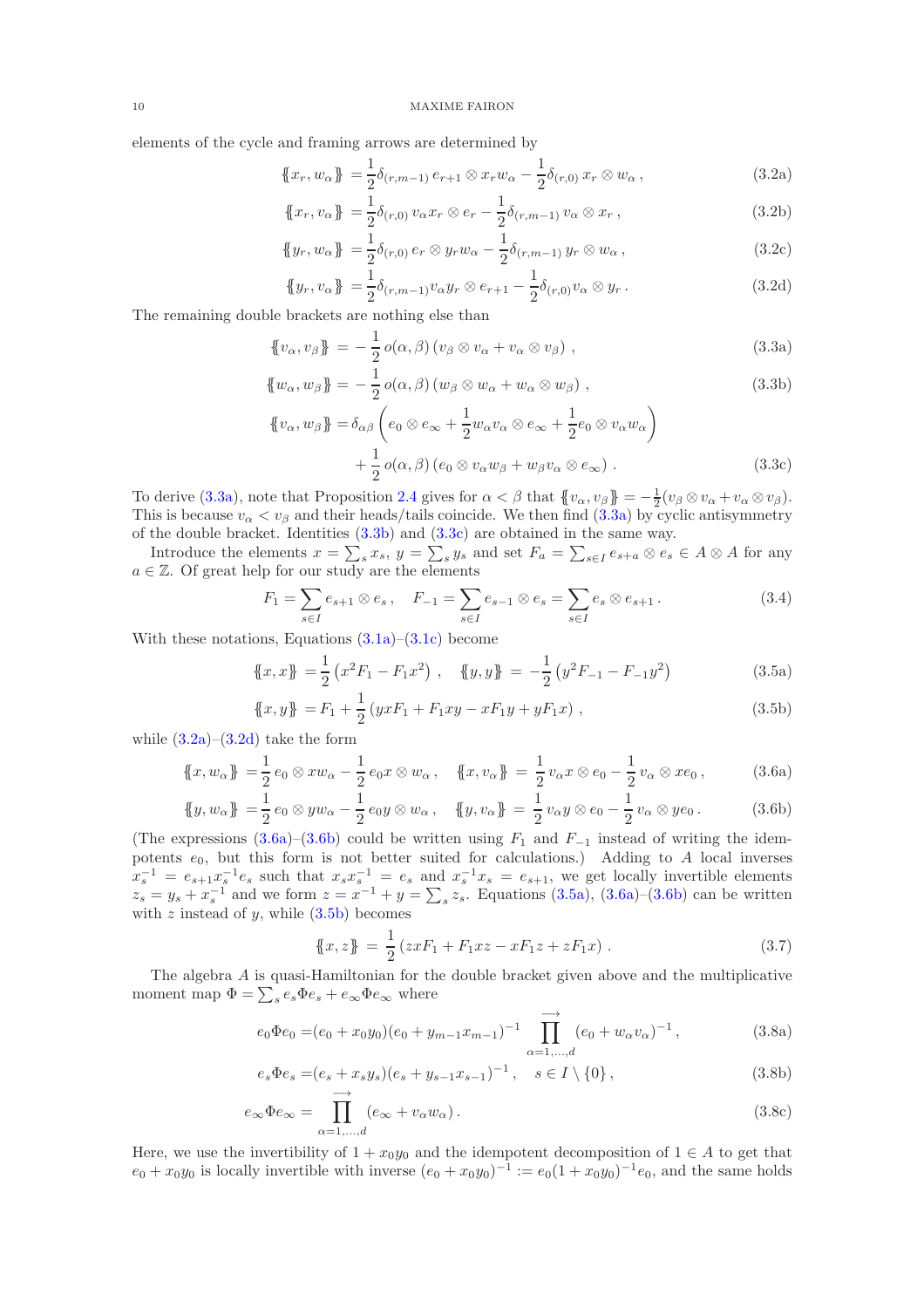for all the arrows in  $\overline{Q}$ . If we further localise at x, we can write  $(e_s + x_s y_s)(e_s + y_{s-1}x_{s-1})^{-1}$  as  $x_s z_s x_{s-1}^{-1} z_{s-1}^{-1}.$ 

Following the Jordan quiver case  $[CF2, §3.1]$ , we introduce the spin elements

$$
a'_{\alpha} = w_{\alpha}, \quad c'_{1} = v_{1}z, \quad c'_{\alpha} = v_{\alpha}(e_{0} + w_{\alpha-1}v_{\alpha-1})\dots(e_{0} + w_{1}v_{1})z, \tag{3.9}
$$

and we can define  $c'_\alpha$  inductively using

<span id="page-10-8"></span><span id="page-10-7"></span><span id="page-10-6"></span><span id="page-10-1"></span><span id="page-10-0"></span>
$$
c'_{\alpha} = \sum_{\lambda=1}^{\alpha-1} v_{\alpha} w_{\lambda} c'_{\lambda} + v_{\alpha} z. \qquad (3.10)
$$

It is important to remark that  $a'_\alpha = e_0 a'_\alpha e_\infty$  but  $c'_\alpha = e_\infty c'_\alpha e_{m-1}$  is not a path to 0. This is due to the fact that  $v_{\alpha}z = v_{\alpha}z_{m-1}$ . To get the double brackets between the elements  $(x, z, a'_{\alpha}, c'_{\alpha})$ , it remains to find the ones involving  $c'_{\alpha}$ . The next result is obtained in [A](#page-23-0)ppendix A:

<span id="page-10-4"></span>Lemma 3.1. For any  $\alpha, \beta = 1, \ldots, d$ ,

$$
\{\!\!\{x,c'_\alpha\}\!\!\} = \frac{1}{2}c'_\alpha x \otimes e_{m-1} + \frac{1}{2}c'_\alpha \otimes x e_{m-1} ,\quad \{\!\!\{z,c'_\alpha\}\!\!\} = -\frac{1}{2}c'_\alpha z \otimes e_{m-1} + \frac{1}{2}c'_\alpha \otimes z e_{m-1} \quad (3.11a)
$$

$$
\left\{ \left\{ a'_{\alpha}, c'_{\beta} \right\} \right\} = \frac{1}{2} \left( o(\alpha, \beta) - \delta_{\alpha\beta} \right) e_{\infty} \otimes a'_{\alpha} c'_{\beta} - \delta_{\alpha\beta} \left( e_{\infty} \otimes e_0 z + \sum_{\lambda=1}^{\beta-1} e_{\infty} \otimes a'_{\lambda} c'_{\lambda} \right), \tag{3.11b}
$$

$$
\{\{c'_{\alpha}, c'_{\beta}\}\} = \frac{1}{2}o(\alpha, \beta)\left(c'_{\beta} \otimes c'_{\alpha} - c'_{\alpha} \otimes c'_{\beta}\right).
$$
\n(3.11c)

where the last sum in [\(3.11b\)](#page-10-0) is omitted for  $\lambda = 1$ .

Motivated by the geometric interpretation through [\(2.13\)](#page-7-3), we are interested in the bracket  $\{-,-\}$  associated to  $\{-,-\}$  between the elements  $x^k$  and  $a'_\alpha c'_\beta x^l$ , for any  $k, l \in \mathbb{N}$ . Hereafter, given any  $b \in A$  we also denote by b its equivalence class in  $A/[A, A]$ . We compute

<span id="page-10-5"></span>**Lemma 3.2.** For any  $k, l \geq 1$ , we get in  $A/[A, A]$ ,

$$
\{x^{k}, x^{l}\} = 0, \quad \{x^{k}, a_{\alpha}^{\prime} c_{\beta}^{\prime} x^{l}\} = k a_{\alpha}^{\prime} c_{\beta}^{\prime} x^{k+l},
$$
\n
$$
\{a_{\gamma}^{\prime} c_{\epsilon}^{\prime} x^{k}, a_{\alpha}^{\prime} c_{\beta}^{\prime} x^{l}\} = \frac{1}{2} \left(\sum_{v=1}^{k} - \sum_{v=1}^{l}\right) \left(a_{\alpha}^{\prime} c_{\beta}^{\prime} x^{v} a_{\gamma}^{\prime} c_{\epsilon}^{\prime} x^{k+l-v} + a_{\alpha}^{\prime} c_{\beta}^{\prime} x^{k+l-v} a_{\gamma}^{\prime} c_{\epsilon}^{\prime} x^{v}\right) + \frac{1}{2} o(\alpha, \gamma) \left(a_{\gamma}^{\prime} c_{\epsilon}^{\prime} x^{k} a_{\alpha}^{\prime} c_{\beta}^{\prime} x^{l} + a_{\alpha}^{\prime} c_{\epsilon}^{\prime} x^{k} a_{\gamma}^{\prime} c_{\beta}^{\prime} x^{l}\right) + \frac{1}{2} o(\epsilon, \beta) \left(a_{\alpha}^{\prime} c_{\beta}^{\prime} x^{k} a_{\gamma}^{\prime} c_{\epsilon}^{\prime} x^{l} - a_{\alpha}^{\prime} c_{\epsilon}^{\prime} x^{k} a_{\gamma}^{\prime} c_{\beta}^{\prime} x^{l}\right) + \frac{1}{2} [o(\epsilon, \alpha) + \delta_{\alpha\epsilon}] a_{\alpha}^{\prime} c_{\epsilon}^{\prime} x^{k} a_{\gamma}^{\prime} c_{\beta}^{\prime} x^{l} - \frac{1}{2} [o(\beta, \gamma) + \delta_{\beta\gamma}] a_{\alpha}^{\prime} c_{\epsilon}^{\prime} x^{k} a_{\gamma}^{\prime} c_{\beta}^{\prime} x^{l} + \delta_{\alpha\epsilon} \left(z + \sum_{\lambda=1}^{\epsilon-1} a_{\lambda}^{\prime} c_{\lambda}^{\prime}\right) x^{k} a_{\gamma}^{\prime} c_{\beta}^{\prime} x^{l} - \delta_{\beta\gamma} a_{\alpha}^{\prime} c_{\epsilon}^{\prime} x^{k} \left(z + \sum_{\mu=1}^{\beta-1} a_{\mu}^{\prime} c_{\mu}^{\prime}\right
$$

<span id="page-10-2"></span>In particular, in order for the elements on which we take the bracket to be nonzero in  $A/[A, A]$ , we  $need \; k = 0 \; mod \; m \; for \; x^k, \; or \; l - 1 = 0 \; mod \; m \; for \; a'_\alpha c'_\beta x^l.$ 

In fact,  $(3.12a)$  holds in A for the left Loday bracket  $\{-,-\}$ , i.e. we do not necessarily need to regard it as the operation  $A/[A, A] \times A/[A, A] \rightarrow A/[A, A]$ . Note also that it is sufficient to consider in the two first sums over v in  $(3.12b)$  the terms for which  $v = 1 \text{ mod } m$ . All the computations are provided in Appendix [A.](#page-23-0)

We work in slightly more general setting from now on, and consider  $u \in \{x, y, z, \sum_s e_s + xy\}$ . We already have  $\epsilon(x) = +1$ ,  $\epsilon(y) = -1$ , and we set  $\epsilon(z) = -1$ ,  $\epsilon(\sum_s e_s + xy) = +1$ . We can write in the three first cases  $\{u, u\} = \frac{1}{2}\epsilon(u)[u^2 F_{\epsilon(u)} - F_{\epsilon(u)}u^2]$ , while  $\{u, u\} = \frac{1}{2}[u^2 F_0 - F_0u^2]$  if  $u = \sum_{s} e_s + xy$ . The identities can be directly checked, see e.g. [\[CF1,](#page-38-0) Lemmas A.1, A.2] for some of them. Using these brackets, we get the following result which is proved in Appendix [A.](#page-23-0)

<span id="page-10-3"></span>**Lemma 3.3.** For any  $k, l \geq 1, \alpha, \beta = 1, \ldots, d$ , we have  $\{ \{u^k, w_\alpha v_\beta u^l \} = 0 \text{ under the left } Loday$ bracket in A. The equality descends to  $A/[A, A]$  and we have in particular that the C-vector space generated by the elements  $(u^k, w_1v_1u^k)$  is a commutative Lie subalgebra in  $(A/[A, A], \{-, -\})$ .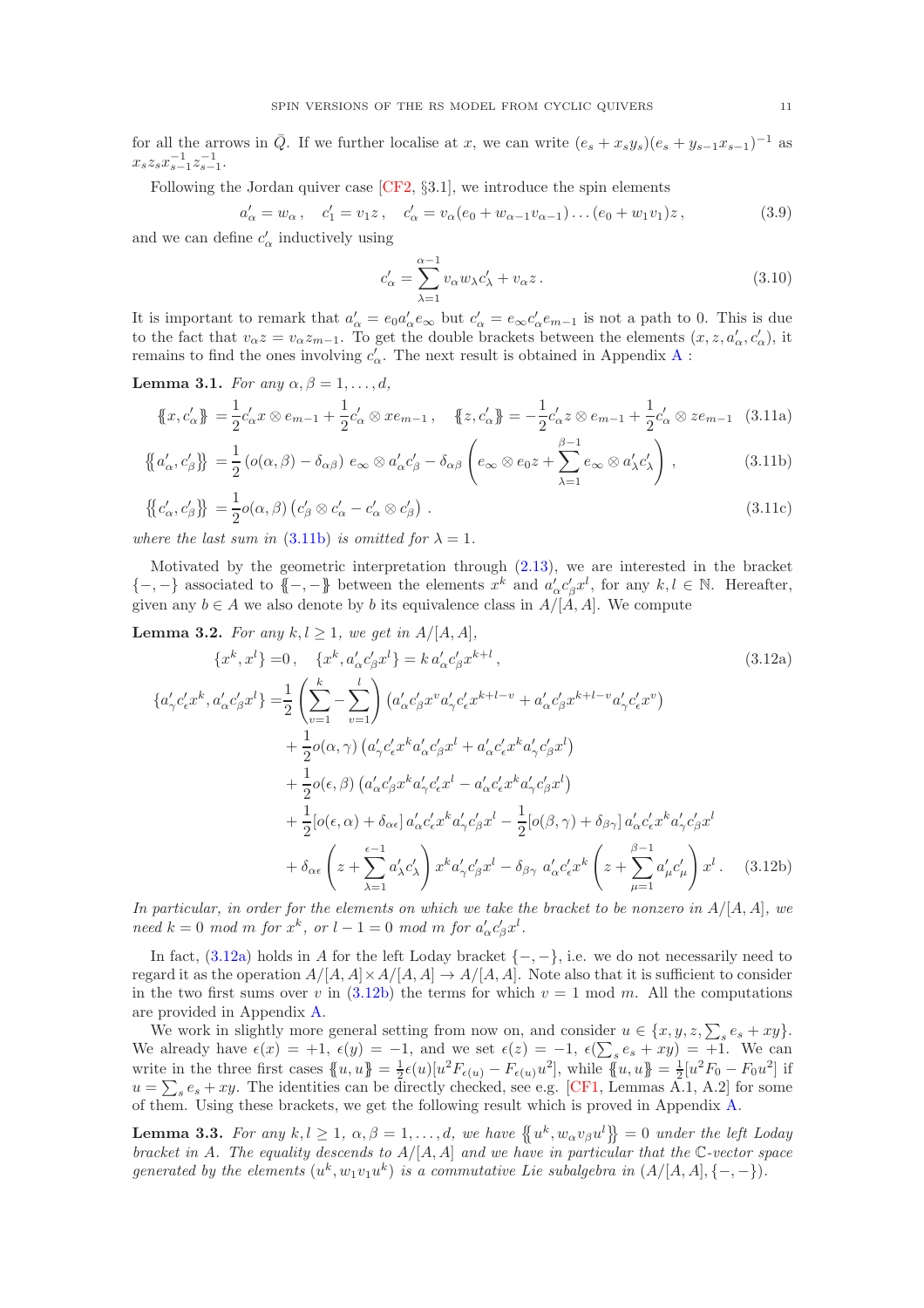Let  $\phi$  be the moment map associated to the subquiver supported at I. That is  $\phi = \sum_s \phi_s$  for  $\phi_s = (e_s + x_s y_s)(e_s + y_{s-1}x_{s-1})^{-1}$  or  $\phi_s = x_s z_s x_{s-1}^{-1} z_{s-1}^{-1}$  when we localise A at x. We assume in the next result that  $A$  is localised at  $u$ .

<span id="page-11-1"></span>**Proposition 3.4.** Let  $U_{+,\eta} = u(1 + \eta \phi)$ ,  $U_{-,\eta} = u(1 + \eta \phi^{-1})$ , for arbitrary  $\eta \in \mathbb{C}$  playing the role of a spectral parameter. Let  $K, L \in \mathbb{N}^{\times}$ . Then, if  $\epsilon(u) = -1$ ,

$$
\{U_{+, \eta}^{K}, U_{+, \eta'}^{L}\} = 0 \quad \mod[A, A], \qquad \text{for any } \eta, \eta' \in \mathbb{C}. \tag{3.13}
$$

If  $\epsilon(u) = +1$ ,

$$
\{U_{-, \eta}^{K}, U_{-, \eta'}^{L}\} = 0 \quad \text{mod } [A, A], \qquad \text{for any } \eta, \eta' \in \mathbb{C}.
$$
 (3.14)

Note that when u is not  $\sum_s e_s + xy$  and K is not divisible by m, then  $U_{+, \eta}^K = 0 \mod [A, A]$  and the result is trivial. This is because  $u^m \in \bigoplus_s e_s A e_s$  but  $u \notin \bigoplus_s e_s A e_s$  in those cases. The proof of Proposition [3.4](#page-11-1) is provided in Appendix [A.](#page-23-0)

For a  $(m + 1)$ -uple  $(q_\infty, q_s) \in \mathbb{C}^\times \times (\mathbb{C}^\times)^I$ , we set  $\widetilde{q} = q_\infty e_\infty + \sum_s q_s e_s$  and the multiplicative preprojective algebra  $\Lambda^{\tilde{q}}$  is the quotient of A by the two-sided ideal J generated by the relation  $\Phi = \tilde{q}$ , where  $\Phi$  is given by [\(3.8a\)](#page-9-9)–[\(3.8c\)](#page-9-10). The different equalities derived above in the Lie algebra  $(A/[\tilde{A}, A], \{-,-\})$  descend to  $\Lambda^{\tilde{q}}/[\Lambda^{\tilde{q}}, \Lambda^{\tilde{q}}]$  by § [2.2.](#page-3-3)

## 4. A natural phase space for the spin RS model

<span id="page-11-0"></span>We recall the important results from [\[CF2\]](#page-38-11) that are needed for our study, and we take the freedom to adapt the notations to suit our case.

Fix  $t \in \mathbb{C}^\times$  not a root of unity,  $n \in \mathbb{N}^\times$  and  $d \geq 2$ . A dense open subset  $\mathcal{C}^\circ_{n,t,d}$  of the MQV  $\mathcal{C}_{n,t,d}$ of dimension  $(1, n)$  defined from a spin Jordan quiver with d framing arrows is given by equivalence classes of  $2d + 2$  elements  $(A, B, V'_\alpha, W'_\alpha)$ , where  $A, B \in GL_n(\mathbb{C})$  and  $V'_\alpha \in Mat_{1 \times n}$ ,  $W'_\alpha \in Mat_{n \times 1}$ are matrices satisfying

$$
ABA^{-1}B^{-1}\prod_{\alpha=1,\dots,d}^{\longrightarrow} (\text{Id}_n + W'_{\alpha}V'_{\alpha})^{-1} = t \,\text{Id}_n ,
$$
\n(4.1)

under the equivalence defined from the action of the group  $GL_n(\mathbb{C})$  by

$$
g.(A, B, V'_{\alpha}, W'_{\alpha}) = (gAg^{-1}, gBg^{-1}, V'_{\alpha}g^{-1}, gW'_{\alpha}), \quad g \in GL_n(\mathbb{C}).
$$
\n(4.2)

In fact,  $\mathcal{C}_{n,t,d}^{\circ}$  is a smooth symplectic complex manifold of dimension 2nd, and we denote its Poisson bracket by  $\{-,-\}_P$ . For any representative of an equivalence class, we form the matrices  $\mathbf{A} \in \text{Mat}_{n \times d}(\mathbb{C})$  and  $\mathbf{C} \in \text{Mat}_{d \times n}(\mathbb{C})$  by

<span id="page-11-3"></span>
$$
\mathbf{A}_{i\alpha} = [W'_{\alpha}]_i , \quad \mathbf{C}_{\alpha j} = [V'_{\alpha}(\mathrm{Id}_n + W'_{\alpha-1}V'_{\alpha-1}) \dots (\mathrm{Id}_n + W'_1V'_1)B]_j , \qquad (4.3)
$$

so that the moment map equation can be rewritten as

<span id="page-11-2"></span>
$$
ABA^{-1} = tB + tAC.
$$
\n
$$
(4.4)
$$

Then a point of  $\mathcal{C}^{\circ}_{n,t,d}$  is determined by the equivalence class of  $(A, B, V'_{\alpha}, W'_{\alpha})$  as above, or equivalently by an element  $(A, B, \mathbf{A}, \mathbf{C})$  modulo identification by the group action  $g \cdot (A, B, \mathbf{A}, \mathbf{C}) =$  $(gAg^{-1}, gBg^{-1}, g\mathbf{A}, \mathbf{C}g^{-1})$  for any  $g \in GL_n(\mathbb{C})$ . Choosing the functions

<span id="page-11-4"></span>
$$
f_k := \text{tr}(A^k), \quad g_k^{\alpha \beta} = \text{tr}(\mathbf{A} E_{\alpha \beta} \mathbf{C} A^k), \quad k \in \mathbb{N}, \, \alpha, \beta = 1, \dots, d,
$$
 (4.5)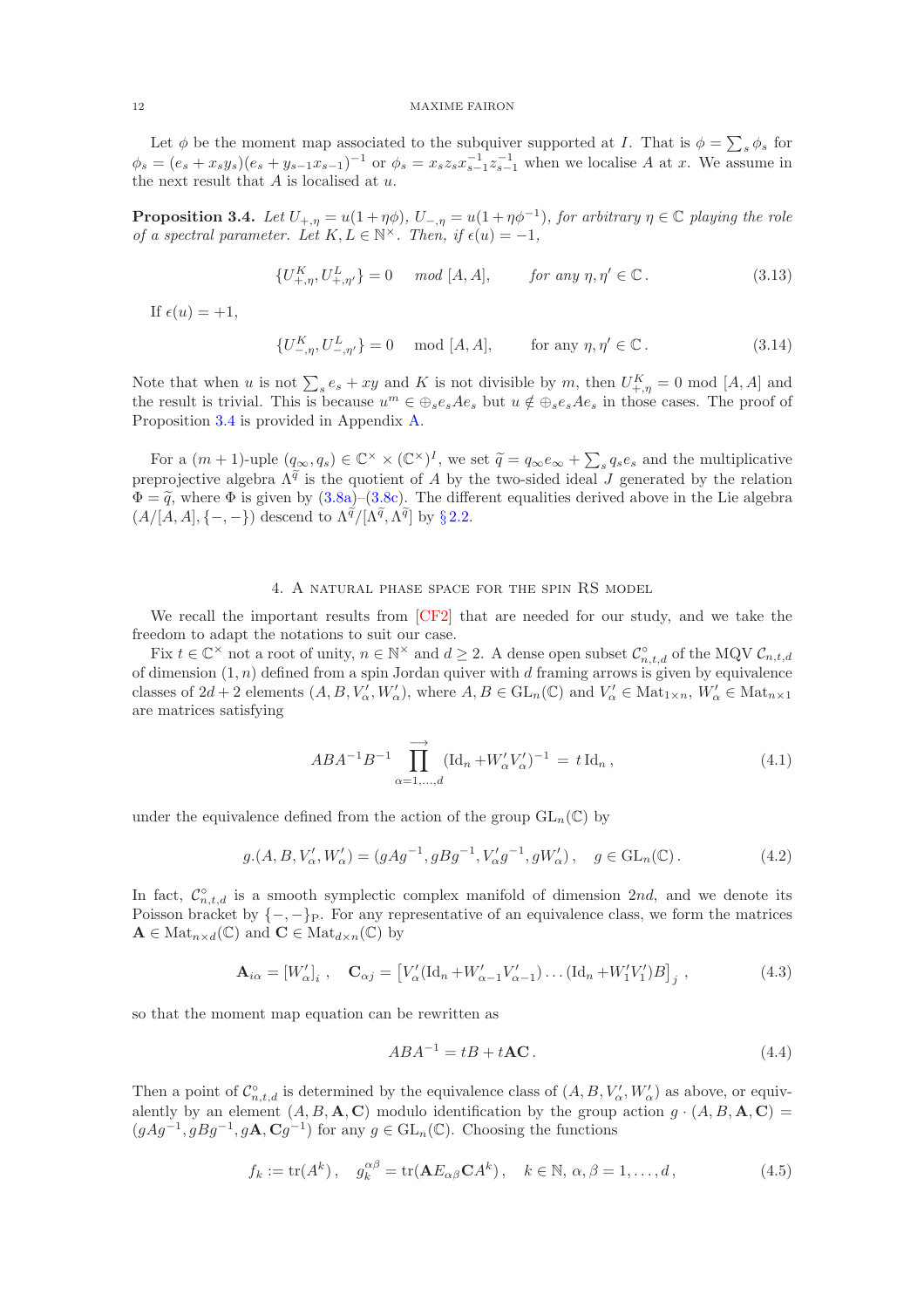the Poisson structure is determined from the identities

$$
\{f_k, f_l\}_P = 0, \quad \{f_k, g_l^{\alpha\beta}\}_P = k g_{k+l}^{\alpha\beta}, \qquad (4.6a)
$$
\n
$$
\{g_k^{\gamma\epsilon}, g_l^{\alpha\beta}\}_P = \frac{1}{2} \left( \sum_{r=1}^k - \sum_{r=1}^l \right) \left( \text{tr}(\mathbf{A} E_{\alpha\beta} \mathbf{C} A^r \mathbf{A} E_{\gamma\epsilon} \mathbf{C} A^{k+l-r}) + \text{tr}(\mathbf{A} E_{\alpha\beta} \mathbf{C} A^{k+l-r} \mathbf{A} E_{\gamma\epsilon} \mathbf{C} A^r) \right)
$$
\n
$$
+ \frac{1}{2} o(\alpha, \gamma) \left( \text{tr}(\mathbf{A} E_{\gamma\epsilon} \mathbf{C} A^k \mathbf{A} E_{\alpha\beta} \mathbf{C} A^l) + \text{tr}(\mathbf{A} E_{\alpha\epsilon} \mathbf{C} A^k \mathbf{A} E_{\gamma\beta} \mathbf{C} A^l) \right)
$$
\n
$$
+ \frac{1}{2} o(\epsilon, \beta) \left( \text{tr}(\mathbf{A} E_{\alpha\beta} \mathbf{C} A^k \mathbf{A} E_{\gamma\epsilon} \mathbf{C} A^l) - \text{tr}(\mathbf{A} E_{\alpha\epsilon} \mathbf{C} A^k \mathbf{A} E_{\gamma\beta} \mathbf{C} A^l) \right)
$$
\n
$$
+ \frac{1}{2} [o(\epsilon, \alpha) + \delta_{\alpha\epsilon}] \text{ tr}(\mathbf{A} E_{\alpha\epsilon} \mathbf{C} A^k \mathbf{A} E_{\gamma\beta} \mathbf{C} A^l) - \frac{1}{2} [o(\beta, \gamma) + \delta_{\beta\gamma}] \text{ tr}(\mathbf{A} E_{\alpha\epsilon} \mathbf{C} A^k \mathbf{A} E_{\gamma\beta} \mathbf{C} A^l)
$$
\n
$$
+ \delta_{\alpha\epsilon} \text{ tr} \left( \left[ B + \sum_{\lambda=1}^{\epsilon-1} \mathbf{A} E_{\lambda\lambda} \mathbf{C} \right] A^k \mathbf{A} E_{\gamma\beta} \mathbf{C} A^l \right) - \delta_{\beta\gamma} \text{ tr} \left( \
$$

see [\[CF2,](#page-38-11) Lemma A.2]. This space admits local coordinates on an open subset which is dense in (a connected component of)  $\mathcal{C}_{n,t,d}^{\circ}$  as follows. Define the open subspace  $\mathcal{C}_{n,t,d}' \subset \mathcal{C}_{n,t,d}^{\circ}$  which is such that for any equivalence class of quadruple  $(A, B, \mathbf{A}, \mathbf{C}) \in C^{\circ}_{n,t,d}$ , the matrix A is diagonalisable with nonzero eigenvalues  $(x_i)_i$  satisfying  $x_i \neq x_j, x_i \neq tx_j$  for each  $i \neq j$ , and when we choose a representative with  $A$  in diagonal form, the matrix  $A$  is such that the entries in each of its rows sum up to a nonzero value. Hence we can pick a representative with  $A$  in diagonal form as above, and such that  $\sum_{\alpha} \mathbf{A}_{i\alpha} = 1$  in  $\mathcal{C}'_{n,t,d}$ . Note that this is uniquely defined up to action by a permutation matrix. Introduce

<span id="page-12-2"></span>
$$
\mathfrak{C}_{\text{reg}} = \{ x = (x_1, \dots, x_n) \in \mathbb{C}^n \mid x_i \neq 0, \ x_i \neq x_j, \ x_i \neq tx_j \text{ for all } i \neq j \}. \tag{4.7}
$$

For  $\alpha = 1, \ldots, d$  take  $(\mathbf{a}^{\alpha})^{\top}, \mathbf{c}^{\alpha} \in \mathbb{C}^{n}$ . We define  $\mathfrak{h} \subset \mathfrak{C}_{\text{reg}} \times (\mathbb{C}^{n})^{\times d} \times (\mathbb{C}^{n})^{\times d}$  to be a generic subspace such that on global coordinates  $(x_i, \mathbf{a}_i^{\alpha}, \mathbf{c}_i^{\alpha})_{i\alpha}$  we require  $\sum_{\alpha} \mathbf{a}_i^{\alpha} = 1$ , see [\[CF2,](#page-38-11) §4.1]. We can define a map  $\xi : \mathfrak{h} \to \mathcal{C}'_{n,t,d}$  which associates to  $(x_i, \mathbf{a}_i^{\alpha}, \mathbf{c}_i^{\alpha})_{i\alpha}$  the equivalence class of the element  $(A, B, \mathbf{A}, \mathbf{C})$ , where

<span id="page-12-0"></span>
$$
A = \text{diag}(x_1, \dots, x_n), \quad B = (B_{ij}), \quad \mathbf{A} = (\mathbf{A}_{i\alpha}), \quad \mathbf{C} = (\mathbf{C}_{\alpha i})
$$
  
with  $B_{ij} = t \frac{\sum_{\alpha} \mathbf{a}_i^{\alpha} \mathbf{c}_j^{\alpha}}{x_i x_j^{-1} - t}, \quad \mathbf{A}_{i\alpha} = \mathbf{a}_i^{\alpha}, \quad \mathbf{C}_{\alpha i} = \mathbf{c}_i^{\alpha}.$  (4.8)

This map is such that the following result holds.

 $\{$ 

<span id="page-12-1"></span>**Proposition 4.1.** [\[CF2,](#page-38-11) Propositions 4.1, 4.3] The map  $\xi : \mathfrak{h}/S_n \to \mathcal{C}'_{n,t,d}$  given by [\(4.8\)](#page-12-0) defines a local diffeomorphism. It is a Poisson morphism when  $\mathfrak{h}/S_n$  is equipped with the Poisson bracket {−, −} defined on coordinates by

$$
\{x_j, x_i\} = 0, \quad \{\mathbf{a}_j^{\alpha}, x_i\} = 0, \quad \{\mathbf{c}_j^{\alpha}, x_i\} = -\delta_{ij}\mathbf{c}_j^{\alpha} x_i,
$$
\n
$$
\{\mathbf{a}_j^{\gamma}, \mathbf{a}_i^{\alpha}\} = \frac{1}{2}\delta_{(i \neq j)}\frac{x_j + x_i}{x_j - x_i}(\mathbf{a}_j^{\gamma}\mathbf{a}_i^{\alpha} + \mathbf{a}_i^{\gamma}\mathbf{a}_j^{\alpha} - \mathbf{a}_j^{\gamma}\mathbf{a}_j^{\alpha} - \mathbf{a}_i^{\gamma}\mathbf{a}_i^{\alpha}) + \frac{1}{2}o(\alpha, \gamma)(\mathbf{a}_j^{\gamma}\mathbf{a}_i^{\alpha} + \mathbf{a}_i^{\gamma}\mathbf{a}_j^{\alpha})
$$
\n(4.9a)

$$
+\frac{1}{2}\sum_{\sigma=1}^{d}o(\gamma,\sigma)\mathbf{a}_{i}^{\alpha}(\mathbf{a}_{j}^{\gamma}\mathbf{a}_{i}^{\sigma}+\mathbf{a}_{i}^{\gamma}\mathbf{a}_{j}^{\sigma})-\frac{1}{2}\sum_{\kappa=1}^{d}o(\alpha,\kappa)\mathbf{a}_{j}^{\gamma}(\mathbf{a}_{j}^{\kappa}\mathbf{a}_{i}^{\alpha}+\mathbf{a}_{i}^{\kappa}\mathbf{a}_{j}^{\alpha}),
$$
\n(4.9b)

$$
\begin{split}\n\{\mathbf{c}_{j}^{\epsilon}, \mathbf{a}_{i}^{\alpha}\} &= \delta_{\epsilon\alpha} B_{ij} - \mathbf{a}_{i}^{\alpha} B_{ij} + \frac{1}{2} \delta_{(i \neq j)} \frac{x_{j} + x_{i}}{x_{j} - x_{i}} \mathbf{c}_{j}^{\epsilon} (\mathbf{a}_{j}^{\alpha} - \mathbf{a}_{i}^{\alpha}) - \delta_{(\alpha < \epsilon)} \mathbf{a}_{i}^{\alpha} \mathbf{c}_{j}^{\epsilon} \\
&\quad - \mathbf{a}_{i}^{\alpha} \sum_{\lambda=1}^{\epsilon-1} \mathbf{a}_{i}^{\lambda} (\mathbf{c}_{j}^{\lambda} - \mathbf{c}_{j}^{\epsilon}) + \delta_{\epsilon\alpha} \sum_{\lambda=1}^{\epsilon-1} \mathbf{a}_{i}^{\lambda} \mathbf{c}_{j}^{\lambda} + \frac{1}{2} \sum_{\kappa=1}^{d} o(\alpha, \kappa) \mathbf{c}_{j}^{\epsilon} (\mathbf{a}_{j}^{\kappa} \mathbf{a}_{i}^{\alpha} + \mathbf{a}_{i}^{\kappa} \mathbf{a}_{j}^{\alpha}), \\
\{\mathbf{c}_{j}^{\epsilon}, \mathbf{c}_{i}^{\beta}\} &= \frac{1}{2} \delta_{(i \neq j)} \frac{x_{j} + x_{i}}{x_{j} - x_{i}} (\mathbf{c}_{j}^{\epsilon} \mathbf{c}_{i}^{\beta} + \mathbf{c}_{i}^{\epsilon} \mathbf{c}_{j}^{\beta}) + \mathbf{c}_{i}^{\beta} B_{ij} - \mathbf{c}_{j}^{\epsilon} B_{ji} + \frac{1}{2} o(\epsilon, \beta) (\mathbf{c}_{i}^{\epsilon} \mathbf{c}_{j}^{\beta} - \mathbf{c}_{j}^{\epsilon} \mathbf{c}_{i}^{\beta})\n\end{split}
$$
\n(4.9c)

$$
+\mathbf{c}_{i}^{\beta}\sum_{\lambda=1}^{\epsilon-1}\mathbf{a}_{i}^{\lambda}(\mathbf{c}_{j}^{\lambda}-\mathbf{c}_{j}^{\epsilon})-\mathbf{c}_{j}^{\epsilon}\sum_{\mu=1}^{\beta-1}\mathbf{a}_{j}^{\mu}(\mathbf{c}_{i}^{\mu}-\mathbf{c}_{i}^{\beta}).
$$
\n(4.9d)

<span id="page-12-4"></span><span id="page-12-3"></span>,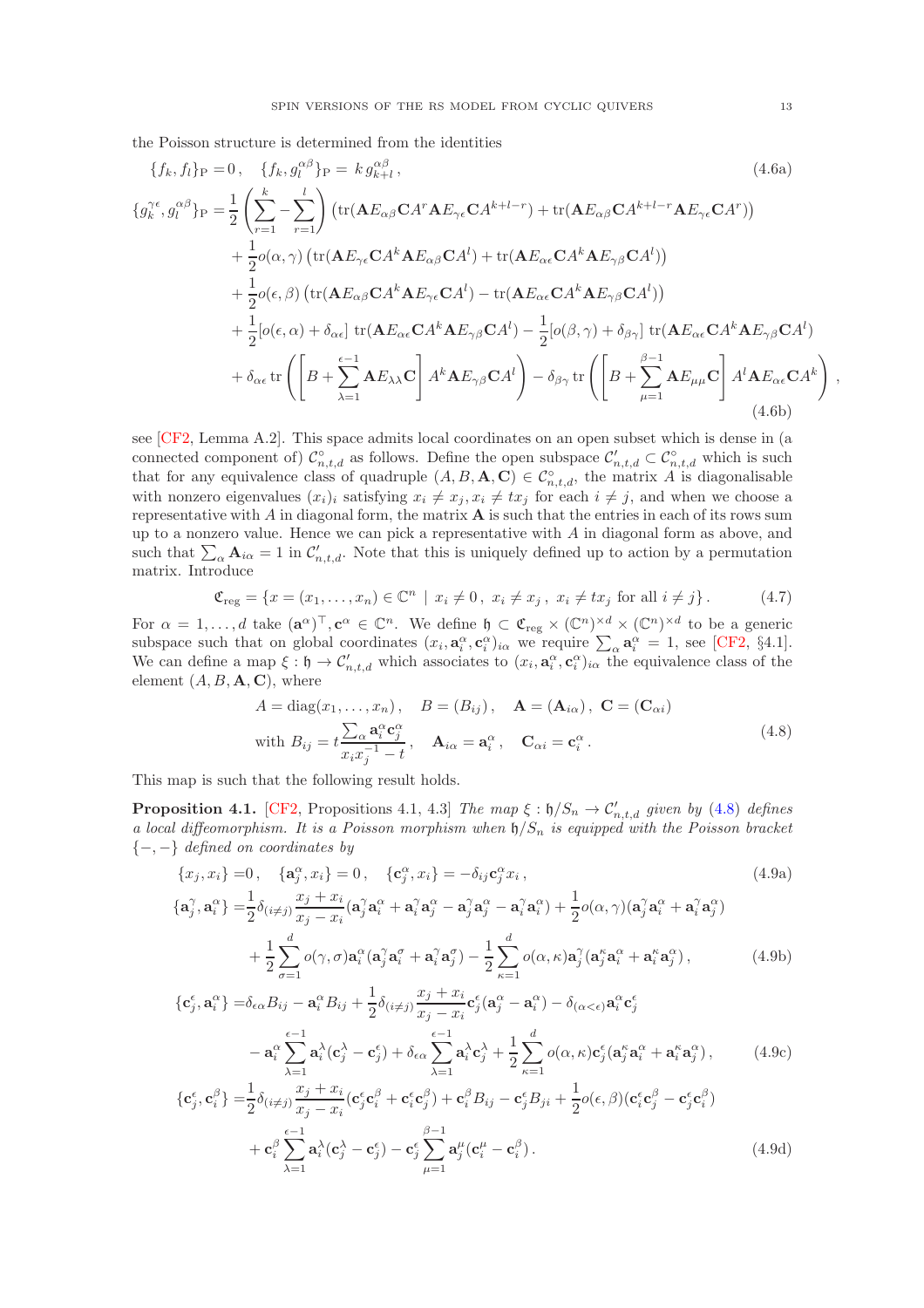Furthermore, letting  $f_{ij} = \sum_{\alpha} a_i^{\alpha} c_j^{\alpha}$ , the subalgebra generated by  $(x_i, f_{ij})_{ij}$  inside  $\mathcal{O}(\mathfrak{h}/S_n)$  is a Poisson subalgebra under  $\{-,-\}.$ 

In these local coordinates, the matrix  $B$  is the Lax matrix of the spin trigonometric RS system. Furthermore, the equation of motions defined by  $\frac{d}{dt} = {\text{tr }B, -}P$  are normalised versions of the equations of motion for the spin RS Hamiltonian, as originally defined in [\[KrZ\]](#page-39-17). The form of the Poisson brackets between the elements  $(x_i, f_{ij})_{ij}$  was conjectured in [\[AF\]](#page-38-8).

## <span id="page-13-1"></span>5. MQV for spin cyclic quivers

<span id="page-13-0"></span>Consider the multiplicative preprojective algebra for a spin cyclic quiver as in Section [3.](#page-8-0) In accordance with § [2.5,](#page-7-4) choose a dimension vector  $\tilde{\alpha} = (1, \alpha)$  with  $\alpha \in (\mathbb{N}^{\times})^I$ , and set  $q_{\infty} = q^{-\alpha} = \overline{\mathbb{N} \times \mathbb{N} \times \mathbb{N} \times \mathbb{N}}$  $\prod_{s\in I} q_s^{-\alpha_s}.$ 

A representation of  $\Lambda^{\tilde{q}}$  of dimension  $\tilde{\alpha}$  is a collection of vector spaces  $(\mathcal{V}_{\infty}, \mathcal{V}_{s}) = (\mathbb{C}, \mathbb{C}^{\alpha_{s}})$  together with linear maps representing arrows of  $\overline{Q}$  and satisfying [\(3.8a\)](#page-9-9)–[\(3.8c\)](#page-9-10). Denote in an obvious way the matrices representing the arrows as  $(X_s, Y_s, V_\alpha, W_\alpha)$ . Therefore, points of Rep( $\Lambda^{\tilde{q}}, \tilde{\alpha}$ ) are represented by  $2m + 2d$  elements  $(X_s, Y_s, V_\alpha, W_\alpha)$ ,

$$
X_s \in \text{Mat}_{\alpha_s \times \alpha_{s+1}}(\mathbb{C}), \quad Y_s \in \text{Mat}_{\alpha_{s+1} \times \alpha_s}(\mathbb{C}), \quad V_\alpha \in \text{Mat}_{\alpha_0 \times 1}(\mathbb{C}), \quad W_\alpha \in \text{Mat}_{1 \times \alpha_0}(\mathbb{C}),
$$

for  $s \in I$ ,  $\alpha \in \{1, \ldots, d\}$  satisfying

$$
(\mathrm{Id}_{\alpha_0} + X_0 Y_0)(\mathrm{Id}_{\alpha_0} + Y_{m-1} X_{m-1})^{-1} = q_0 \prod_{\alpha=1,\dots,d}^{\longleftarrow} (\mathrm{Id}_{\alpha_0} + W_\alpha V_\alpha), \tag{5.1a}
$$

$$
(\mathrm{Id}_{\alpha_s} + X_s Y_s)(\mathrm{Id}_{\alpha_s} + Y_{s-1} X_{s-1})^{-1} = q_s \mathrm{Id}_{\alpha_s} , \qquad s \in I \setminus \{0\} ,
$$
\n
$$
(5.1b)
$$

$$
\prod_{\alpha=1,\dots,d}^{\longrightarrow} (1 + V_{\alpha} W_{\alpha}) = q_{\infty},\tag{5.1c}
$$

and such that all factors have nonzero determinant. The group  $G(\tilde{\alpha}) = \prod_{s \in I} GL_{\alpha_s}(\mathbb{C})$  acts on these elements by

<span id="page-13-6"></span>
$$
g.(X_s, Y_s, V_\alpha, W_\alpha) = (g_s X_s g_{s+1}^{-1}, g_{s+1} Y_s g_s^{-1}, V_\alpha g_0^{-1}, g_0 W_\alpha), \quad g \in G(\widetilde{\alpha}), \tag{5.2}
$$

and the orbits in Rep  $(\Lambda^{\tilde{q}}, \tilde{\alpha})$  // $G(\tilde{\alpha})$  correspond to isomorphism classes of semisimple representations. We are particularly interested in the cases where  $X = \sum_{s} X_s$  is invertible at some points, hence we restrict our attention to the spaces such that  $\alpha_s = n \in \mathbb{N}^\times$  for all  $s \in I$ . We now define

<span id="page-13-3"></span><span id="page-13-2"></span>
$$
\mathcal{C}_{n,\widetilde{q},d}(m) = \text{Rep}\left(\Lambda^{\widetilde{q}},\widetilde{\alpha}\right)/\!/\mathcal{G}(\widetilde{\alpha}),
$$

which is the spin analogue of the space  $\mathcal{C}_{n,q}(m)$  introduced in [\[CF1,](#page-38-0) Section 4], see also [\[BEF,](#page-38-16) Section 5]. By construction, this is a MQV for a framed cyclic quiver, and we denote its Poisson bracket by  $\{-, -\}_P$ . Let us identify I and  $\{0, \ldots, m-1\}$  to introduce the elements

$$
t_s := \prod_{0 \le s' \le s} q_{s'}, \quad s = 0, \dots, m-1, \quad t := t_{m-1}, \tag{5.3}
$$

so that  $q_{\infty} = t^{-n}$ . We also set  $t_{-1} = 1$  to state the next result, which is an application of §[2.5](#page-7-4) with the regularity condition from [\[CF1,](#page-38-0) Section 4].

**Proposition 5.1.** Suppose that  $t_s^{-1}t_{s'} \neq t^k$  for any  $k \in \mathbb{Z}$  and  $-1 \leq s \leq s' \leq m-1$ , with  $k \neq 0$ if  $s = s'$ . Then  $\mathcal{C}_{n,\widetilde{q},d}(m)$  is a smooth variety of dimension 2nd, with a non-degenerate Poisson bracket denoted by  $\{-,-\}_P$ .

From now on, we assume the regularity condition of the proposition. In particular,  $t$  is not a root of unity.

<span id="page-13-5"></span>5.1. Local coordinates. Consider the open subset  $\mathcal{C}_{n,\widetilde{q},d}^{\circ}(m) \subset \mathcal{C}_{n,\widetilde{q},d}(m)$  on which the  $X_s$  are invertible. Similarly to the Jordan quiver case reviewed in Section [4,](#page-11-0) introduce  $Z_s := Y_s + X_s^{-1}$ , and form the matrices  $\mathbf{A}^{(m)} \in \text{Mat}_{n \times d}(\mathbb{C}), \mathbf{C}^{(m)} \in \text{Mat}_{d \times n}(\mathbb{C})$  by

<span id="page-13-4"></span>
$$
\mathbf{A}_{i\alpha}^{(m)} = [W_{\alpha}]_i \ , \quad \mathbf{C}_{\alpha j}^{(m)} = t^{-1} \ [V_{\alpha}(\mathrm{Id}_n + W_{\alpha-1}V_{\alpha-1}) \dots (\mathrm{Id}_n + W_1V_1)Z]_j \ . \tag{5.4}
$$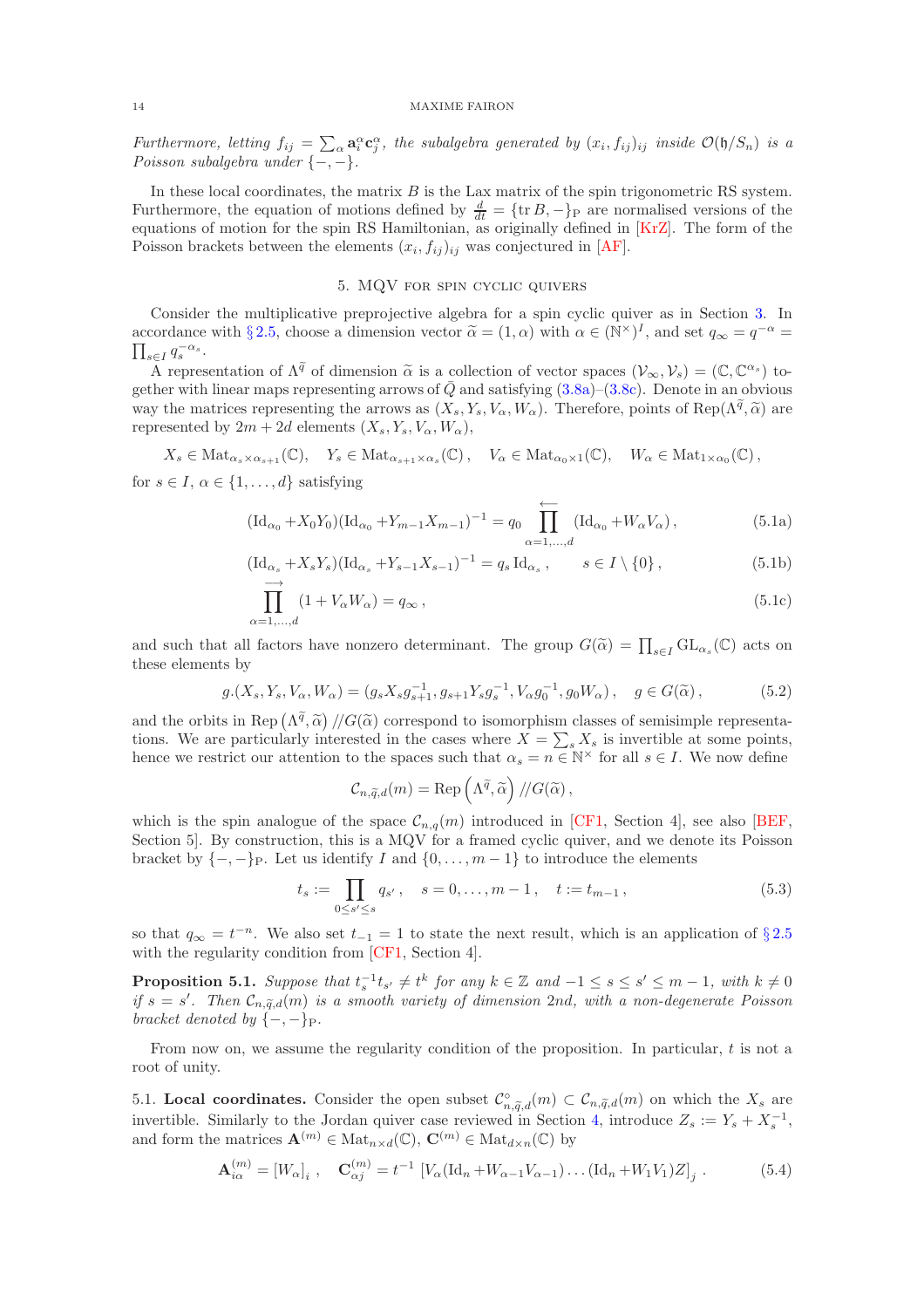so that the  $\alpha$ -th column of  $\mathbf{A}^{(m)}$  represents the spin element  $a'_{\alpha}$ , while the  $\alpha$ -th row of  $\mathbf{C}^{(m)}$ represent  $t^{-1}c'_\n\alpha$ . Note the factor  $t^{-1}$  necessary to define  $\mathbb{C}^{(m)}$ . In particular,  $(5.1a)$ - $(5.1b)$  adopt the compact form

<span id="page-14-0"></span>
$$
X_0 Z_0 X_{m-1}^{-1} = q_0 Z_{m-1} + q_0 t \mathbf{A}^{(m)} \mathbf{C}^{(m)}, \quad X_s Z_s = q_s Z_{s-1} X_{s-1}.
$$
 (5.5)

Then [\(5.1c\)](#page-13-3) is just a corollary of these relations. Up to changing basis, a point  $(X_s, Y_s, V_\alpha, W_\alpha)$  can be represented by an element of the equivalence class such that  $X_0, \ldots, X_{m-2} = \mathrm{Id}_n$ . Therefore, setting  $A := X_{m-1}$  and  $B := q_0^{-1}Z_0$ , we find that the condition [\(5.5\)](#page-14-0) gives  $Z_s = t_s B$  for  $s \neq m-1$ ,  $Z_{m-1} = tA^{-1}B$ , and A, B satisfy

$$
q_0 B A^{-1} = q_0 t A^{-1} B + q_0 t \mathbf{A}^{(m)} \mathbf{C}^{(m)}.
$$
\n(5.6)

Hence a point in  $\mathcal{C}^{\circ}_{n,\widetilde{q},d}(m)$  is completely determined by the data  $(A, B, \mathbf{A}^{(m)}, \mathbf{C}^{(m)})$  up to  $GL_n$ action by  $g \cdot (gAg^{-1}, gBg^{-1}, g\mathbf{A}^{(m)}, \mathbf{C}^{(m)}g^{-1})$  seen as  $\prod_s g \in G(\tilde{\alpha})$ , with A, B invertible and the elements Id<sub>n</sub> + $W_{\alpha}V_{\alpha}$  (that can be reconstructed from [\(5.4\)](#page-13-4)) invertible. Comparing with [\(4.4\)](#page-11-2), we find

<span id="page-14-1"></span>**Proposition 5.2.** Let  $\mathcal{C}_{n,\widetilde{q},d}^{\circ}(m) \subset \mathcal{C}_{n,\widetilde{q},d}(m)$  be as above. Let  $\mathcal{C}_{n,t,d}^{\circ}$  be the spin Ruijsenaars-Schneider space considered in Section [4](#page-11-0) with parameter  $t = \prod_s q_s$ , so that  $\mathcal{C}^{\circ}_{n,t,d}$  is a smooth variety. Then the map  $\psi : C^{\circ}_{n,t,d} \to C^{\circ}_{n,\tilde{q},d}(m)$  sending  $(A, B, A, C)$  to  $X_s = \mathrm{Id}_n$ ,  $Z_s = t_s B$ for  $s = 0, \ldots, m-2$  and  $X_{m-1} = A$ ,  $Z_{m-1} = tA^{-1}B$ ,  $\mathbf{A}^{(m)} = A^{-1}\mathbf{A}$ ,  $\mathbf{C}^{(m)} = \mathbf{C}$  defines an isomorphism of varieties.

*Proof.* The only non-trivial identity to show is that we can recover  $\det(\mathrm{Id}_n + W_\alpha V_\alpha) \neq 0$  for all  $\alpha$ . We define in  $\mathcal{C}_{n,t,d}^{\circ}$  the elements  $W'_{\beta} = (\mathbf{A}_{i\beta})_i, C'_{\beta} = (\mathbf{C}_{\beta i})_i$  and inductively

$$
V'_{\beta} = C'_{\beta} B^{-1} (\text{Id}_n + W'_1 V'_1)^{-1} \dots (\text{Id}_n + W'_{\beta-1} V'_{\beta-1})^{-1}.
$$

By definition of the space  $\mathcal{C}_{n,t,d}^{\circ}$  with  $(4.3), 1 + V'_\beta W'_\beta \neq 0$  for all  $\beta$ . Now we remark in  $\mathcal{C}_{n,\widetilde{q},d}^{\circ}(m)$ that  $W_{\beta} = ((A^{-1}A)_{i\beta})_i = A^{-1}W'_{\beta}$ . We can also rewrite [\(5.4\)](#page-13-4) as

$$
V_{\beta} = C'_{\beta} B^{-1} A (\mathrm{Id}_n + W_1 V_1)^{-1} \dots (\mathrm{Id}_n + W_{\beta-1} V_{\beta-1})^{-1} ,
$$

to get that  $V_1 = V_1'A$  and by induction  $V_\beta = V_\beta'A$ . Thus  $1 + V_\beta W_\beta = 1 + V_\beta' W_\beta' \neq 0$  for all  $\beta$ .  $\Box$ 

We can, in fact, compare the Poisson structures on both spaces.

<span id="page-14-4"></span>**Proposition 5.3.** The isomorphism  $\psi: C_{n,t,d}^{\circ} \to C_{n,\tilde{q},d}^{\circ}(m)$  from Proposition [5.2](#page-14-1) is Poisson.

The proof can be found in Appendix [B.](#page-34-0) In particular, we can transfer the invariant local coordinates on  $\mathcal{C}'_{n,t,d} \subset \mathcal{C}_{n,t,d}^{\circ}$  obtained in Proposition [4.1](#page-12-1) to the open subset  $\mathcal{C}'_{n,\widetilde{q},d}(m) \subset \mathcal{C}_{n,\widetilde{q},d}^{\circ}(m)$ defined by  $\mathcal{C}'_{n,\tilde{q},d}(m) = \psi(\mathcal{C}'_{n,t,d})$ . In such a case, we can always consider for a point of  $\mathcal{C}'_{n,\tilde{q},d}(m)$  a gauge with representative of the form  $(X, Z, \mathbf{A}^{(m)}, \mathbf{C}^{(m)})$  given by Proposition [5.2,](#page-14-1) with the extra condition that  $X_{m-1}$  is in diagonal form with diagonal entries  $(x_i)_i$  defining a point of  $\mathfrak{C}_{reg}$  [\(4.7\)](#page-12-2) and  $\sum_{\alpha} (X \mathbf{A}^{(m)})_{i\alpha} = 1$  for all *i*.

<span id="page-14-3"></span>5.2. New variants of the spin RS system. Set  $X = \sum_s X_s$ ,  $Y = \sum_s Y_s$  and denote by 1 the sum of the m copies of the identity matrix on each  $\mathcal{V}_s = \mathbb{C}^n$ ,  $s \in I$ . Let  $\Theta = (1 + XY)(1 + YX)^{-1}$ be the moment map restricted to the cyclic quiver without framing, so that  $\Theta = \mathcal{X}(\phi)$  for  $\phi$  defined in Section [3.](#page-8-0) Proposition [3.4](#page-11-1) and [\(2.13\)](#page-7-3) imply the following result.

<span id="page-14-2"></span>**Theorem 5.4.** The following families of functions are Poisson commuting for any parameter  $\eta$ :

$$
\left\{\text{tr}((1+\eta\Theta^{-1})X)^j \mid j\in\mathbb{N}\right\}, \quad \left\{\text{tr}((1+\eta\Theta^{-1})(1+XY))^j \mid j\in\mathbb{N}\right\},\
$$

$$
\left\{\text{tr}((1+\eta\Theta)Y)^j \mid j\in\mathbb{N}\right\}, \quad \left\{\text{tr}((1+\eta\Theta)(Y+X^{-1}))^j \mid j\in\mathbb{N}\right\}.
$$

Apart from the first family, we need  $j \in m\mathbb{N}$  to have nonzero elements.

We will write down the families from Theorem [5.4](#page-14-2) in  $\mathcal{C}'_{n,\widetilde{q},d}(m)$ , where we can use the coordinates  $(x_i, f_{ij})_{ij}$  with  $f_{ij} = \sum_{\alpha} a_i^{\alpha} c_j^{\alpha}$ . Hence, our first task is to use the known matrices  $(A, B, S = AC)$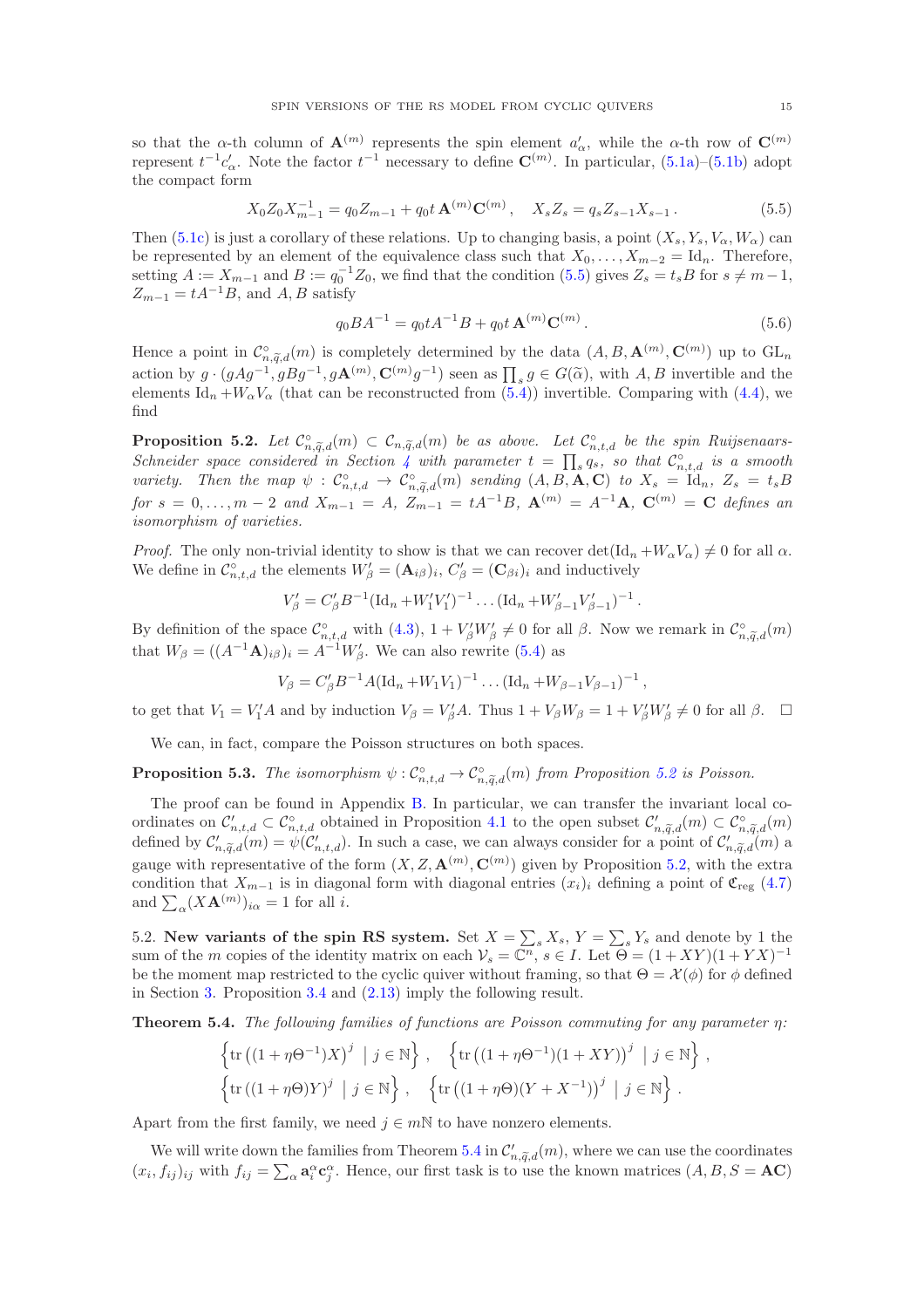instead of the matrices describing a point in  $\mathcal{C}'_{n,\widetilde{q},d}(m)$ . Using the isomorphism from Theorem [5.2,](#page-14-1) they are given by

$$
A = diag(x_1, ..., x_n), \quad B = (B_{ij})_{ij}, \ B_{ij} = \frac{tf_{ij}x_j}{x_i - tx_j}, \quad S = (S_{ij})_{ij}, \ S_{ij} = f_{ij}.
$$

Decomposing the moment map (restricted to the cycle)  $\Theta = XZX^{-1}Z^{-1}$  as  $\Theta = \sum_s \Theta_s$ , we get from [\(5.1b\)](#page-13-2) that  $\Theta_s = q_s \, \text{Id}_n$  for  $s \neq 0$ , and from [\(5.1a\)](#page-13-1) that  $\Theta_0 = q_0 \, \text{Id}_n + q_0 t \, \mathbf{A}^{(m)} \mathbf{C}^{(m)} Z_{m-1}^{-1}$ . Hence

$$
\Theta_0 Z_{m-1} = q_0 Z_{m-1} + q_0 t \mathbf{A}^{(m)} \mathbf{C}^{(m)} = q_0 t A^{-1} B + q_0 t A^{-1} \mathbf{A} \mathbf{C} = q_0 t A^{-1} (B + S),
$$
  
\n
$$
\Theta_s Z_{s-1} = q_s Z_{s-1} = q_s t_{s-1} B, \qquad s \neq 0.
$$
\n(5.7)

The first family contains the symmetric functions of the positions  $(x_i)_i$  so we omit it. For the fourth family in Theorem [5.4,](#page-14-2) we see that  $(1 + \eta \Theta)(Y + X^{-1})$  is constituted of m blocks  $Z_{s-1} + \Theta_s Z_{s-1}$ . Thus, the block  $Z_{s-1} + \eta \Theta_s Z_{s-1}$  is given by  $(1 + \eta q_0)tA^{-1}B + \eta q_0 tA^{-1}S$  for  $s = 0$ and  $t_{s-1}(1 + \eta q_s)B$  otherwise. We can rewrite  $[(1 + \eta \Theta)Z]^m$  as a matrix with diagonal blocks

$$
\left(t^2 \prod_{s \neq 0} t_{s-1} (1 + \eta q_s)\right) B^s A^{-1} \left([t^{-1} + \eta']B + \eta' S\right) B^{m-s-1}, \quad \text{for } \eta' = q_0 t^{-1} \eta. \tag{5.8}
$$

In other words, we are interested in studying the family

<span id="page-15-2"></span>
$$
G_j^m := \text{tr}\left[A^{-1}\left([t^{-1} + \eta']B + \eta'S\right)B^{m-1}\right]^j.
$$
\n(5.9)

In particular, if we write  $G_j^m$  as a polynomial in  $\eta'$  under the form  $G_j^m = \sum_{l=0}^j (\eta')^l G_{j,l}^m$ , we get that all the  $(G_{j,l}^m)_{j,l}$  are Poisson commuting (for fixed m) by Theorem [5.4.](#page-14-2) Now, remark that [\(4.4\)](#page-11-2) gives  $[t^{-1} + \eta' ]B + \eta' S = t^{-1} B + \eta' t^{-1} A B A^{-1}$ . We can write

$$
G_{j,l}^{m} = t^{-j} \sum_{i_1, \dots, i_{jm}=1}^{n} \prod_{a=1}^{jm} \frac{f_{i_a i_{a+1}} x_{i_{a+1}}}{x_{i_a} - tx_{i_{a+1}}} \sum_{I \subset \{0, \dots, j-1\}} \left( \prod_{s \in I} x_{i_{sm+2}}^{-1} \right) \left( \prod_{s \notin I} x_{i_{sm+1}}^{-1} \right) . \tag{5.10}
$$

This was obtained by developing  $G_j^m := \text{tr}\left[ (t^{-1}A^{-1}B + t^{-1}\eta'BA^{-1})B^{m-1} \right]^j$ , which explains the two products at the end of the expression, that represent whether  $A^{-1}$  occurs before or after B in the  $(sm+1)$ -th factor  $A^{-1}B + \eta'BA^{-1}$ . In particular,  $G_{j,j} = G_{j,0}$  for all  $j = 1, ..., n$ .

We now look at the third family in Theorem [5.4.](#page-14-2) We can see that for any  $j \geq 1$  in  $\mathcal{C}'_{n,\tilde{q},d}(m)$ 

<span id="page-15-0"></span>tr 
$$
((1 + \eta \Theta)Y)^{jm}
$$
 = tr  $((1 + \eta \Theta)(Z - X^{-1}))^{jm}$   
=  $m$  tr  $((\text{Id}_{n} + \eta \Theta_{0})(Z_{m-1} - X_{m-1}^{-1}) \dots (\text{Id}_{n} + \eta \Theta_{2})(Z_{1} - X_{1}^{-1})(\text{Id}_{n} + \eta \Theta_{1})(Z_{0} - X_{0}^{-1}))^{j}$ . (5.11)

We get, for any 
$$
s \neq 0
$$
,

$$
(\mathrm{Id}_{n} + \eta \Theta_{s})(Z_{s-1} - X_{s-1}^{-1}) = (1 + \eta q_{s})(t_{s-1}B - \mathrm{Id}_{n}) = t_{s-1}(1 + \eta q_{s})(B - t_{s-1}^{-1} \mathrm{Id}_{n}),
$$
  

$$
(\mathrm{Id}_{n} + \eta \Theta_{0})(Z_{m-1} - X_{m-1}^{-1}) = (\mathrm{Id}_{n} + \eta q_{0}tA^{-1}(B + S)(tA^{-1}B)^{-1})(tA^{-1}B - A^{-1})
$$
  

$$
= tA^{-1}((1 + \eta q_{0}) \mathrm{Id}_{n} + \eta q_{0}SB^{-1})(B - t^{-1} \mathrm{Id}_{n}).
$$

Hence, introducing  $H_j^m = m^{-1}C^{-j}$  tr  $((1 + \eta \Theta)Y)^{jm}$  for  $C = t \prod_{s \neq 0} t_{s-1}(1 + \eta q_s)$ , we get

<span id="page-15-3"></span>
$$
H_j^m = \text{tr}\left(A^{-1}((1+\eta q_0)\operatorname{Id}_n + \eta q_0 S B^{-1})(B - t_{m-1}^{-1}\operatorname{Id}_n)\dots (B - t_0^{-1}\operatorname{Id}_n)\right)^j
$$
  
= tr\left(\left[(1+\eta q\_0)\operatorname{Id}\_n + \eta q\_0 S B^{-1}\right] \mathbf{P}(B) A^{-1}\right)^j, (5.12)

by setting

<span id="page-15-1"></span>
$$
\mathbf{P}(B) = \prod_{0 \leq s \leq m-1}^{\longleftarrow} (B - t_s^{-1} \operatorname{Id}_n). \tag{5.13}
$$

Again, we are interested in the different functions obtained by developing with respect to  $\eta$ , that is we write  $H_j^m = \sum_{l=0}^j \eta^l H_{j,l}^m$ . We can explicitly write down the elements for  $l=0$  and get

$$
H_{j,0}^{m} = \sum_{i_1,\dots,i_{jm}} \prod_{a=0}^{j-1} x_{i_{a(m+1)+1}} \prod_{s=1}^{m} \left( \frac{x_{i_{am+s+1}} f_{i_{am+s}i_{am+s+1}}}{x_{i_{am+s}} - tx_{i_{am+s+1}}} - t_{s-1}^{-1} \frac{\delta_{(i_{am+s}, i_{am+s+1})}}{x_{i_{am+s+1}}} \right).
$$
(5.14)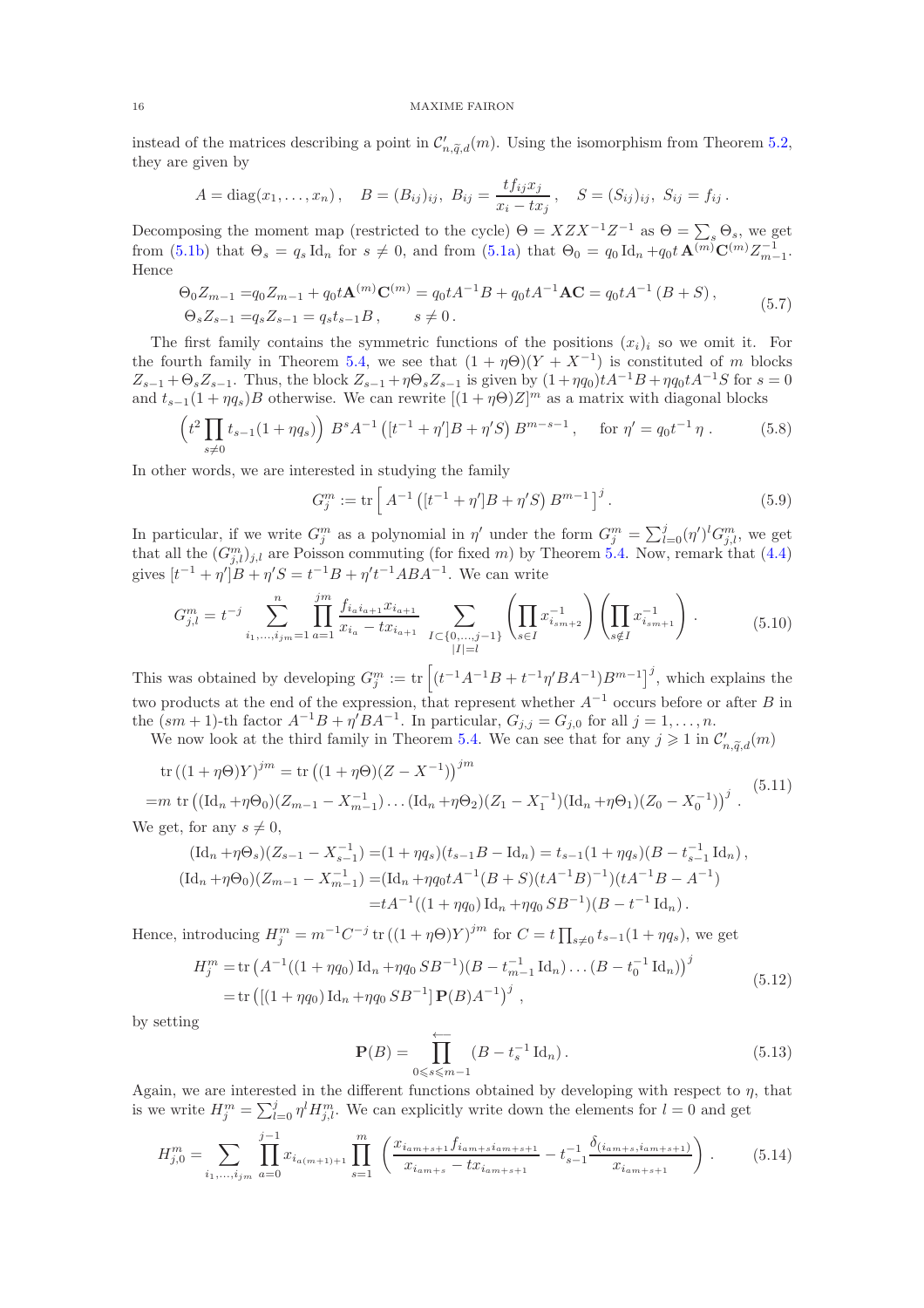As noticed for the family  $(G_{j,l}^m)_{j,l}$ , the functions  $H_{j,j}^m$  and  $H_{j,0}^m$  are not independent. Using that  $\Theta = XZX^{-1}Z^{-1}$ , we can write  $(1+\eta\Theta)(Z-X^{-1})$  as  $(Z-X^{-1})+\eta XZ(Z-X^{-1})Z^{-1}X^{-1}$ , so that in  $(5.11)$  it gives after expanding in  $\eta$ 

$$
\operatorname{tr}\left((1+\eta\Theta)Y\right)^{jm} = \operatorname{tr}\left((Z-X^{-1})\right)^{jm} + \ldots + \eta^{jm}\operatorname{tr}\left(XZ(Z-X^{-1})Z^{-1}X^{-1}\right)^{jm},\tag{5.15}
$$

thus the factors in  $\eta^0$  and  $\eta^{jm}$  agree, implying that  $H_{j,j}^m$  and  $H_{j,0}^m$  are multiples of each other, after normalisation by the constant  $m^{-1}C^{-j}$  from above.

Let's remark two results about those families. First, in the limit  $q_0 \to \infty$  where we fix the other  $q_s$ , all  $t_s \to \infty$  and we can see from  $(5.13)$  that  $H_{j,0}^m \to G_{j,0}^m$ . So, by rescaling the  $H_{j,l}^m$ , we can recover all the  $(G_{j,l}^m)_{j,l}$  in that limit. Though it is an alternative proof of their involution, the phase space is not defined in that limit. Second, For a given m, each function  $H_{j,l}^m$  can be written as a linear combination of  $(G_{j',l'}^{m'})_{j',l'}$  with smaller indices. If we allow the definition of  $G_{1,0}^m = t^{-1}$  tr  $B^m A^{-1}$  and  $G_{1,1}^m = t^{-1}$  tr  $A^{-1}SB^{m-1}$  for  $m = 0,1$ , we get for example,

$$
H_{1,1}^2 = tt_0 \left( G_{1,0}^2 + G_{1,1}^2 \right) - t \left( \frac{t_0}{t_1} + 1 \right) \left( G_{1,0}^1 + G_{1,1}^1 \right) + \frac{t}{t_1} \left( G_{1,0}^0 + G_{1,1}^0 \right) \,. \tag{5.16}
$$

Finally, we look at the second family  $tr((1 + \eta \Theta^{-1})(1 + XY))^j$  in Theorem [5.4,](#page-14-2) for any  $j \in \mathbb{N}$ . We first remark that in  $\mathcal{C}_{n,\widetilde{q},d}^{\circ}(m)$ ,  $(1+\eta\Theta^{-1})XZ=XZ+\eta ZX$ . Meanwhile,  $X_sZ_s$  is nothing else than  $t_sB$ , while for  $s \neq m - 1$   $Z_sX_s = t_sB$  but  $Z_{m-1}X_{m-1} = tA^{-1}BA$ . This gives us, if we call the elements  $F_j^m$ ,

$$
F_j^m = \sum_{s=0}^{m-1} \text{tr}(X_s Z_s + \eta Z_s X_s)^j = \left(\sum_{s=0}^{m-2} t_s (1+\eta)\right) \text{tr}(B)^j + t \text{tr}(B + \eta A^{-1} B A)^j. \tag{5.17}
$$

It is just a family equivalent to  $(G_j^1)_j$  with  $G_j^1 = \text{tr} (B + \eta A^{-1}BA)^j$ , corresponding to the spin RS system, see [\[CF2\]](#page-38-11). Developing  $F_j^m = \sum_{l=0}^j \eta^l F_{j,l}^m$ , we also get that  $F_{j,0}^m$  and  $F_{j,j}^m$  are proportional. 5.3. Explicit flows. We now show that we can get explicit expressions for the flows associated to particular elements of the families in Theorem [5.4](#page-14-2) in  $\mathcal{C}_{n,\tilde{q},d}(m)$ . Computations for the results that

we use now and the general philosophy behind them are gathered in Appendix [C.](#page-35-0)

Recall that the family  $(G_k^m)_k$  is defined in  $\mathcal{C}_{n,\widetilde{q},d}^{\circ}(m)$  from the elements  $tr(U_{\eta}^k)$ , where  $U_{\eta}$  =  $Z(1 + \eta \Theta)$  represents the element  $z(1 + \eta \phi) \in A$ . We get from Lemma [C.1](#page-37-0) and [\(2.14\)](#page-7-5)

$$
\frac{1}{k} \{ \text{tr } U^k_{\eta}, X \}_{\text{P}} = -\eta \Theta U^{k-1}_{\eta} ZX - XU^{k-1}_{\eta} Z, \quad \frac{1}{k} \{ \text{tr } U^k_{\eta}, Z \}_{\text{P}} = -ZU^{k-1}_{\eta} Z + U^{k-1}_{\eta} Z^2,
$$

while the Poisson brackets with  $V_\beta$  or  $W_\beta$  vanish. It does not look possible to explicitly integrate most flows. Indeed, even the matrix  $U_{\eta}$  is not a constant of motion under  ${\rm tr} U_{\eta}^k$ , though its symmetric functions certainly are. However, looking at order 0 in  $\eta$ , we get tr  $Z^k$  which is  $G^m_{k,0}$ up to a constant, and if we look at the flow defined by  $d/dt_k = \frac{1}{k} \{ \text{tr } Z^k, -\}_P$ , we get the defining ODEs

$$
\frac{dX}{dt_k} = -XZ^k, \quad \frac{dZ}{dt_k} = 0, \quad \frac{dV_\beta}{dt_k} = 0, \quad \frac{dW_\beta}{dt_k} = 0,
$$

which can be easily integrated.

<span id="page-16-0"></span>**Proposition 5.5.** Given the initial condition  $(X(0), Z(0), V_\beta(0), W_\beta(0))$ , the flow at time  $t_k$  defined by the Hamiltonian  $\operatorname{tr} Z^k$  for  $k \in m\mathbb{N}$  is given by

$$
X(t_k) = X(0) \exp(-t_k Z(0)^k), \quad Z(t_k) = Z(0), \quad V_{\beta}(t_k) = V_{\beta}(0), \quad W_{\beta}(t_k) = W_{\beta}(0).
$$

In particular, the flows are complete in  $\mathcal{C}_{n,\widetilde{q},d}^{\circ}(m)$  so that we can reintroduce  $\mathbf{A}^{(m)}$  and  $\mathbf{C}^{(m)}$  for all times, although some  $X(t_k)$  could be non diagonalisable. Remark also that this expression does not exactly coincide with [\[CF1,](#page-38-0) Proposition 4.7] when  $d = 1$ . This is due to our different choice of ordering at the vertices  $s \in I$ , so that  $\mathcal{C}_{n,\tilde{q},d}(m)$  for  $d=1$  is isomorphic to the space in [\[CF1,](#page-38-0) Section 4] but this map is not the identity map. This is also true for the next flows.

For the other family  $(H_k^m)_k$ , expressed from tr $\bar{U}_\eta^k$  if we set  $\bar{U}_\eta = Y(1 + \eta \Theta)$ , Lemma [C.2](#page-37-1) and [\(2.14\)](#page-7-5) give

$$
\frac{1}{k} \{ \text{tr}\,\bar{U}_{\eta}^k, X \}_P = -\bar{U}_{\eta}^{k-1} - X \bar{U}_{\eta}^{k-1}Y - \eta \Theta \bar{U}_{\eta}^{k-1}(1+YX) \,, \quad \frac{1}{k} \{ \text{tr}\,\bar{U}_{\eta}^k, Y \}_P = -Y \bar{U}_{\eta}^{k-1}Y + U_{\eta}^{k-1}Y^2 \,,
$$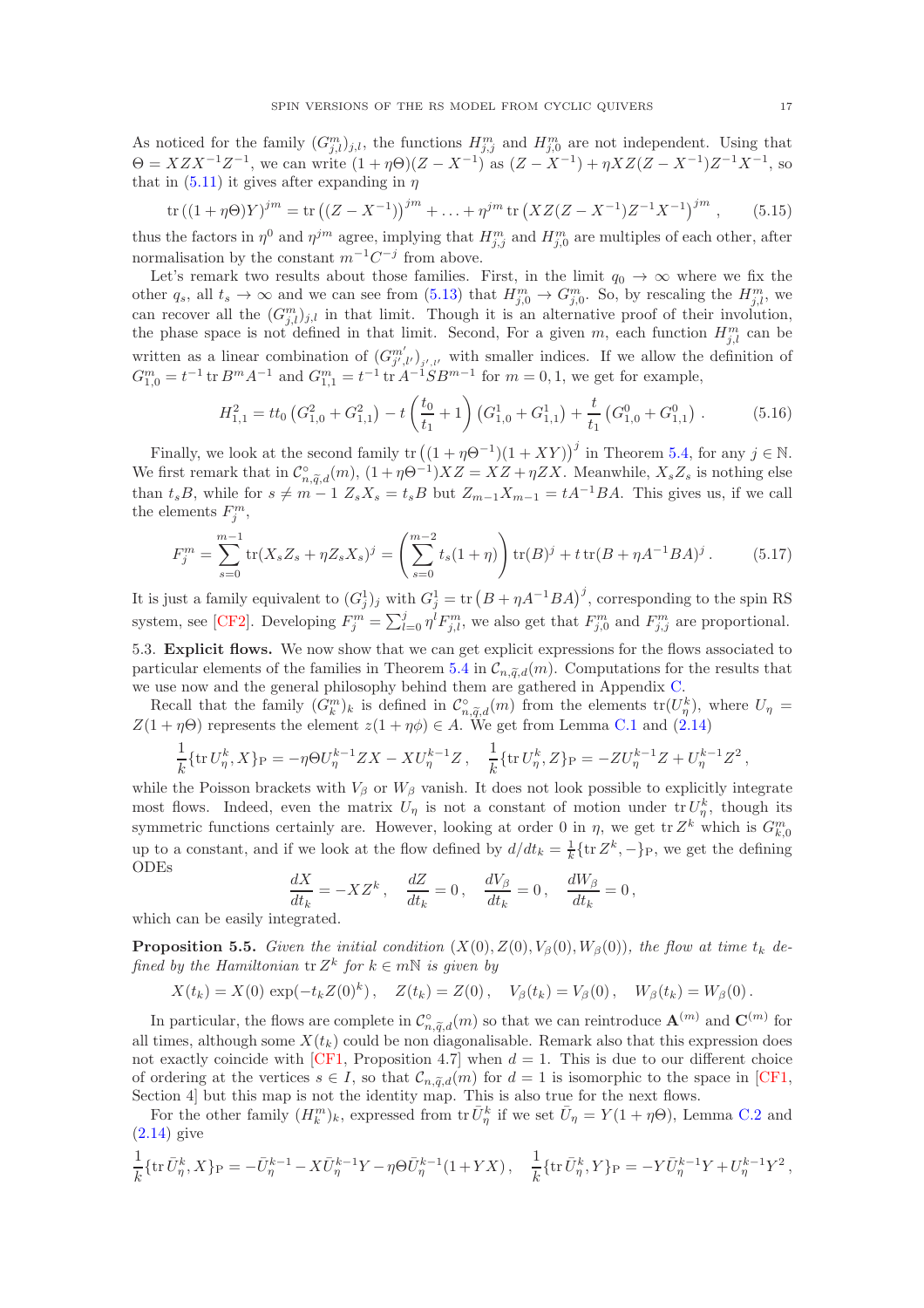and the Poisson brackets with  $V_\beta$  or  $W_\beta$  vanish. Again, we can write the flows for the functions which are the coefficients at order 0 in  $\eta$ . If we want to obtain the flow of tr  $Y^k$  which is a multiple  $H_{k,0}^1$ , we get by writing  $d/d\tau_k = \frac{1}{k} \{ \text{tr } Y^k, - \}_P$  that

$$
\frac{dX}{d\tau_k} = -Y^{k-1} - XY^k, \quad \frac{dY}{d\tau_k} = 0, \quad \frac{dV_\beta}{d\tau_k} = 0, \quad \frac{dW_\beta}{d\tau_k} = 0.
$$

<span id="page-17-2"></span>**Proposition 5.6.** Given the initial condition  $(X(0), Y(0), V_\beta(0), W_\beta(0))$  the flow at time  $\tau_k$  defined by the Hamiltonian  $\operatorname{tr} Y^k$  for  $k \in m\mathbb{N}$  is given by

$$
X(\tau_k) = X(0) \exp(-\tau_k Y(0)^k) + Y(0)^{-1} [\exp(-\tau_k Y(0)^k) - \mathrm{Id}_n],
$$
  
\n
$$
Y(\tau_k) = Y(0), \quad W_\beta(\tau_k) = W_\beta(0), \quad V_\beta(\tau_k) = V_\beta(0).
$$

The expression for  $X(\tau_k)$  is analytic in  $Y(0)$  so does not require its invertibility. The dynamics take place in  $\mathcal{C}_{n,\widetilde{a},d}(m)$ .

Reproducing this scheme for the family  $(F_k^m)_k$  using Lemma [C.3](#page-38-17) and [\(2.14\)](#page-7-5), this yields for  $\tilde{U}_{\eta} = (1 + XY)(1 + \eta \Theta^{-1})$ 

$$
\frac{1}{k} \{ \text{tr}\, \tilde{U}_{\eta}^{k}, X \}_{\text{P}} = -\, \tilde{U}_{\eta}^{k-1} (1+XY)X - \eta X \Theta^{-1} \tilde{U}_{\eta}^{k-1} (1+XY) \n\frac{1}{k} \{ \text{tr}\, \tilde{U}_{\eta}^{k}, 1+XY \}_{\text{P}} = (1+XY)\tilde{U}_{\eta}^{K-1} (1+XY) - \tilde{U}_{\eta}^{K-1} (1+XY)^{2},
$$

and the Poisson brackets with  $V_\beta$  or  $W_\beta$  vanish. It is easier to work with  $1+XY$  instead of Y in this case, because when we look at order 0 in  $\eta$  we obtain for the flow of  $tr(1+XY)^k$  after setting  $d/d\tilde{t}_k = \frac{1}{k} \{ \text{tr}(1+XY)^k, -\}_P$  that

$$
\frac{dX}{d\tilde{t}_k} = -(1+XY)^k X, \quad \frac{d(1+XY)}{d\tilde{t}_k} = 0, \quad \frac{dV_\beta}{d\tilde{t}_k} = 0, \quad \frac{dW_\beta}{d\tilde{t}_k} = 0.
$$

<span id="page-17-1"></span>**Proposition 5.7.** Given the initial condition  $(X(0), Y(0), V_8(0), W_8(0))$ , setting  $T = 1+XY$ , the flow at time  $\tilde{t}_k$  defined by the Hamiltonian  $\operatorname{tr} T^k$  for  $k \in \mathbb{N}$  is given by

 $X(\tilde{t}_k) = \exp(-\tilde{t}_k T(0)^k) X(0), \quad T(\tilde{t}_k) = T(0), \quad V_\beta(\tilde{t}_k) = V_\beta(0), \quad W_\beta(\tilde{t}_k) = W_\beta(0).$ 

In particular, assuming that  $X(0)$  is invertible, this completely determines the solution  $Y(\tilde{t}_k)$  =  $X(\tilde{t}_k)^{-1}[T(\tilde{t}_k) - 1]$  for all time  $\tilde{t}_k$ .

The extra assumption that  $X(0)$  is invertible is satisfied in our interpretation of this family as being the one containing the spin RS Hamiltonian. In that case, the flows take place in  $\mathcal{C}_{n,\widetilde{q},d}^{\circ}(m)$ where they are complete. Using the isomorphism of Proposition [5.2,](#page-14-1) we can see that they can be related the corresponding flows derived in [\[CF2,](#page-38-11) [RaS\]](#page-39-18).

A natural question to ask is to obtain locally the flows that we could not compute explicitly. As we see in § [5.5,](#page-18-0) we can define integrable systems from these families in order to compute them by quadrature. However, this requires the additional assumption  $d \leq n$ , which we comment in § [5.6.1.](#page-20-0)

<span id="page-17-0"></span>5.4. Linear independence. We assume from now on that  $d \leq n$  and look at the number of independent functions in each family. Since the family  $(F_{j,l}^m)_{j,l}$  corresponds to functions for the spin RS system, we already know that this contains  $nd - d(d-1)/2$  linearly independent elements [\[KrZ\]](#page-39-17).

For the families  $(G_{j,l}^m)_{j,l}$  and  $(H_{j,l}^m)_{j,l}$ , remark that there can be at most  $n(n+1)/2$  linearly independent functions. Indeed, we look at the symmetric functions of  $n \times n$  matrices (see [\(5.9\)](#page-15-2),  $(5.12)$ , so we have by developing in  $\eta$ ,  $n+n(n+1)/2$  functions for  $j=1,\ldots,n$ , with n constraints coming from the relation between the terms  $(j, 0)$  and  $(j, j)$ . It now suffices to remark that we can write these functions generically in the form  $\{tr(C+\eta T)^j \mid 1 \leq j \leq n\}$  for C invertible with distinct eigenvalues, and T of rank d, with distinct nonzero eigenvalues. This yields  $(n - d)(n - d + 1)/2$ additional constraints, as we now explain with the family  $(G_{j,l}^m)_{j,l}$ . The other case is similar.

We adapt the method introduced for the spin Calogero-Moser family [\[BBT,](#page-38-18) [KBBT\]](#page-39-16), and we write  $G_k^m = \text{tr}(C + \eta T)^k$  for  $C = A^{-1}B^m$ ,  $T = SB^{m-1}A^{-1}$  and  $\eta = \eta'/(t^{-1} + \eta')$ , see [\(5.9\)](#page-15-2). Remark that  $C, T$  take the form stated above. Consider the spectral curve

$$
\Gamma(\eta, \mu) \equiv \det((C + \eta T) - \mu \operatorname{Id}_n) = 0, \qquad (5.18)
$$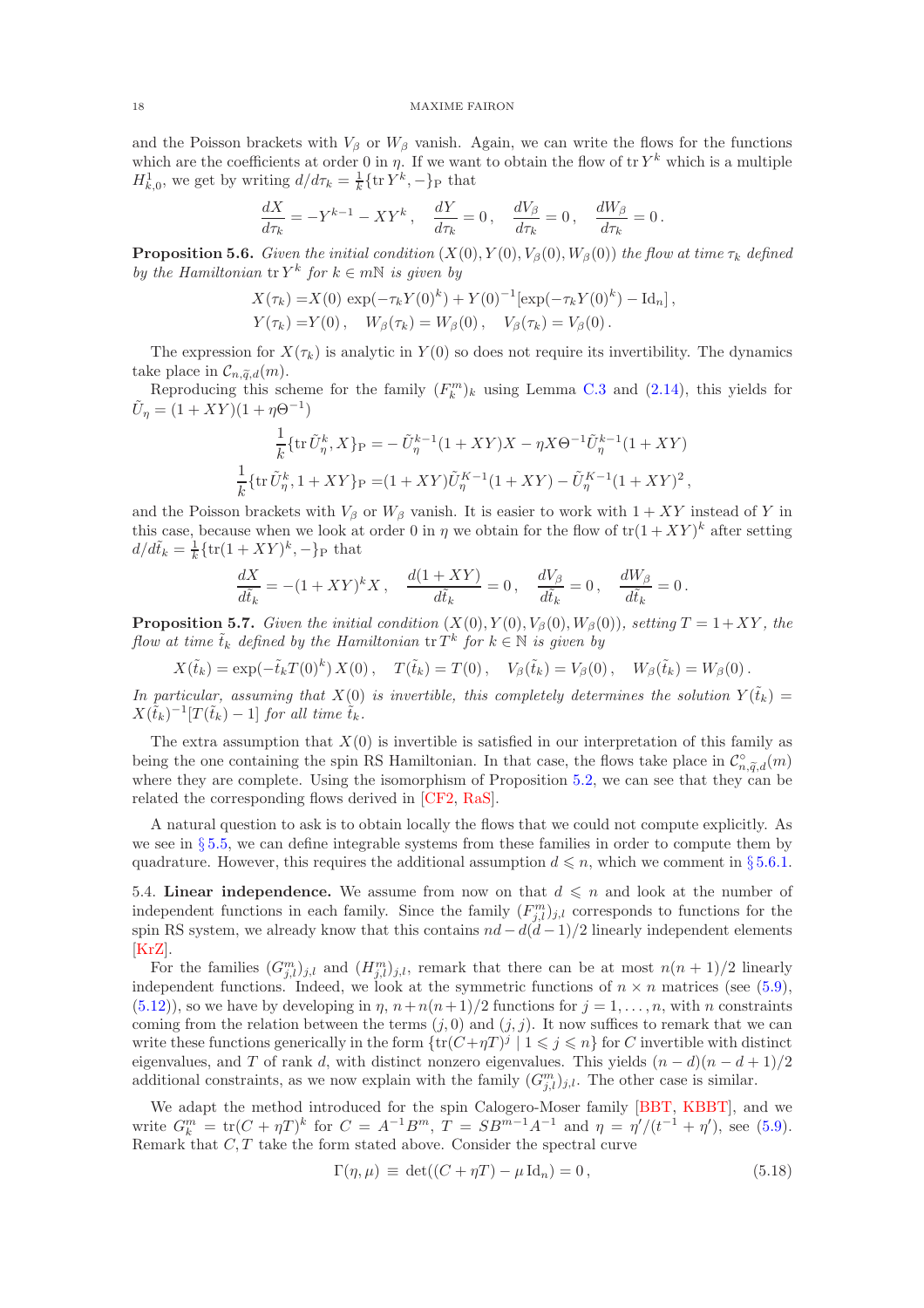We write  $\Gamma(\eta,\mu) \equiv \sum_{i=0}^n r_i(\eta)\mu^i = 0$ , where  $r_i(\eta)$  is a symmetric function of order  $n-i$  of  $C + \eta T$ , so is a function of  $\{G_{k,K}^m | 0 \leqslant K \leqslant k, 1 \leqslant k \leqslant n - i\}$ , if we consider the expansion<sup>[3](#page-18-1)</sup>  $G_k^m = \sum_{k=0}^k G_{k,K}^m \eta^k$ . We can expand each  $r_i(\eta)$  in terms of  $\eta$  as  $r_i(\eta) = \sum_{s=0}^{n-i} I_{n-i,s} \eta^s$ . Hence the set of linearly independent functions is contained in the  $\{I_{n-i,s}\}\$ , which are functions of the  $n + n(n+1)/2$  functions  $\{G_{k,K}^m\}$ . It remains to see how many relations exist on the  $\{I_{n-i,s}\}$ . In a neighbourhood of  $\eta = \infty$ , we can write

$$
\Gamma(\eta,\mu) = \prod_{i=1}^{n} (\mu - \mu_i(\eta)), \quad \text{for } \mu_i(\eta) = \eta \nu_i,
$$
\n(5.19)

for  $(\nu_i)_i$  the eigenvalues of T. At a generic point, we can order the  $(\nu_i)_i$  so that  $\nu_1 < \nu_2 < \ldots < \nu_d$ are nonzero, and  $\nu_{d+1} = \ldots = \nu_n = 0$ . Thus near  $\eta = \infty$  we write  $\Gamma(\eta, \mu) = \mu^{n-d} \prod_{i=1}^d (\mu - \eta \nu_i)$ . From this behaviour at infinity, we require that if we write  $\Gamma(\eta,\mu) \equiv \sum_{i=0}^{n} \Gamma_i(\mu) \eta^i$ , then  $\Gamma_i(\mu) = 0$ for all  $i = d + 1, \ldots, n$ . Each  $\Gamma_i(\mu)$  has order  $n - i$  as a polynomial in  $\mu$  whose coefficients are functions of the  $\{I_{n-i,s}\}\.$  Hence we get the expansion  $\Gamma_i(\mu) = \sum_{s=0}^{n-i} J_{n-i,s} \mu^s$ , for some functions  $J_{n-i,s}(I_{k,t})$ . Their vanishing for  $i > d$  is equivalent to imposing

$$
\sum_{i=d+1}^{n} (n-i+1) = \frac{(n-d)(n-d+1)}{2}
$$

relations, which proves our claim. Imposing the initial  $n$  relations, which are independent from the ones just obtained, we have a total of  $nd - d(d - 1)/2$  independent functions.

<span id="page-18-0"></span>5.5. Additional reduction. We would like to construct a space of dimension  $2nd - d(d-1)$  into which the different families descend. Introduce the  $d(d-1)$ -dimensional algebraic group

$$
\mathcal{H} = \left\{ h = (h_{\alpha\beta}) \in \text{GL}_d(\mathbb{C}) \, \middle| \, \sum_{\beta=1}^d h_{\alpha\beta} = 1 \text{ for all } \alpha \right\},\tag{5.20}
$$

whose elements are invertible  $d \times d$  matrices such that the vector  $(1, \ldots, 1)^\top$  is an eigenvector with eigenvalue  $+1$ . This is precisely the algebraic group  $\mathcal H$  needed to get Liouville integrability of the RS system in the original work [\[KrZ\]](#page-39-17).

Define the action of H on  $(X, Z, \mathbf{A}^{(m)}, \mathbf{C}^{(m)})$  by  $h \cdot (X, Z, \mathbf{A}^{(m)}, \mathbf{C}^{(m)}) = (X, Z, \mathbf{A}^{(m)}h, h^{-1}\mathbf{C}^{(m)})$ . By definition of  $\mathcal{C}'_{n,\widetilde{q},d}(m)$  at the end of § [5.1,](#page-13-5) we can always take a representative  $(X,Z,\mathbf{A}^{(m)},\mathbf{C}^{(m)})$ on this subspace such that  $\sum_{\alpha}(X\mathbf{A}^{(m)})_{i\alpha} = 1$  for all i. This condition is preserved under the action of H. Hence, we define the reduced space  $\mathcal{C}^{\mathcal{H}}_{n,\widetilde{q},d}(m)$  as the affine GIT quotient  $\mathcal{C}^{\mathcal{H}}_{n,\widetilde{q},d}(m)$  =  $\mathcal{C}'_{n,\widetilde{q},d}(m)/\!/\mathcal{H}$ . It has dimension  $2nd-d(d-1)$  and is generically smooth as we will shortly see. The coordinate ring  $\mathcal{O}(\mathcal{C}_{n,\widetilde{q},d}^{\mathcal{H}}(m))$  is generated by elements of the form  $\mathrm{tr} \gamma$ , where  $\gamma$  is a word in the letters  $X, Z, S = \mathbf{A}^{(m)} \mathbf{C}^{(m)}$ . If we write such functions in coordinates by lifting them to  $\mathcal{C}'_{n, \widetilde{q}, d}(m)$ , they become invariant polynomial in the elements  $(x_i, x_i x_j^{-1} - t, f_{ij})_{ij}$ , which form a Poisson subalgebra of  $\{-,-\}$  by Proposition [4.1.](#page-12-1) Thus the Poisson bracket  $\{-,-\}_P$  descends to  $\mathcal{C}_{n,\widetilde{q},d}^{\mathcal{H}}(m)$ . It is such that the projection  $\mathcal{C}'_{n,\widetilde{q},d}(m) \to \mathcal{C}^{\mathcal{H}}_{n,\widetilde{q},d}(m)$  dual to the inclusion  $\mathcal{O}(\mathcal{C}'_{n,\widetilde{q},d}(m)^{\mathcal{H}}) \to \mathcal{O}(\mathcal{C}'_{n,\widetilde{q},d}(m))$ is a Poisson morphism.

**Theorem 5.8.** The families  $\{F_{j,l}^m | (j,l) \in J_d\}$ ,  $\{G_{j,l}^m | (j,l) \in J_d\}$  and  $\{H_{j,l}^m | (j,l) \in J_d\}$  define completely integrable systems on the smooth part of  $C_{n,\tilde{q},d}^{\mathcal{H}}(m)$ , for  $J_d = \{(j,l) | j = 1,\ldots,n, l =$  $0, \ldots, \min(j-1, d)$ .

*Proof.* We show the existence of a non-empty open subset of  $\mathcal{C}'_{n,\widetilde{q},d}(m)$  where  $\mathcal H$  acts properly and freely in Lemmas [5.9](#page-19-0) and [5.10,](#page-19-1) so that the corresponding space of  $H$ -orbits defines a smooth complex manifold of dimension  $2nd-d(d-1)$  inside  $\mathcal{C}_{n,\widetilde{q},d}^{\mathcal{H}}(m)$ . In particular, a point  $(X, Z, \mathbf{A}, \mathbf{C})$  in the subspace is characterised by the fact that all the  $d$ -dimensional minors of  $\bf{A}$  are nonzero. This is the complement of the Zariski closed subsets defined by having a vanishing minor of dimension d. Thus this subspace is dense in  $\mathcal{C}'_{n,\widetilde{q},d}(m)$ , and so does its reduction in  $\mathcal{C}^{\mathcal{H}}_{n,\widetilde{q},d}(m)$ . The elements in each family are  $\mathcal{H}$ -invariant, and also linearly independent by the argument developed in §[5.4.](#page-17-0) Thus the proof follows for the first two families. For the last family, remark that we also need to

<span id="page-18-1"></span> $3$ The expansion differs from the one in § [5.2,](#page-14-3) but each of these two families can be obtained from the other one.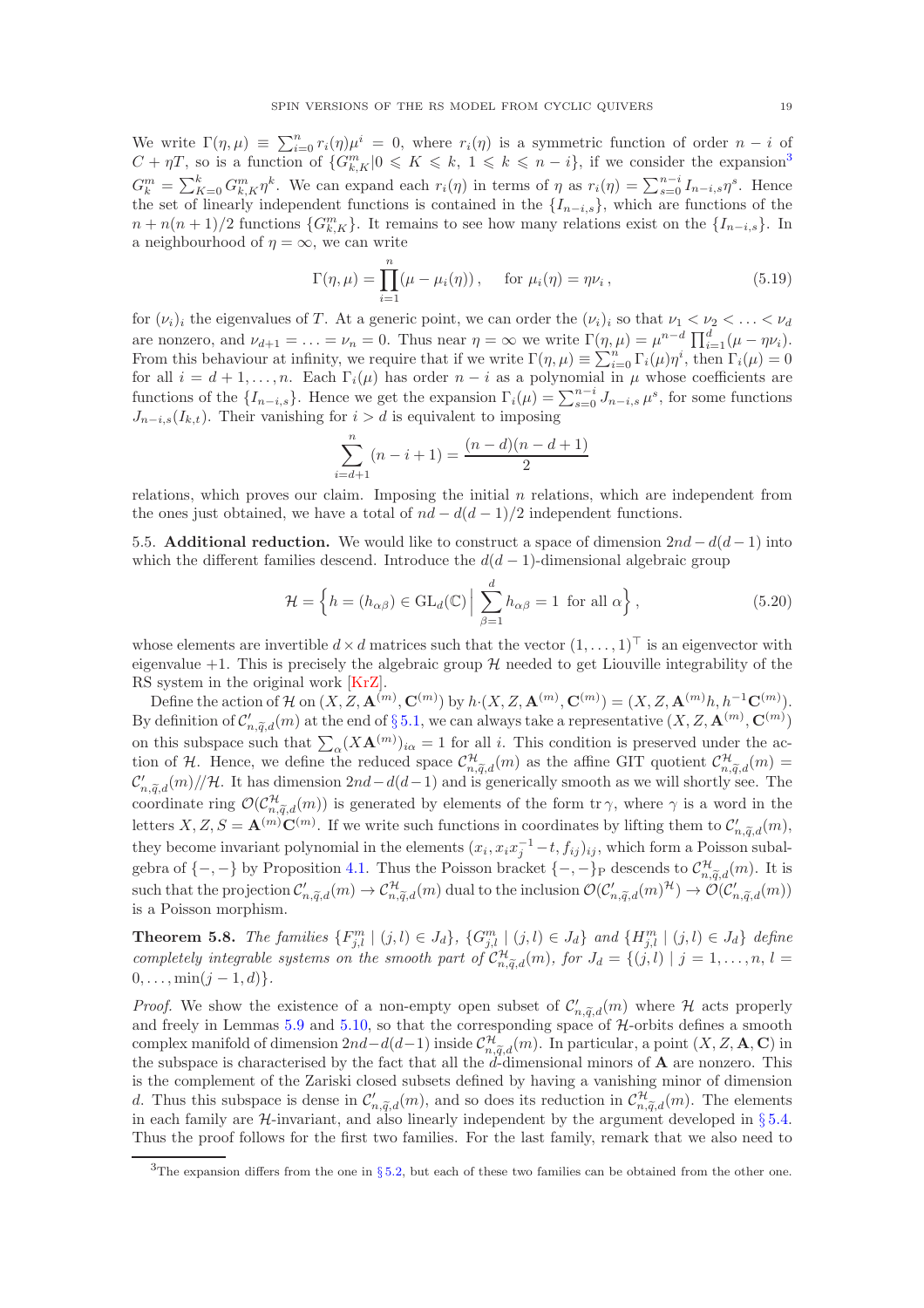restrict to the open subset where  $Y$  is invertible before performing the reduction, but this is dense again.  $\square$ 

Using the isomorphism of Proposition [5.2,](#page-14-1) a point  $(X, Z, \mathbf{A}^{(m)}, \mathbf{C}^{(m)})$  of  $\mathcal{C}'_{n, \widetilde{q}, d}(m)$  can be equivalently characterised by a quadruple  $(A, B, A, C)$  satisfying  $(4.8)$ . By abuse of notation, we denote this point by  $(X, Z, A, C)$  and assume that it has the form just stated. We remark that the H-action is given by  $h \cdot (X, Z, \mathbf{A}, \mathbf{C}) = (X, Z, \mathbf{A}h, h^{-1}\mathbf{C})$  so that  $\sum_{\alpha} (\mathbf{A}h)_{i\alpha} = 1$  for all i.

<span id="page-19-0"></span>**Lemma 5.9.** The action is free on the subset of  $\mathcal{C}'_{n,\widetilde{q},d}(m)$  where, given a point  $(X, Z, \mathbf{A}, \mathbf{C})$ , either  $A$  or  $C$  has rank  $d$ .

*Proof.* Assume A has rank d, the proof being the same if we assume the latter for  $C$ . By definition, there exists  $K = (k_1, \ldots, k_d) \subset \{1, \ldots, n\}$  such that  $\bar{\mathbf{A}} = (\mathbf{A}_{k_\alpha\beta})$  is a  $d \times d$  matrix which has rank d, so is invertible. If we take some h in the stabiliser of the point  $(X, Z, \mathbf{A}, \mathbf{C})$ , then in particular  $\mathbf{A}h = \mathbf{A}$  and thus  $\bar{\mathbf{A}}h = \bar{\mathbf{A}}$ . Indeed,

$$
(\bar{\mathbf{A}}h)_{\alpha\beta} = \sum_{\gamma} \mathbf{A}_{k_{\alpha}\gamma} h_{\gamma\beta} = (\mathbf{A}h)_{k_{\alpha}\beta} = \mathbf{A}_{k_{\alpha}\beta} = \bar{\mathbf{A}}_{\alpha\beta}.
$$
 (5.21)

Since  $\bar{\mathbf{A}}$  is invertible,  $h = \text{Id}_d$ .

<span id="page-19-1"></span>**Lemma 5.10.** The action is proper on the subset  $\overline{S} \subset \mathcal{C}'_{n,\widetilde{q},d}(m)$  where, given a point  $(X, Z, \mathbf{A}, \mathbf{C})$ , all the minors of dimension  $d$  of  $A$  are invertible.

*Proof.* The claim follows if we can show that given sequences  $(h_m) \subset \mathcal{H}$ ,  $(X_m, Z_m, \mathbf{A}_m, \mathbf{C}_m) \subset \overline{\mathcal{S}}$ satisfying  $(X_m, Z_m, \mathbf{A}_m, \mathbf{C}_m) \to (X, Z, \mathbf{A}, \mathbf{C}) \in \overline{S}$  and  $h_m \cdot (X_m, Z_m, \mathbf{A}_m, \mathbf{C}_m) \to (X', Z', \mathbf{A}', \mathbf{C}') \in$  $\overline{S}$ , then  $h_m$  converges in  $\mathcal{H}$ . Note that trivially  $X' = X$  and  $Z' = Z$ .

For any choice of  $K = (k_1, \ldots, k_d) \subset \{1, \ldots, n\}$ , we can form  $\bar{\mathbf{A}}$  as in Lemma [5.9.](#page-19-0) We also use the notation  $\bar{D}$  for the  $d \times d$  matrix obtained in that way from some  $n \times d$  matrix D. We see that  $h_m = \bar{\mathbf{A}}_m^{-1} \overline{h_m \cdot \mathbf{A}_m}$ , since the minors of  $\mathbf{A}_m$  are invertible and  $\overline{h_m \cdot \mathbf{A}_m} = \bar{\mathbf{A}}_m h_m$ .

From this, form  $h := \bar{A}^{-1} \overline{A'}$ . This element does not depend on the choice of K : take any two  $K, L \subset \{1, \ldots, n\}$  and construct  $\bar{\mathbf{A}}_m^{(K)}$  and  $\bar{\mathbf{A}}_m^{(L)}$  for all m as before, where the superscript denotes the partition to which we refer. They are both invertible, so they are related by  $\bar{\mathbf{A}}_m^{(K)} = T_m \bar{\mathbf{A}}_m^{(L)}$ for some  $T_m \in GL_d(\mathbb{C})$ . Forming  $h^{(K)}$  and  $h^{(L)}$  from them, we get

$$
h^{(K)} = \lim_{m \to \infty} (\bar{\mathbf{A}}_m^{(K)})^{-1} (h_m \cdot \bar{\mathbf{A}}_m^{(K)}) = \lim_{m \to \infty} (\bar{\mathbf{A}}_m^{(L)})^{-1} T_m^{-1} T_m (h_m \cdot \bar{\mathbf{A}}_m^{(L)}) = h^{(L)}.
$$

Next, remark that  $h \in GL_d(\mathbb{C})$ : as  $h = \overline{A}^{-1} \overline{A'}$  and both elements on the right hand-side have nonzero determinant, so too has h. Finally,  $h \in \mathcal{H}$  because

$$
\sum_{\beta} h_{\alpha\beta} = \sum_{\gamma,\beta} (\bar{\mathbf{A}}^{-1})_{\alpha\gamma} \overline{\mathbf{A}'}_{\gamma\beta} = \sum_{\gamma} (\bar{\mathbf{A}}^{-1})_{\alpha\gamma} 1 = 1.
$$

Here we use that  $\sum_{\alpha} \mathbf{A}_{i\alpha} = 1$  for all i, implies that we have  $\sum_{\alpha} \bar{\mathbf{A}}_{\gamma\alpha} = 1$  for all  $\gamma$ . That is  $\bar{\mathbf{A}} \in \mathcal{H}$ , which in turn yields  $\mathbf{\bar{A}}^{-1} \in \mathcal{H}$ .

We summarise the projection from the representation space of the multiplicative preprojective algebra to the space we have just constructed as

<span id="page-19-2"></span>
$$
\operatorname{Rep}(\Lambda^{\widetilde{q}}, \widetilde{\alpha}) \longrightarrow \mathcal{C}_{n, \widetilde{q}, d}(m) \supsetneq \mathcal{C}'_{n, \widetilde{q}, d}(m) \longrightarrow \mathcal{C}_{n, \widetilde{q}, d}^{\mathcal{H}}(m).
$$
\n(5.22)

Let us formulate one last comment on the reduced space  $\mathcal{C}^{\mathcal{H}}_{n,\widetilde{q},d}(m)$ . We can integrate some equations of motions for the families in Theorem [5.4,](#page-14-2) thus defining flows in  $\mathcal{C}_{n,\tilde{q},d}(m)$ . If flows quit the subspace  $\mathcal{C}'_{n,\widetilde{q},d}(m)$ , then the last projection given in [\(5.22\)](#page-19-2) can not be defined, so the flows are not complete in  $\mathcal{C}_{n,\widetilde{q},d}^{\mathcal{H}}(m)$ . This suggests that  $\mathcal{C}_{n,\widetilde{q},d}^{\mathcal{H}}(m)$  is not the natural phase space for our systems in the complex case, and it motivates a search for other first integrals, see  $\S 5.6.1$ .

5.6. Final remarks. We finish by some additional comments that could lead to new investigations about these models.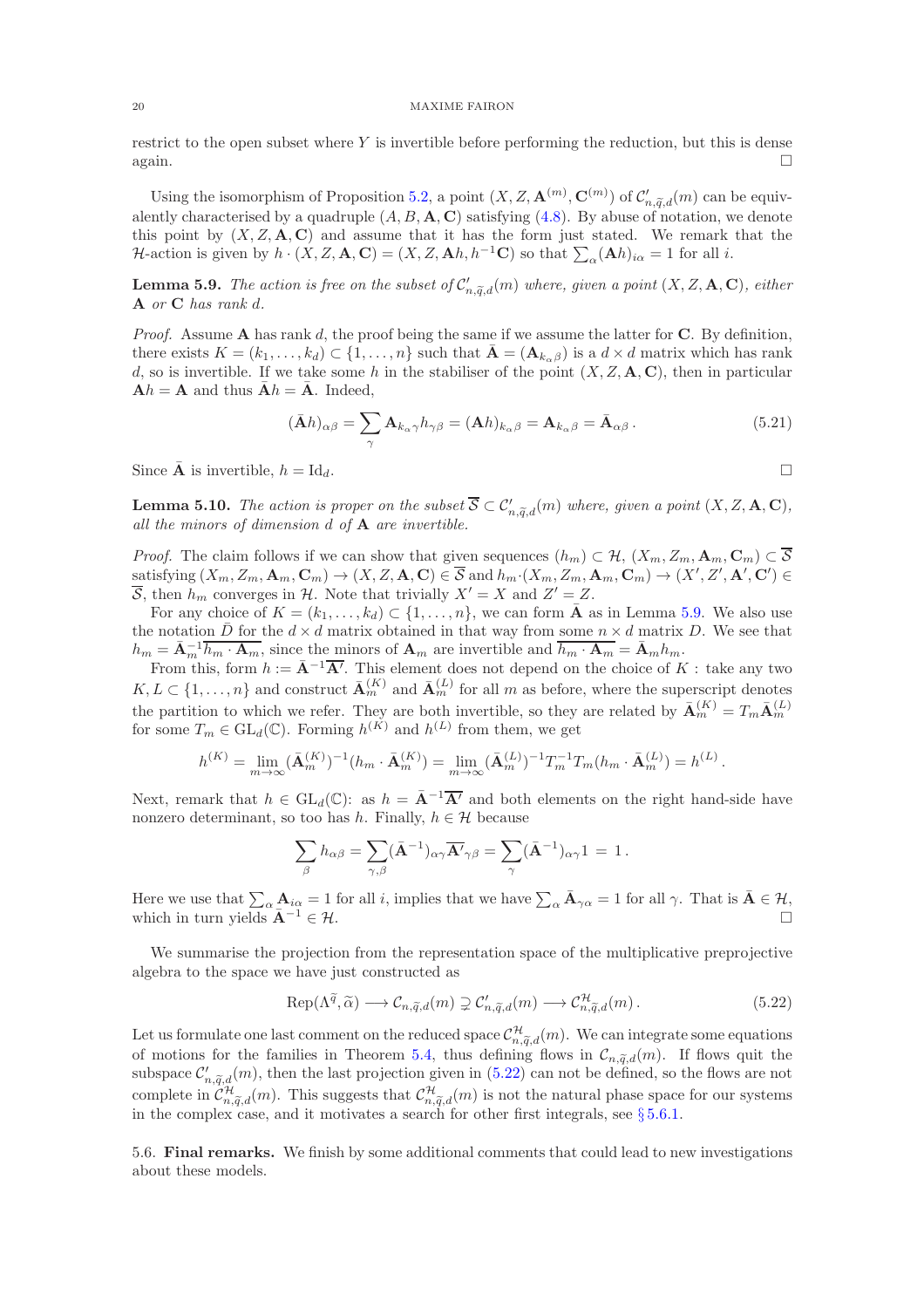<span id="page-20-0"></span>5.6.1. Integrability before reduction. In §[5.5,](#page-18-0) we constructed the space  $\mathcal{C}_{n,\widetilde{q},d}^{\mathcal{H}}(m)$  as the complex analogue of the phase space for the real trigonometric spin RS system considered by Krichever and Zabrodin [\[KrZ\]](#page-39-17). However, we noticed in the complex setting that some flows are not complete inside  $\mathcal{C}_{n,\widetilde{q},d}^{\mathcal{H}}(m)$ , but they are in the larger space  $\mathcal{C}_{n,\widetilde{q},d}^{\circ}(m)$  by Proposition [5.7.](#page-17-1) This suggests that we should be able to build an integrable system containing the Hamiltonian for the trigonometric spin RS system directly in  $\mathcal{C}_{n,\widetilde{q},d}^{\circ}(m)$ . This is proved in [\[CF2\]](#page-38-11), and we can in fact adapt the method to our case for the different Hamiltonians  ${\rm tr}\,Z^{km}$ ,  ${\rm tr}\,Y^{km}$ ,  ${\rm tr}\,X^{km}$  and  ${\rm tr}(1+XY)^k$ ,  $k \in \mathbb{N}$ . In the case  $d = 2$ , it easily follows from the next result, which is a direct application of Lemma [3.3.](#page-10-3)

**Theorem 5.11.** The following families of functions on  $C_{n,\tilde{q},d}(m)$  are linearly independent and in involution

$$
\left\{\text{tr}\,X^{jm},\text{tr}\left(W_1V_1X^{jm}\right) \; \middle| \; j=1,\ldots,n\right\},\quad \left\{\text{tr}(1+XY)^j,\text{tr}\left(W_1V_1(1+XY)^j\right) \; \middle| \; j=1,\ldots,n\right\},\quad \left\{\text{tr}\,Y^{jm},\text{tr}\left(W_1V_1Y^{jm}\right) \; \middle| \; j=1,\ldots,n\right\},\quad \left\{\text{tr}\,Z^{jm},\text{tr}\left(W_1V_1Z^{jm}\right) \; \middle| \; j=1,\ldots,n\right\},\quad \left\{\text{tr}\,Z^{jm},\text{tr}\left(W_1V_1Z^{jm}\right) \; \middle| \; j=1,\ldots,n\right\}
$$

where the last family is viewed on the subspace  $\mathcal{C}^{\circ}_{n,\widetilde{q},d}(m) \subset \mathcal{C}_{n,\widetilde{q},d}(m)$  where X is invertible.

For the case  $d \geq 3$ , the construction is more involved as we need more Poisson commuting functions, and we leave the details of adapting [\[CF2,](#page-38-11) Section 5.2] to the reader. Rather, we will look at another feature of these systems which is their degenerate integrability (also called noncommutative integrability or superintegrability), and was first remarked for the spin RS system by Reshetikhin in the real rational case [\[Re\]](#page-39-21).

Our method follows [\[CF2\]](#page-38-11). We only consider  $U = Y$  or  $U = Z$ , as they define new non-trivial Hamiltonians. We introduce the commutative algebra  $\mathcal{Q}_U$  generated by the elements tr  $W_\alpha V_\beta U^{lm}$ for all  $1 \leq \alpha, \beta \leq d$ , with  $l \in \mathbb{N}$ .

**Lemma 5.12.** The algebra  $\mathcal{Q}_U$  is a Poisson algebra under the Poisson bracket  $\{-,-\}_P$ .

*Proof.* We show that  $\{\text{tr } W_{\alpha}V_{\beta}Y^{lm}, \text{tr } W_{\gamma}V_{\epsilon}Y^{km}\}\}P \in \mathcal{Q}_U$  which proves the case  $U = Y$ . We leave the similar case  $U = Z$  to the reader.

By inspecting the double brackets between the elements  $(y, v_\alpha, w_\alpha)$  in Section [3,](#page-8-0) we see that the double bracket  $\{w_\alpha v_\beta y^{lm}, w_\gamma v_\epsilon y^{km}\}$  is such that its two components are (sums of) words in  $w_{\alpha}, w_{\gamma}, v_{\beta}, v_{\epsilon}, y$ . At the same time, this double bracket is an element of  $e_0Ae_0 \otimes e_0Ae_0$ , so its two components are in fact words in  $w_{\mu}v_{\nu}$  and  $y^{m}$ , with  $\mu \in {\alpha, \gamma}$ ,  $\nu \in {\beta, \epsilon}$ . Applying the multiplication map also yields a word  $\rho \in e_0Ae_0$  written with the same letters. Moreover, a careful analysis of the double bracket shows that  $\rho$  has to contain at least a factor  $w_{\mu}v_{\nu}$ . Using [\(2.13\)](#page-7-3), these remarks yield that

 $\{\text{tr } W_{\alpha}V_{\beta}Y^{lm}, \text{tr } W_{\gamma}V_{\epsilon}Y^{km}\}_{P} = \text{tr } R, \text{ for some } R \in \mathbb{C}[Y^m, W_{\alpha}V_{\beta}, W_{\alpha}V_{\epsilon}, W_{\gamma}V_{\epsilon}, W_{\gamma}V_{\beta}]\setminus \mathbb{C}[Y^m].$ Now, the terms of  $tr R$  are of the form

$$
\text{tr}\left((Y^m)^{a_1}W_{\mu_1}V_{\nu_1}(Y^m)^{a_2}W_{\mu_2}V_{\nu_2}\dots W_{\mu_j}V_{\nu_j}(Y^m)^{a_j}\right) = (V_{\nu_1}Y^{a_2m}W_{\mu_2})\dots(V_{\nu_j}Y^{(a_j+a_1)m}W_{\mu_1})\,.
$$

Since  $V_{\nu}Y^{a}W_{\mu} = \text{tr} W_{\mu}V_{\nu}Y^{a} \in \mathcal{Q}_{U}$ , any term of  $\text{tr } R$  is an element of  $\mathcal{Q}_{U}$ .

Next, we remark by multiplying the identities  $(5.1a)$ - $(5.1b)$  that we can write on the subspace  $\{\det U \neq 0\}$  of  $\mathcal{C}_{n,\widetilde{q},d}(m)$  that

<span id="page-20-1"></span>
$$
M U^{m} M^{-1} = t \prod_{\alpha=1,...,d}^{d-1} (\text{Id}_{n} + W_{\alpha} V_{\alpha}) U^{m}, \qquad (5.23)
$$

with  $M = X_0$  if  $U = Z$  or  $M = (X_0 + Y_0^{-1})$  if  $U = Y$ . In particular, by taking traces of higher powers of this identity, we get that any  $tr U^{lm} \in \mathcal{Q}_U$  for  $U = Y, Z$ . Meanwhile, we have that the elements (tr  $U^{km}$ ) Poisson commute with any function tr  $W_{\alpha}V_{\beta}U^{kl}$  by Lemma [3.3](#page-10-3) and [\(2.13\)](#page-7-3). Thus, they are in the centre of the Poisson algebra  $\mathcal{Q}_U$ .

**Proposition 5.13.** The algebra  $\mathcal{Q}_U$  has dimension 2nd − n and its centre is generated by the elements  $tr U^m, \ldots, tr U^{mn}$ , so it has dimension n.

*Proof.* A first method is to adapt the case when  $m = 1$  given in [\[CF2,](#page-38-11) Proposition 5.2]. We sketch another possible proof when  $U = Y$ , based on a suitable choice of local coordinates similar to [\[CF2,](#page-38-11) Lemma 5.6].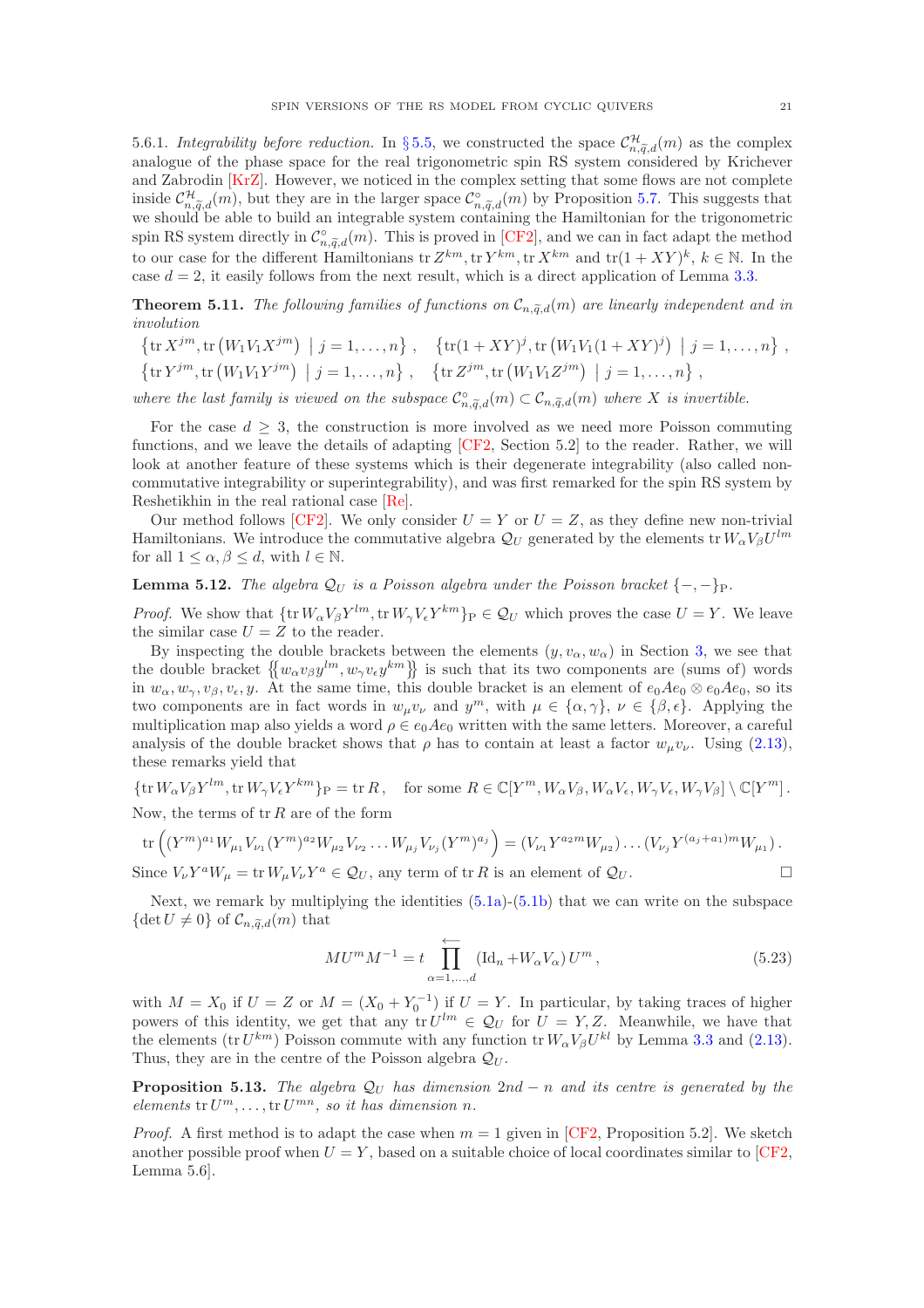Consider nonzero elements  $y_1, \ldots, y_n \in \mathbb{C}$  satisfying  $y_i \neq y_j$ ,  $y_i \neq ty_j$ , for  $i \neq j$ . Consider also arbitrary  $w_{\alpha,i}, v_{\alpha,i} \in \mathbb{C}$  for  $i = 1, \ldots, n$  and  $1 \leq \alpha < d$ . We denote by  $\mathfrak{h}'$  the subspace of  $\mathbb{C}^{2nd-n}$ with the above elements as coordinates, under the additional  $d-1$  conditions that  $\sum_i v_{\alpha,i}w_{\alpha,i} \neq 0$ . We then define the matrices  $Y_s \in GL_n(\mathbb{C})$  for  $s \in I$ , and  $W_\alpha \in Mat_{n\times 1}(\mathbb{C})$ ,  $V_\alpha \in Mat_{1\times n}(\mathbb{C})$  for  $1 \leq \alpha < d$  by

$$
Y_0 = \text{diag}(y_1, \dots, y_n), Y_s = \text{Id}_n \text{ for } s \neq 0, (V_\alpha)_i = v_{\alpha, i}, (W_\alpha)_i = w_{\alpha, i}.
$$

For a generic point of  $\mathfrak{h}'$ , we can then find  $V_d \in Mat_{n\times 1}(\mathbb{C})$  such that, if  $W_d := (1,\ldots,1)^\top$ , the matrices  $Y_0$  and  $F_d = t(\mathrm{Id}_n + W_d V_d) \dots (\mathrm{Id}_n + W_1 V_1) Y_0$  have the same spectrum. Indeed, this is just a rank one perturbation of the matrix  $t(\mathrm{Id}_n + W_{d-1}V_{d-1})\dots(\mathrm{Id}_n + W_1V_1)Y_0$ . In particular, there exists a *n*-dimensional family of matrices M that put  $F_d$  in the diagonal form  $Y_0$ .

By construction, all the above matrices satisfy  $(5.23)$ . We set  $M_0 = M$  and define inductively  $M_s = q_s Y_{s-1} M_{s-1} Y_s^{-1}$  for  $s = 1, \ldots, m-1$ . Then we put  $X_s = M_s - Y_s^{-1}$  for all  $s \in I$ . It is then easy to see that the relations in [\(5.1a\)](#page-13-1) and [\(5.1b\)](#page-13-2) hold, and that all the invertibility conditions required to define a point in  $\{\det Y^m \neq 0\} \subset \mathcal{C}_{n,\tilde{q},d}(m)$  are satisfied. Hence, we can complete the 2nd – n functions  $(y_i, v_{\alpha,i}, w_{\alpha,i})$  to get a local coordinate system around a generic point of  $\mathcal{C}_{n,\widetilde{q},d}(m).$ 

Finally, note that in terms of these coordinates we can write that

$$
f_k = \text{tr}\, Y^{km} = \sum_i y_i^k, \quad g_{k,\alpha} = \text{tr}\, W_d Y^{km} V_\alpha = \sum_i y_i^k v_{\alpha,i}, \quad h_{k,\alpha} = \text{tr}\, W_\alpha Y^{km} V_1 = \sum_i y_i^k v_{1,i} w_{\alpha,i},
$$

for  $\alpha \neq d$ . These functions belong to  $\mathcal{Q}_U$ , and we can easily check that the subset  $\{f_k, g_{k,\alpha}, h_{k,\alpha}\}\$  $k = 1, \ldots, n, 1 \leq \alpha < d$  is formed of functionally independent elements.

As a consequence, the functions  $\text{tr } U^m, \ldots, \text{tr } U^{mn}$  are degenerately integrable. Their flows are complete by Propositions [5.5](#page-16-0) and [5.6.](#page-17-2)

We will write down a complete proof for both Liouville and degenerate integrability of the four cases  $U = X, Y, Z, 1 + XY$  for an arbitrary framing of a cyclic quiver in subsequent work.

5.6.2. Self-duality. The work of Reshetikhin  $[Re]$  considers the duality between the spin hyperbolic CM system and the spin rational RS system. This was discovered in the non-spin case by Ruijsenaars  $[R]$ , together with the self-duality of the hyperbolic RS system. In the complex setting where the hyperbolic and trigonometric cases are the same, the latter self-duality can be obtained by noticing that, with the notations of Section [4](#page-11-0) in the non-spin case  $m = d = 1$ , the transformation  $\varpi$  :  $(A, B) \mapsto (B, A)$  is an (anti-)symplectic mapping [\[CF1,](#page-38-0) Proposition 3.8]. We can make a step in that direction for the spin case, though this requires the additional reduction of  $\S 5.5$ . Hence, we assume  $d \leq n$ .

To work in full generalities, let  $A$  be the algebra localised at  $x$  constructed in Section [3.](#page-8-0) Consider the quasi-Hamiltonian algebra  $\hat{A}$  obtained from A by removing the elements  $v_{\alpha}, w_{\alpha}, e_{\infty}$ , i.e.  $\hat{A} =$  $A/\langle e_{\infty}\rangle$ . This can be seen as the analogue of A obtained by construction from the non-framed cyclic quiver, that is the subquiver  $\overline{Q}' \subset \overline{Q}$  supported at  $I = \mathbb{Z}/m\mathbb{Z}$ . We can easily see that the algebra homomorphism  $\iota : \hat{A} \to \hat{A}$  defined by

<span id="page-21-0"></span>
$$
\iota(e_s) = e_{m-s}, \quad \iota(x_s) = z_{m-s-1}, \quad \iota(z_s) = x_{m-s-1}, \tag{5.24}
$$

satisfies  $\iota^2 = \mathrm{id}_{\hat{A}}$ . It corresponds to flipping  $\bar{Q}'$  such that the vertex 0 is fixed. Moreover, from  $(3.5a)$ , with z instead of y, and  $(3.7)$  we can show that

$$
(\iota \otimes \iota) \{x, x\} = -\{\iota(x), \iota(x)\}, \quad (\iota \otimes \iota) \{z, z\} = -\{\iota(z), \iota(z)\}, \quad (\iota \otimes \iota) \{x, z\} = -\{\iota(x), \iota(z)\},
$$

so that  $\iota$  is an anti-morphism of quasi-Poisson algebras. (We can check this equivalently on  ${x_s, x_r}$ ,  ${z_s, z_r}$  and  ${x_r, z_s}$ .) In particular,  $\iota(\phi) = \iota(xzx^{-1}z^{-1}) = \phi^{-1}$ , so  $\iota$  maps the moment map of  $\hat{A}$  to its inverse.

Remark that from §[5.5](#page-18-0) and [\(5.5\)](#page-14-0), the coordinate ring  $\mathcal{O}(\mathcal{C}_{n,\widetilde{q},d}^{\mathcal{H}}(m))$  is generated by elements of the form  $tr(\Gamma)$ , where  $\Gamma$  is a sum of matrices whose factors are either X or Z, so that the Poisson structure on  $\mathcal{C}_{n,\widetilde{q},d}^{\mathcal{H}}(m)$  is completely defined from the double brackets  $\{x,x\}$ ,  $\{z,z\}$  and  $\{x,z\}$ . Indeed, they define the quasi-Poisson brackets in Rep( $\Lambda^{\tilde{q}}, \tilde{\alpha}$ ) for the elements  $(X_{ij}, Z_{ij})$ , which determine the Poisson bracket on  $\mathcal{C}_{n,\widetilde{q},d}^{\mathcal{H}}(m)$  by construction. This yields the following result.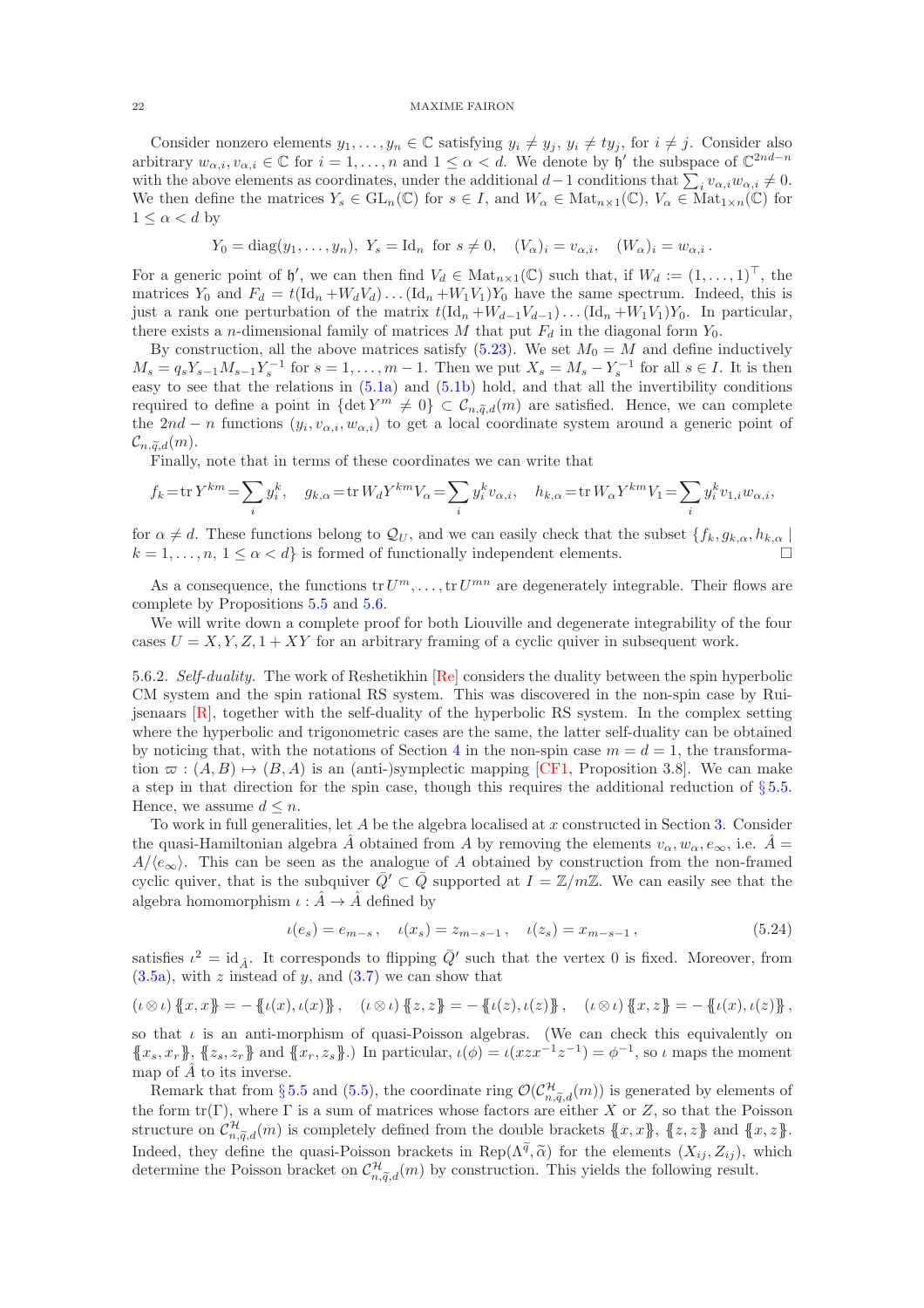<span id="page-22-0"></span>**Proposition 5.14.** The map  $\iota : \hat{A} \to \hat{A}$  induces a (generically defined) anti-Poisson morphism  $\varpi$  :  $\mathcal{C}^{\mathcal{H}}_{n,\widetilde{q},d}(m) \to \mathcal{C}^{\mathcal{H}}_{n,\hat{q},d}(m)$  determined by  $(X,Z) \mapsto (Z,X)$ , where  $\hat{q} = (\hat{q}_{\infty},\hat{q}_{s})$  is defined by  $\hat{q}_s = q_{m-s}^{-1}, \ \hat{q}_{\infty} = q_{\infty}^{-1}.$ 

In particular, since  $\iota(z) = x$ ,  $\iota(\phi) = \phi^{-1}$ , we have that  $\varpi((1 + \eta \Phi)Z) = (1 + \eta \Phi^{-1})X$ . Hence, we have that the first and fourth families in Theorem [5.4](#page-14-2) are swapped under  $\varpi$ .

As indicated in Proposition [5.14,](#page-22-0)  $\varpi$  is only defined at a generic point, e.g. in  $\mathcal{C}^{\mathcal{H}}_{n,\tilde{q},d}(m)$  there are points where the product  $Z_0 \dots Z_{m-1}$  is not semisimple. Hence, we do not have self-duality of the system in the strict sense of [\[R,](#page-39-24) [FK1,](#page-39-25) [FK3,](#page-39-12) [FA\]](#page-38-19) which requires a global Poisson isomorphism. Nevertheless, the underlying interpretation on the quiver  $\bar{Q}'$  is easy to understand, and works also for  $m = 1$ , where it extends the geometric approach to the self-duality for the trigonometric RS to the spin case. Given the natural appearance of the self-duality for the non-spin case in gauge theory [\[FGNR,](#page-39-26) [GR\]](#page-39-27), it would be interesting to understand the interpretation of the spin case within this framework.

Let us formulate two final remarks. Firstly, if we replace z by y in the definition of  $\iota$  [\(5.24\)](#page-21-0), this also gives an anti-morphism of quasi-Poisson algebras. Hence the integrable system containing  $tr X$ is dual to the integrable system containing tr  $Z$ , but also to the one containing tr  $Y$  by adapting the above argument. Secondly, note that this isomorphism  $\iota : \hat{A} \to \hat{A}$  does not directly extend to A itself. We will return to this issue in further work, in order to lift the map  $\sigma$  to a well-defined map on  $\mathcal{C}_{n,\widetilde{q},d}^{\circ}(m)$ .

5.6.3. Relation to generalised symmetric group. It is remarked in [\[CF1\]](#page-38-0) that in the case  $d = 1$ , the new Hamiltonians obtained for a cyclic quiver on m vertices correspond to  $W = S_n \ltimes \mathbb{Z}_m^n$ . In the study of (non-multiplicative) quiver varieties, the Hamiltonians of Calogero-Moser type obtained in the spin case have also that particular symmetry [\[CS,](#page-38-3) Section VI]. Thus, we would expect that the elements of the families  $(G_{j,l}^m)_{j,l}$  and  $(H_{j,l}^m)_{j,l}$  are also related to the generalised symmetric groups  $G(m,1,n) = S_n \ltimes \mathbb{Z}_m^n$ . To establish this link, consider  $p \in \mathcal{C}'_{n,\widetilde{q},d}(m) \subset \mathcal{C}_{n,\widetilde{q},d}^{\circ}(m)$  determined by a point of  $\mathcal{C}'_{n,t,d}$  as in Proposition [5.2.](#page-14-1) Using the local coordinates of  $\mathcal{C}'_{n,t,d}$  [\(4.8\)](#page-12-0), the point  $p = (X_s, Z_s, \mathbf{A}^{(m)}, \mathbf{C}^{(m)})$  is characterised by  $X_s = \text{Id}_n$  for  $s \neq m-1$ ,  $X_{m-1} = \text{diag}(x_1, \ldots, x_n)$ , and the matrices  $(Z_s, \mathbf{A}^{(m)}, \mathbf{C}^{(m)})$  are given by

$$
(Z_s)_{ij} = t_s \frac{tf_{ij}}{x_i x_j^{-1} - t}, \ s \neq m - 1, \quad (Z_{m-1})_{ij} = t \frac{tx_i^{-1}f_{ij}}{x_i x_j^{-1} - t}, \quad (\mathbf{A}^{(m)})_{i\alpha} = \frac{\mathbf{a}_i^{\alpha}}{x_i}, \ (\mathbf{C}^{(m)})_{\alpha j} = \mathbf{c}_j^{\alpha}.
$$

In particular, the matrices  $(X_s)$  take two different forms : either the identity or a diagonal matrix whose entries are interpreted as particle positions. To set them all to the same diagonal matrix, recall that an element  $q \in G(\tilde{\alpha})$  acts as in [\(5.2\)](#page-13-6), so we can write this action as

$$
g.(X_s, Z_s, \mathbf{A}^{(m)}, \mathbf{C}^{(m)}) = (g_s X_s g_{s+1}^{-1}, g_{s+1} Z_s g_s^{-1}, \mathbf{C}^{(m)} g_0^{-1}, g_0 \mathbf{A}^{(m)}), \quad g \in G(\tilde{\alpha}).
$$
 (5.25)

Choose elements  $(\lambda_i)_i$  such that  $\lambda_i^m = x_i$ . They are nonzero distinct and satisfy  $\lambda_i^m \lambda_j^{-m} \neq t$  for all  $i \neq j$ . We can form the element  $\prod_s g_s \in G(\tilde{\alpha})$  with  $g_s = \text{diag}(\lambda_1^{m-s}, \dots, \lambda_n^{m-s})$  for  $s = 0, \dots, m-1$ , and acting on  $p$  in its above form yields

$$
X_s = \text{diag}(\lambda_1, \dots, \lambda_n), \ (Z_s)_{ij} = t_s \frac{tf_{ij}}{\lambda_i^m - t\lambda_j^m} \lambda_i^{m-s-1} \lambda_j^s, \quad (\mathbf{A}^{(m)})_{i\alpha} = \mathbf{a}_i^{\alpha}, \ (\mathbf{C}^{(m)})_{\alpha j} = \frac{\mathbf{c}_j^{\alpha}}{\lambda_j^m},
$$

for any  $s = 0, \ldots, m-1$ . Hence, the choice of a representative  $(X_s, Z_s, \mathbf{A}^{(m)}, \mathbf{C}^{(m)})$  in  $\mathcal{C}'_{n, \widetilde{q}, d}(m)$ , such that all the  $X_s$  are in the same diagonal form and  $\sum_{\alpha} (\mathbf{A}^{(m)})_{i\alpha} = 1$ , is unique up to acting by  $S_n \ltimes \mathbb{Z}_m^n$ . Here, the action of an element  $(\sigma, \underline{M}) \in S_n \ltimes \mathbb{Z}_m^n$ , is represented by the matrix  $g = \prod_s g_\sigma g_{\underline{M}}^{-s}$ , where  $g_\sigma$  is the permutation matrix corresponding to  $\sigma$  while  $g_{\underline{M}} = \text{diag}(\zeta^{M_1}, \dots, \$ for  $\underline{M} = (M_1, \ldots, M_n)$  and  $\zeta$  is a primitive m-th root of unity.

In the case  $m = 2$ , write  $q_0 = e^{-2\gamma_0}$  and  $q_1 = e^{-2\gamma_1}$  so that  $t = e^{-2\gamma}$  for  $\gamma = \gamma_0 + \gamma_1$ . We get

$$
(Z_0)_{ij} = \frac{e^{-2\gamma - 2\gamma_0}}{2} \left( \frac{1}{\lambda_i - e^{-\gamma} \lambda_j} + \frac{1}{\lambda_i + e^{-\gamma} \lambda_j} \right) f_{ij},
$$
  

$$
(Z_1)_{ij} = \frac{e^{-3\gamma}}{2} \left( \frac{1}{\lambda_i - e^{-\gamma} \lambda_j} - \frac{1}{\lambda_i + e^{-\gamma} \lambda_j} \right) f_{ij}.
$$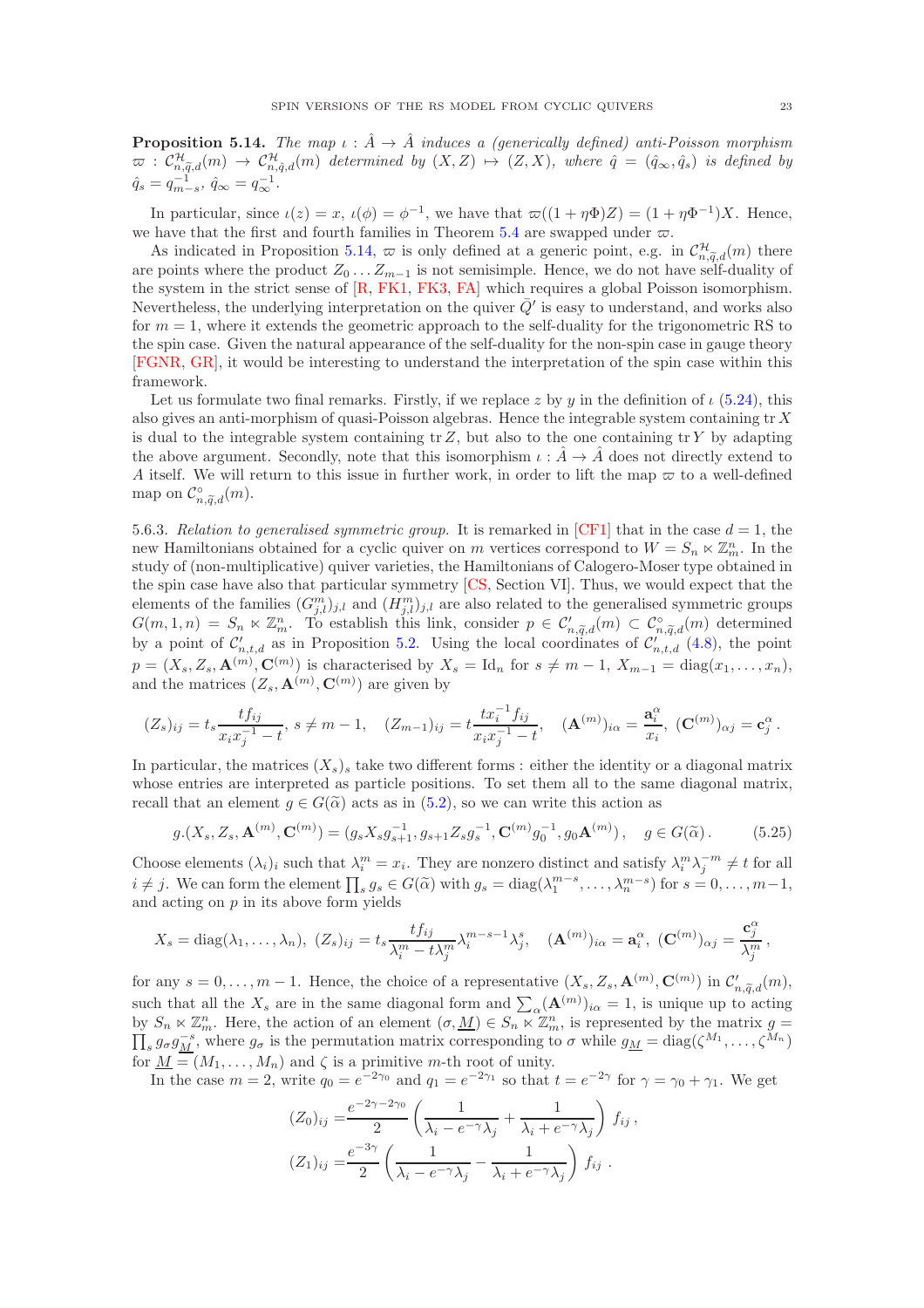We can write down tr  $Z^2$  and tr  $Y^2$ , which are multiples of  $G_{1,0}^2$  and  $H_{1,0}^2$  respectively, in  $\mathcal{C}'_{n,\widetilde{q},d}(m)$ as

$$
\begin{split} &\text{tr}\,Z^2 = \frac{e^{-5\gamma - 2\gamma_0}}{2} \sum_{i,j} \left( \frac{1}{\lambda_i - e^{-\gamma}\lambda_j} + \frac{1}{\lambda_i + e^{-\gamma}\lambda_j} \right) \left( \frac{1}{\lambda_j - e^{-\gamma}\lambda_i} - \frac{1}{\lambda_j + e^{-\gamma}\lambda_i} \right) f_{ij} f_{ji} \,, \\ &\text{tr}\,Y^2 = \text{tr}\,Z^2 - \sum_i \frac{e^{-2\gamma - 2\gamma_0} + e^{-4\gamma}}{1 - e^{-2\gamma}} \frac{f_{ii}}{\lambda_i^2} + \sum_i \frac{1}{\lambda_i^2} \,. \end{split}
$$

Comparing last two expressions with tr  $B^2$  and tr $(B - A^{-1})^2$  obtained from Section [4](#page-11-0) strengthens our claim that the  $(G_{j,l}^m)_{j,l}$  correspond to a spin RS system for  $W = S_n \ltimes \mathbb{Z}_m^n$  (and  $(H_{j,l}^m)_{j,l}$  to a modification of it).

### Appendix A. Calculations for the spin cyclic quivers

<span id="page-23-0"></span>We prove Lemma [3.1](#page-10-4) in § [A.1,](#page-23-1) Lemma [3.2](#page-10-5) in § [A.2,](#page-28-0) Lemma [3.3](#page-10-3) in § [A.3,](#page-30-0) and Proposition [3.4](#page-11-1) in  $\S A.4$ . Most computations rely heavily on the properties of a double bracket given in  $\S 2.1$ .

Remark A.1. Note that the proofs of Lemmas [3.1,](#page-10-4) [3.2](#page-10-5) and Proposition [3.4](#page-11-1) also apply for their analogues in the case  $m = 1$  considered in [\[CF2\]](#page-38-11). We make a comment on the changes that are needed in the latter case at the beginning of each of these proofs. The elements  $a'_\alpha, c'_\alpha$  are denoted by  $a_{\alpha}, b_{\alpha}$  in [\[CF2\]](#page-38-11).

<span id="page-23-1"></span>A.1. Double bracket with spin variables : Proof of Lemma [3.1.](#page-10-4) We will show that  $(3.11a)$ and  $(3.11c)$  holds, while we replace  $(3.11b)$  by

<span id="page-23-3"></span>
$$
\{\!\!\{\boldsymbol{a}'_{\alpha},\boldsymbol{c}'_{\beta}\}\!\!\} = -\frac{1}{2}\boldsymbol{c}'_{\beta}\boldsymbol{a}'_{\alpha} \otimes \boldsymbol{e}_{0} + \frac{1}{2}\left(\boldsymbol{o}(\alpha,\beta) - \delta_{\alpha\beta}\right)\boldsymbol{e}_{\infty} \otimes \boldsymbol{a}'_{\alpha}\boldsymbol{c}'_{\beta}\n- \delta_{\alpha\beta}\left(\boldsymbol{e}_{\infty} \otimes \boldsymbol{e}_{0}\boldsymbol{z} + \sum_{\lambda=1}^{\beta-1} \boldsymbol{e}_{\infty} \otimes \boldsymbol{a}'_{\lambda}\boldsymbol{c}'_{\lambda}\right).
$$
\n(A.1)

This is nothing else than [\(3.11b\)](#page-10-0) because the first term vanishes. Indeed, note that  $c'_{\beta} = e_{\infty} c'_{\beta} e_{m-1}$ , so that  $c'_{\beta}\gamma = 0$  for any  $\gamma$  which is a path beginning by  $x, z$  or some  $a'_{\alpha} = w_{\alpha}$  since then  $\gamma = e_0 \gamma$ . However, we will carry on such terms of the form  $c'_{\beta} \gamma$ , because our proof also applies in the case of a Jordan quiver (see [\[CF2,](#page-38-11) Lemma 3.1]) where it does not vanish. Indeed, if we allow the case  $m = 1$  and set  $F_b = e_0 \otimes e_0$  for any  $b \in \mathbb{Z}$ , The double brackets between the elements  $x, z, v_\alpha, w_\alpha$ given in Section [3](#page-8-0) exactly match the double brackets in [\[CF2,](#page-38-11) §3.1.2].

We prove the results by induction using  $(3.10)$ . Knowing the double brackets in Section [3,](#page-8-0) if we want to compute the bracket  $\left\{\Gamma, c'_{\beta}\right\}$  for some  $\Gamma \in A$ , we first find  $\{\Gamma, c'_{1}\} = \{\Gamma, v_{1} \}\$  and then show our statement by induction using

<span id="page-23-2"></span>
$$
\{\!\{\Gamma, c_{\alpha}'\}\!\} = \sum_{\lambda=1}^{\alpha-1} \left(v_{\alpha}w_{\lambda}\{\!\{ \Gamma, c_{\lambda}'\}\!\} + \{\!\{ \Gamma, v_{\alpha}w_{\lambda}\}\!\} c_{\lambda}'\!\right) + \{\!\{ \Gamma, v_{\alpha}z\}\!\} . \tag{A.2}
$$

To get [\(3.11a\)](#page-10-6), we first compute  $\{x, c'_\alpha\}$  and show how to deal with the idempotents. Recalling that  $F_1 = \sum_s e_s \otimes e_{s-1}$ , we get from the double brackets in Section [3](#page-8-0)

$$
\begin{aligned}\n\left\{x, v_{\alpha}z\right\} &= \left\{x, v_{\alpha}\right\} z + v_{\alpha} \left\{x, z\right\} \\
&= \frac{1}{2} \left(v_{\alpha}x \otimes e_{0}z - v_{\alpha} \otimes xe_{0}z + v_{\alpha}zxF_{1} + v_{\alpha}F_{1}xz - v_{\alpha}xF_{1}z + v_{\alpha}zF_{1}x\right) \\
&= \frac{1}{2} \left(v_{\alpha}xe_{1} \otimes e_{0}z - v_{\alpha}e_{0} \otimes e_{m-1}xz + v_{\alpha}zxe_{0} \otimes e_{m-1} + v_{\alpha}e_{0} \otimes e_{m-1}xz - v_{\alpha}xe_{1} \otimes e_{0}z + v_{\alpha}ze_{m-1} \otimes e_{m-2}x\right) \\
&= \frac{1}{2} \left(v_{\alpha}zx \otimes e_{m-1} + v_{\alpha}z \otimes xe_{m-1}\right).\n\end{aligned}
$$

In order to simplify the  $F_1$  to go from the second to the third equality, we used that  $v_\alpha = v_\alpha e_0$ ,  $x \in \bigoplus_{s \in I} e_s A e_{s+1}$  and  $z \in \bigoplus_{s \in I} e_{s+1} A e_s$ . For example,  $v_\alpha z x F_1 = v_\alpha z x e_0 F_1 = v_\alpha z x e_0 \otimes e_{m-1}$ . In particular, if we use  $c'_1 = v_1 z$  we get the expression for  $\{x, c'_1\}$  given in  $(3.11a)$  as our basis for the induction.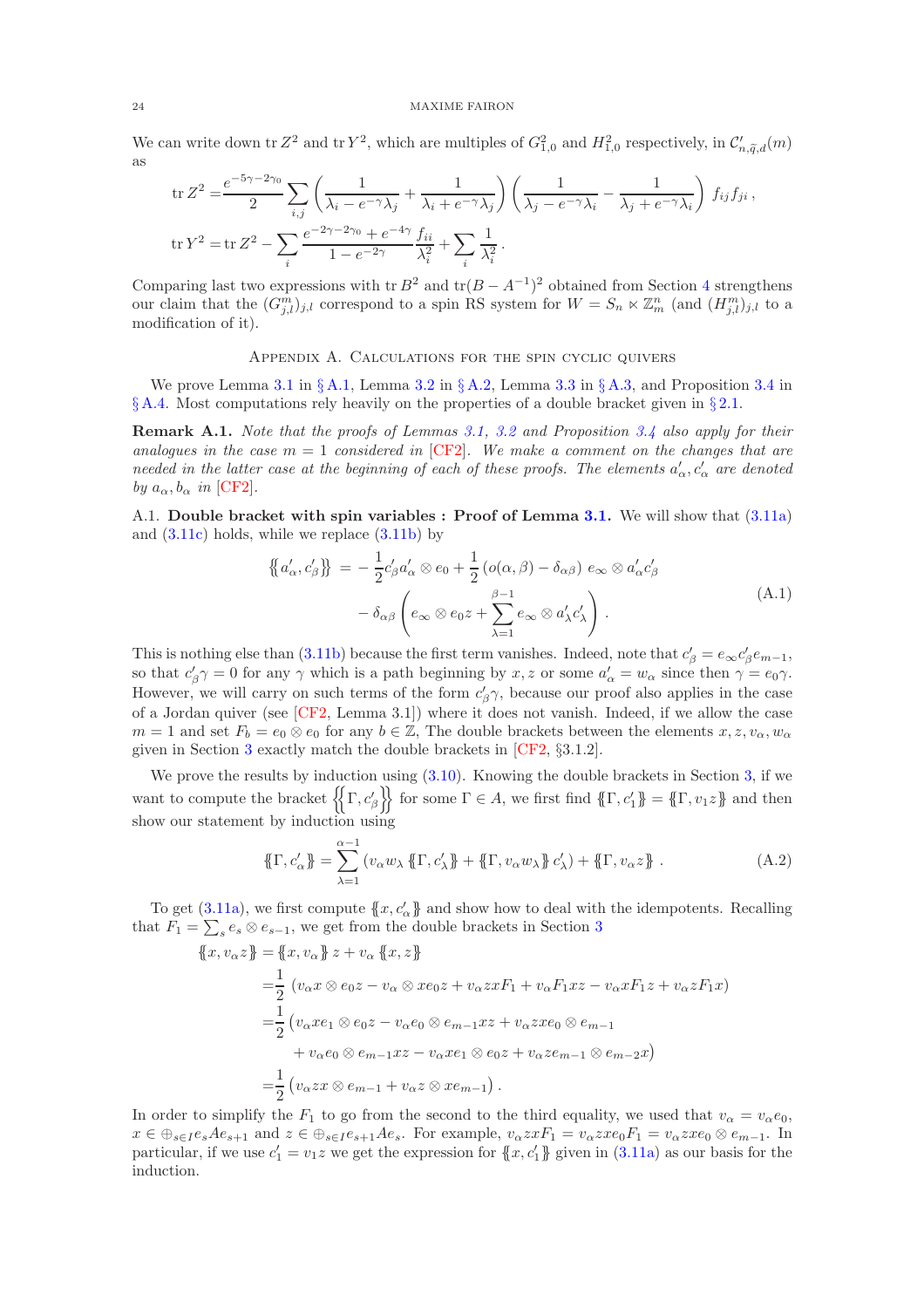Meanwhile, we compute

 $\{x, v_{\alpha}w_{\lambda}\} = v_{\alpha} \{x, w_{\lambda}\} + \{x, v_{\alpha}\} w_{\lambda} = \frac{1}{2}$  $\frac{1}{2}(v_{\alpha} \otimes xw_{\lambda} - v_{\alpha}x \otimes w_{\lambda}) + \frac{1}{2}(v_{\alpha}x \otimes w_{\lambda} - v_{\alpha} \otimes xw_{\lambda}) = 0,$ so that if we assume that the first equality in [\(3.11a\)](#page-10-6) is true for any  $\lambda < \alpha$ , we get from [\(A.2\)](#page-23-2)

$$
\begin{split}\n\left\{\!\!\left\{x,c_{\alpha}'\right\}\!\!\right\} &= \sum_{\lambda=1}^{\alpha-1} \left(v_{\alpha}w_{\lambda}\left\{\!\!\left\{x,c_{\lambda}'\right\}\!\!\right\} + \left\{\!\!\left\{x,v_{\alpha}w_{\lambda}\right\}\!\!\right\}c_{\lambda}'\right) + \left\{\!\!\left\{x,v_{\alpha}z\right\}\!\!\right\} \\
&= \sum_{\lambda=1}^{\alpha-1} v_{\alpha}w_{\lambda}\left(\frac{1}{2}c_{\lambda}'x\otimes e_{m-1} + \frac{1}{2}c_{\lambda}'\otimes xe_{m-1}\right) + \frac{1}{2}\left(v_{\alpha}zx\otimes e_{m-1} + v_{\alpha}z\otimes xe_{m-1}\right) \\
&= \frac{1}{2}\left(\sum_{\lambda=1}^{\alpha-1} v_{\alpha}w_{\lambda}c_{\lambda}' + v_{\alpha}z\right)x\otimes e_{m-1} + \frac{1}{2}\left(\sum_{\lambda=1}^{\alpha-1} v_{\alpha}w_{\lambda}c_{\lambda}' + v_{\alpha}z\right)\otimes xe_{m-1}\right),\n\end{split}
$$

which is exactly the first equality in [\(3.11a\)](#page-10-6) by using [\(3.10\)](#page-10-8). For the bracket  $\{z, c'_{\alpha}\}\$ , we compute

$$
\begin{aligned} \n\{z, v_{\alpha}z\} &= \{z, v_{\alpha}\} z + v_{\alpha} \{z, z\} \\ \n&= \frac{1}{2} \left( v_{\alpha} z \otimes e_0 z - v_{\alpha} \otimes z e_0 z - v_{\alpha} z^2 F_{-1} + v_{\alpha} F_{-1} z^2 \right) \\ \n&= \frac{1}{2} \left( v_{\alpha} z e_1 \otimes e_0 z - v_{\alpha} e_0 \otimes e_1 z^2 - v_{\alpha} z^2 e_{m-2} \otimes e_{m-1} + v_{\alpha} e_0 \otimes e_1 z^2 \right) \\ \n&= \frac{1}{2} \left( -v_{\alpha} z^2 \otimes e_{m-1} + v_{\alpha} z \otimes z e_{m-1} \right), \n\end{aligned}
$$

and  ${z, c'_1}$  given by the second equality in [\(3.11a\)](#page-10-6) holds. We can find  ${z, v_\alpha w_\lambda} = 0$  so that the general case follows by induction, in a way similar to  $\{x, c'_\n\}$ .

To get [\(A.1\)](#page-23-3), recall that  $a'_{\alpha} = w_{\alpha}$  by definition. We first compute  $\{v_{\beta}z, a_{\alpha}'\} = v_{\beta} * \{z, a_{\alpha}'\} + \{v_{\beta}, a_{\alpha}'\} * z$ 

$$
= \frac{1}{2}(e_0 \otimes v_\beta z a'_\alpha - e_0 z \otimes v_\beta a'_\alpha) + \left[\delta_{\alpha\beta} e_0 z \otimes e_\infty + \frac{1}{2} \left[ o(\beta, \alpha) + \delta_{\alpha\beta} \right] (e_0 z \otimes v_\beta a'_\alpha + a'_\alpha v_\beta z \otimes e_\infty) \right].
$$

Using  $\{a'_\alpha, v_\beta z\} = -\{\{v_\beta z, a'_\alpha\}^\circ$ , we can write

$$
\begin{split}\n\left\{a'_{\alpha}, v_{\beta}z\right\} &= \frac{1}{2}(v_{\beta}a'_{\alpha} \otimes e_0z - v_{\beta}za'_{\alpha} \otimes e_0) - \delta_{\alpha\beta}e_{\infty} \otimes e_0z + \frac{1}{2}\left[\rho(\alpha, \beta) - \delta_{\alpha\beta}\right](v_{\beta}a'_{\alpha} \otimes e_0z + e_{\infty} \otimes a'_{\alpha}v_{\beta}z) \\
&= -\delta_{(\alpha \geq \beta)}\left(\frac{1}{2}e_{\infty} \otimes a'_{\alpha}v_{\beta}z + \frac{1}{2}v_{\beta}za'_{\alpha} \otimes e_0 + \delta_{\alpha\beta}e_{\infty} \otimes e_0z\right) \\
&+ \delta_{(\alpha < \beta)}\left(v_{\beta}a'_{\alpha} \otimes e_0z - \frac{1}{2}v_{\beta}za'_{\alpha} \otimes e_0 + \frac{1}{2}e_{\infty} \otimes a'_{\alpha}v_{\beta}z\right),\n\end{split}
$$

recalling that  $o(\alpha, \beta) = \delta_{(\alpha \leq \beta)} - \delta_{(\alpha > \beta)}$ . In particular, this yields

$$
\{\!\!\{\boldsymbol{a}'_{\alpha},\boldsymbol{c}'_1\}\!\!\} = -\frac{1}{2}\boldsymbol{c}'_1\boldsymbol{a}'_{\alpha} \otimes \boldsymbol{e}_0 - \frac{1}{2}\boldsymbol{e}_{\infty} \otimes \boldsymbol{a}'_{\alpha}\boldsymbol{c}'_1 - \delta_{\alpha\beta}\boldsymbol{e}_{\infty} \otimes \boldsymbol{e}_0\boldsymbol{z}
$$

which is exactly the case  $\beta = 1$  in [\(A.1\)](#page-23-3) (and  $c'_1 a'_\n\alpha = 0$  as we mentioned at the beginning of the proof to get in fact [\(3.11b\)](#page-10-0)). Next, we can compute

$$
\begin{split}\n\left\{a'_{\alpha}, v_{\beta}w_{\lambda}\right\} &= v_{\beta} \left\{a'_{\alpha}, w_{\lambda}\right\} + \left\{a'_{\alpha}, v_{\beta}\right\} w_{\lambda} \\
&= -\frac{1}{2} o(\alpha, \lambda) \left(v_{\beta}w_{\lambda} \otimes w_{\alpha} + v_{\beta}w_{\alpha} \otimes w_{\lambda}\right) \\
&- \delta_{\alpha\beta} e_{\infty} \otimes w_{\lambda} + \frac{1}{2} \left[ o(\alpha, \beta) - \delta_{\alpha\beta} \right] \left(v_{\beta}a'_{\alpha} \otimes w_{\lambda} + e_{\infty} \otimes a'_{\alpha}v_{\beta}w_{\lambda}\right),\n\end{split}
$$

and this implies that

$$
\sum_{\lambda=1}^{\beta-1} \left\{ a'_{\alpha}, v_{\beta} w_{\lambda} \right\} c'_{\lambda} = -\frac{1}{2} \sum_{\lambda=1}^{\beta-1} o(\alpha, \lambda) \left( v_{\beta} w_{\lambda} \otimes w_{\alpha} c'_{\lambda} + v_{\beta} w_{\alpha} \otimes w_{\lambda} c'_{\lambda} \right) - \delta_{\alpha\beta} \sum_{\lambda=1}^{\beta-1} e_{\infty} \otimes w_{\lambda} c'_{\lambda} + \frac{1}{2} \left[ o(\alpha, \beta) - \delta_{\alpha\beta} \right] \sum_{\lambda=1}^{\beta-1} \left( v_{\beta} a'_{\alpha} \otimes w_{\lambda} c'_{\lambda} + e_{\infty} \otimes a'_{\alpha} v_{\beta} w_{\lambda} c'_{\lambda} \right).
$$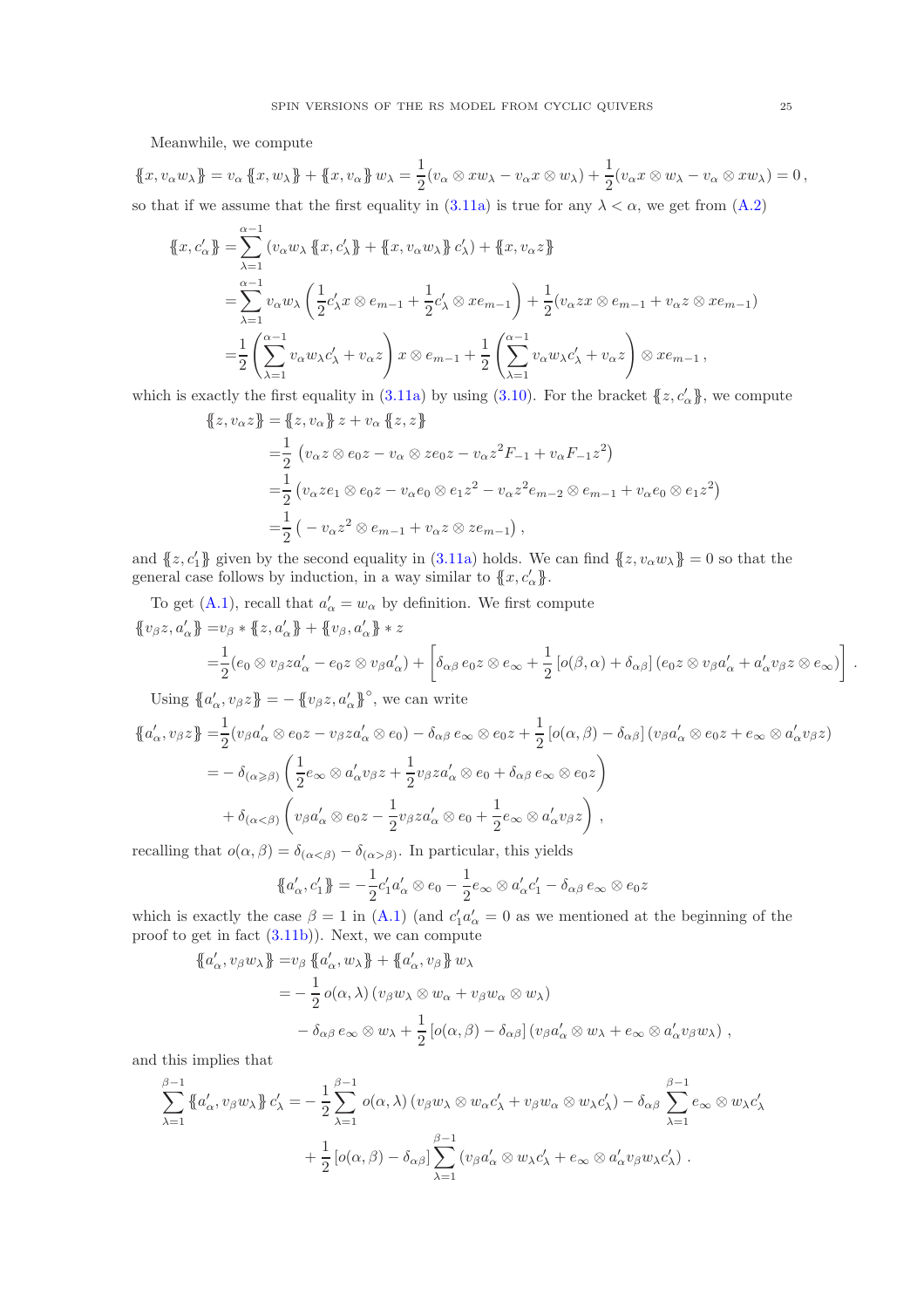In the case  $\alpha \geq \beta$  this gives since  $w_{\alpha} = a'_{\alpha}$ 

$$
\sum_{\lambda=1}^{\beta-1} \left\{ a'_\alpha, v_\beta w_\lambda \right\} c'_\lambda \stackrel{\alpha \geq \beta}{=} -\delta_{\alpha\beta} \sum_{\lambda=1}^{\beta-1} e_\infty \otimes w_\lambda c'_\lambda + \frac{1}{2} \sum_{\lambda=1}^{\beta-1} \left( v_\beta w_\lambda \otimes w_\alpha c'_\lambda - e_\infty \otimes a'_\alpha v_\beta w_\lambda c'_\lambda \right).
$$

Otherwise, we just write

$$
\sum_{\lambda=1}^{\beta-1} \left\{ a'_\alpha, v_\beta w_\lambda \right\} c'_\lambda \stackrel{\alpha \le \beta}{=} -\frac{1}{2} \left( \sum_{\lambda=\alpha+1}^{\beta-1} - \sum_{\lambda=1}^{\alpha-1} \right) (v_\beta w_\lambda \otimes w_\alpha c'_\lambda + v_\beta w_\alpha \otimes w_\lambda c'_\lambda)
$$

$$
+ \frac{1}{2} \sum_{\lambda=1}^{\beta-1} (v_\beta a'_\alpha \otimes w_\lambda c'_\lambda + e_\infty \otimes a'_\alpha v_\beta w_\lambda c'_\lambda)
$$

Now, assume by induction that [\(A.1\)](#page-23-3) holds for any  $\lambda < \beta$ , which we can write

$$
\{a'_{\alpha}, c'_{\lambda}\}\stackrel{\alpha \geq \lambda}{=} -\frac{1}{2}c'_{\lambda}a'_{\alpha} \otimes e_0 - \frac{1}{2}e_{\infty} \otimes a'_{\alpha}c'_{\lambda} - \delta_{\alpha\lambda}\left(e_{\infty} \otimes e_0 z + \sum_{\gamma=1}^{\lambda-1} e_{\infty} \otimes a'_{\gamma}c'_{\gamma}\right),
$$
  

$$
\{a'_{\alpha}, c'_{\lambda}\}\stackrel{\alpha \leq \lambda}{=} -\frac{1}{2}c'_{\lambda}a'_{\alpha} \otimes e_0 + \frac{1}{2}e_{\infty} \otimes a'_{\alpha}c'_{\lambda},
$$

In the first case,  $\alpha \ge \beta$ , we find from [\(A.2\)](#page-23-2) and [\(3.10\)](#page-10-8)

$$
\begin{split}\n\left\{\!\left\{a'_{\alpha},c'_{\beta}\right\}\!\right\} &\stackrel{\alpha\geq\beta}{=}\, -\frac{1}{2}\sum_{\lambda=1}^{\beta-1}v_{\beta}w_{\lambda}c'_{\lambda}a'_{\alpha}\otimes e_{0}-\frac{1}{2}\sum_{\lambda=1}^{\beta-1}v_{\beta}w_{\lambda}e_{\infty}\otimes a'_{\alpha}c'_{\lambda} \\
&\quad -\delta_{\alpha\beta}\sum_{\lambda=1}^{\beta-1}e_{\infty}\otimes w_{\lambda}c'_{\lambda}+\frac{1}{2}\sum_{\lambda=1}^{\beta-1}\left(v_{\beta}w_{\lambda}\otimes w_{\alpha}c'_{\lambda}-e_{\infty}\otimes a'_{\alpha}v_{\beta}w_{\lambda}c'_{\lambda}\right) \\
&\quad -\left(\frac{1}{2}e_{\infty}\otimes a'_{\alpha}v_{\beta}z+\frac{1}{2}v_{\beta}za'_{\alpha}\otimes e_{0}+\delta_{\alpha\beta}e_{\infty}\otimes e_{0}z\right) \\
&=-\frac{1}{2}c'_{\beta}a'_{\alpha}\otimes e_{0}-\frac{1}{2}e_{\infty}\otimes a'_{\alpha}c'_{\beta}-\delta_{\alpha\beta}e_{\infty}\otimes\left(\sum_{\lambda=1}^{\beta-1}a'_{\lambda}c'_{\lambda}+e_{0}z\right)\n\end{split}
$$

which coincide with  $(A.1)$ . In the second case, we get

$$
\left\{\!\left\{a'_{\alpha},c'_{\beta}\right\}\!\right\} \stackrel{\alpha \leq \beta}{=} \sum_{\lambda=1}^{\alpha} \left[ -\frac{1}{2} v_{\beta} w_{\lambda} c'_{\lambda} a'_{\alpha} \otimes e_{0} - \frac{1}{2} v_{\beta} w_{\lambda} \otimes a'_{\alpha} c'_{\lambda} \right] - v_{\beta} w_{\alpha} \otimes e_{0} z - \sum_{\gamma=1}^{\alpha-1} v_{\beta} w_{\alpha} \otimes a'_{\gamma} c'_{\gamma} \n+ \sum_{\lambda=\alpha+1}^{\beta-1} \left( -\frac{1}{2} v_{\beta} w_{\lambda} c'_{\lambda} a'_{\alpha} \otimes e_{0} + \frac{1}{2} v_{\beta} w_{\lambda} \otimes a'_{\alpha} c'_{\lambda} \right) \n- \frac{1}{2} \left( \sum_{\lambda=\alpha+1}^{\beta-1} - \sum_{\lambda=1}^{\alpha-1} \right) (v_{\beta} w_{\lambda} \otimes w_{\alpha} c'_{\lambda} + v_{\beta} w_{\alpha} \otimes w_{\lambda} c'_{\lambda}) \n+ \frac{1}{2} \sum_{\lambda=1}^{\beta-1} (v_{\beta} a'_{\alpha} \otimes w_{\lambda} c'_{\lambda} + e_{\infty} \otimes a'_{\alpha} v_{\beta} w_{\lambda} c'_{\lambda}) \n+ \left( v_{\beta} a'_{\alpha} \otimes e_{0} z - \frac{1}{2} v_{\beta} z a'_{\alpha} \otimes e_{0} + \frac{1}{2} e_{\infty} \otimes a'_{\alpha} v_{\beta} z \right)
$$

which, after some easy manipulations on the sums, yields

$$
\{\!\!\{\boldsymbol{a}'_{\alpha},\boldsymbol{c}'_{\beta}\}\!\!\} \stackrel{\alpha \leq \beta}{=} -\frac{1}{2} \sum_{\lambda=1}^{\beta-1} v_{\beta} w_{\lambda} c'_{\lambda} a'_{\alpha} \otimes \boldsymbol{e}_0 + \frac{1}{2} \sum_{\lambda=1}^{\beta-1} \boldsymbol{e}_{\infty} \otimes a'_{\alpha} v_{\beta} w_{\lambda} c'_{\lambda} - \frac{1}{2} v_{\beta} z a'_{\alpha} \otimes \boldsymbol{e}_0 + \frac{1}{2} \boldsymbol{e}_{\infty} \otimes a'_{\alpha} v_{\beta} z \}
$$
\n
$$
= -\frac{1}{2} c'_{\beta} a'_{\alpha} \otimes \boldsymbol{e}_0 + \frac{1}{2} \boldsymbol{e}_{\infty} \otimes a'_{\alpha} c'_{\beta}
$$

as expected from [\(A.1\)](#page-23-3) since the first term is zero.

As an intermediate result for [\(3.11c\)](#page-10-7), we need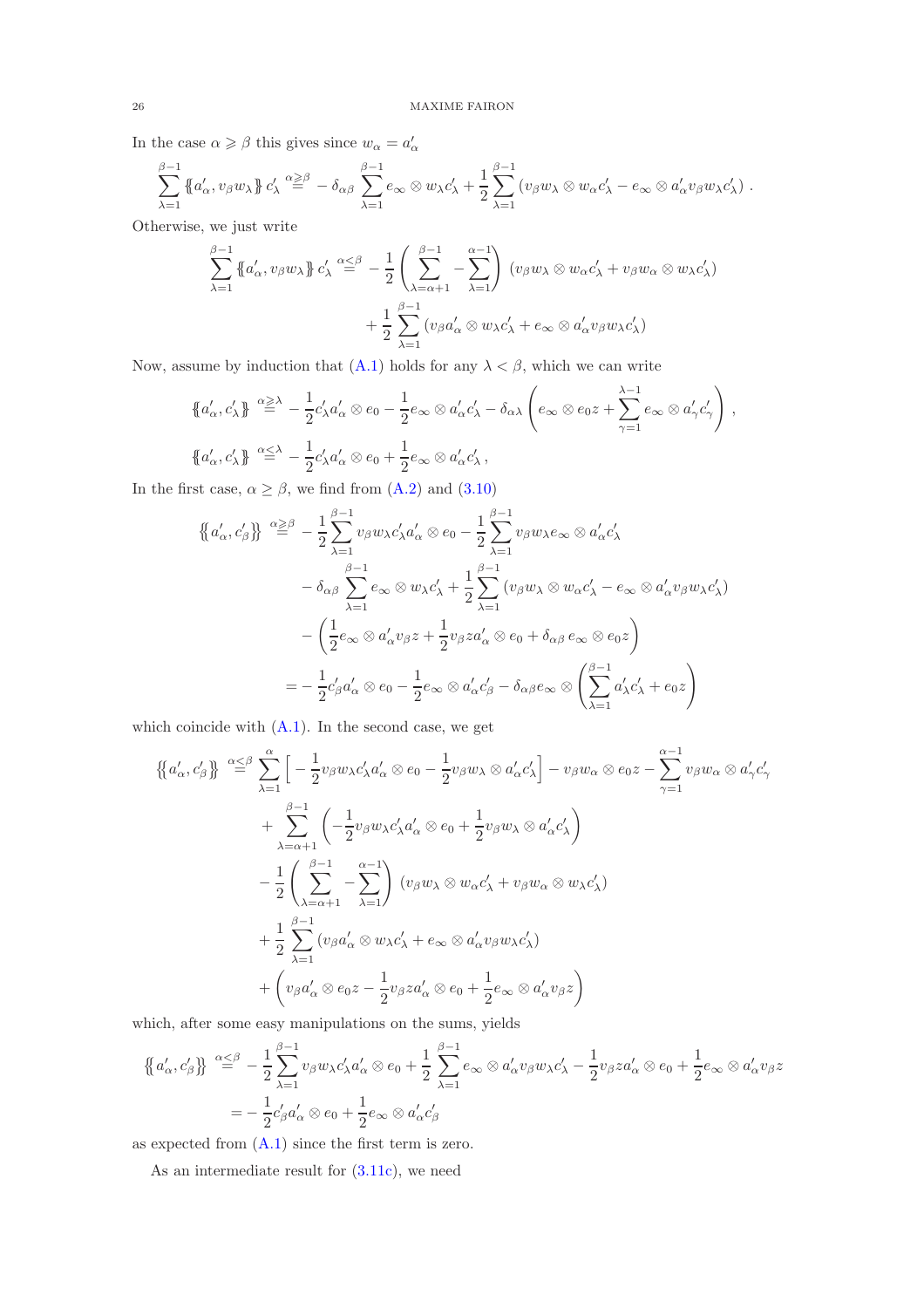<span id="page-26-0"></span>Lemma A.2. For any  $\alpha, \beta = 1, \ldots, d$ ,

$$
\{ \{ v_{\alpha}, c'_{\beta} \} \} = \frac{1}{2} c'_{\beta} e_0 \otimes v_{\alpha} - \frac{1}{2} \left( o(\alpha, \beta) + \delta_{\alpha \beta} \right) v_{\alpha} \otimes c'_{\beta}
$$

*Proof.* Note that the first term vanishes, but we keep it for the case  $m = 1$  as explained at the beginning of the proof. We compute

$$
\begin{aligned} \n\{\!v_{\alpha}, v_{\beta} z\} &= \{\! \{v_{\alpha}, v_{\beta}\} z + v_{\beta} \{\! \{v_{\alpha}, z\} \!\} \\ \n&= -\frac{1}{2} \, o(\alpha, \beta) \, (v_{\beta} \otimes v_{\alpha} z + v_{\alpha} \otimes v_{\beta} z) - \frac{1}{2} v_{\beta} \otimes v_{\alpha} z + \frac{1}{2} v_{\beta} z e_0 \otimes v_{\alpha} \,. \n\end{aligned}
$$

We keep the last vanishing term for computations. In particular, we get

$$
\{v_{\alpha}, c'_1\} \stackrel{\alpha \geq 1}{=} \frac{1}{2}v_{\alpha} \otimes c'_1 + \frac{1}{2}c'_1e_0 \otimes v_{\alpha}, \quad \{v_1, c'_1\} \stackrel{\alpha \geq 1}{=} -\frac{1}{2}v_1 \otimes c'_1 + \frac{1}{2}c'_1e_0 \otimes v_1,
$$

which agrees with our statement for  $\beta = 1$ . Now, we compute

$$
\begin{aligned} \n\{\!v_{\alpha}, v_{\beta}w_{\lambda}\} &= \{\!\! \left\{v_{\alpha}, v_{\beta}\right\}\!w_{\lambda} + v_{\beta}\left\{v_{\alpha}, w_{\lambda}\right\}\! \right. \\ \n&= -\frac{1}{2}\,o(\alpha, \beta)\left(v_{\beta}\otimes v_{\alpha}w_{\lambda} + v_{\alpha}\otimes v_{\beta}w_{\lambda}\right) + \delta_{\alpha\lambda}v_{\beta}\otimes e_{\infty} \\ \n&\quad + \frac{1}{2}\left[\!o(\alpha, \lambda) + \delta_{\alpha\lambda}\right]\left(v_{\beta}\otimes v_{\alpha}w_{\lambda} + v_{\beta}w_{\lambda}v_{\alpha}\otimes e_{\infty}\right) \, .\n\end{aligned}
$$

Assume by induction that for all  $\lambda < \beta$ ,

$$
\{\!\!\{\,v_\alpha, c'_\lambda\}\!\!\} \ = \ \frac{1}{2}c'_\lambda e_0 \otimes v_\alpha - \frac{1}{2}\left(o(\alpha, \lambda) + \delta_{\alpha\lambda}\right)v_\alpha \otimes c'_\lambda\,,
$$

then we get by  $(A.2)$ 

$$
\{\!\!\{v_{\alpha},c'_{\beta}\}\!\!\} = \frac{1}{2} \sum_{\lambda=1}^{\beta-1} v_{\beta} w_{\lambda} c'_{\lambda} e_0 \otimes v_{\alpha} - \frac{1}{2} o(\alpha,\beta) \sum_{\lambda=1}^{\beta-1} (v_{\beta} \otimes v_{\alpha} w_{\lambda} c'_{\lambda} + v_{\alpha} \otimes v_{\beta} w_{\lambda} c'_{\lambda})
$$

$$
+ \delta_{(\alpha < \beta)} v_{\beta} \otimes c'_{\alpha} + \frac{1}{2} \sum_{\lambda=1}^{\beta-1} [o(\alpha,\lambda) + \delta_{\alpha\lambda}] v_{\beta} \otimes v_{\alpha} w_{\lambda} c'_{\lambda}
$$

$$
- \frac{1}{2} o(\alpha,\beta) (v_{\beta} \otimes v_{\alpha} z + v_{\alpha} \otimes v_{\beta} z) - \frac{1}{2} v_{\beta} \otimes v_{\alpha} z + \frac{1}{2} v_{\beta} z e_0 \otimes v_{\alpha}.
$$

In the case  $\alpha > \beta$  we find

$$
\begin{split} \{\!\!\{\boldsymbol{v}_{\alpha},\boldsymbol{c}_{\beta}'\}\!\!\} &\stackrel{\alpha\geq\beta}{=}\frac{1}{2}\sum_{\lambda=1}^{\beta-1}\boldsymbol{v}_{\beta}\boldsymbol{w}_{\lambda}\boldsymbol{c}_{\lambda}'\boldsymbol{e}_{0}\otimes\boldsymbol{v}_{\alpha}+\frac{1}{2}\boldsymbol{v}_{\beta}\boldsymbol{z}\boldsymbol{e}_{0}\otimes\boldsymbol{v}_{\alpha}+\frac{1}{2}\sum_{\lambda=1}^{\beta-1}\boldsymbol{v}_{\alpha}\otimes\boldsymbol{v}_{\beta}\boldsymbol{w}_{\lambda}\boldsymbol{c}_{\lambda}'+\frac{1}{2}\boldsymbol{v}_{\alpha}\otimes\boldsymbol{v}_{\beta}\boldsymbol{z} \\ &=\frac{1}{2}\boldsymbol{c}_{\beta}'\boldsymbol{e}_{0}\otimes\boldsymbol{v}_{\alpha}+\frac{1}{2}\boldsymbol{v}_{\alpha}\otimes\boldsymbol{c}_{\beta}' \,. \end{split}
$$

In the case  $\alpha = \beta$  we have

$$
\begin{split} \{\!\!\{\boldsymbol{v}_{\alpha},\boldsymbol{c}'_{\beta}\}\!\!\} \stackrel{\alpha=\beta}{=} & \frac{1}{2} \sum_{\lambda=1}^{\beta-1} \boldsymbol{v}_{\beta} \boldsymbol{w}_{\lambda} \boldsymbol{c}'_{\lambda} \boldsymbol{e}_{0} \otimes \boldsymbol{v}_{\alpha} + \frac{1}{2} \boldsymbol{v}_{\beta} \boldsymbol{z} \boldsymbol{e}_{0} \otimes \boldsymbol{v}_{\alpha} - \frac{1}{2} \sum_{\lambda=1}^{\beta-1} \boldsymbol{v}_{\beta} \otimes \boldsymbol{v}_{\alpha} \boldsymbol{w}_{\lambda} \boldsymbol{c}'_{\lambda} - \frac{1}{2} \boldsymbol{v}_{\beta} \otimes \boldsymbol{v}_{\alpha} \boldsymbol{z} \\ &= \frac{1}{2} \boldsymbol{c}'_{\beta} \boldsymbol{e}_{0} \otimes \boldsymbol{v}_{\alpha} - \frac{1}{2} \boldsymbol{v}_{\alpha} \otimes \boldsymbol{c}'_{\beta} \,. \end{split}
$$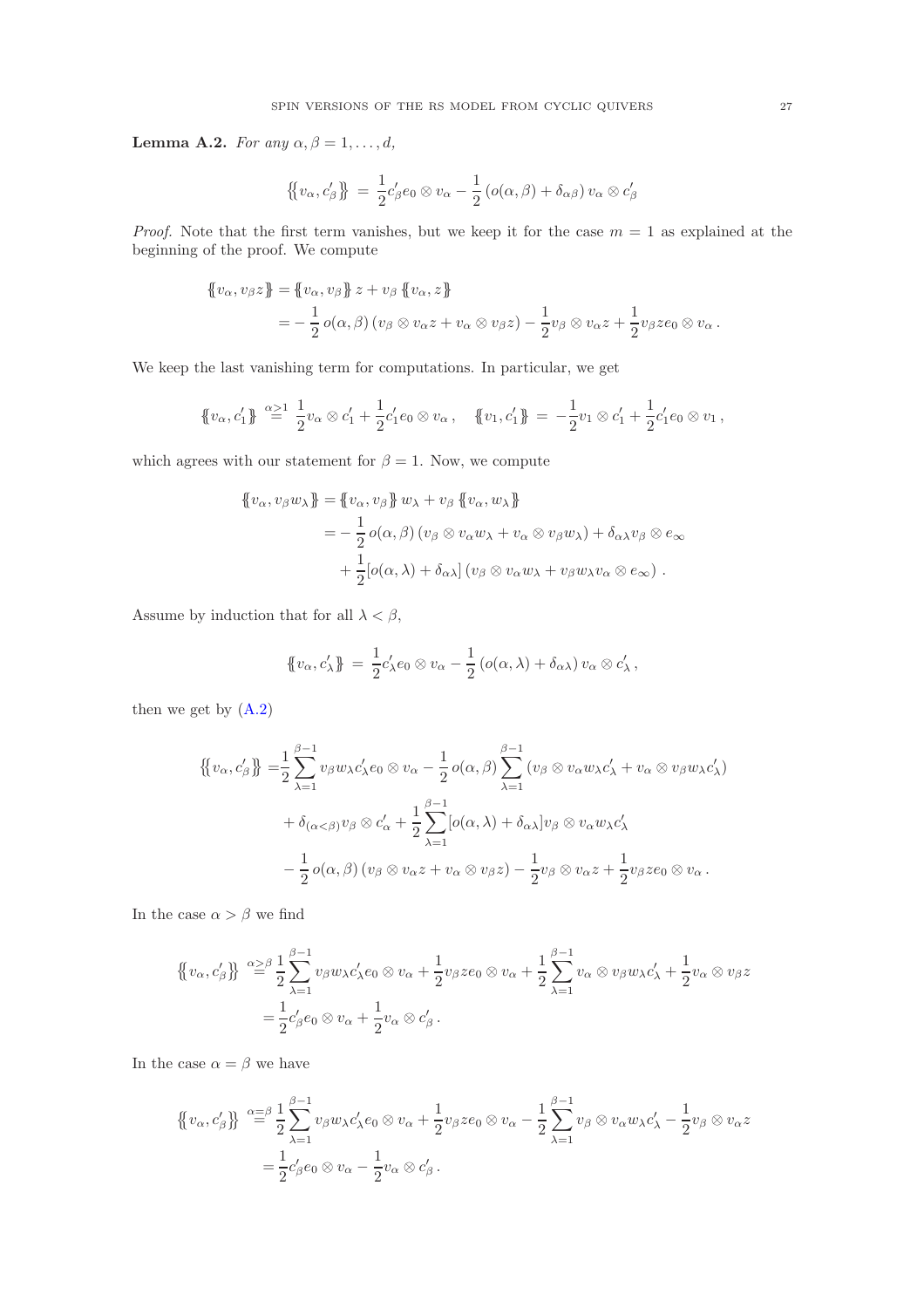Finally, for  $\alpha < \beta$  we get

$$
\begin{split}\n\left\{\n\langle v_{\alpha}, c_{\beta}' \rangle\right\} & \stackrel{\alpha \leq \beta}{=} \frac{1}{2} \sum_{\lambda=1}^{\beta-1} v_{\beta} w_{\lambda} c_{\lambda}' e_{0} \otimes v_{\alpha} - \frac{1}{2} \sum_{\lambda=1}^{\beta-1} (v_{\beta} \otimes v_{\alpha} w_{\lambda} c_{\lambda}' + v_{\alpha} \otimes v_{\beta} w_{\lambda} c_{\lambda}') + v_{\beta} \otimes c_{\alpha}' \\
& + \frac{1}{2} \left[ \sum_{\lambda=\alpha}^{\beta-1} - \sum_{\lambda=1}^{\alpha-1} \right] v_{\beta} \otimes v_{\alpha} w_{\lambda} c_{\lambda}' - \frac{1}{2} (v_{\beta} \otimes v_{\alpha} z + v_{\alpha} \otimes v_{\beta} z) - \frac{1}{2} v_{\beta} \otimes v_{\alpha} z + \frac{1}{2} v_{\beta} z e_{0} \otimes v_{\alpha} \\
& = \frac{1}{2} \sum_{\lambda=1}^{\beta-1} v_{\beta} w_{\lambda} c_{\lambda}' \otimes v_{\alpha} + \frac{1}{2} v_{\beta} z \otimes v_{\alpha} - \frac{1}{2} \sum_{\lambda=1}^{\beta-1} v_{\alpha} \otimes v_{\beta} w_{\lambda} c_{\lambda}' - \frac{1}{2} v_{\alpha} \otimes v_{\beta} z \\
& + v_{\beta} \otimes c_{\alpha}' - \sum_{\lambda=1}^{\alpha-1} v_{\beta} \otimes v_{\alpha} w_{\lambda} c_{\lambda}' - v_{\beta} \otimes v_{\alpha} z \,,\n\end{split}
$$

which is exactly  $\frac{1}{2}c'_\beta e_0 \otimes v_\alpha - \frac{1}{2}v_\alpha \otimes c'_\beta$  since the two last terms can be written as  $-v_\beta \otimes c'_\alpha$ .  $\Box$ 

We can finish the proof of Lemma [3.1](#page-10-4) by showing  $(3.11c)$ . It is easier to use the induction in the first variable, that is

<span id="page-27-0"></span>
$$
\mathcal{L}'_{\alpha}, \Gamma \mathcal{F} = \sum_{\lambda=1}^{\alpha-1} \left( v_{\alpha} w_{\lambda} * \{c'_{\lambda}, \Gamma \} + \{v_{\alpha} w_{\lambda}, \Gamma \} * c'_{\lambda} \right) + \{v_{\alpha} z, \Gamma \} \tag{A.3}
$$

with  $\Gamma = c'_{\beta}$  in our case. By doing so, we can repeatedly use [\(3.11a\)](#page-10-6), [\(A.1\)](#page-23-3) and Lemma [A.2.](#page-26-0) We first get

$$
\begin{aligned} \left\{ \left\{ v_{\alpha} z, c_{\beta}' \right\} \right\} &= \left\{ \left\{ v_{\alpha}, c_{\beta}' \right\} \right\} * z + v_{\alpha} * \left\{ \left\{ z, c_{\beta}' \right\} \right\} \\ &= \frac{1}{2} c_{\beta}' e_0 z \otimes v_{\alpha} - \frac{1}{2} \left( o(\alpha, \beta) + \delta_{\alpha \beta} \right) v_{\alpha} z \otimes c_{\beta}' - \frac{1}{2} c_{\beta}' z \otimes v_{\alpha} e_{m-1} + \frac{1}{2} c_{\beta}' \otimes v_{\alpha} z \\ &= -\frac{1}{2} \left( o(\alpha, \beta) + \delta_{\alpha \beta} \right) v_{\alpha} z \otimes c_{\beta}' + \frac{1}{2} c_{\beta}' \otimes v_{\alpha} z \,, \end{aligned}
$$

using that the first and third terms vanishes (they would cancel out in the Jordan quiver case). This gives in particular  $\left\{ \left\{ c'_1, c'_\beta \right\} \right\} = -\frac{1}{2}c'_1 \otimes c'_\beta + \frac{1}{2}c'_\beta \otimes c'_1$ . Now using  $(A.1)$  as  $w_\lambda = a'_\lambda$ , we can compute

$$
\begin{split}\n\{\!\!\{\!v_{\alpha}w_{\lambda},c'_{\beta}\}\!\!\} &= \{\!\!\{\!v_{\alpha},c'_{\beta}\}\!\!\}\!\!\!\} * w_{\lambda} + v_{\alpha} * \{\!\!\{\!w_{\lambda},c'_{\beta}\}\!\!\}\ \\
&= \,&\frac{1}{2}c'_{\beta}e_{0}w_{\lambda}\otimes v_{\alpha} - \frac{1}{2}\left(\mathit{o}(\alpha,\beta) + \delta_{\alpha\beta}\right)v_{\alpha}w_{\lambda}\otimes c'_{\beta} - \frac{1}{2}c'_{\beta}w_{\lambda}\otimes v_{\alpha} \\
&\quad + \frac{1}{2}\left(\mathit{o}(\lambda,\beta) - \delta_{\lambda\beta}\right)e_{\infty}\otimes v_{\alpha}w_{\lambda}c'_{\beta} - \delta_{\lambda\beta}\left(e_{\infty}\otimes v_{\alpha}z + \sum_{\gamma=1}^{\beta-1}e_{\infty}\otimes v_{\alpha}w_{\gamma}c'_{\gamma}\right).\n\end{split}
$$

The first and third terms cancel out, so we can write

$$
\sum_{\lambda=1}^{\alpha-1} \left\{ \left\{ v_{\alpha} w_{\lambda}, c_{\beta}' \right\} \right\} * c_{\lambda}' = -\frac{1}{2} \left( o(\alpha, \beta) + \delta_{\alpha \beta} \right) \sum_{\lambda=1}^{\alpha-1} v_{\alpha} w_{\lambda} c_{\lambda}' \otimes c_{\beta}' + \frac{1}{2} \sum_{\lambda=1}^{\alpha-1} \left( o(\lambda, \beta) - \delta_{\lambda \beta} \right) c_{\lambda}' \otimes v_{\alpha} w_{\lambda} c_{\beta}'
$$

$$
- \delta_{(\beta < \alpha)} c_{\beta}' \otimes v_{\alpha} z - \delta_{(\beta < \alpha)} \sum_{\gamma=1}^{\beta-1} c_{\beta}' \otimes v_{\alpha} w_{\gamma} c_{\gamma}'.
$$

Now, assume by induction that for all  $\lambda < \alpha$ ,

$$
\{c'_{\lambda},c'_{\beta}\}\} = \frac{1}{2}[o(\lambda,\beta)+\delta_{\lambda\beta}](c'_{\beta}\otimes c'_{\lambda}-c'_{\lambda}\otimes c'_{\beta}),
$$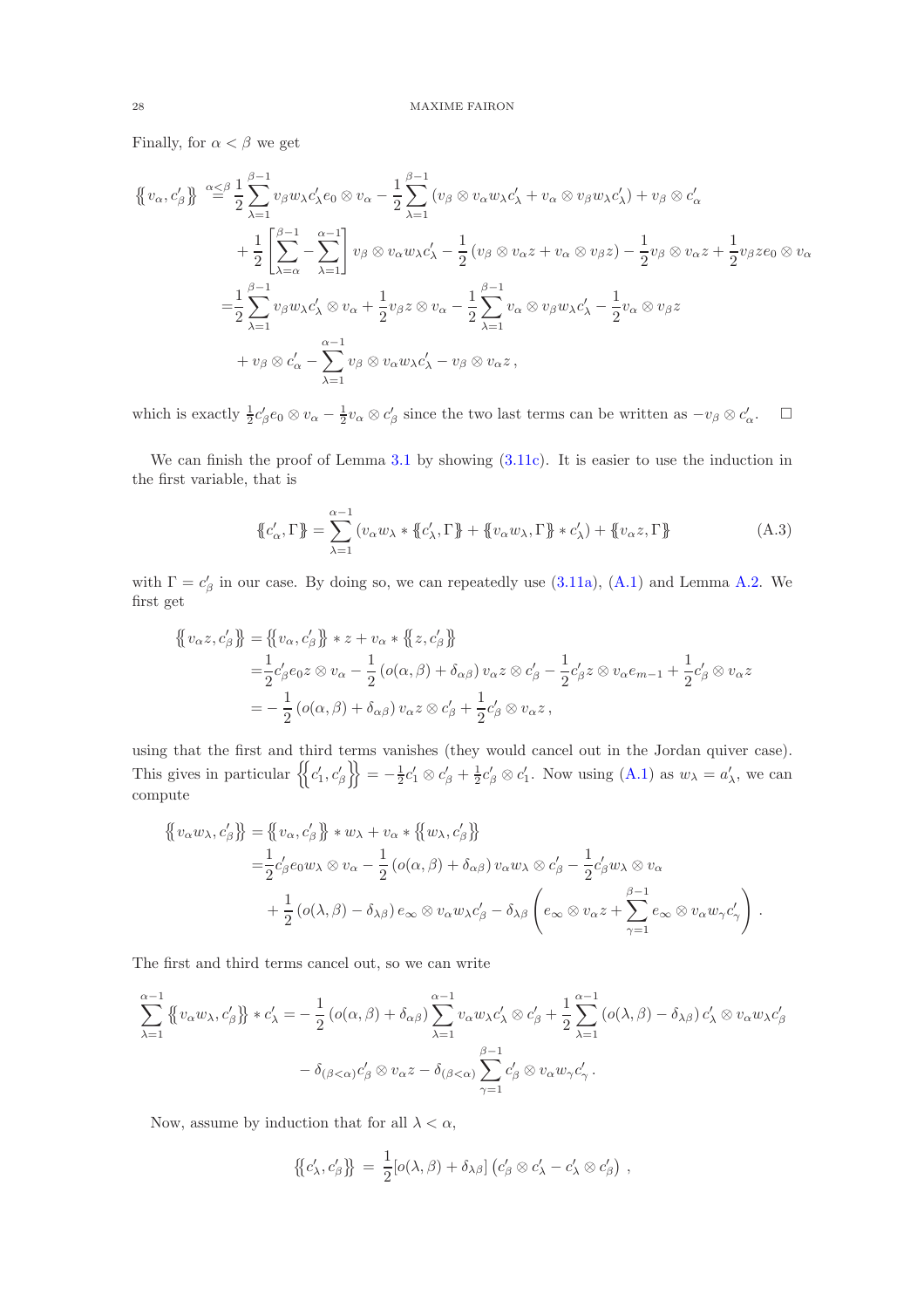and let us show that this holds for  $\lambda = \alpha$ . Note that it is exactly [\(3.11c\)](#page-10-7) since in the case  $\lambda = \beta$ the two terms cancel out. We find by  $(A.3)$  and our previous computations

$$
\{\{c'_{\alpha}, c'_{\beta}\}\} = \frac{1}{2} \sum_{\lambda=1}^{\alpha-1} [o(\lambda, \beta) + \delta_{\lambda\beta}] \left(c'_{\beta} \otimes v_{\alpha} w_{\lambda} c'_{\lambda} - c'_{\lambda} \otimes v_{\alpha} w_{\lambda} c'_{\beta}\right) \n- \frac{1}{2} \left(o(\alpha, \beta) + \delta_{\alpha\beta}\right) \sum_{\lambda=1}^{\alpha-1} v_{\alpha} w_{\lambda} c'_{\lambda} \otimes c'_{\beta} + \frac{1}{2} \sum_{\lambda=1}^{\alpha-1} \left(o(\lambda, \beta) - \delta_{\lambda\beta}\right) c'_{\lambda} \otimes v_{\alpha} w_{\lambda} c'_{\beta} \n- \delta_{(\beta < \alpha)} c'_{\beta} \otimes v_{\alpha} z - \delta_{(\beta < \alpha)} \sum_{\gamma=1}^{\beta-1} c'_{\beta} \otimes v_{\alpha} w_{\gamma} c'_{\gamma} - \frac{1}{2} \left(o(\alpha, \beta) + \delta_{\alpha\beta}\right) v_{\alpha} z \otimes c'_{\beta} + \frac{1}{2} c'_{\beta} \otimes v_{\alpha} z.
$$

If  $\alpha > \beta$  we find

$$
\{\{c'_{\alpha}, c'_{\beta}\}\} \stackrel{\alpha \geq \beta}{=} \frac{1}{2} \left( \sum_{\lambda=1}^{\beta} - \sum_{\lambda=\beta+1}^{\alpha-1} \right) (c'_{\beta} \otimes v_{\alpha} w_{\lambda} c'_{\lambda} - c'_{\lambda} \otimes v_{\alpha} w_{\lambda} c'_{\beta}) + \frac{1}{2} \sum_{\lambda=1}^{\alpha-1} v_{\alpha} w_{\lambda} c'_{\lambda} \otimes c'_{\beta} + \frac{1}{2} \left( \sum_{\lambda=1}^{\beta-1} - \sum_{\lambda=\beta}^{\alpha-1} \right) c'_{\lambda} \otimes v_{\alpha} w_{\lambda} c'_{\beta} - \sum_{\lambda=1}^{\beta-1} c'_{\beta} \otimes v_{\alpha} w_{\lambda} c'_{\lambda} + \frac{1}{2} v_{\alpha} z \otimes c'_{\beta} - \frac{1}{2} c'_{\beta} \otimes v_{\alpha} z = -\frac{1}{2} \sum_{\lambda=1}^{\alpha-1} c'_{\beta} \otimes v_{\alpha} w_{\lambda} c'_{\lambda} - \frac{1}{2} c'_{\beta} \otimes v_{\alpha} z + \frac{1}{2} \sum_{\lambda=1}^{\alpha-1} v_{\alpha} w_{\lambda} c'_{\lambda} \otimes c'_{\beta} + \frac{1}{2} v_{\alpha} z \otimes c'_{\beta},
$$

which gives us  $-\frac{1}{2}(c'_{\beta} \otimes c'_{\alpha} - c'_{\alpha} \otimes c'_{\beta})$ . In the other cases,

$$
\{\{c'_\alpha, c'_\beta\}\} \stackrel{\alpha \leq \beta}{=} \frac{1}{2} \sum_{\lambda=1}^{\alpha-1} (c'_\beta \otimes v_\alpha w_\lambda c'_\lambda - c'_\lambda \otimes v_\alpha w_\lambda c'_\beta) - \frac{1}{2} \sum_{\lambda=1}^{\alpha-1} v_\alpha w_\lambda c'_\lambda \otimes c'_\beta + \frac{1}{2} \sum_{\lambda=1}^{\alpha-1} c'_\lambda \otimes v_\alpha w_\lambda c'_\beta - \frac{1}{2} v_\alpha z \otimes c'_\beta + \frac{1}{2} c'_\beta \otimes v_\alpha z ,
$$
  
ivially  $+\frac{1}{2} (c'_\beta \otimes c'_\alpha - c'_\alpha \otimes c'_\beta).$ 

and this is trivially  $+\frac{1}{2}(c'_{\beta} \otimes c'_{\alpha} - c'_{\alpha} \otimes c'_{\beta})$ 

<span id="page-28-0"></span>A.2. **Proof of Lemma [3.2.](#page-10-5)** This proof can be applied without change in the case  $m = 1$  treated in [\[CF2\]](#page-38-11). Indeed, we use [\(A.1\)](#page-23-3) instead of [\(3.11b\)](#page-10-0) when computing  $\{\{a'_{\gamma}c'_{\epsilon}, a'_{\alpha}c'_{\beta}\}\}$  below. In that way, all the double brackets that we use during this proof are the ones in  $[CF2]$  if we set  $m = 1$ .

We assume that the integers  $k, l \geq 1$  satisfy the conditions for the elements to be nonzero, otherwise the proof is trivial. The first equality is an easy computations, or can be obtained as a consequence of  $[CF1, Lemma A.3]$ . Next, we compute from  $(3.6a)$  and  $(3.11a)$ 

<span id="page-28-1"></span>
$$
\{\!\{x,a'_\alpha c'_\beta\}\!\} = \frac{1}{2}e_0 \otimes xa'_\alpha c'_\beta - \frac{1}{2}e_0x \otimes a'_\alpha c'_\beta + \frac{1}{2}a'_\alpha c'_\beta x \otimes e_{m-1} + \frac{1}{2}a'_\alpha c'_\beta \otimes xe_{m-1}.\tag{A.4}
$$

Combining this result with  $(3.5a)$ ,  $S_1 := \{ \{x^k, a'_\alpha c'_\beta x^l \} \}$  becomes

<span id="page-28-2"></span>
$$
S_{1} = \sum_{\sigma=1}^{k} x^{\sigma-1} * \left\{x, a_{\alpha}'c_{\beta}'\right\} x^{l} * x^{k-\sigma} + \sum_{\sigma=1}^{k} \sum_{\tau=1}^{l} x^{\sigma-1} * a_{\alpha}'c_{\beta}'x^{\tau-1} \left\{x, x\right\} x^{l-\tau} * x^{k-\sigma}
$$

$$
= \frac{1}{2} \sum_{\sigma=1}^{k} \left(e_{0}x^{k-\sigma} \otimes x^{\sigma} a_{\alpha}'c_{\beta}'x^{l} - e_{0}x^{k-\sigma+1} \otimes x^{\sigma-1} a_{\alpha}'c_{\beta}'x^{l} + a_{\alpha}'c_{\beta}'x^{k-\sigma+1} \otimes x^{\sigma-1} e_{m-1}x^{l} + a_{\alpha}'c_{\beta}'x^{k-\sigma} \otimes x^{\sigma} e_{m-1}x^{l}\right)
$$

$$
+ \frac{1}{2} \sum_{\sigma=1}^{k} \sum_{\tau=1}^{l} \sum_{s \in I} \left(a_{\alpha}'c_{\beta}'x^{\tau+1}e_{s}x^{k-\sigma} \otimes x^{\sigma-1} e_{s-1}x^{l-\tau} - a_{\alpha}'c_{\beta}'x^{\tau-1} e_{s}x^{k-\sigma} \otimes x^{\sigma-1} e_{s-1}x^{l-\tau+2}\right).
$$
(A.5)

If we apply the multiplication  $m$ , we have in the last two terms that the nonvanishing terms are for  $s \in I$  such that  $e_{m-1}x^{\tau+1}e_s = x^{\tau+1}$  and  $e_{m-1}x^{\tau-1}e_s = x^{\tau-1}$  respectively, and we get that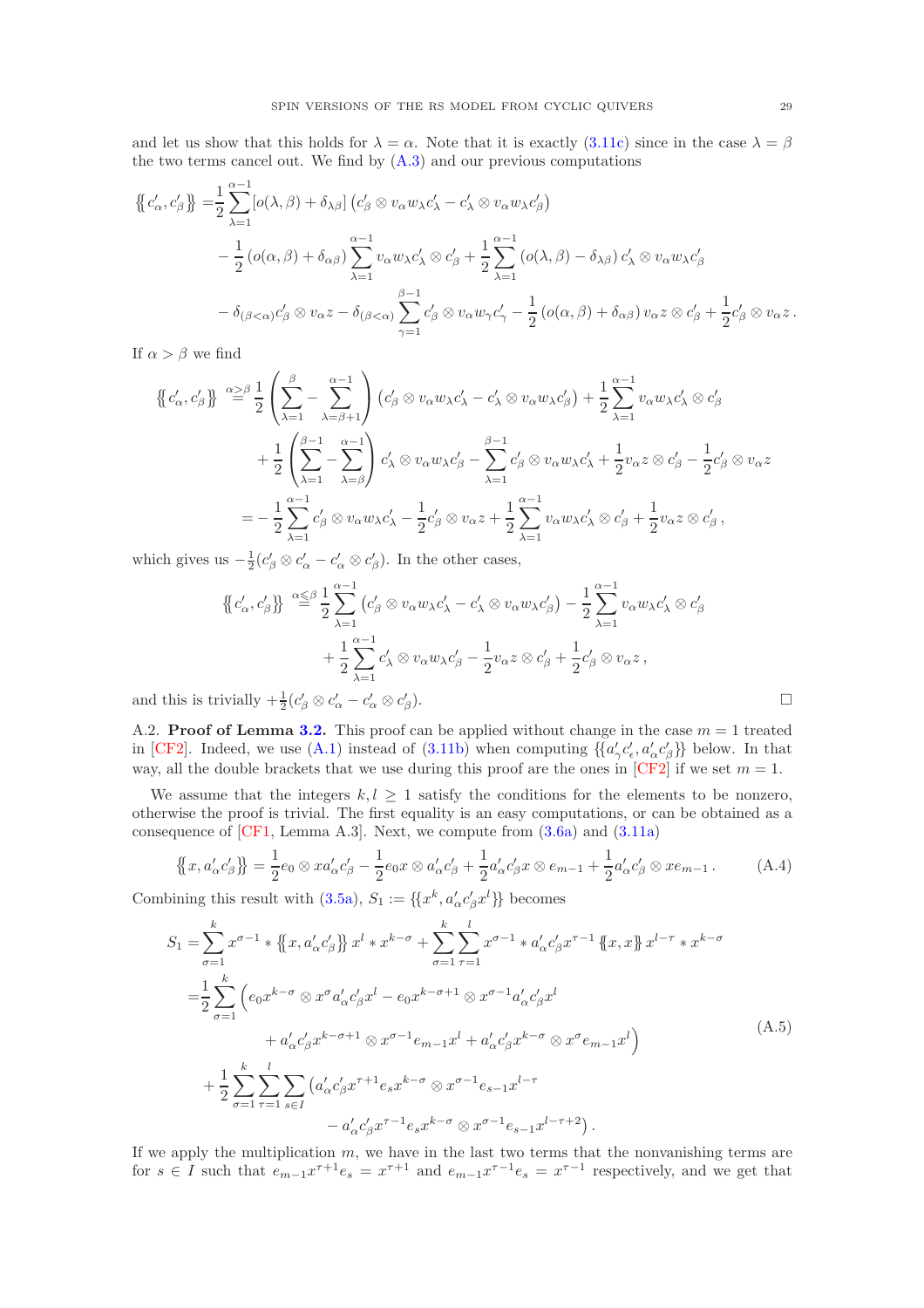only the third and fourth terms do not cancel out. We find that  $\{x^k, a'_\alpha c'_\beta x^l\} = k a'_\alpha c'_\beta x^k e_{m-1} x^l =$  $k a'_{\alpha} c'_{\beta} x^{k+l}$  since  $x^k e_{m-1} = e_{m-1} x^k$  by assumption on k. Next,

$$
\left\{a'_{\gamma}c'_{\epsilon}x^k, a'_{\alpha}c'_{\beta}x^l\right\} = a'_{\gamma}c'_{\epsilon} * \left\{\left\{x^k, a'_{\alpha}c'_{\beta}x^l\right\}\right\} + a'_{\alpha}c'_{\beta} \left\{\left\{a'_{\gamma}c'_{\epsilon}, x^l\right\}\right\} * x^k + \left\{\left\{a'_{\gamma}c'_{\epsilon}, a'_{\alpha}c'_{\beta}\right\}\right\}x^l * x^k.
$$

From  $(A.4)$  and  $(A.5)$  we can get for the first two terms

$$
S_2 := a'_{\gamma} c'_{\epsilon} * \{ \{x^k, a'_{\alpha} c'_{\beta} x^l \} - \sum_{\tau=1}^l a'_{\alpha} c'_{\beta} x^{\tau-1} \{ \{x, a'_{\gamma} c'_{\epsilon} \}^{\circ} x^{l-\tau} * x^k
$$
  
\n
$$
= \frac{1}{2} \sum_{\sigma=1}^k \left( e_0 x^{k-\sigma} \otimes a'_{\gamma} c'_{\epsilon} x^{\sigma} a'_{\alpha} c'_{\beta} x^l - e_0 x^{k-\sigma+1} \otimes a'_{\gamma} c'_{\epsilon} x^{\sigma-1} a'_{\alpha} c'_{\beta} x^l + a'_{\alpha} c'_{\beta} x^{k-\sigma+1} \otimes a'_{\gamma} c'_{\epsilon} x^{\sigma-1} e_{m-1} x^l + a'_{\alpha} c'_{\beta} x^{k-\sigma} \otimes a'_{\gamma} c'_{\epsilon} x^{\sigma} e_{m-1} x^l \right) + \frac{1}{2} \sum_{\sigma=1}^k \sum_{\tau=1}^l \sum_{s \in I} \left( a'_{\alpha} c'_{\beta} x^{\tau+1} e_s x^{k-\sigma} \otimes a'_{\gamma} c'_{\epsilon} x^{\sigma-1} e_{s-1} x^{l-\tau} - a'_{\alpha} c'_{\beta} x^{\tau-1} e_s x^{k-\sigma} \otimes a'_{\gamma} c'_{\epsilon} x^{\sigma-1} e_{s-1} x^{l-\tau+2} \right) + \frac{1}{2} \sum_{\tau=1}^l \left( -a'_{\alpha} c'_{\beta} x^{\tau} a'_{\gamma} c'_{\epsilon} x^k \otimes e_0 x^{l-\tau} + a'_{\alpha} c'_{\beta} x^{\tau-1} a'_{\gamma} c'_{\epsilon} x^k \otimes e_0 x^{l-\tau+1} \right) + \frac{1}{2} \sum_{\tau=1}^l \left( -a'_{\alpha} c'_{\beta} x^{\tau-1} e_{m-1} x^k \otimes a'_{\gamma} c'_{\epsilon} x^{l-\tau+1} - a'_{\alpha} c'_{\beta} x^{\tau} e_{m-1} x^k \otimes a'_{\gamma} c'_{\epsilon} x^{l-\tau} \right).
$$

Applying the multiplication map and relabelling indices yields

$$
S_2 = \frac{1}{2} \left[ \sum_{\sigma=1}^k - \sum_{\sigma=0}^{k-1} \right] e_0 x^{k-\sigma} a'_{\gamma} c'_{\epsilon} x^{\sigma} a'_{\alpha} c'_{\beta} x^l + \frac{1}{2} \left[ \sum_{\sigma=0}^{k-1} + \sum_{\sigma=1}^k \right] a'_{\alpha} c'_{\beta} x^{k-\sigma} a'_{\gamma} c'_{\epsilon} x^{\sigma} e_{m-1} x^l
$$
  
+ 
$$
\frac{1}{2} \sum_{\sigma=1}^k \sum_{\tau=1}^l \sum_{s \in I} \left( a'_{\alpha} c'_{\beta} x^{\tau+1} e_s x^{k-\sigma} a'_{\gamma} c'_{\epsilon} x^{\sigma-1} e_{s-1} x^{l-\tau} - a'_{\alpha} c'_{\beta} x^{\tau-1} e_s x^{k-\sigma} a'_{\gamma} c'_{\epsilon} x^{\sigma-1} e_{s-1} x^{l-\tau+2} \right)
$$
  
+ 
$$
\frac{1}{2} \left[ - \sum_{\tau=1}^l + \sum_{\tau=0}^{l-1} \right] a'_{\alpha} c'_{\beta} x^{\tau} a'_{\gamma} c'_{\epsilon} x^k e_0 x^{l-\tau} - \frac{1}{2} \left[ \sum_{\tau=0}^{l-1} + \sum_{\tau=1}^l \right] a'_{\alpha} c'_{\beta} x^{\tau} e_{m-1} x^k \otimes a'_{\gamma} c'_{\epsilon} x^{l-t} .
$$

By assumption,  $l, k = 1$  modulo m, so that  $e_s x^k = x^k e_{s+1}$  and  $e_s x^k = x^k e_{s+1}$  for any  $s \in I$ . Hence  $a'_\alpha c'_\beta x^l e_0 = a'_\alpha c'_\beta x^l$  and  $e_{m-1} x^l a'_\alpha c'_\beta = x^l a'_\alpha c'_\beta$ , so we can drop the idempotents in the first line modulo commutators. Similarly, this can be done in the last line. For the first term in the middle line,  $a'_\alpha c'_\beta x^{\tau+1}e_s$  gives  $s = \tau$  mod m while  $e_{s-1}x^{l-\tau}a'_\alpha c'_\beta$  gives  $s - 1 + (1 - \tau) = 0$  mod m, which is the same condition. Thus we can drop the idempotent corresponding to  $s = \tau$  modulo commutators. For the second term, we get  $s = \tau - 2$  in the same way and we can drop the idempotent. So we can write

$$
S_2 = \frac{1}{2} \left[ \sum_{\sigma=1}^k - \sum_{\sigma=0}^{k-1} \right] x^{k-\sigma} a'_{\gamma} c'_{\epsilon} x^{\sigma} a'_{\alpha} c'_{\beta} x^l + \frac{1}{2} \left[ \sum_{\sigma=0}^{k-1} + \sum_{\sigma=1}^k \right] a'_{\alpha} c'_{\beta} x^{k-\sigma} a'_{\gamma} c'_{\epsilon} x^{l+\sigma} + \frac{1}{2} \sum_{\sigma=1}^k \sum_{\tau=1}^l (a'_{\alpha} c'_{\beta} x^{k-\sigma+\tau+1} a'_{\gamma} c'_{\epsilon} x^{l-\tau+\sigma-1} - a'_{\alpha} c'_{\beta} x^{k-\sigma+\tau-1} a'_{\gamma} c'_{\epsilon} x^{l-\tau+\sigma+1}) + \frac{1}{2} \left[ - \sum_{\tau=1}^l + \sum_{\tau=0}^{l-1} \right] a'_{\alpha} c'_{\beta} x^{\tau} a'_{\gamma} c'_{\epsilon} x^{k+l-\tau} - \frac{1}{2} \left[ \sum_{\tau=0}^{l-1} + \sum_{\tau=1}^l \right] a'_{\alpha} c'_{\beta} x^{k+\tau} a'_{\gamma} c'_{\epsilon} x^{l-t}.
$$

Note that the middle line can be decomposed as

$$
\frac{1}{2} \left[ \sum_{\sigma=0}^{k-1} \sum_{\tau=l} + \sum_{\sigma=0}^{l-1} \sum_{\tau=1}^{k-1} - \sum_{\sigma=1}^{k-1} \sum_{\tau=0} - \sum_{\sigma=k}^{l-1} \sum_{\tau=0}^{k-1} a'_{\alpha} c'_{\beta} x^{k-\sigma+\tau} a'_{\gamma} c'_{\epsilon} x^{l-\tau+\sigma} \right].
$$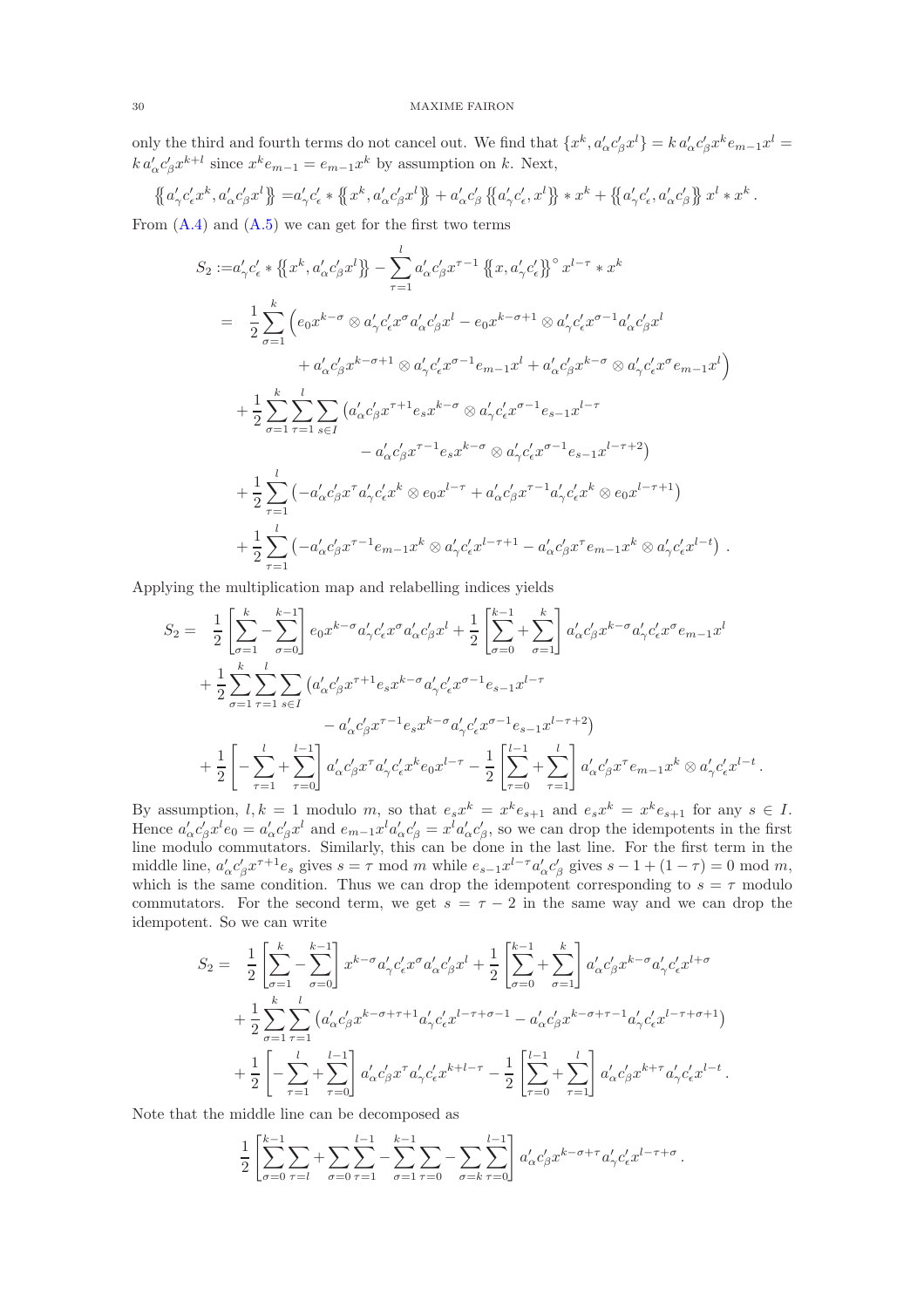We can then rewrite  $S_2$  as

$$
S_{2} = \frac{1}{2} a'_{\gamma} c'_{\epsilon} x^{k} a'_{\alpha} c'_{\beta} x^{l} - \frac{1}{2} x^{k} a'_{\gamma} c'_{\epsilon} a'_{\alpha} c'_{\beta} x^{l} + \frac{1}{2} a'_{\alpha} c'_{\beta} x^{k} a'_{\gamma} c'_{\epsilon} x^{l} + \frac{1}{2} a'_{\alpha} c'_{\beta} a'_{\gamma} c'_{\epsilon} x^{k+l} + \sum_{\sigma=1}^{k-1} a'_{\alpha} c'_{\beta} x^{k-\sigma} a'_{\gamma} c'_{\epsilon} x^{l+\sigma}
$$
  
+ 
$$
\frac{1}{2} \sum_{\sigma=0}^{k-1} a'_{\alpha} c'_{\beta} x^{k+l-\sigma} a'_{\gamma} c'_{\epsilon} x^{\sigma} + \frac{1}{2} \sum_{\tau=1}^{l-1} a'_{\alpha} c'_{\beta} x^{k+\tau} a'_{\gamma} c'_{\epsilon} x^{l-\tau}
$$
  
- 
$$
\frac{1}{2} \sum_{\sigma=1}^{k-1} a'_{\alpha} c'_{\beta} x^{k-\sigma} a'_{\gamma} c'_{\epsilon} x^{l+\sigma} - \frac{1}{2} \sum_{\tau=0}^{l-1} a'_{\alpha} c'_{\beta} x^{\tau} a'_{\gamma} c'_{\epsilon} x^{k+l-\tau}
$$
  
+ 
$$
\frac{1}{2} a'_{\alpha} c'_{\beta} a'_{\gamma} c'_{\epsilon} x^{k+l} - \frac{1}{2} a'_{\alpha} c'_{\beta} x^{l} a'_{\gamma} c'_{\epsilon} x^{k} - \frac{1}{2} a'_{\alpha} c'_{\beta} x^{k} a'_{\gamma} c'_{\epsilon} x^{l} - \frac{1}{2} a'_{\alpha} c'_{\beta} x^{k+l} a'_{\gamma} c'_{\epsilon} - \sum_{\tau=1}^{l-1} a'_{\alpha} c'_{\beta} x^{k+\tau} a'_{\gamma} c'_{\epsilon} x^{l-\tau}
$$

We can cancel terms together (some of them modulo commutators) to obtain

$$
S_2 = +\frac{1}{2} a'_{\alpha} c'_{\beta} a'_{\gamma} c'_{\epsilon} x^{k+l} - \frac{1}{2} a'_{\alpha} c'_{\beta} x^{k+l} a'_{\gamma} c'_{\epsilon} + \frac{1}{2} \sum_{\sigma=1}^{k-1} \left( a'_{\alpha} c'_{\beta} x^{k-\sigma} a'_{\gamma} c'_{\epsilon} x^{l+\sigma} + a'_{\alpha} c'_{\beta} x^{k+l-\sigma} a'_{\gamma} c'_{\epsilon} x^{\sigma} \right)
$$
  

$$
- \frac{1}{2} \sum_{\tau=1}^{l-1} \left( a'_{\alpha} c'_{\beta} x^{\tau} a'_{\gamma} c'_{\epsilon} x^{k+l-\tau} + a'_{\alpha} c'_{\beta} x^{k+\tau} a'_{\gamma} c'_{\epsilon} x^{l-\tau} \right)
$$
  

$$
= \frac{1}{2} a'_{\alpha} c'_{\beta} a'_{\gamma} c'_{\epsilon} x^{k+l} - \frac{1}{2} a'_{\gamma} c'_{\epsilon} a'_{\alpha} c'_{\beta} x^{k+l} + \frac{1}{2} \left[ \sum_{v=1}^{k} - \sum_{v=1}^{l} \right] \left( a'_{\alpha} c'_{\beta} x^v a'_{\gamma} c'_{\epsilon} x^{k+l-v} + a'_{\alpha} c'_{\beta} x^{k+l-v} a'_{\gamma} c'_{\epsilon} x^v \right) ,
$$

where we added the terms  $v = k, l$  in the sums because they cancel out together. Now, we compute

$$
\begin{split}\n\left\{\n\left[a'_{\gamma}c'_{\epsilon},a'_{\alpha}c'_{\beta}\n\right\} \right\n&=\n\left\{\n\left[a'_{\gamma},a'_{\alpha}\n\right\}\n\right\}\n c'_{\beta} * c'_{\epsilon} + a'_{\alpha}\n\left\{\n\left[a'_{\gamma},c'_{\beta}\n\right\}\n\right\}\n& \times c'_{\epsilon} + a'_{\gamma} * \left\{\n\left(c'_{\epsilon},a'_{\alpha}\right\}\n\right\}\n\right\}\n\\
&= -\frac{1}{2}o(\gamma,\alpha)\left(a'_{\gamma}c'_{\epsilon}\otimes a'_{\alpha}c'_{\beta} + a'_{\alpha}c'_{\epsilon}\otimes a'_{\gamma}c'_{\beta}\right) + \frac{1}{2}o(\epsilon,\beta)\left(a'_{\alpha}c'_{\beta}\otimes a'_{\gamma}c'_{\epsilon} - a'_{\alpha}c'_{\epsilon}\otimes a'_{\gamma}c'_{\beta}\right) \\
&-\frac{1}{2}a'_{\alpha}c'_{\beta}a'_{\gamma}c'_{\epsilon}\otimes e_{0} + \frac{1}{2}\left(o(\gamma,\beta) - \delta_{\gamma\beta}\right)a'_{\alpha}c'_{\epsilon}\otimes a'_{\gamma}c'_{\beta} - \delta_{\gamma\beta}\left(a'_{\alpha}c'_{\epsilon}\otimes e_{0}z + \sum_{\mu=1}^{\beta-1}a'_{\alpha}c'_{\epsilon}\otimes a'_{\mu}c'_{\mu}\right) \\
&+\frac{1}{2}e_{0}\otimes a'_{\gamma}c'_{\epsilon}a'_{\alpha}c'_{\beta} - \frac{1}{2}\left(o(\alpha,\epsilon) - \delta_{\alpha\epsilon}\right)a'_{\alpha}c'_{\epsilon}\otimes a'_{\gamma}c'_{\beta} + \delta_{\alpha\epsilon}\left(e_{0}z\otimes a'_{\gamma}c'_{\beta} + \sum_{\lambda=1}^{\epsilon-1}a'_{\lambda}c'_{\lambda}\otimes a'_{\gamma}c'_{\beta}\right)\n\end{split}
$$

which we have to multiply on the right by  $x^l$  (for the outer bimodule structure) and  $x^k$  (for the inner bimodule structure). After doing so, we apply the multiplication map and denote by  $S_3$  the expression obtained in that way, i.e.  $S_3 = m \circ (\{\{a'_\gamma c'_\epsilon, a'_\alpha c'_\beta\}\} x^l * x^k)$ . We finally get

$$
\{a'_{\gamma}c'_{\epsilon}x^{k}, a'_{\alpha}c'_{\beta}x^{l}\} = S_{2} + S_{3}
$$
\n
$$
= + \frac{1}{2} \left[ \sum_{v=1}^{k} - \sum_{v=1}^{l} \right] \left( a'_{\alpha}c'_{\beta}x^{v}a'_{\gamma}c'_{\epsilon}x^{k+l-v} + a'_{\alpha}c'_{\beta}x^{k+l-v}a'_{\gamma}c'_{\epsilon}x^{v} \right)
$$
\n
$$
+ \frac{1}{2} o(\alpha, \gamma) \left( a'_{\gamma}c'_{\epsilon}x^{k}a'_{\alpha}c'_{\beta}x^{l} + a'_{\alpha}c'_{\epsilon}x^{k}a'_{\gamma}c'_{\beta}x^{l} \right) + \frac{1}{2} o(\epsilon, \beta) \left( a'_{\alpha}c'_{\beta}x^{k}a'_{\gamma}c'_{\epsilon}x^{l} - a'_{\alpha}c'_{\epsilon}x^{k}a'_{\gamma}c'_{\beta}x^{l} \right)
$$
\n
$$
- \frac{1}{2} \left( o(\beta, \gamma) + \delta_{\gamma\beta} \right) a'_{\alpha}c'_{\epsilon}x^{k}a'_{\gamma}c'_{\beta}x^{l} - \delta_{\gamma\beta} \left( a'_{\alpha}c'_{\epsilon}x^{k}zx^{l} + \sum_{\mu=1}^{\beta-1} a'_{\alpha}c'_{\epsilon}x^{k}a'_{\mu}c'_{\mu}x^{l} \right)
$$
\n
$$
+ \frac{1}{2} \left( o(\epsilon, \alpha) + \delta_{\alpha\epsilon} \right) a'_{\alpha}c'_{\epsilon}x^{k}a'_{\gamma}c'_{\beta}x^{l} + \delta_{\alpha\epsilon} \left( zx^{k}a'_{\gamma}c'_{\beta}x^{l} + \sum_{\lambda=1}^{\epsilon-1} a'_{\lambda}c'_{\lambda}x^{k}a'_{\gamma}c'_{\beta}x^{l} \right),
$$

modulo commutators. This is our claim.

<span id="page-30-0"></span>A.3. Proof of Lemma [3.3.](#page-10-3) Let's restate the setting. For  $u \in \{x, y, z, \sum_{s} e_s + xy\}$ , set  $\epsilon(x) = +1$ ,  $\epsilon(y) = -1, \ \epsilon(z) = -1 \ \text{or} \ \epsilon(\sum_s e_s + xy) = +1.$  We also set  $\theta(u) = \epsilon(u)$  if  $u = x, y, z$ , while  $\theta(\sum_{s} e_s + xy) = 0$ . With these notations, we have  $u \in \bigoplus_{s} e_s A e_{s+\theta(u)}$ , and we can write that ,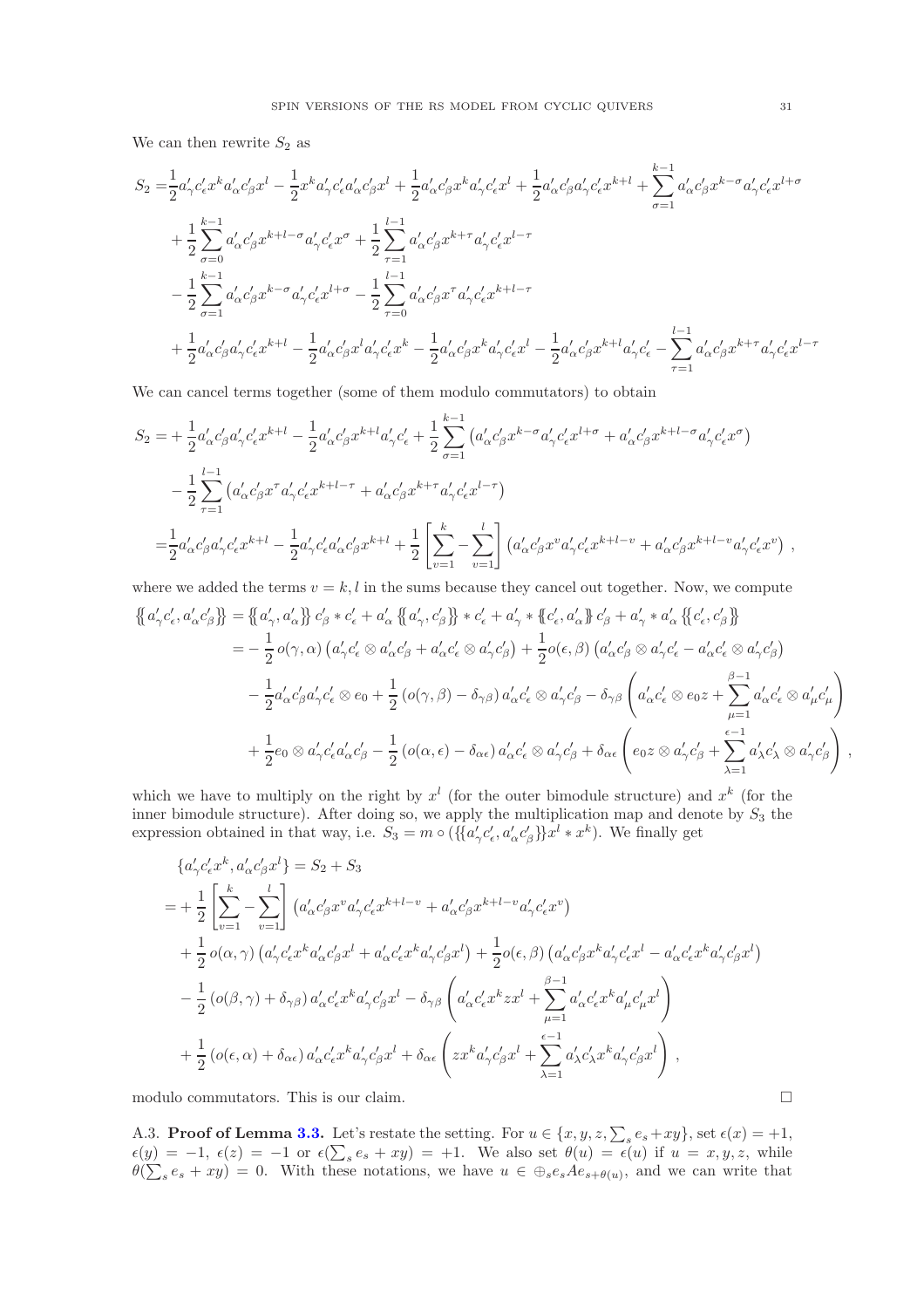$\{u, u\} = \frac{1}{2}\epsilon(u)[u^2F_{\theta(u)} - F_{\theta(u)}u^2]$ . Moreover, we can also obtain in all cases that

<span id="page-31-3"></span>
$$
\{u, w_{\alpha}\} = \frac{1}{2}e_0 \otimes uw_{\alpha} - \frac{1}{2}e_0u \otimes w_{\alpha}, \quad \{u, v_{\alpha}\} = \frac{1}{2}v_{\alpha}u \otimes e_0 - \frac{1}{2}v_{\alpha} \otimes ue_0.
$$
 (A.6)

For the first statement, we compute for any  $\alpha, \beta = 1, \ldots, d$ 

$$
\{u, w_{\alpha}v_{\beta}\} = \frac{1}{2}(w_{\alpha}v_{\beta}u \otimes e_0 - w_{\alpha}v_{\beta} \otimes ue_0 + e_0 \otimes uw_{\alpha}v_{\beta} - e_0u \otimes w_{\alpha}v_{\beta}),
$$

We find in a similar way to  $(A.5)$  in the proof of Lemma [3.2,](#page-10-5)

$$
\{\!\!\{u^k, w_\alpha v_\beta u^l\}\!\!\} = \frac{1}{2} \sum_{\sigma=1}^k \left(e_0 u^{k-\sigma} \otimes u^\sigma w_\alpha v_\beta u^l - e_0 u^{k-\sigma+1} \otimes u^{\sigma-1} w_\alpha v_\beta u^l + w_\alpha v_\beta u^{k-\sigma+1} \otimes u^{\sigma-1} e_0 u^l - w_\alpha v_\beta u^{k-\sigma} \otimes u^\sigma e_0 u^l\right) + \frac{1}{2} \sum_{\sigma=1}^k \sum_{\tau=1}^l \sum_{s \in I} \left(w_\alpha v_\beta u^{\tau+1} e_s u^{k-\sigma} \otimes u^{\sigma-1} e_{s-\theta(u)} u^{l-\tau} - w_\alpha v_\beta u^{\tau-1} e_s u^{k-\sigma} \otimes u^{\sigma-1} e_{s-\theta(u)} u^{l-\tau+2}\right).
$$

We now apply the multiplication map, and we clearly see that the terms in the first two lines cancel out. In the last two lines, we obtain factors  $e_s u^{k-1} e_{s-\theta(u)} = u^{k-1} e_{s+(k-1)\theta(u)} e_{s-\theta(u)}$  because  $u \in \bigoplus_{s}e_{s}Ae_{s+\theta(u)}$ . Thus, these two lines clearly disappear if k is not divisible by m. Assuming now that  $k = 0$  mod m, we also remark that we have the factor  $w_{\alpha}v_{\beta}u^{\tau+1}e_s$  in the third line, and since  $v_\beta = v_\beta e_0$  this implies that the only s that gives a nonzero term is such that  $s - (\tau + 1)\theta(u) = 0$ mod m. The same argument in the last line allows to remove the idempotents and the sum over  $s \in I$ . Thus, all the terms in those sums are just  $w_{\alpha}v_{\beta}u^{\tau+k+l}$ , and they cancel out together.

For the second claim, we show more generally that for any fixed  $\alpha = 1, \ldots, d$ , the elements  $(u^k, w_\alpha v_\alpha u^l)$  form a commutative Lie subalgebra in  $A/[A, A]$ . It is just an application of [\[CF1,](#page-38-0) Lemma A.3 to show  $\{u^k, u^l\} = 0$ , and we have from the previous part that  $\{u^k, w_\alpha v_\alpha u^l\} = 0$ . Thus, it remains to prove that  $\{w_{\alpha}v_{\alpha}u^k, w_{\alpha}v_{\alpha}u^l\}=0$  in  $A/[A, A]$ . On one hand, we get again by adapting the argument in the proof of Lemma [3.2](#page-10-5)

$$
m \circ (w_{\alpha}v_{\alpha} * \{u^{k}, w_{\alpha}v_{\alpha}u^{l}\} + w_{\alpha}v_{\alpha} \{w_{\alpha}v_{\alpha}, u^{l}\} * u^{k})
$$
\n
$$
= \frac{1}{2} \left[ \sum_{\sigma=1}^{k} - \sum_{\sigma=0}^{k-1} \right] u^{k-\sigma} w_{\alpha}v_{\alpha}u^{\sigma} w_{\alpha}v_{\alpha}u^{l} + \frac{1}{2} \left[ \sum_{\sigma=0}^{k-1} - \sum_{\sigma=1}^{k} \right] w_{\alpha}v_{\alpha}u^{k-\sigma} w_{\alpha}v_{\alpha}u^{l+\sigma}
$$
\n
$$
+ \frac{1}{2} \left[ \sum_{\sigma=0}^{k-1} \sum_{\tau=l}^{k-1} + \sum_{\sigma=0}^{k-1} \sum_{\tau=1}^{k-1} - \sum_{\sigma=1}^{k-1} \sum_{\tau=0}^{k-1} - \sum_{\sigma=k}^{k-1} \sum_{\tau=0}^{k-1} w_{\alpha}v_{\alpha}x^{k-\sigma+\tau} w_{\alpha}v_{\alpha}x^{l-\tau+\sigma}
$$
\n
$$
+ \frac{1}{2} \left[ - \sum_{\tau=1}^{l} + \sum_{\tau=0}^{l-1} \right] w_{\alpha}v_{\alpha}u^{\tau} w_{\alpha}v_{\alpha}u^{k+l-\tau} + \frac{1}{2} \left[ - \sum_{\tau=0}^{l-1} + \sum_{\tau=1}^{l} \right] w_{\alpha}v_{\alpha}u^{k+\tau} w_{\alpha}v_{\alpha}u^{l-\tau},
$$

because we can get rid of the idempotents modulo commutators, after careful analysis. After simplification, all terms vanish modulo commutators.

On the other hand, we compute

$$
\{w_{\alpha}v_{\alpha}, w_{\alpha}v_{\alpha}\}=e_0\otimes w_{\alpha}v_{\alpha}-w_{\alpha}v_{\alpha}\otimes e_0+\frac{1}{2}e_0\otimes (w_{\alpha}v_{\alpha})^2-\frac{1}{2}(w_{\alpha}v_{\alpha})^2\otimes e_0.
$$

Hence  $m \circ (\lbrace w_{\alpha}v_{\alpha}, w_{\alpha}v_{\alpha} \rbrace x^{l} * x^{k}) = 0$  modulo commutators and we can conclude.

<span id="page-31-0"></span>A.4. Proof of Proposition [3.4.](#page-11-1) This proof can be applied without change in the case  $m = 1$ treated in [\[CF2\]](#page-38-11), after setting  $e_s = e_0$  for each  $s \in I$ , and  $F_b = e_0 \otimes e_0$  for all  $b \in \mathbb{Z}$ .

We begin with the first identity, and let  $U_{\alpha} = u(1 + \eta \phi)$  instead of  $U_{+,\alpha}$  to ease notations. Writing  $\{U_{\alpha}, U_{\eta}\}=a' \otimes a''$ , we get

<span id="page-31-2"></span>
$$
\frac{1}{KL} \{ U_{\alpha}^{K}, U_{\eta}^{L} \} = U_{\eta}^{L-1} a' U_{\alpha}^{K-1} a'' \mod [A, A], \tag{A.7}
$$

So we have to compute

<span id="page-31-1"></span>
$$
\{u + \alpha u\phi, u + \eta u\phi\} = \{u, u\} + \alpha \{u\phi, u\} + \eta \{u, u\phi\} + \alpha \eta \{u\phi, u\phi\}.
$$
 (A.8)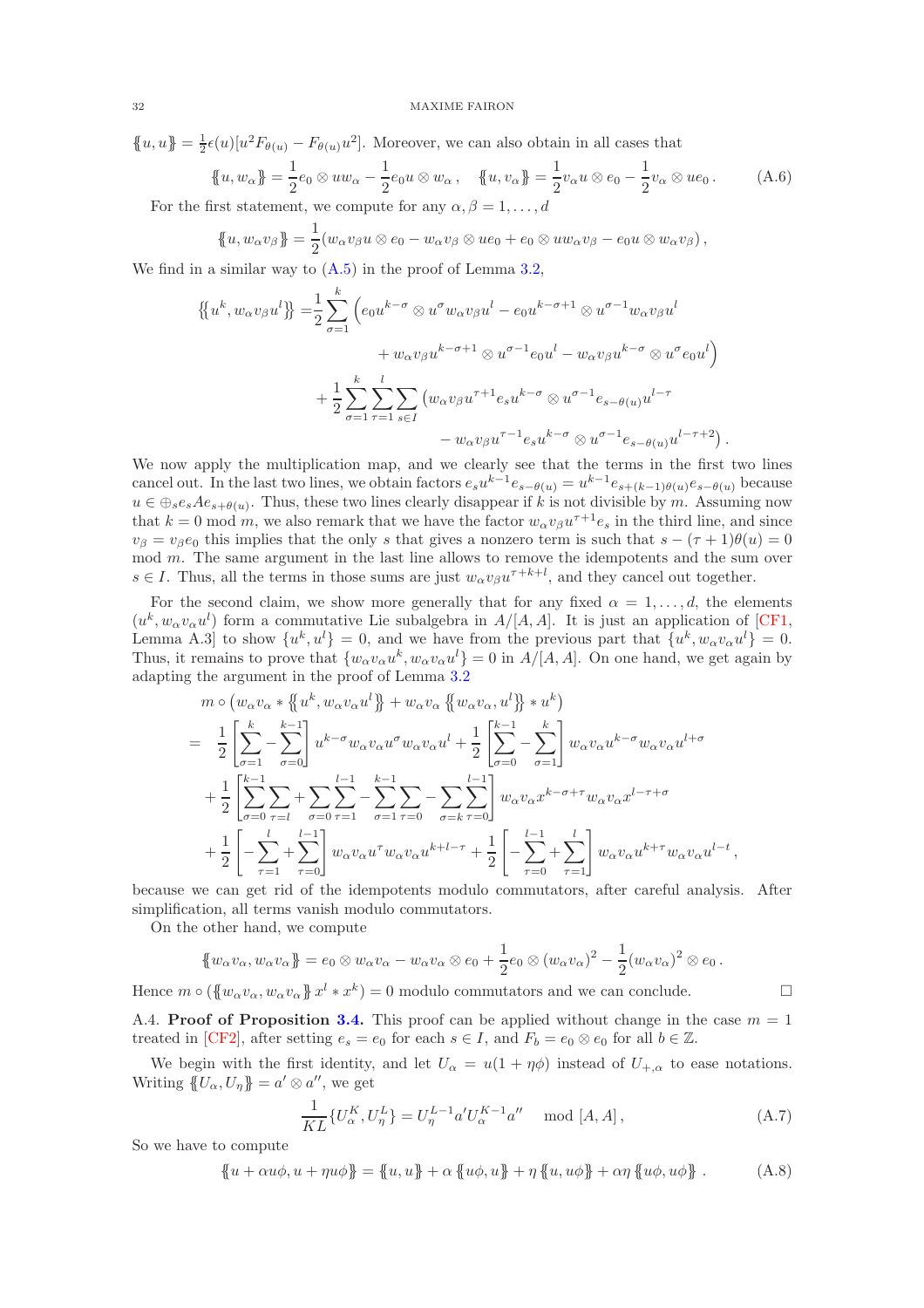With the notations of the proof of Lemma [3.3,](#page-10-3) we find

$$
\{\!\!\{\,u,u\,\}\!\!\} = \frac{1}{2}\epsilon(u)[u^2F_{\theta(u)} - F_{\theta(u)}u^2], \quad \{\!\!\{\,\phi,\gamma\}\!\!\} = \frac{1}{2}\phi * (\gamma F_0 - F_0\gamma) + \frac{1}{2}(\gamma F_0 - F_0\gamma) * \phi\,,
$$

where  $\gamma$  is any word in the letters  $\{e_s, x_s, y_s\}$  (with possible inverses). The second equation is obtained by combining  $(2.4)$  and Lemma [2.5](#page-5-5) applied to the subquiver based at I, the set of all vertices in the cycle. We see that we can write

$$
\{\!\!\{\phi, u\}\!\!\} = \frac{1}{2}(uF_0\phi - F_0\phi u) + \frac{1}{2}(u\phi F_0 - \phi F_0 u), \quad \{\!\!\{\phi, \phi\}\!\!\} = \frac{1}{2}(\phi^2 F_0 - F_0\phi^2),
$$

because  $\phi \in \bigoplus_{s \in s} A e_s$ , so  $\phi$  commutes with any  $e_s$ . As  $u \in \bigoplus_{s \in s} A e_{s+\theta(u)}$  we have  $u e_s = e_{s-\theta(u)} u$ , so that

$$
\{u, \phi\} = \frac{1}{2}\phi(uF_{\theta(u)} - F_{\theta(u)}u) + \frac{1}{2}(uF_{\theta(u)} - F_{\theta(u)}u)\phi.
$$

From these basic results, we directly get the first term in [\(A.8\)](#page-31-1). For the second term, we compute  ${ \lbrace u\phi, u \rbrace = u * \lbrace \phi, u \rbrace + \lbrace u, u \rbrace * \phi }$ 

$$
\begin{split} \n\mathcal{L}_{\theta} &= \frac{1}{2} u \ast (uF_0\phi - F_0\phi u) + \frac{1}{2} u \ast (u\phi F_0 - \phi F_0 u) + \frac{1}{2} \epsilon(u) (u^2 \phi F_{\theta(u)} - \phi F_{\theta(u)} u^2) \\ \n&= \frac{1}{2} (uF_{\theta(u)}u\phi - F_{\theta(u)}u\phi u + u\phi F_{\theta(u)}u - \phi F_{\theta(u)} u^2) + \frac{1}{2} \epsilon(u) (u^2 \phi F_{\theta(u)} - \phi F_{\theta(u)} u^2) \n\end{split}
$$

using that  $u * F_0 = F_{\theta(u)} u$  since  $u e_s = e_{s-\theta(u)} u$ . The term  $\{u, u\phi\} = -\{u\phi, u\}$ ° follows from the following result.

**Lemma A.3.** Fix some  $r \in \mathbb{N}$  and let  $a \in \bigoplus_{s \in s} Ae_s$ ,  $b_0, b_1 \in \bigoplus_{s \in s} Ae_{s+r}$  and  $c \in \bigoplus_{s \in s} Ae_{s+2r}$ . Then  $(b_0F_r b_1)^\circ = b_1F_r b_0$  and  $(cF_ra)^\circ = aF_r c$ .

*Proof.* We compute  $(b_0F_r b_1)^\circ = \sum_s e_s b_1 \otimes b_0 e_{s+r} = \sum_s b_1 e_{s+r} \otimes e_s b_0 = b_1 F_r b_0$ . The second equality follows similarly.  $\Box$ 

Taking  $r = \theta(u)$ ,  $b_0 = u$  and  $b_1 = u\theta$  gives  $(uF_{\theta(u)}u\phi)^{\circ} = u\phi F_{\theta(u)}u$ . Using the lemma on the other terms of  ${u\phi, u}$  yields

$$
\{u, u\phi\} = -\frac{1}{2}(u\phi F_{\theta(u)}u - u\phi u F_{\theta(u)} + uF_{\theta(u)}u\phi - u^2 F_{\theta(u)}\phi) + \frac{1}{2}\epsilon(u)(u^2 F_{\theta(u)}\phi - F_{\theta(u)}u^2\phi).
$$

Computing that

$$
\begin{aligned} \n\{\!u\phi,\phi\!\} &= \{\!\!\{u,\phi\}\!\!\} * \phi + u * \{\!\!\{ \phi,\phi\}\!\!\} \\ \n&= \frac{1}{2}\phi(uF_{\theta(u)} - F_{\theta(u)}u) * \phi + \frac{1}{2}(uF_{\theta(u)} - F_{\theta(u)}u)\phi * \phi + \frac{1}{2}u * (\phi^2 F_0 - F_0\phi^2) \\ \n&= \frac{1}{2}(\phi u\phi F_{\theta(u)} + u\phi F_{\theta(u)}\phi - \phi F_{\theta(u)}u\phi - F_{\theta(u)}u\phi^2) \,, \n\end{aligned}
$$

we find for the fourth term  ${u\phi, u\phi} = u {u\phi, \phi} + {u\phi, u\phi} \phi$  that

$$
\{\!\!\{u\phi, u\phi\}\!\!\} = \frac{1}{2} (u\phi u\phi F_{\theta(u)} + u^2\phi F_{\theta(u)}\phi - F_{\theta(u)}u\phi u\phi - \phi F_{\theta(u)}u^2\phi) + \frac{1}{2}\epsilon(u)(u^2\phi F_{\theta(u)}\phi - \phi F_{\theta(u)}u^2\phi).
$$
\nRemarking that  $U_\alpha - u = \alpha u\phi$  and  $U_\eta - u = \eta u\phi$ , we find

$$
\alpha \eta \{ u\phi, u\phi \} = \frac{1}{2} \eta u\phi (U_{\alpha} - u) F_{\theta(u)} + \frac{1}{2} \eta u (U_{\alpha} - u) F_{\theta(u)} \phi - \frac{1}{2} \alpha F_{\theta(u)} u\phi (U_{\eta} - u) - \frac{1}{2} \alpha \phi F_{\theta(u)} u (U_{\eta} - u) + \frac{1}{2} \epsilon(u) \eta u (U_{\alpha} - u) F_{\theta(u)} \phi - \frac{1}{2} \epsilon(u) \alpha \phi F_{\theta(u)} u (U_{\eta} - u) .
$$

Now, we sum all the terms appearing in [\(A.8\)](#page-31-1), which yields

$$
\begin{split} \{\!\!\{U_{\alpha},U_{\eta}\}\!\!\} &= \frac{1}{2}\epsilon(u)(u^2F_{\theta(u)}-F_{\theta(u)}u^2) + \frac{1}{2}\alpha\epsilon(u)u^2\phi F_{\theta(u)} - \frac{1}{2}\eta\epsilon(u)F_{\theta(u)}u^2\phi \\ &+ \frac{1}{2}\alpha(uF_{\theta(u)}u\phi + u\phi F_{\theta(u)}u) - \frac{1}{2}\eta(u\phi F_{\theta(u)}u + uF_{\theta(u)}u\phi) \\ &+ \frac{1}{2}\eta u\phi U_{\alpha}F_{\theta(u)} + \frac{1}{2}\eta uU_{\alpha}F_{\theta(u)}\phi - \frac{1}{2}\alpha F_{\theta(u)}u\phi U_{\eta} \\ &- \frac{1}{2}\alpha\phi F_{\theta(u)}uU_{\eta} + \frac{1}{2}\epsilon(u)\eta uU_{\alpha}F_{\theta(u)}\phi - \frac{1}{2}\epsilon(u)\alpha\phi F_{\theta(u)}uU_{\eta} \,. \end{split}
$$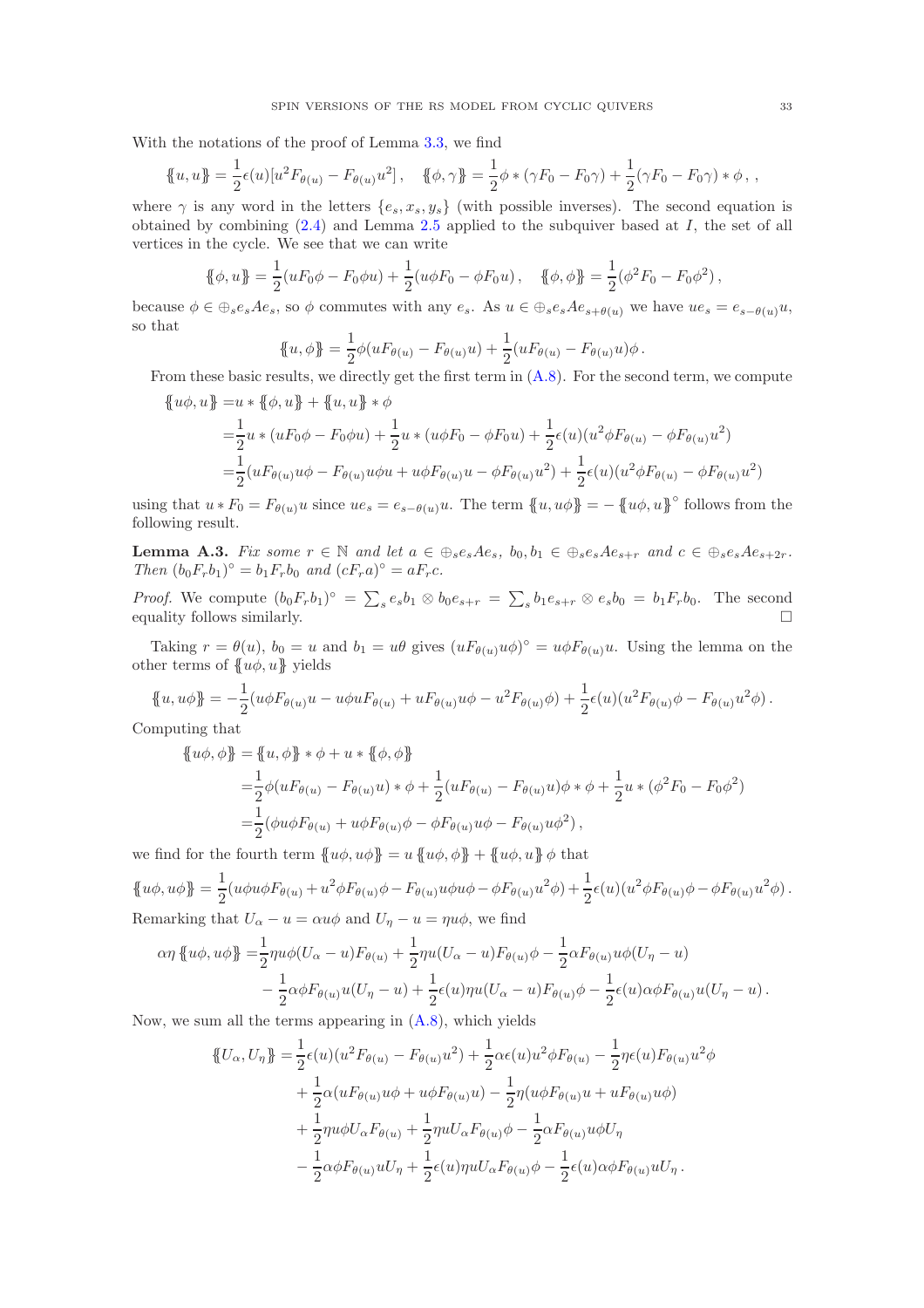As u is assumed to be invertible, we can repeat the substitution under the form  $u^{-1}(U_{\alpha}-u) = \alpha \phi$ . We find in this way

$$
\begin{split} \left\{ U_{\alpha}, U_{\eta} \right\} &= \frac{1}{2} \epsilon(u) (u^{2} F_{\theta(u)} - F_{\theta(u)} u^{2}) + \frac{1}{2} \epsilon(u) u (U_{\alpha} - u) F_{\theta(u)} - \frac{1}{2} \epsilon(u) F_{\theta(u)} u (U_{\eta} - u) \\ &+ \frac{1}{2} (u F_{\theta(u)} (U_{\alpha} - u) + (U_{\alpha} - u) F_{\theta(u)} u) - \frac{1}{2} ((U_{\eta} - u) F_{\theta(u)} u + u F_{\theta(u)} (U_{\eta} - u)) \\ &+ \frac{1}{2} (U_{\eta} - u) U_{\alpha} F_{\theta(u)} + \frac{1}{2} u U_{\alpha} F_{\theta(u)} u^{-1} (U_{\eta} - u) - \frac{1}{2} F_{\theta(u)} (U_{\alpha} - u) U_{\eta} \\ &- \frac{1}{2} u^{-1} (U_{\alpha} - u) F_{\theta(u)} u U_{\eta} + \frac{1}{2} \epsilon(u) u U_{\alpha} F_{\theta(u)} u^{-1} (U_{\eta} - u) - \frac{1}{2} \epsilon(u) u^{-1} (U_{\alpha} - u) F_{\theta(u)} u U_{\eta} \end{split}
$$

This may be reduced to the form

$$
\begin{aligned} \{\!\!\{U_{\alpha}, U_{\eta}\}\!\!\} &= +\frac{1}{2} (1 + \epsilon(u)) \left[ u U_{\alpha} F_{\theta(u)} u^{-1} U_{\eta} - u^{-1} U_{\alpha} F_{\theta(u)} u U_{\eta} \right] \\ &+ \frac{1}{2} (u F_{\theta(u)} U_{\alpha} + U_{\alpha} F_{\theta(u)} u) - \frac{1}{2} (U_{\eta} F_{\theta(u)} u + u F_{\theta(u)} U_{\eta}) \\ &- u U_{\alpha} F_{\theta(u)} + F_{\theta(u)} u U_{\eta} + \frac{1}{2} (U_{\eta} U_{\alpha} F_{\theta(u)} - F_{\theta(u)} U_{\alpha} U_{\eta}) \end{aligned}
$$

The latter expression can be put back in [\(A.7\)](#page-31-2), and we get

<span id="page-33-0"></span>
$$
\{U_{\alpha}^{K}, U_{\eta}^{L}\} = \frac{1}{2} (1 + \epsilon(u)) \left[ U_{\eta}^{L} u U_{\alpha}^{K} u^{-1} - U_{\eta}^{L} u^{-1} U_{\alpha}^{K} u \right] + \frac{1}{2} (-U_{\eta}^{L-1} u U_{\alpha}^{K} + U_{\eta}^{L-1} U_{\alpha}^{K} u + U_{\eta}^{L} U_{\alpha}^{K-1} u - U_{\eta}^{L} u U_{\alpha}^{K-1})
$$
\n(A.9)

all mod [A, A]. Indeed, since we have the decomposition  $U_{\alpha} \in \bigoplus_{s \in s} A e_{s+\theta(u)}$  we can write when we insert the first term of  ${U_\alpha, U_\eta\}$  in [\(A.7\)](#page-31-2) that

$$
\sum_{s} U_{\eta}^{L-1} u U_{\alpha} e_{s+\theta(u)} U_{\alpha}^{K-1} e_s u^{-1} U_{\eta} = U_{\eta}^{L-1} u U_{\alpha} \left( \sum_{s} e_{s+\theta(u)} e_{s-(K-1)\theta(u)} \right) U_{\alpha}^{K-1} u^{-1} U_{\eta}
$$

$$
= U_{\eta}^{L-1} u U_{\alpha} U_{\alpha}^{K-1} u^{-1} U_{\eta}
$$

for  $(K-1)\theta(u) \equiv -\theta(u) \mod m$ , that is K is divisible by m if  $\theta(u) = \pm 1$  (for  $u = x, y, z$ ), while  $K \geq 1$  for  $\theta(u) = 0$  (for  $u = \sum_s e_s + xy$ ). For every other element, we can proceed in the same way and establish [\(A.9\)](#page-33-0). By assumption, the first line in (A.9) vanishes for  $\epsilon(u) = -1$ . The second line is trivially zero if  $\alpha = \eta$ . Otherwise we use  $u = \frac{1}{\alpha - \eta} (\alpha U_{\eta} - \eta U_{\alpha})$  and we also get that the second line vanishes.

The same proof works when  $\epsilon(z) = +1$  to show that  $\{U_{-, \alpha}^K, U_{-, \eta}^L\} = 0$  modulo commutators for  $U_{-,\alpha} = u(1 + \alpha \phi^{-1})$ . We only need to notice that  $\{\!\{\phi^{-1}, a\}\!\} = -\phi^{-1} * \{\!\{\phi, a\}\!\} * \phi^{-1}$ , so we just need to replace in the expression  $\{\phi, a\}$  the factors  $\phi$  by  $\phi^{-1}$  and multiply by an overall factor −1. Thus, reproducing the proof in the first case with some sign changes, we get

$$
\frac{1}{KL} \{ U_{-,\alpha}^K, U_{-,\eta}^L \} = \frac{1}{2} (-1 + \epsilon(u)) \left( U_{-,\eta}^L u U_{-,\alpha}^K u^{-1} - U_{-,\eta}^L u^{-1} U_{-,\alpha}^K u \right) ,
$$

modulo commutators. This yields the desired result for  $\epsilon(u) = +1$ .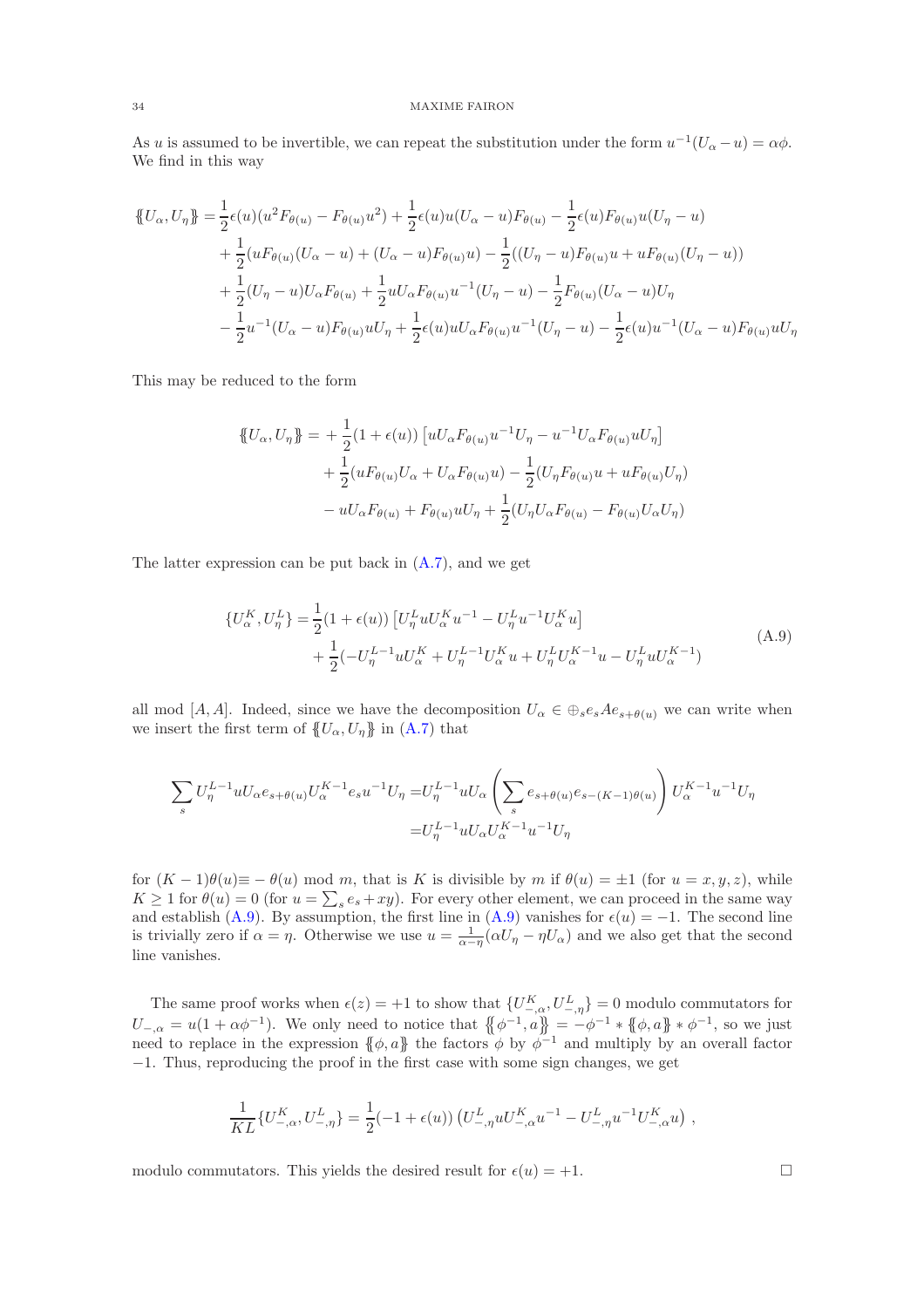## Appendix B. Poisson isomorphism between MQVs

<span id="page-34-0"></span>Before proving Proposition [5.3,](#page-14-4) let's remark that Lemma [3.2](#page-10-5) together with [\(2.13\)](#page-7-3) give

$$
\{tr X^{k}, tr X^{l}\}_{P} = 0, \{tr X^{k}, tr(\mathbf{A}^{(m)}E_{\alpha\beta}\mathbf{C}^{(m)}X^{l})\}_{P} = k \operatorname{tr}(\mathbf{A}^{(m)}E_{\alpha\beta}\mathbf{C}^{(m)}X^{k+l}), \qquad (B.1a)
$$
  
\n
$$
\{tr(\mathbf{A}^{(m)}E_{\gamma\epsilon}\mathbf{C}^{(m)}X^{k}), tr(\mathbf{A}^{(m)}E_{\alpha\beta}\mathbf{C}^{(m)}X^{l})\}_{P}
$$
  
\n
$$
= \frac{1}{2} \left(\sum_{v=1}^{k} - \sum_{v=1}^{l} \right) \left(tr(\mathbf{A}^{(m)}E_{\alpha\beta}\mathbf{C}^{(m)}X^{v}\mathbf{A}^{(m)}E_{\gamma\epsilon}\mathbf{C}^{(m)}X^{k+l-v}) + tr(\mathbf{A}^{(m)}E_{\alpha\beta}\mathbf{C}^{(m)}X^{k+l-v}\mathbf{A}^{(m)}E_{\gamma\epsilon}\mathbf{C}^{(m)}X^{v})\right)
$$
  
\n
$$
+ \frac{1}{2}o(\alpha, \gamma) \left(tr(\mathbf{A}^{(m)}E_{\gamma\epsilon}\mathbf{C}^{(m)}X^{k}\mathbf{A}^{(m)}E_{\alpha\beta}\mathbf{C}^{(m)}X^{l}) + tr(\mathbf{A}^{(m)}E_{\alpha\epsilon}\mathbf{C}^{(m)}X^{k}\mathbf{A}^{(m)}E_{\gamma\beta}\mathbf{C}^{(m)}X^{l})\right)
$$
  
\n
$$
+ \frac{1}{2}o(\epsilon, \beta) \left(tr(\mathbf{A}^{(m)}E_{\alpha\beta}\mathbf{C}^{(m)}X^{k}\mathbf{A}^{(m)}E_{\gamma\epsilon}\mathbf{C}^{(m)}X^{l}) - tr(\mathbf{A}^{(m)}E_{\alpha\epsilon}\mathbf{C}^{(m)}X^{k}\mathbf{A}^{(m)}E_{\gamma\beta}\mathbf{C}^{(m)}X^{l})\right)
$$
  
\n
$$
+ \frac{1}{2}[o(\epsilon, \alpha) + \delta_{\alpha\epsilon}] tr(\mathbf{A}^{(m)}E_{\alpha\epsilon}\mathbf{C}^{(m)}X^{k}\mathbf{A}^{(m)}E_{\gamma\beta}\mathbf{C}^{(m)}X^{l
$$

Note the appearance of two constants  $t^{-1}$  in the last two terms. Indeed, we used that  $(\mathbf{A}^{(m)})_{i\alpha}$  is the *i*-th component of the covector representing  $a'_\n\alpha$ , while  $(\mathbf{C}^{(m)})_{\beta j}$  is the *j*-th component of the vector representing  $t^{-1}c'_\alpha$ , while X and Z respectively represent x, z. Furthermore, for the last equality, it is an easy exercise to see that both matrices  $Z$  in the right-hand side can be replaced by  $Z_{m-1}$  after using that  $k, l = 1$  modulo m in that expression. The second set of Poisson brackets that we need are given by  $(4.6a)$ – $(4.6b)$  for the coordinates defined in  $(4.5)$ , and we write in our case for  $k_0, l_0 \geq 1$ 

$$
\{tr(A^{k_0}), tr(A^{l_0})\}_P = 0, \quad \{tr(A^{k_0}), tr(\mathbf{A}E_{\alpha\beta}\mathbf{C}A^{l_0})\}_P = k_0 \text{ tr}(\mathbf{A}E_{\alpha\beta}\mathbf{C}A^{k_0+l_0}), \qquad (B.2a)
$$
\n
$$
\{tr(\mathbf{A}E_{\gamma\epsilon}\mathbf{C}A^{k_0}), tr(\mathbf{A}E_{\alpha\beta}\mathbf{C}A^{l_0})\}_P
$$
\n
$$
= \frac{1}{2} \left( \sum_{r=1}^{k_0} - \sum_{r=1}^{l_0} \right) \left( tr(\mathbf{A}E_{\alpha\beta}\mathbf{C}A^r\mathbf{A}E_{\gamma\epsilon}\mathbf{C}A^{k_0+l_0-r}) + tr(\mathbf{A}E_{\alpha\beta}\mathbf{C}A^{k_0+l_0-r}\mathbf{A}E_{\gamma\epsilon}\mathbf{C}A^r) \right)
$$
\n
$$
+ \frac{1}{2} o(\alpha, \gamma) \left( tr(\mathbf{A}E_{\gamma\epsilon}\mathbf{C}A^{k_0}\mathbf{A}E_{\alpha\beta}\mathbf{C}A^{l_0}) + tr(\mathbf{A}E_{\alpha\epsilon}\mathbf{C}A^{k_0}\mathbf{A}E_{\gamma\beta}\mathbf{C}A^{l_0}) \right)
$$
\n
$$
+ \frac{1}{2} o(\epsilon, \beta) \left( tr(\mathbf{A}E_{\alpha\beta}\mathbf{C}A^{k_0}\mathbf{A}E_{\gamma\epsilon}\mathbf{C}A^{l_0}) - tr(\mathbf{A}E_{\alpha\epsilon}\mathbf{C}A^{k_0}\mathbf{A}E_{\gamma\beta}\mathbf{C}A^{l_0}) \right)
$$
\n
$$
+ \frac{1}{2} [o(\epsilon, \alpha) + \delta_{\alpha\epsilon}] tr(\mathbf{A}E_{\alpha\epsilon}\mathbf{C}A^{k_0}\mathbf{A}E_{\gamma\beta}\mathbf{C}A^{l_0}) - \frac{1}{2} [o(\beta, \gamma) + \delta_{\beta\gamma}] tr(\mathbf{A}E_{\alpha\epsilon}\mathbf{C}A^{k_0}\mathbf{A}E_{\gamma\beta}\mathbf{C}A^{l_0})
$$
\n
$$
+ \delta_{\alpha\epsilon} tr \left( \left
$$

*Proof.* [Proposition [5.3\]](#page-14-4). It suffices to show that the map  $\psi$ :  $\mathcal{C}_{n,t,d}^{\circ} \to \mathcal{C}_{n,\widetilde{q},d}^{\circ}(m)$  is a Poisson map with respect to a basis of functions on  $\mathcal{C}_{n,\widetilde{q},d}^{\circ}(m)$ . It is not hard to see that we can pick the functions  $F_k := \text{tr}(X^k)$  and  $G_l^{\gamma \epsilon} := \text{tr}(\mathbf{A}^{(m)} E_{\gamma \epsilon} \mathbf{C}^{(m)} X^l)$ , which are nonzero for  $k = k_0 m$  and  $l = l_0 m + 1$ with  $k_0, l_0 \geq 1$ . We always assume such a choice for the indices from now on (which thus depends on the function  $F_k$  or  $G_l^{\gamma \epsilon}$ ). Using the notations from [\(4.5\)](#page-11-4), we can see that

$$
\psi^* F_k = m \operatorname{tr}(A^{k_0}) = m f_{k_0}, \quad \psi^* G_l^{\gamma \epsilon} = \operatorname{tr}(A^{-1} \mathbf{A} E_{\gamma \epsilon} \mathbf{C} A^{l_0+1}) = g_{l_0}^{\gamma \epsilon}.
$$
 (B.3)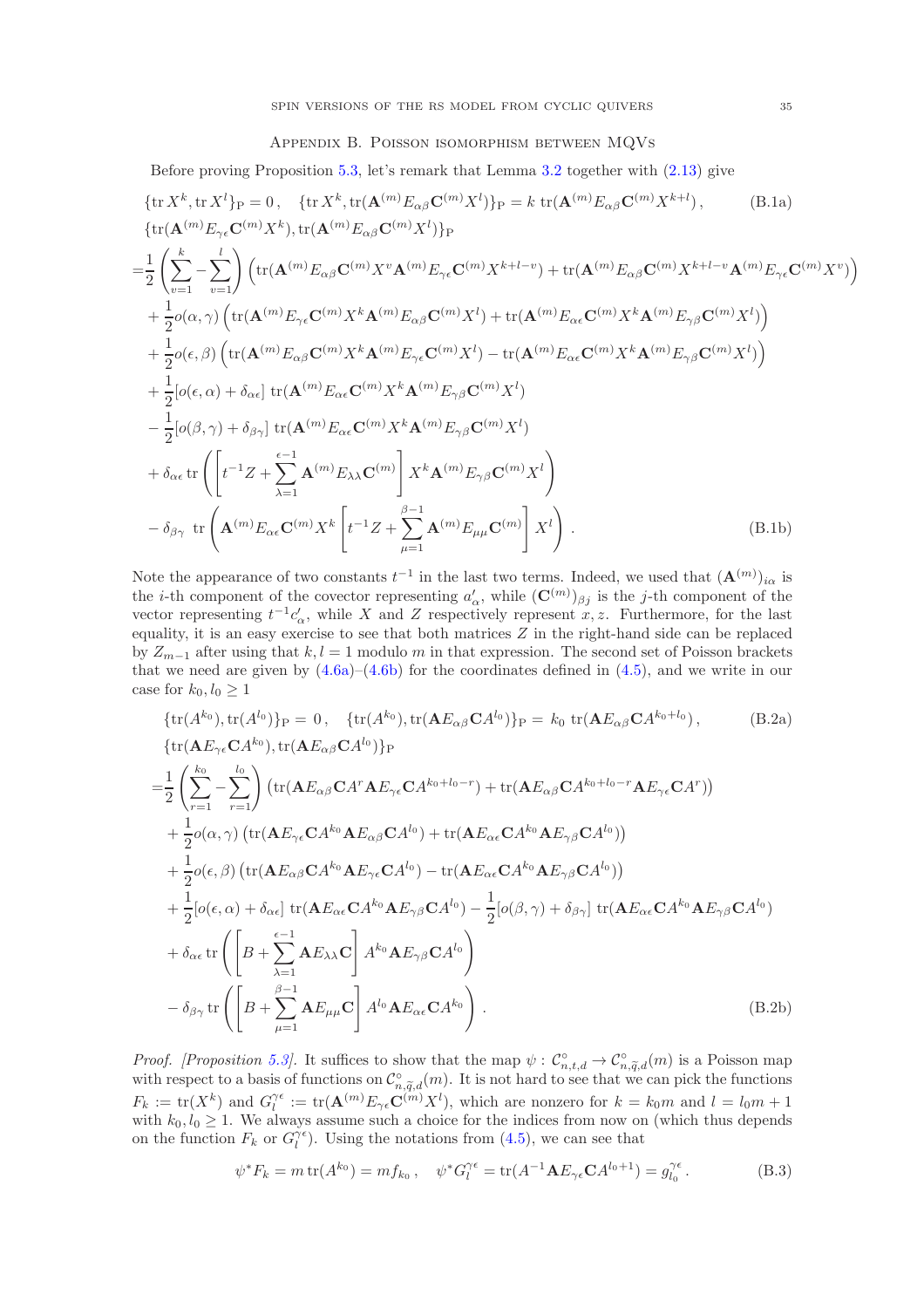Indeed, we have  $\mathbf{C}^{(m)}X^{l} = \mathbf{C}^{(m)}X_{m-1}(X_0...X_{m-1})^{l_0}$  which is  $\mathbf{C}A^{l_0+1}$  under  $\psi^*$ . Hence, we have to show that the following equalities hold (writing  $\{-,-\}_P$  for both Poisson brackets)

$$
\psi^*\{F_k, F_l\}_P = m^2\{f_{k_0}, f_{l_0}\}_P, \quad \psi^*\{F_k, G_l^{\alpha\beta}\}_P = m\{f_{k_0}, g_{l_0}^{\alpha\beta}\}_P, \quad \psi^*\{G_k^{\gamma\epsilon}, G_l^{\alpha\beta}\}_P = \{g_{k_0}^{\gamma\epsilon}, g_{l_0}^{\alpha\beta}\}_P.
$$

The first equality is obvious as both sides vanish. For the second one,

$$
\psi^* \{ F_k, G_l^{\alpha \beta} \} _P = k \ \psi^* G_{k+l}^{\alpha \beta} = (k_0 m) g_{k_0 + l_0}^{\alpha \beta} = m \{ f_{k_0}, g_{l_0}^{\alpha \beta} \} _P \,, \tag{B.4}
$$

since  $k = k_0m$  and  $l = l_0m + 1$ , so that  $k + l = (k_0 + l_0)m + 1$ . For the last equality, we have written at the beginning of this appendix that the left-hand side is

$$
\begin{aligned} &\frac{1}{2}\left(\sum_{v=1}^{k}-\sum_{v=1}^{l}\right)\left(\psi^{*}\operatorname{tr}(\mathbf{A}^{(m)}E_{\alpha\beta}\mathbf{C}^{(m)}X^{v}\mathbf{A}^{(m)}E_{\gamma\epsilon}\mathbf{C}^{(m)}X^{k+l-v})+\psi^{*}\operatorname{tr}(\mathbf{A}^{(m)}E_{\alpha\beta}\mathbf{C}^{(m)}X^{k+l-v}\mathbf{A}^{(m)}E_{\gamma\epsilon}\mathbf{C}^{(m)}X^{v})\right)\\ &+\frac{1}{2}o(\alpha,\gamma)\left(\psi^{*}\operatorname{tr}(\mathbf{A}^{(m)}E_{\gamma\epsilon}\mathbf{C}^{(m)}X^{k}\mathbf{A}^{(m)}E_{\alpha\beta}\mathbf{C}^{(m)}X^{l})+\psi^{*}\operatorname{tr}(\mathbf{A}^{(m)}E_{\alpha\epsilon}\mathbf{C}^{(m)}X^{k}\mathbf{A}^{(m)}E_{\gamma\beta}\mathbf{C}^{(m)}X^{l})\right)\\ &+\frac{1}{2}o(\epsilon,\beta)\left(\psi^{*}\operatorname{tr}(\mathbf{A}^{(m)}E_{\alpha\beta}\mathbf{C}^{(m)}X^{k}\mathbf{A}^{(m)}E_{\gamma\epsilon}\mathbf{C}^{(m)}X^{l})-\psi^{*}\operatorname{tr}(\mathbf{A}^{(m)}E_{\alpha\epsilon}\mathbf{C}^{(m)}X^{k}\mathbf{A}^{(m)}E_{\gamma\beta}\mathbf{C}^{(m)}X^{l})\right)\\ &+\frac{1}{2}[o(\epsilon,\alpha)+\delta_{\alpha\epsilon}]\psi^{*}\operatorname{tr}(\mathbf{A}^{(m)}E_{\alpha\epsilon}\mathbf{C}^{(m)}X^{k}\mathbf{A}^{(m)}E_{\gamma\beta}\mathbf{C}^{(m)}X^{l})\\ &-\frac{1}{2}[o(\beta,\gamma)+\delta_{\beta\gamma}]\psi^{*}\operatorname{tr}(\mathbf{A}^{(m)}E_{\alpha\epsilon}\mathbf{C}^{(m)}X^{k}\mathbf{A}^{(m)}E_{\gamma\beta}\mathbf{C}^{(m)}X^{l})\\ &+\delta_{\alpha\epsilon}\psi^{*}\operatorname{tr}\left(\left[t^{-1}Z_{m-1}+\sum_{\lambda=1}^{\epsilon-1}\mathbf{A}^{(m)}E_{\lambda\lambda}\mathbf{C}^{(m)}\right]X^{k}\mathbf
$$

In the first sum, we need  $v$  to be congruent to 1 modulo  $m$  to have nonzero terms, which means that we can sum over  $v = v_0m + 1$  with  $v_0 = 0, \ldots, k_0$  or  $v_0 = 0, \ldots, l_0$ . In that case,  $\mathbb{C}^{(m)}X^v =$  $\mathbb{C}^{(m)}X_{m-1}(X_0 \ldots X_{m-1})^{v_0}$ , and we can write the same for  $v = k, l$ . Composing with  $\psi$ , we write this last expression as

$$
\frac{1}{2}\left(\sum_{v_0=0}^{k_0}-\sum_{v_0=0}^{l_0}\right)\left(\text{tr}(\mathbf{A}E_{\alpha\beta}\mathbf{C}A^{v_0}\mathbf{A}E_{\gamma\epsilon}\mathbf{C}A^{k_0+l_0-v_0})+\text{tr}(\mathbf{A}E_{\alpha\beta}\mathbf{C}A^{k_0+l_0-v_0}\mathbf{A}E_{\gamma\epsilon}\mathbf{C}A^{v_0})\right)
$$
\n
$$
+\frac{1}{2}o(\alpha,\gamma)\left(\text{tr}(\mathbf{A}E_{\gamma\epsilon}\mathbf{C}A^{k_0}\mathbf{A}E_{\alpha\beta}\mathbf{C}A^{l_0})+\text{tr}(\mathbf{A}E_{\alpha\epsilon}\mathbf{C}A^{k_0}\mathbf{A}E_{\gamma\beta}\mathbf{C}A^{l_0})\right)
$$
\n
$$
+\frac{1}{2}o(\epsilon,\beta)\left(\text{tr}(\mathbf{A}E_{\alpha\beta}\mathbf{C}A^{k_0}\mathbf{A}E_{\gamma\epsilon}\mathbf{C}A^{l_0})-\text{tr}(\mathbf{A}E_{\alpha\epsilon}\mathbf{C}A^{k_0}\mathbf{A}E_{\gamma\beta}\mathbf{C}A^{l_0})\right)
$$
\n
$$
+\frac{1}{2}[o(\epsilon,\alpha)+\delta_{\alpha\epsilon}]\text{tr}(\mathbf{A}E_{\alpha\epsilon}\mathbf{C}A^{k_0}\mathbf{A}E_{\gamma\beta}\mathbf{C}A^{l_0})-\frac{1}{2}[o(\beta,\gamma)+\delta_{\beta\gamma}]\text{tr}(\mathbf{A}E_{\alpha\epsilon}\mathbf{C}A^{k_0}\mathbf{A}E_{\gamma\beta}\mathbf{C}A^{l_0})
$$
\n
$$
+\delta_{\alpha\epsilon}\text{tr}\left(\left[A^{-1}B+\sum_{\lambda=1}^{\epsilon-1}A^{-1}\mathbf{A}E_{\lambda\lambda}\mathbf{C}\right]A^{k_0}\mathbf{A}E_{\gamma\beta}\mathbf{C}A^{l_0+1}\right)
$$
\n
$$
-\delta_{\beta\gamma}\text{tr}\left(\mathbf{A}E_{\alpha\epsilon}\mathbf{C}A^{k_0+1}\left[A^{-1}B+\sum_{\mu=1}^{\beta-1}A^{-1}\mathbf{A}E_{\mu\mu}\mathbf{
$$

<span id="page-35-0"></span>which is precisely  $\{g_{k_0}^{\gamma \epsilon}, g_{l_0}^{\alpha \beta}\}$  $\}P$ .

# Appendix C. Calculations for the dynamics

Our method goes as follow: the Hamiltonians come from functions of the form  $tr(X(u_n)^K)$ , for some  $u_{\eta} \in A$ . Then, defining the derivation  $d/dt_K := \{ \text{tr}(\mathcal{X}(u_{\eta})^K), -\}_P$ , the evolution of a matrix  $\mathcal{X}(c)$  representing an element  $c \in A$  is governed by the ODE

<span id="page-35-1"></span>
$$
\frac{d\mathcal{X}(c)}{dt_K} = \mathcal{X}(\{u_\eta^K, c\}), \quad \mathcal{X}(c)|_{t=0} := C_0,
$$
\n(C.1)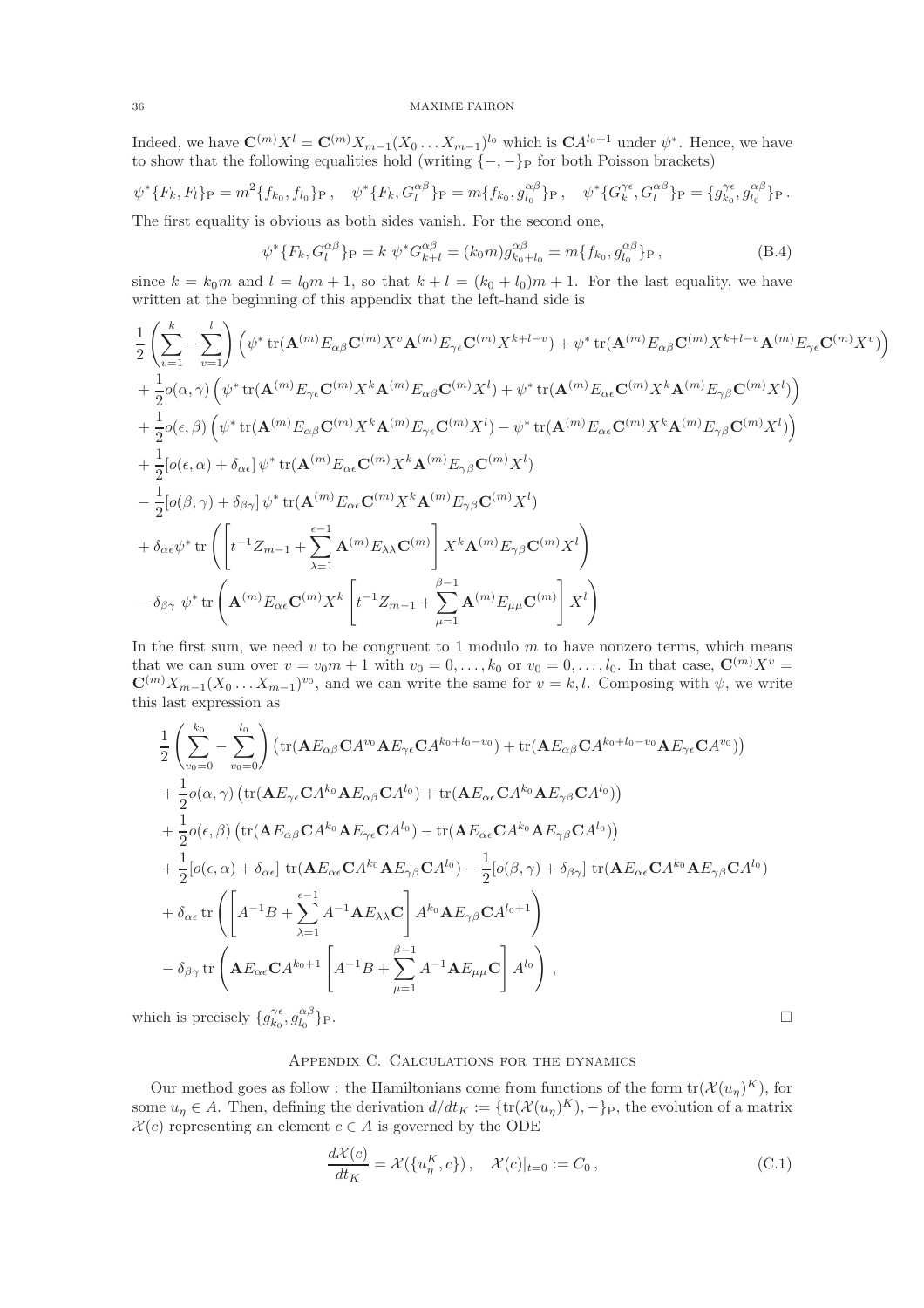using [2.14,](#page-7-5) for some initial condition  $C_0$ . Thus, we are interested in computing the left Loday bracket  $\{u_n^K, c\} = m \circ \{u_n^K, c\}$ , which can be found by

<span id="page-36-1"></span><span id="page-36-0"></span>
$$
\{u_{\eta}^{K}, c\} = K \, \{u_{\eta}, c\}^{\prime} u_{\eta}^{K-1} \{u_{\eta}, c\}^{\prime\prime} , \tag{C.2}
$$

after using the derivation property in the first variable then multiplying. Hence we need to compute  ${u_n, c}$ , then substitute the result back into [\(C.2\)](#page-36-0). Note that from the discussion at the end of § [2.2,](#page-3-3) we get for the ideal  $J = (\Phi - q)$  that  $\{u_j^K, J\} \subset J$ , hence [\(C.1\)](#page-35-1) defines flows in Rep  $(\Lambda^{\tilde{q}}, \tilde{\alpha})$ that we can project in  $\mathcal{C}_{n,\widetilde{q},d}(m)$ . The data of  $(C.2)$  for a set of generators in A can be seen as an analogue in the quasi-Poisson case to an *Hamiltonian ODE* on A as defined in [\[DSKV,](#page-38-20) Section 2.4] for a double Poisson algebra.

First, we look at the family  $(G_k^m)_k$ , which are the symmetric functions of the matrix representing the element  $u_{\eta} := z(1 + \eta \phi)$ . We need the double brackets

$$
\{z, z\} = -\frac{1}{2} (z^2 F_{-1} - F_{-1} z^2), \quad \{z, x\} = -\frac{1}{2} (xz F_{-1} + F_{-1} zx - z F_{-1} x + x F_{-1} z),
$$
  

$$
\{z, w_\beta\} = \frac{1}{2} e_0 \otimes z w_\beta - \frac{1}{2} e_0 z \otimes w_\beta, \quad \{z, v_\beta\} = \frac{1}{2} v_\beta z \otimes e_0 - \frac{1}{2} v_\beta \otimes z e_0,
$$

obtained from  $(3.5a)-(3.7)$  $(3.5a)-(3.7)$  and  $(A.6)$ , together with

$$
\{\!\!\{\phi, a\}\!\!\} = \frac{1}{2}\phi * (aF_0 - F_0a) + \frac{1}{2}(aF_0 - F_0a) * \phi, \quad \text{for } a \in \{x, z\},
$$
\n(C.3a)

$$
\{\!\!\{\phi, v_{\beta}\}\!\!\} = \frac{1}{2}(v_{\beta}\phi \otimes e_0 - v_{\beta} \otimes \phi e_0), \quad \{\!\!\{\phi, w_{\beta}\}\!\!\} = \frac{1}{2}(e_0 \otimes \phi w_{\beta} - e_0 \phi \otimes w_{\beta}).
$$
 (C.3b)

Note that the equations involving  $v_\beta$  or  $w_\beta$  need to be computed and do not follow from Lemma [2.5,](#page-5-5) because such arrows appear from the framing which is not in the initial cyclic quiver for which  $\phi$  is a moment map. We do it for the double bracket containing  $v_\beta$  in [\(C.3b\)](#page-36-1), and the second case is left as an exercise. Write  $\phi = \phi_+ \phi_-^{-1}$  for  $\phi_+ = \sum_s e_s + xy$ , and  $\phi_- = \sum_s e_s + yx$ , and remark that [\(A.6\)](#page-31-3) is satisfied for both  $u = \phi_+, \phi_-.$  Therefore

$$
\{\!\!\{\phi, v_{\beta}\}\!\!\} = \{\!\!\{\phi_+, v_{\beta}\}\!\!\} * \phi_-^{-1} - \phi_+ \phi_-^{-1} * \{\!\!\{\phi, v_{\beta}\}\!\!\} * \phi_-^{-1} = \frac{1}{2} (v_{\beta} \phi_+ \phi_-^{-1} \otimes e_0 - v_{\beta} \otimes \phi_+ \phi_-^{-1} e_0),
$$

as desired. Now, we can begin the computations. First,

$$
\begin{aligned}\n\{\!u_{\eta}, x\} &= \{\!z, x\} \ast (1 + \eta \phi) + \eta z \ast \{\!\!\{\phi, x\}\!\} \\
&= -\frac{1}{2} (xzF_{-1} + F_{-1}zx - zF_{-1}x + xF_{-1}z) \ast (1 + \eta \phi) \\
&\quad + \frac{1}{2} \eta (z\phi \ast (xF_0 - F_0x) + z \ast (xF_0 - F_0x) \ast \phi) \\
&= -\frac{1}{2} (xz(1 + \eta \phi)F_{-1} + (1 + \eta \phi)F_{-1}zx - z(1 + \eta \phi)F_{-1}x + x(1 + \eta \phi)F_{-1}z) \\
&\quad + \frac{1}{2} \eta ((xF_{-1}z\phi - F_{-1}z\phi x) + (x\phi F_{-1}z - \phi F_{-1}zx))\n\end{aligned}
$$

where we used that  $\phi \in \bigoplus_{s \in s} A e_s$ , while  $z \in \bigoplus_{s \in s} A e_{s-1}$ . By definition,  $u_{\eta} = z(1 + \eta \phi)$ , so that  $u_{\eta} - z = \eta z \phi$ . We can also use both expressions after multiplication from the left by  $z^{-1}$ . Thus

$$
\begin{aligned} \n\{\!u_{\eta}, x\} &= -\frac{1}{2} (x u_{\eta} F_{-1} + z^{-1} u_{\eta} F_{-1} z x - u_{\eta} F_{-1} x + x z^{-1} u_{\eta} F_{-1} z) \\ \n&\quad + \frac{1}{2} ((x F_{-1} (u_{\eta} - z) - F_{-1} (u_{\eta} - z) x) + (x z^{-1} (u_{\eta} - z) F_{-1} z - z^{-1} (u_{\eta} - z) F_{-1} z x)) \\ \n&= -z^{-1} u_{\eta} F_{-1} z x - x F_{-1} z + F_{-1} z x + \frac{1}{2} (x F_{-1} u_{\eta} - x u_{\eta} F_{-1} - F_{-1} u_{\eta} x + u_{\eta} F_{-1} x) \n\end{aligned}
$$

Remarking that  $u_{\eta}^{K-1} \in \bigoplus_{s} e_{s-1}Ae_{s}$  for  $K \in m\mathbb{N}$ , we find

$$
\frac{1}{K} \{ u_{\eta}^{K}, x \} = -z^{-1} u_{\eta} u_{\eta}^{K-1} z x - x u_{\eta}^{K-1} z + u_{\eta}^{K-1} z x = -\eta \phi u_{\eta}^{K-1} z x - x u_{\eta}^{K-1} z,
$$

while this expression vanishes for  $K \notin m\mathbb{N}$  since then  $e_{s-1}u_{\eta}^{K-1}e_s = 0$ . This is similar in the other cases, hence we restrict to the case  $K \in m\mathbb{N}$  from now on. Doing the same computations with z,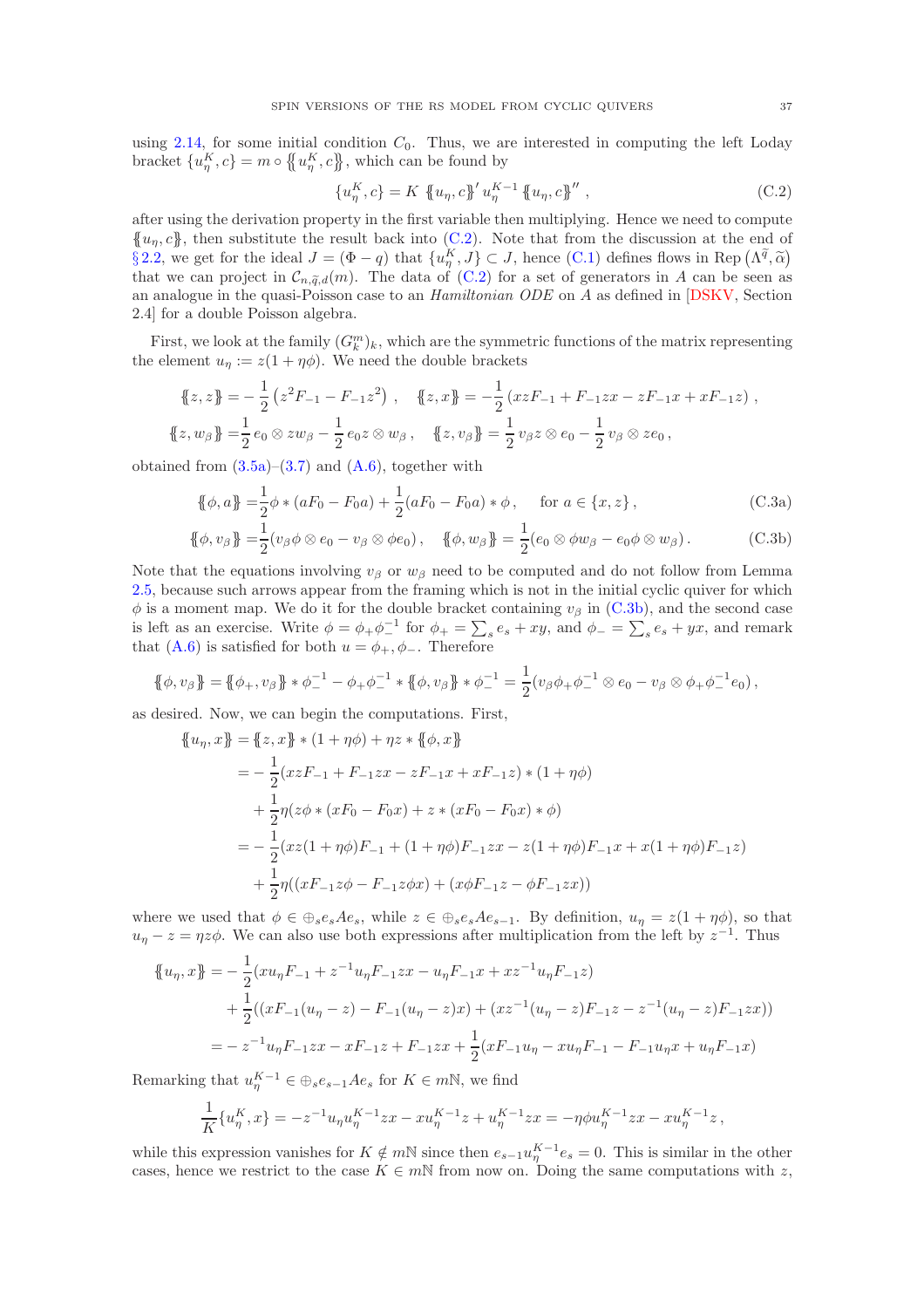we can find

$$
\begin{aligned}\n\{\!\!\{u_{\eta}, z\}\!\!\} &= \{\!\!\{z, z\}\!\!\} \ast (1 + \eta \phi) + \eta z \ast \{\!\!\{ \phi, z \}\!\!\} \\
&= -\frac{1}{2} (z u_{\eta} F_{-1} - z^{-1} u_{\eta} F_{-1} z^2) + \frac{1}{2} (z F_{-1} (u_{\eta} - z) - F_{-1} (u_{\eta} - z) z) \\
&\quad + \frac{1}{2} ((u_{\eta} - z) F_{-1} z - (z^{-1} u_{\eta} - 1) F_{-1} z^2) \\
&= F_{-1} z^2 - z F_{-1} z + \frac{1}{2} (z F_{-1} u_{\eta} - z u_{\eta} F_{-1} + u_{\eta} F_{-1} z - F_{-1} u_{\eta} z) \,.\n\end{aligned}
$$
\nHence

\n
$$
\begin{aligned}\n\{\!\!\{u_{\eta}, z\}\!\!\} &= -z u_{\eta}^{K-1} z + u_{\eta}^{K-1} z^2. \text{ Next, we get} \\
\{\!\!\{u_{\eta}, v_{\beta}\}\!\!\} &= \{\!\!\{z, v_{\beta}\}\!\!\} \ast (1 + \eta \phi) + \eta z \ast \{\!\!\{ \phi, v_{\beta}\}\!\!\} \\
&= \frac{1}{2} (v_{\beta} u_{\eta} \otimes e_0 - v_{\beta} z^{-1} u_{\eta} \otimes z e_0 + v_{\beta} (z^{-1} u_{\eta} - 1) \otimes z e_0 - v_{\beta} \otimes (u_{\eta} - z) e_0) \\
&= \frac{1}{2} (v_{\beta} u_{\eta} \otimes e_0 - v_{\beta} \otimes u_{\eta} e_0) \, ,\n\end{aligned}
$$

which gives  $\{u_{\eta}^K, v_{\beta}\}=0$ . Similarly,  $\{u_{\eta}^K, w_{\beta}\}=0$ . Gathering the expressions, we have proved

<span id="page-37-0"></span>**Lemma C.1.** Write  $u_{\eta} = z(1 + \eta \phi)$  with  $\phi = (\sum_{s} e_s + xy)(\sum_{s} e_s + yx)^{-1}$ . The left Loday bracket  ${-,-}: A \times A \rightarrow A$  satisfies for any  $K \in m\mathbb{N}$ 

$$
\frac{1}{K} \{u_{\eta}^{K}, x\} = -\eta \phi u_{\eta}^{K-1} z x - x u_{\eta}^{K-1} z, \quad \frac{1}{K} \{u_{\eta}^{K}, z\} = -z u_{\eta}^{K-1} z + u_{\eta}^{K-1} z^{2},
$$
\n
$$
\frac{1}{K} \{u_{\eta}^{K}, v_{\beta}\} = 0, \qquad \frac{1}{K} \{u_{\eta}^{K}, w_{\beta}\} = 0.
$$

We now adapt the discussion to the family  $(H_k^m)_k$ , which are the symmetric functions of the matrix representing the element  $\bar{u}_n = y(1+\eta\phi)$ . Note that, by doing so, we assume the invertibility of the element x (which was used to make sense of  $z^{-1}$  when deriving the double brackets  $\{u_{\eta}, -\}\$ ), but it can be proved by only inverting y instead. Hence, passing from  $u_n$  to  $\bar{u}_n$ , it is not hard to see that the double brackets involving x only differ by an additional term  $-F_{-1}$  when replacing  ${z, x}$  by  ${y, x}$ , so that

$$
\frac{1}{K} \{\bar{u}_{\eta}^{K}, x\} = -(1 + \eta \phi) \bar{u}_{\eta}^{K-1} - y^{-1} \bar{u}_{\eta} \bar{u}_{\eta}^{K-1} yx - x \bar{u}_{\eta}^{K-1} y + \bar{u}_{\eta}^{K-1} yx \n= - \bar{u}_{\eta}^{K-1} - x \bar{u}_{\eta}^{K-1} y - \eta \phi \bar{u}_{\eta}^{K-1} (1 + yx).
$$
\n(C.4)

The double bracket with y instead of z does not change :  $\frac{1}{K} \{\bar{u}_\eta^K, y\} = -y\bar{u}_\eta^{K-1}y + \bar{u}_\eta^{K-1}y^2$ . The same holds for the couple  $(y, w_\beta)$  replacing  $(z, w_\beta)$ , or doing it with  $v_\beta$ , so that  $\{\bar{u}_\eta^K, w_\beta\} = 0$  and  $\{\bar{u}_{\eta}^K, v_{\beta}\}=0.$  Therefore

<span id="page-37-1"></span>**Lemma C.2.** Write  $\bar{u}_{\eta} = y(1 + \eta \phi)$  with  $\phi = (\sum_{s} e_s + xy)(\sum_{s} e_s + yx)^{-1}$ . The left Loday bracket  $\{-,-\}$ :  $A \times A \rightarrow A$  satisfies for any  $K \in m\mathbb{N}$ 

$$
\frac{1}{K} \{\bar{u}_{\eta}^{K}, x\} = -\bar{u}_{\eta}^{K-1} - xu_{\eta}^{K-1}y - \eta \phi u_{\eta}^{K-1}(1+yx), \quad \frac{1}{K} \{\bar{u}_{\eta}^{K}, y\} = -yu_{\eta}^{K-1}y + u_{\eta}^{K-1}y^{2},
$$
  

$$
\frac{1}{K} \{\bar{u}_{\eta}^{K}, v_{\beta}\} = 0, \qquad \frac{1}{K} \{\bar{u}_{\eta}^{K}, w_{\beta}\} = 0.
$$

For the family  $(F_{k}^{m})_{k}$  of symmetric functions of the matrix representing the element  $\tilde{u}_{\eta}$  =  $(\sum_s e_s + xy)(1 + \eta \phi^{-1})$ , we also do the computations assuming that x is invertible so that  $\sum_s e_s +$  $xy = xz$  and  $\tilde{u}_\eta = xz(1 + \eta \phi)$ . As a first intermediate result, note that

$$
\{xz, x\} = \frac{1}{2}x^2zF_0 - \frac{1}{2}F_0xzx - \frac{1}{2}xzF_0x - \frac{1}{2}xF_0xz.
$$

This directly yields

$$
\{\tilde{u}_{\eta}, x\} = \{xz, x\} * (1 + \eta \phi^{-1}) - \eta x z \phi^{-1} * \{\phi, x\} * \phi^{-1}
$$
  
=  $\frac{1}{2} (x\tilde{u}_{\eta}F_0 - (xz)^{-1}\tilde{u}_{\eta}F_0 xzx - \tilde{u}_{\eta}F_0 x - x(xz)^{-1}\tilde{u}_{\eta}F_0 xz)$   
+  $\frac{1}{2} (-x[(xz)^{-1}\tilde{u}_{\eta} - 1]F_0 xz + [(xz)^{-1}\tilde{u}_{\eta} - 1]F_0 xzx - xF_0[\tilde{u}_{\eta} - xz] + F_0[\tilde{u}_{\eta} - xz]x).$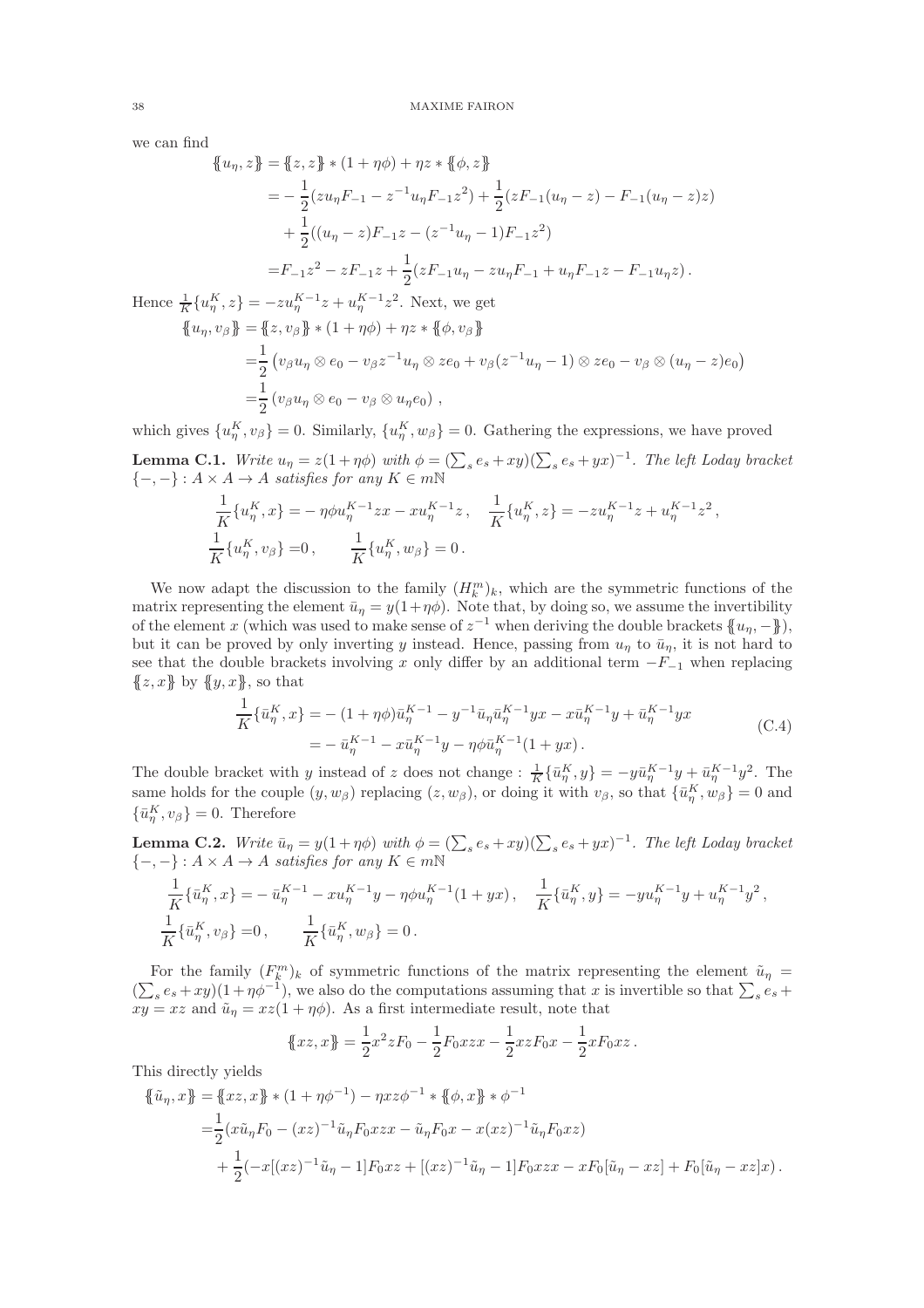After simplification, we obtain for any  $K \in \mathbb{N}$ 

$$
\frac{1}{K} \{\tilde{u}_{\eta}^{K}, x\} = -x(xz)^{-1} \tilde{u}_{\eta}^{K} xz - \tilde{u}_{\eta}^{K-1} xzx + x \tilde{u}_{\eta}^{K-1} xz = -\tilde{u}_{\eta}^{K-1} xzx - \eta x \phi^{-1} \tilde{u}_{\eta}^{K-1} xz.
$$

Second, we compute  $\{\tilde{u}_{\eta}^K, xz\}$  using

$$
\{\tilde{u}_{\eta}, xz\} = \{xz, xz\} * (1 + \eta \phi^{-1}) - \eta xz \phi^{-1} * \{\phi, xz\} * \phi^{-1}
$$
  
=  $\frac{1}{2} (xz\tilde{u}_{\eta}F_0 - (xz)^{-1}\tilde{u}_{\eta}F_0(xz)^2)$   
+  $\frac{1}{2} (-[\tilde{u}_{\eta} - xz]F_0xz + [(xz)^{-1}\tilde{u}_{\eta} - 1]F_0(xz)^2 - xzF_0[\tilde{u}_{\eta} - xz] + F_0[\tilde{u}_{\eta} - xz]xz).$ 

After cancellations, this is just

$$
\frac{1}{K}\{\tilde{u}_{\eta}^K,xz\}=xz\tilde{u}_{\eta}^{K-1}xz-\tilde{u}_{\eta}^{K-1}(xz)^2.
$$

Finally, we get  $\{\{\tilde{u}_\eta, v_\beta\} = \frac{1}{2}v_\beta \tilde{u}_\eta \otimes e_0 - \frac{1}{2}v_\beta \otimes \tilde{u}_\eta e_0$ , so that  $\{\tilde{u}_\eta^K, v_\beta\} = 0$  as before. The same is true for  $w_8$ .

<span id="page-38-17"></span>**Lemma C.3.** Write  $\tilde{u}_{\eta} = u(1 + \eta \phi)$  with  $\phi = (\sum_{s} e_s + xy)(\sum_{s} e_s + yx)^{-1}$  and  $u = \sum_{s} e_s + xy$ . The left Loday bracket  $\{-,-\} : A \times A \to A$  satisfies for any  $K \in \mathbb{N}$ 

$$
\frac{1}{K} \{\tilde{u}_{\eta}^{K}, x\} = -\tilde{u}_{\eta}^{K-1} u x - \eta x \phi^{-1} \tilde{u}_{\eta}^{K-1} u, \quad \frac{1}{K} \{\tilde{u}_{\eta}^{K}, u\} = -\tilde{u}_{\eta}^{K-1} u^{2} + u \tilde{u}_{\eta}^{K-1} u,
$$
\n
$$
\frac{1}{K} \{\tilde{u}_{\eta}^{K}, v_{\beta}\} = 0, \qquad \frac{1}{K} \{\tilde{u}_{\eta}^{K}, w_{\beta}\} = 0.
$$

### **REFERENCES**

- <span id="page-38-6"></span>[AB] Atiyah, M.F., Bott, R., The Yang-Mills equations over Riemann surfaces. Philos. Trans. Roy. Soc. London Ser. A 308 (1505), 523-615 (1983).
- <span id="page-38-4"></span>[AKSM] Alekseev, A., Kosmann-Schwarzbach, Y., Meinrenken, E.: Quasi-Poisson manifolds. Canad. J. Math. 54(1), 3–29 (2002); [arXiv:math/0006168 \[math.DG\].](http://xxx.lanl.gov/abs/math/0006168)
- <span id="page-38-5"></span>[AMM] Alekseev, A., Malkin, A., Meinrenken, E.: Lie group valued moment maps. J. Differential Geom. 48, 445-495 (1998); [arXiv:dg-ga/9707021.](http://xxx.lanl.gov/abs/dg-ga/9707021)
- <span id="page-38-8"></span>[AF] Arutyunov, G.E., Frolov, S.A.: On the Hamiltonian structure of the spin Ruijsenaars-Schneider model. J. Phys. A 31(18), 4203–4216 (1998); [arXiv:hep-th/9703119.](http://xxx.lanl.gov/abs/hep-th/9703119)
- <span id="page-38-18"></span>[BBT] Babelon, O., Bernard, D., Talon, M.: Introduction to classical integrable systems. Cambridge Monographs on Mathematical Physics. Cambridge University Press, Cambridge, 2003. xii+602.
- <span id="page-38-15"></span>[BCE] Berest, Yu., Chalykh, O., Eshmatov, F.: Recollement of deformed preprojective algebras and the Calogero-Moser correspondence. Mosc. Math. J. 8(1), 21–37 (2008); [arXiv:0706.3006 \[math.RT\].](http://xxx.lanl.gov/abs/0706.3006)
- <span id="page-38-16"></span>[BEF] Braverman, A., Etingof, P., Finkelberg, M.: Cyclotomic double affine Hecke algebras (with an appendix by H. Nakajima and D. Yamakawa). Preprint; [arXiv:1611.10216 \[math.RT\].](http://xxx.lanl.gov/abs/1611.10216)
- <span id="page-38-2"></span>[BP] Bielawski, R., Pidstrygach, V.: On the symplectic structure of instanton moduli spaces. Adv. Math. 226 (3), 2796–2824 (2011); [arXiv:0812.4918 \[math.SG\].](http://xxx.lanl.gov/abs/0812.4918)
- <span id="page-38-0"></span>[CF1] Chalykh, O., Fairon, M.: Multiplicative quiver varieties and generalised Ruijsenaars-Schneider models. J. Geom. Phys. 121, 413–437 (2017); [arXiv:1704.05814 \[math.QA\].](https://arxiv.org/abs/1704.05814)
- <span id="page-38-11"></span>[CF2] Chalykh, O., Fairon, M.: On the Hamiltonian formulation of the trigonometric spin Ruijsenaars-Schneider system. Preprint; [arXiv: arXiv:1811.08727 \[math-ph\].](https://arxiv.org/abs/arXiv:1811.08727)
- <span id="page-38-3"></span>[CS] Chalykh, O., Silantyev, A.: KP hierarchy for the cyclic quiver. J. Math. Phys. 58, 071702 (2017); [arXiv:1512.08551 \[math.QA\].](https://arxiv.org/abs/1512.08551)
- <span id="page-38-12"></span>[CB1] Crawley-Boevey, W.: Preprojective algebras, differential operators and a Conze embedding for deformations of Kleinian singularities. Comment. Math. Helv. 74(4), 548–574 (1999).
- <span id="page-38-13"></span>[CB2] Crawley-Boevey, W.: Poisson structures on moduli spaces of representations. J. Algebra 325, 205–215 (2011).
- <span id="page-38-1"></span>[CBEG] Crawley-Boevey, W., Etingof, P., Ginzburg, V.: Noncommutative geometry and quiver algebras. Adv. Math. 209 (1), 274–336 (2007); [arXiv:math/0502301 \[math.AG\].](https://arxiv.org/abs/math/0502301v4)
- <span id="page-38-10"></span>[CBS] Crawley-Boevey, W., Shaw, P.: Multiplicative preprojective algebras, middle convolution and the Deligne-Simpson problem. Adv. Math. 201 (1), 180–208 (2006); [arXiv:math/0404186 \[math.RA\].](https://arxiv.org/abs/math/0404186)
- <span id="page-38-14"></span>[CQ95] Cuntz, J., Quillen, D.: Algebra extensions and nonsingularity. J. Amer. Math. Soc. 8(2), 251–289 (1995).
- <span id="page-38-20"></span>[DSKV] De Sole, A., Kac, V.G., Valeri, D. Double Poisson vertex algebras and non-commutative Hamiltonian equations. Adv. Math. 281, 1025–1099 (2015); [arXiv:1410.3325 \[math-ph\].](https://arxiv.org/abs/1410.3325)
- <span id="page-38-9"></span>[Fe] Fehér, L.: Poisson-Lie analogues of spin Sutherland models. Preprint; [arXiv:1809.01529 \[math-ph\].](https://arxiv.org/abs/1809.01529)
- <span id="page-38-19"></span>[FA] Fehér, L., Ayadi, V.: Trigonometric Sutherland systems and their Ruijsenaars duals from symplectic reduction. J. Math. Phys. 51, no. 10, 103511, 30 pp (2010); [arXiv: 1005.4531 \[math-ph\].](https://arxiv.org/abs/1005.4531)
- <span id="page-38-7"></span>[FG] Fehér, L., Görbe, T.F.: The full phase space of a model in the Calogero-Ruijsenaars family. J. Geom. Phys. 115, 139-149 (2017); [arXiv: 1603.02877 \[math-ph\].](https://arxiv.org/abs/1603.02877)